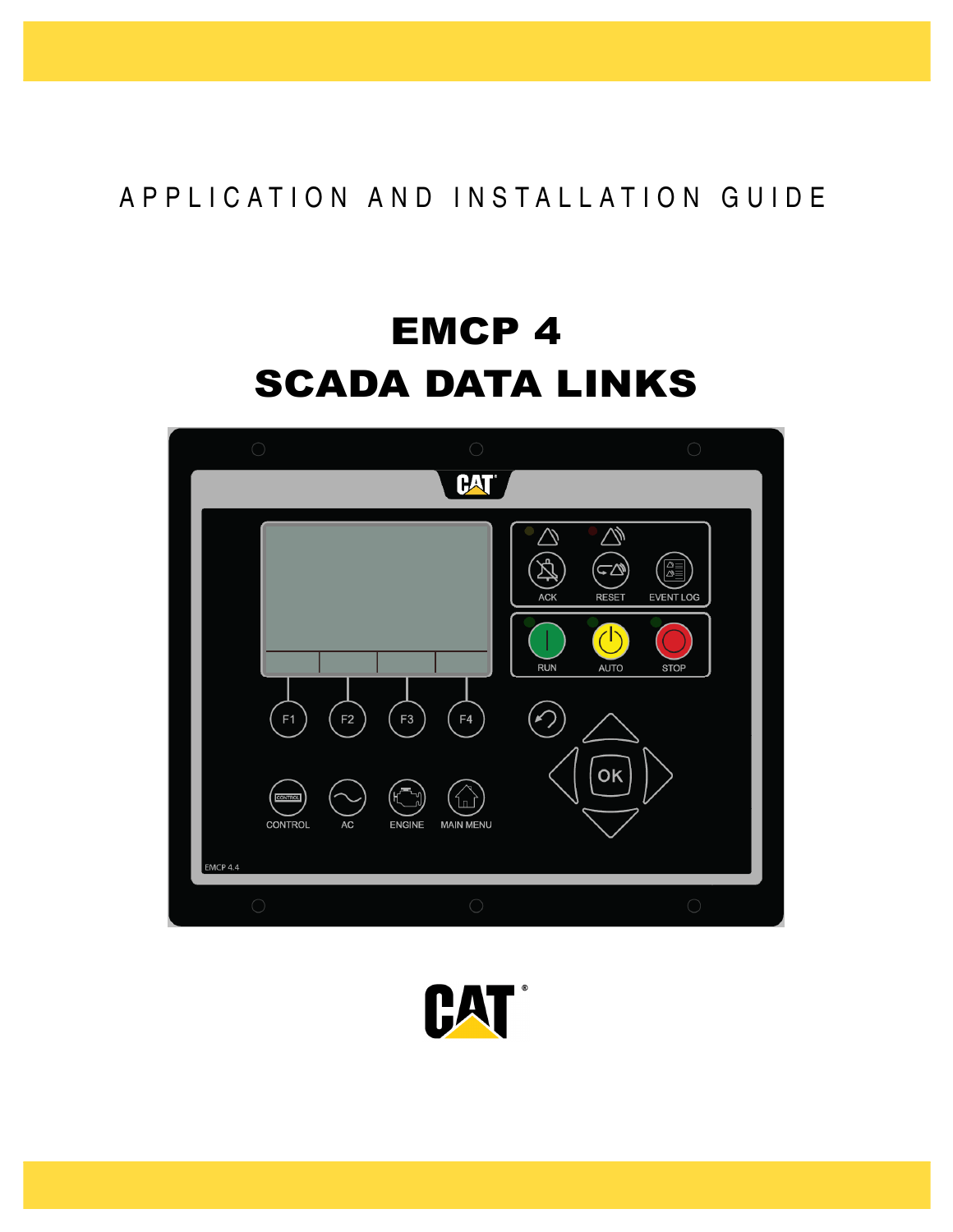The information in this document is the property of Caterpillar Inc. and/or its subsidiaries. Any copying, distribution, transmission to others, and any use except that for which it is loaned is prohibited without written permission.

CAT, CATERPILLAR, ADEM™A4, their respective logos, "Caterpillar Yellow" the "Power Edge" trade dress as well as corporate and product identity used herein, are trademarks of Caterpillar and may not be used without permission.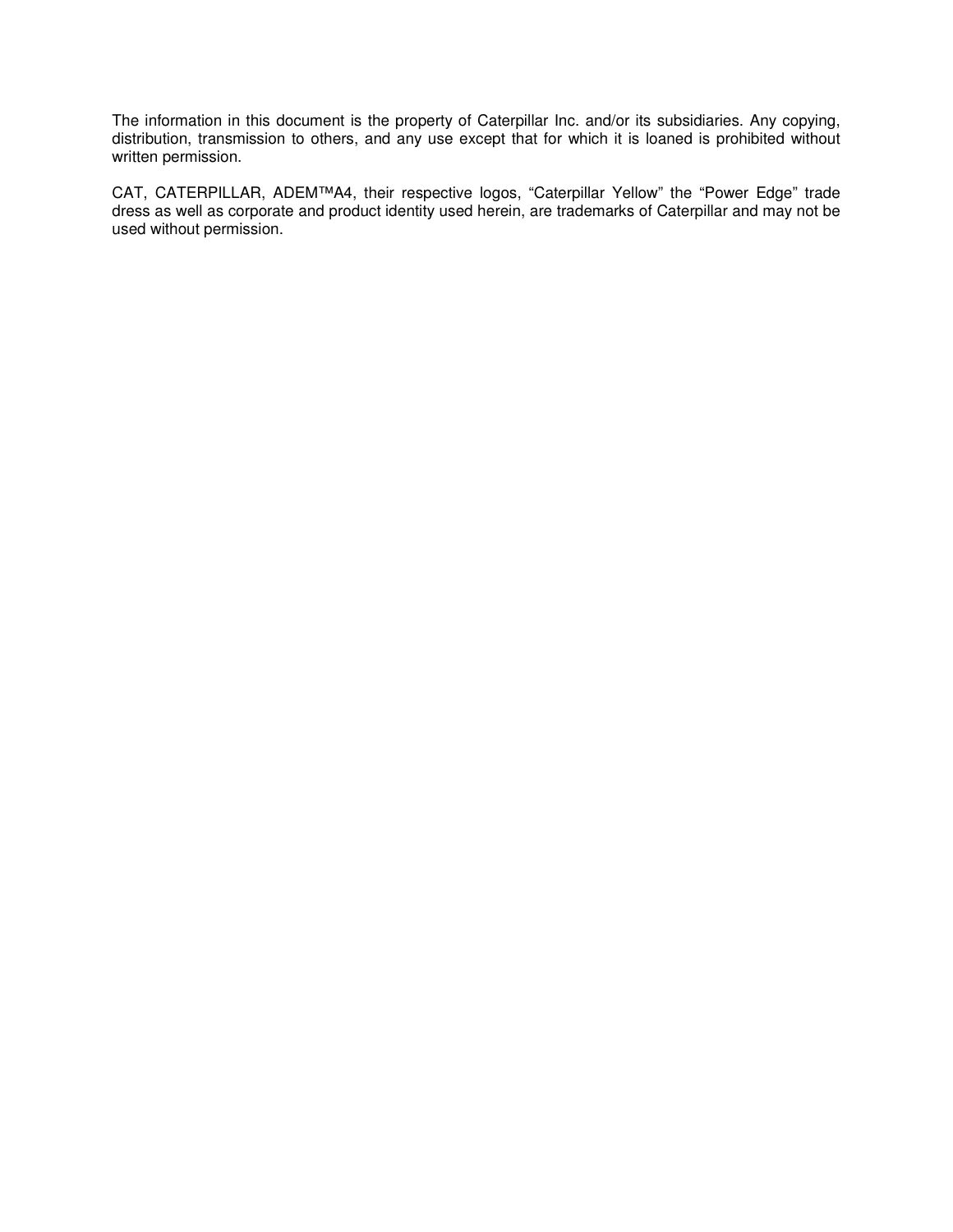## **Table of Contents**

| 1              |            |  |
|----------------|------------|--|
|                | 1.1        |  |
|                | 1.2        |  |
|                | 1.3        |  |
|                | 1.4        |  |
| $\overline{2}$ |            |  |
|                | 2.1        |  |
|                | 2.2        |  |
|                |            |  |
|                |            |  |
|                |            |  |
|                | $2.3-$     |  |
|                |            |  |
|                |            |  |
|                |            |  |
|                |            |  |
|                | 2.4        |  |
|                |            |  |
| 3              |            |  |
|                | 3.1        |  |
|                | 3.2        |  |
|                |            |  |
|                | 3.3        |  |
|                |            |  |
|                |            |  |
|                |            |  |
|                | 3.4        |  |
| 4              |            |  |
|                | 4.1        |  |
|                | 4.2        |  |
|                | 4.3        |  |
|                |            |  |
|                |            |  |
|                | 4.4        |  |
|                |            |  |
| 5              |            |  |
|                | 5.1        |  |
|                | 5.2        |  |
|                | 5.3        |  |
|                | 5.4        |  |
|                | 5.5        |  |
|                | 5.6<br>5.7 |  |
|                | 5.8        |  |
|                | 5.9        |  |
|                | 5.10       |  |
|                | 5.11       |  |
|                | 5.12       |  |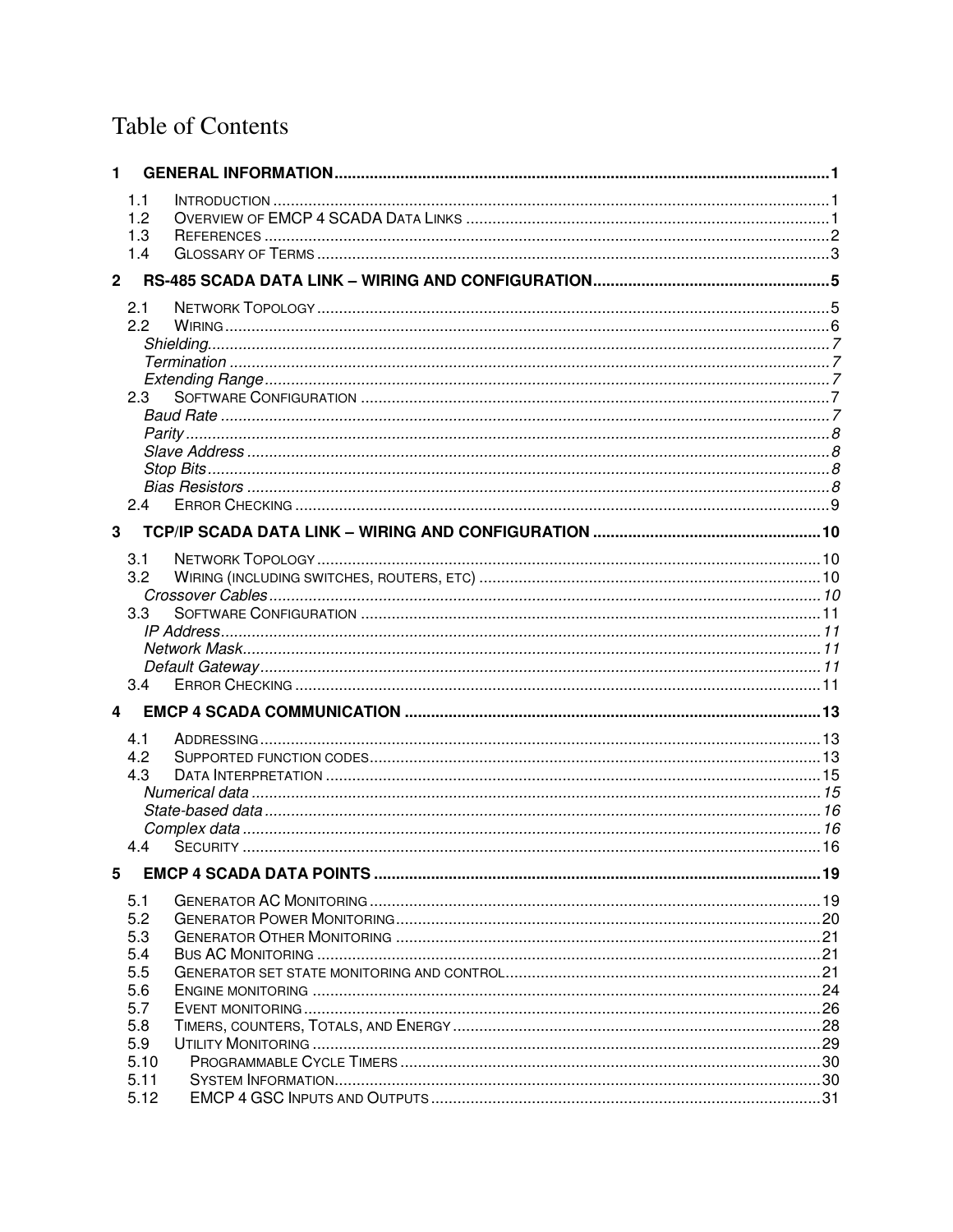| 5.13                                                 |                   |  |  |
|------------------------------------------------------|-------------------|--|--|
| 6                                                    |                   |  |  |
| 6.1<br>6.2<br>6.3                                    |                   |  |  |
| $\overline{7}$                                       |                   |  |  |
| 7.1<br>7.2<br>7.3<br>7.4<br>7.5<br>7.6<br>7.7<br>7.8 |                   |  |  |
| <b>APPENDIX A</b>                                    |                   |  |  |
|                                                      | <b>APPENDIX B</b> |  |  |
|                                                      | <b>APPENDIX C</b> |  |  |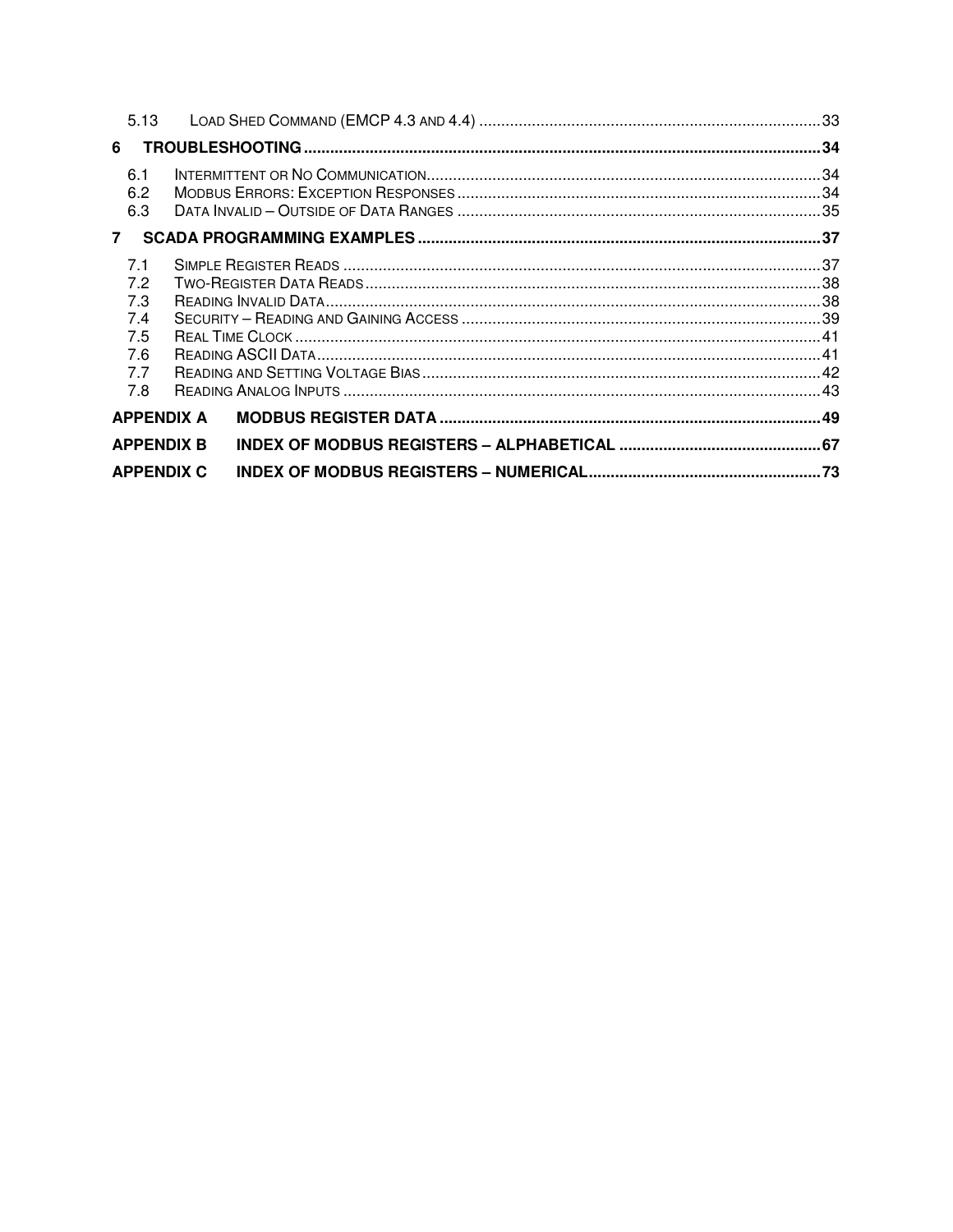## **1 GENERAL INFORMATION**

## **1.1 INTRODUCTION**

The EMCP 4 is an advanced series of generator set control panels that monitors and controls all aspects of a generator set. It communicates within the generator set, and to Cat ET, via up to two CAN data links. For customer or site communications, the EMCP 4 features dedicated SCADA data links.

| <b>EMCP Level</b> | <b>RS-485</b> | <b>TCP/IP</b> |
|-------------------|---------------|---------------|
| 4.1               |               |               |
| 4.2               |               |               |
| 4.3               |               |               |
| 4.4               |               |               |

TABLE 1-1: SCADA DATA LINKS SUPPORT ACROSS THE EMCP 4 FAMILY

This document details the selection, site planning, configuration, and troubleshooting of the EMCP 4 SCADA Data Links.

## **1.2 OVERVIEW OF EMCP 4 SCADA DATA LINKS**

EMCP 4 SCADA data links are intended to provide customers an interface to monitor and control their generator set. They communicate via the Modbus protocol, which is an openly published protocol that has become a de facto standard in industrial communications over the past 30 years.

The EMCP 4 supports RS-485 and TCP/IP SCADA Data Links. There are some similarities between them. They both support networking of multiple gensets. They both require unique identifiers (called "Slave Address" in RS-485, "IP Address" in TCP/IP) to be configured in order to uniquely identify each device on the network. They both have length limitations that can be mitigated by using repeaters (repeaters in TCP/IP are built-in to gateways, bridges, hubs, and switches). However, there are also several differences.

The RS-485 SCADA Data Link runs on an RS-485 network, which is a multi-drop bus topology (see section 2.1). It uses a Modbus master-slave data link, where an EMCP 4 is considered a slave, or Remote Terminal Unit (RTU). This data link is commonly used in legacy applications, and supported either natively or via add-on cards by all major PLC platforms. It is also supported (usually via add-on network cards) by most Caterpillar Electric Power products. PCs do not natively support Modbus, but many PC software are available, either for free or for purchase. The network is RS-485, which is not supported by most personal computers. However, adapters from either RS-232 or USB are low-cost and easy to find.

The TCP/IP SCADA Data Link runs on a 10BaseT Ethernet network, which is flexible, supporting multiple topologies like bus, star, tree, etc (see section 3.1). It uses the Modbus TCP peer-to-peer data link. With the widespread use of TCP/IP networks for the internet as well as corporate networks, Modbus TCP has become quite common. However, it may be more complicated to set up, especially when connecting to an existing network. It is supported in most newer PLC platforms, but may not be available in legacy PLC systems. The network is Ethernet, which also uses a multi-drop bus topology. A contrast between RS-485 SCADA and TCP/IP SCADA data links is given in Table 1-2.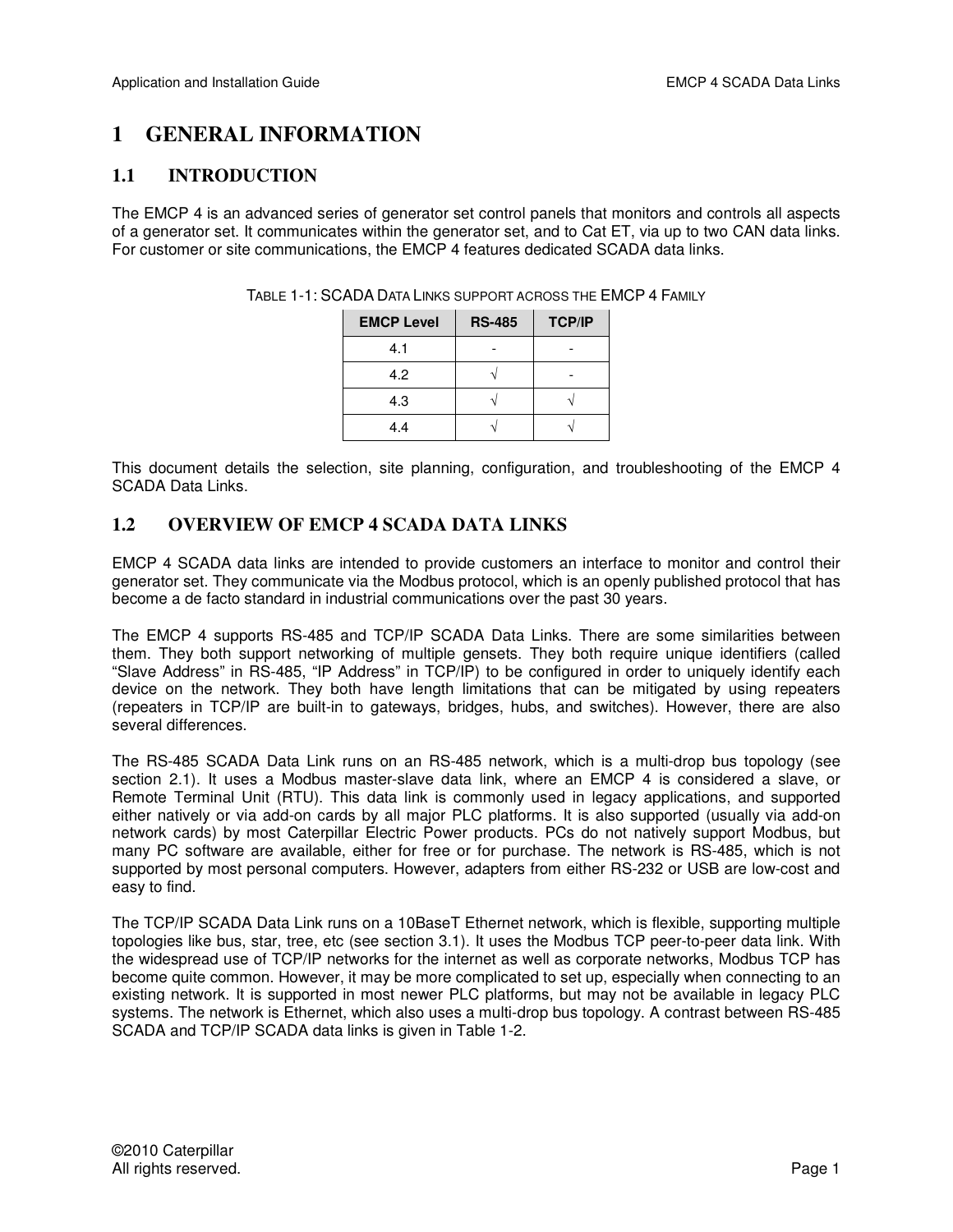#### TABLE 1-2: COMPARING RS-485 VS TCP/IP SCADA DATA LINKS

| <b>Property</b>     | <b>RS-485 SCADA</b>                | <b>TCP/IP SCADA</b> |
|---------------------|------------------------------------|---------------------|
| <b>Distance</b>     | 4000 ft                            | 330 ft              |
| Speed               | 10-56kbps                          | 10Mbps              |
| Topology            | bus only                           | bus, star, etc      |
| Termination         | required at ends                   | not required        |
| Communication model | master-slave                       | peer-peer           |
| Cabling             | 1-pair plus reference,<br>shielded | 2-pair twisted      |
| Mean response time  | 120 ms                             | 30 ms               |
| Configuration ease  | simple                             | complicated         |

## **1.3 REFERENCES**

- Modbus Application Protocol Specification Available from www.modbus.org
- Modbus over Serial Line Specification and Implementation Guide Available from www.modbus.org
- Modbus Messaging on TCP/IP Implementation Guide Available from www.modbus.org
- EMCP 4.1 and 4.2 Application and Installation Guide LEBE0006, available from Cat PowerNet, under Products > EMCP Controls > EMCP 4
- EMCP 4.3 and 4.4 Application and Installation Guide LEBE0007, available from Cat PowerNet, under Products > EMCP Controls > EMCP 4
- EMCP 3 Application Note: Reading Event Information via SCADA Available from Cat PowerNet, under Products > EMCP Controls > EMCP 3 > A&I Information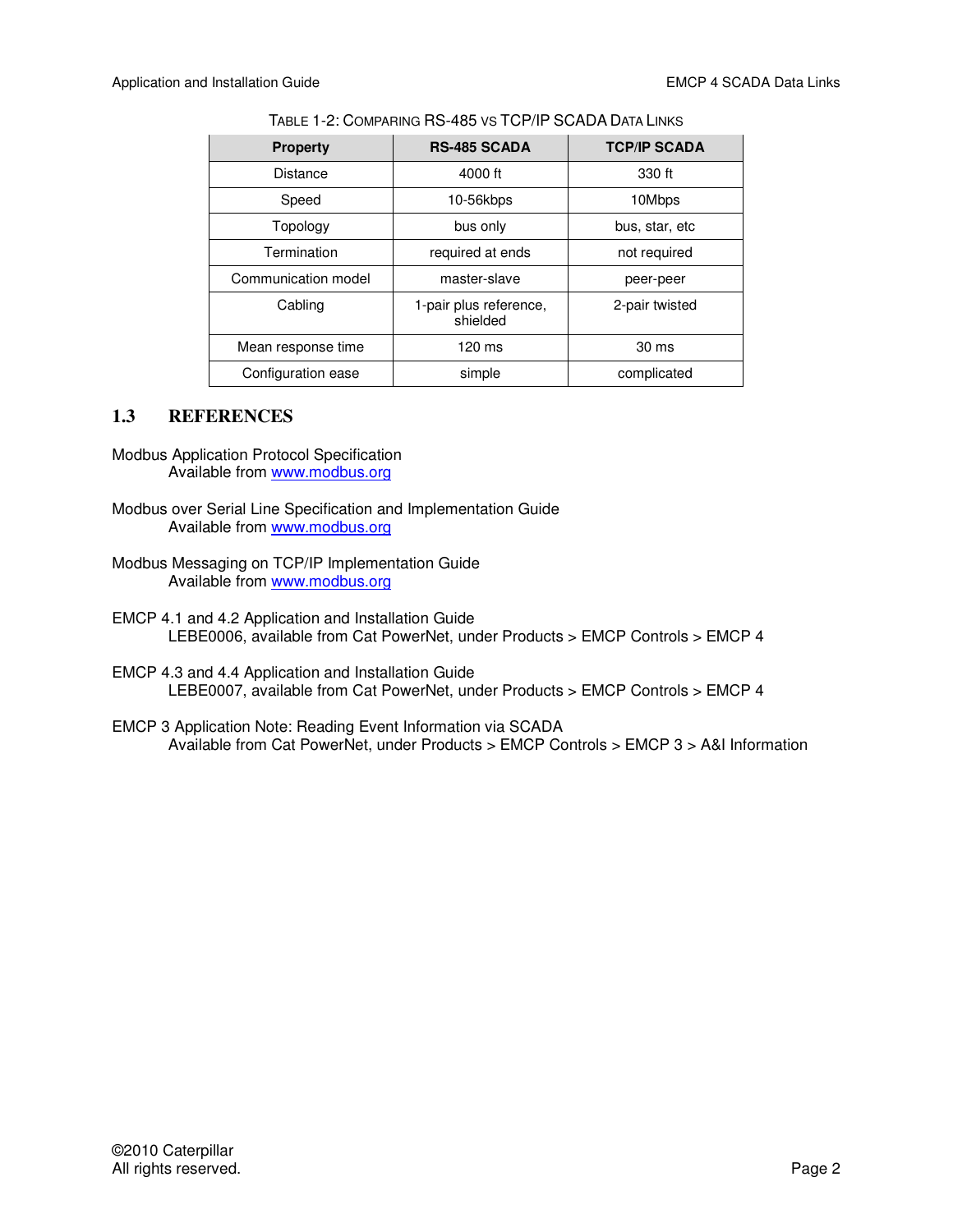## **1.4 GLOSSARY OF TERMS**

0b (e.g., 0b1001) The prefix "0b" Indicates that the following digits represent a binary number. e.g., 0b1001 indicates 1001 binary, which is  $2^3 + 2^8 = 9$  in decimal.

0x (e.g., 0xFE03) The prefix "0x" indicates that the following digits and characters represent a hexadecimal number. e.g., 0xFE03 indicates FE03 hex, which is  $15 \times 2^{12} + 14 \times 2^{8} + 3 =$  $61440+3584+3 = 65027$  in decimal.

- CAN Controller Area Network. A serial communications data link with widespread use in the transportation and power generation industry. The strengths of this data link are reliable communications and plug-and-play operation. The EMCP 4 Primary Data Link and Accessory Data Link (EMCP 4.2, 4.3, and 4.4) are CAN data links. They are intended for generator set package communications only.
- CRC Cyclic Redundancy Check. This is an algorithm used to catch (and sometimes correct) transmission errors. The CRC is generated and transmitted at the source, then regenerated and compared at the target. The EMCP 4 GSC performs a 16-bit CRC check, which is often called a CRC16 algorithm.
- EMCP 4 This is the new generation Caterpillar generator set control panel, consisting of a generator set control (GSC), and may have several other modules such as a voltage regulator module, annunciators, and input/output modules.
- ECM Electronic Control Module. This is a general term and can refer to any microprocessorbased module that is part of a control system. The engine ECM is an ECM dedicated to the task of engine timing and air/fuel control.
- Cat ET Caterpillar Electronic Technician. This is a software tool used for configuration and troubleshooting. It communicates with ECMs via the Primary or Accessory Data Links.
- FMI Failure Mode Indicator. The J1939 term for a failure code associated with a particular Suspect Parameter Number. For a complete list of FMI codes, refer to the Systems Operation Troubleshooting Testing and Adjusting guide.
- GSC Generator Set Controller. This is the module responsible for the overall generator protection and control functions. It is the master module on the generator set, interfacing with the user as well as the engine ECM and any other accessory modules. This unit is physically identifiable by its display screen, and a label identifying it as an EMCP 4.1, 4.2, 4.3, or 4.4 Generator Set Controller. See cover page for an image of the EMCP 4.4 GSC.
- LED Light-Emitting Diode. LEDs on the EMCP 4 include the warning, shutdown, and ECS mode indicators on the EMCP 4 GSC, as well as the status indicator on the DIO module, and all the alarm and network status indicators on the RS-485 Annunciator module.
- Modbus An openly published serial communications protocol developed by Modicon with widespread use in industry. This protocol is commonly used over RS-232, RS-485, and Ethernet TCP/IP networks. The RS-232 and RS-485 version is a master/slave protocol, whereas the TCP/IP version is a peer-to-peer protocol. The strengths of this protocol are its simplicity and low implementation cost.
- NULL CHARACTER The name for the ASCII character represented by 0x00 (1 byte of binary zeroes). This character is commonly used to mark the termination of an ASCII string.
- RMS A mathematical approach of representing a useful average for varying quantities; this is useful to indicate AC quantities.
- RS-232 Officially EIA-232. A serial communications network intended for short-distance pointto-point (only between two devices) communication. Maintained by the Electronics Industries Alliance (EIA).
- RS-485 Officially EIA-485. A serial communications network intended for long-distance multipoint communication. Maintained by the Electronics Industries Alliance (EIA).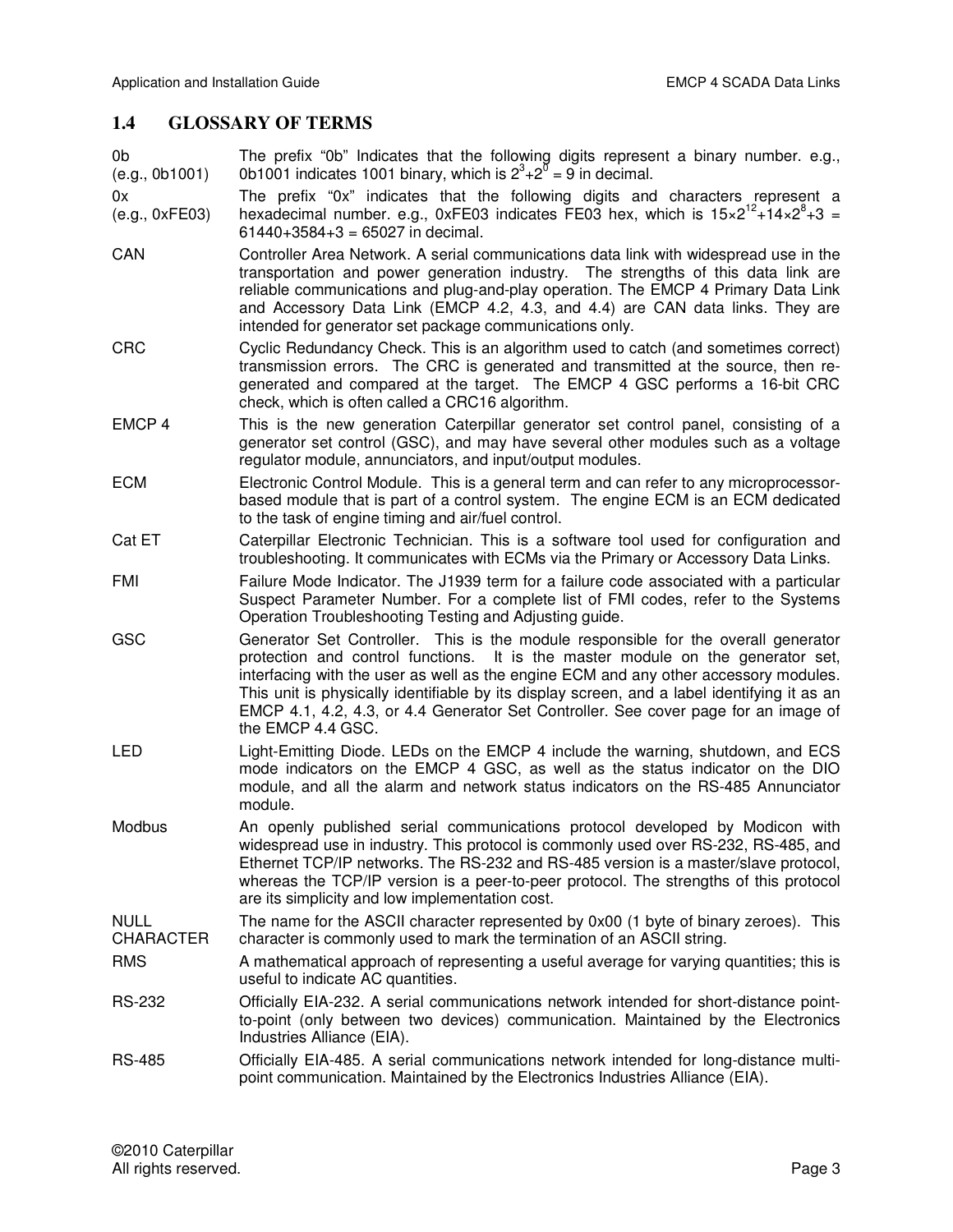- SCADA Supervisory Control And Data Acquisition. This term represents any computing system (such as a building management system, alarm panel, or control room HMI) designed to perform high-level control and monitoring over various subsystems. On the EMCP 4 GSC, we provide SCADA interfaces to allow any SCADA systems to connect and collect data about the operations of the control and the generator set(s).
- RTU Remote Terminal (or Transmitter) Unit. This term refers to a Slave device in a SCADA network that interfaces real-world objects with a system Master. The EMCP 4 GSC functions as an RTU on a SCADA system.
- SPN Suspect Parameter Number. Any parameter whose data is transmitted over a CAN network, such as the EMCP 4 Primary or Accessory Data Link. For a complete list of SPNs supported by the EMCP 4, refer to the Diagnostic Trouble Code List in the Systems Operation Troubleshooting Testing and Adjusting guide.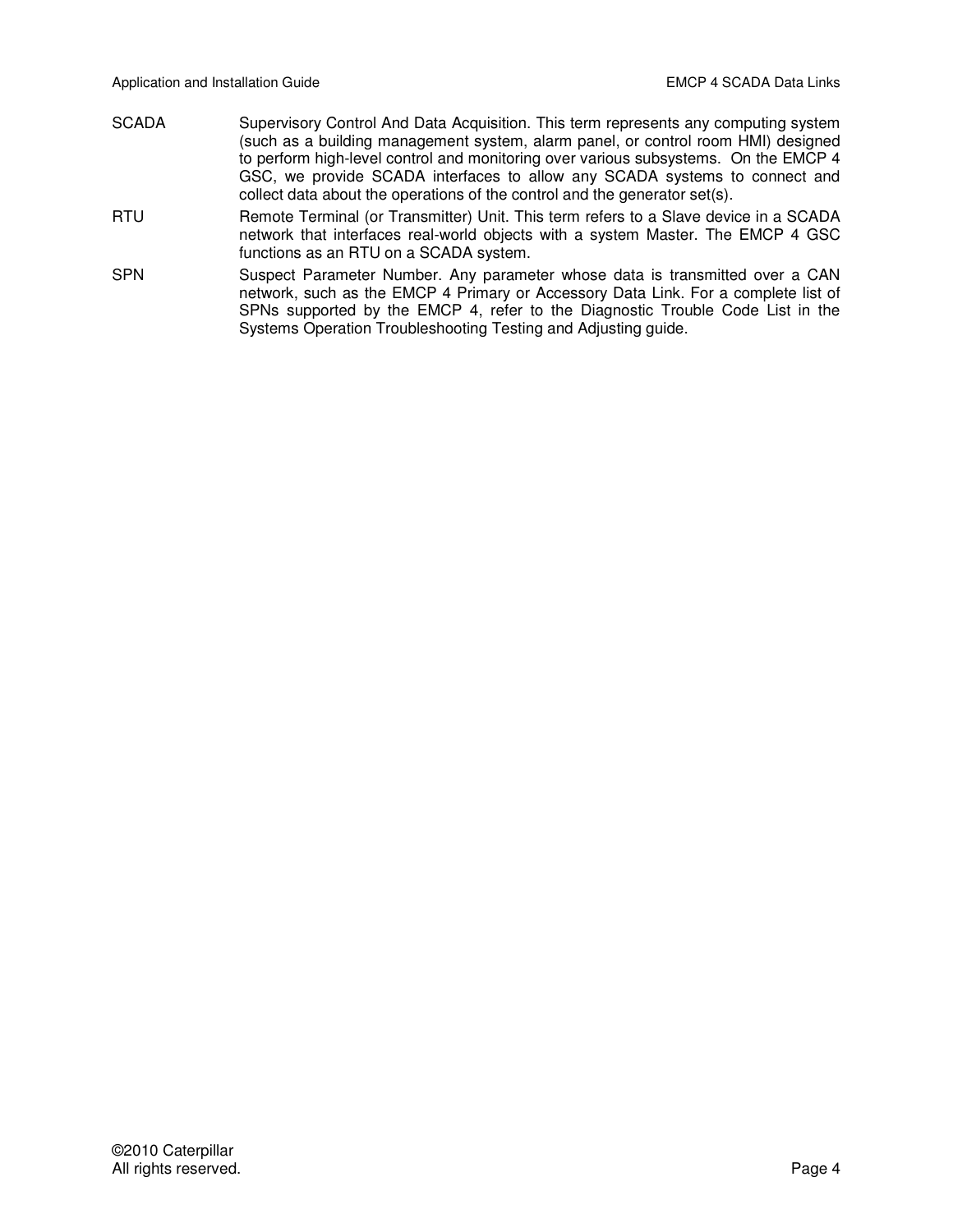## **2 RS-485 SCADA DATA LINK – WIRING AND CONFIGURATION**

## **2.1 NETWORK TOPOLOGY**

RS-485 uses a multi-drop bus topology. This means that several devices (one master and one or more RTUs) can be connected together by using "drops", or short "T" connections, from the main bus, or trunk. Alternately, the devices can be daisy-chained together (which is effectively the same as drops of zero length). See Figure 2-1 for an illustration.

FIGURE 2-1: NETWORK TOPOLOGIES - (A) BUS, (B) DAISY-CHAIN



The limits on the length are 4000ft (1200m) between extreme ends, and 10ft (3m) for each drop.

Sometimes it's not clear what the "extreme ends" of the bus are. The "extreme ends" are defined by the longest distance between any two points on the bus. Look at Figure 2-2 for example. The distance from A-B is 13ft, A-C is 35ft, etc. The longest distance is from B-C at 38ft. Therefore the bus length is 38ft, and B and C are the extreme ends of the bus, and would get termination (see section 2.2 under Termination).

FIGURE 2-2: NETWORK LENGTH EXAMPLE



The RS-485 SCADA Data Link is a Master-Slave (RTU) data link. This means there is only one Master allowed, and multiple RTUs. The EMCP 4 series are all RTUs on the RS-485 SCADA Data Link. A Master may be:

- A PC running the Monitoring Software
- A PC running a customer Modbus Master/Client software
- An HMI running software such as WonderWare
- $\bullet$  A PLC that supports Modbus<sup>1</sup> either natively, or via an add-on card

-

<sup>&</sup>lt;sup>1</sup> Schneider and Modicon PLCs support Modbus Plus natively also, which is not the same as Modbus. The EMCP 4 platform does not support Modbus Plus.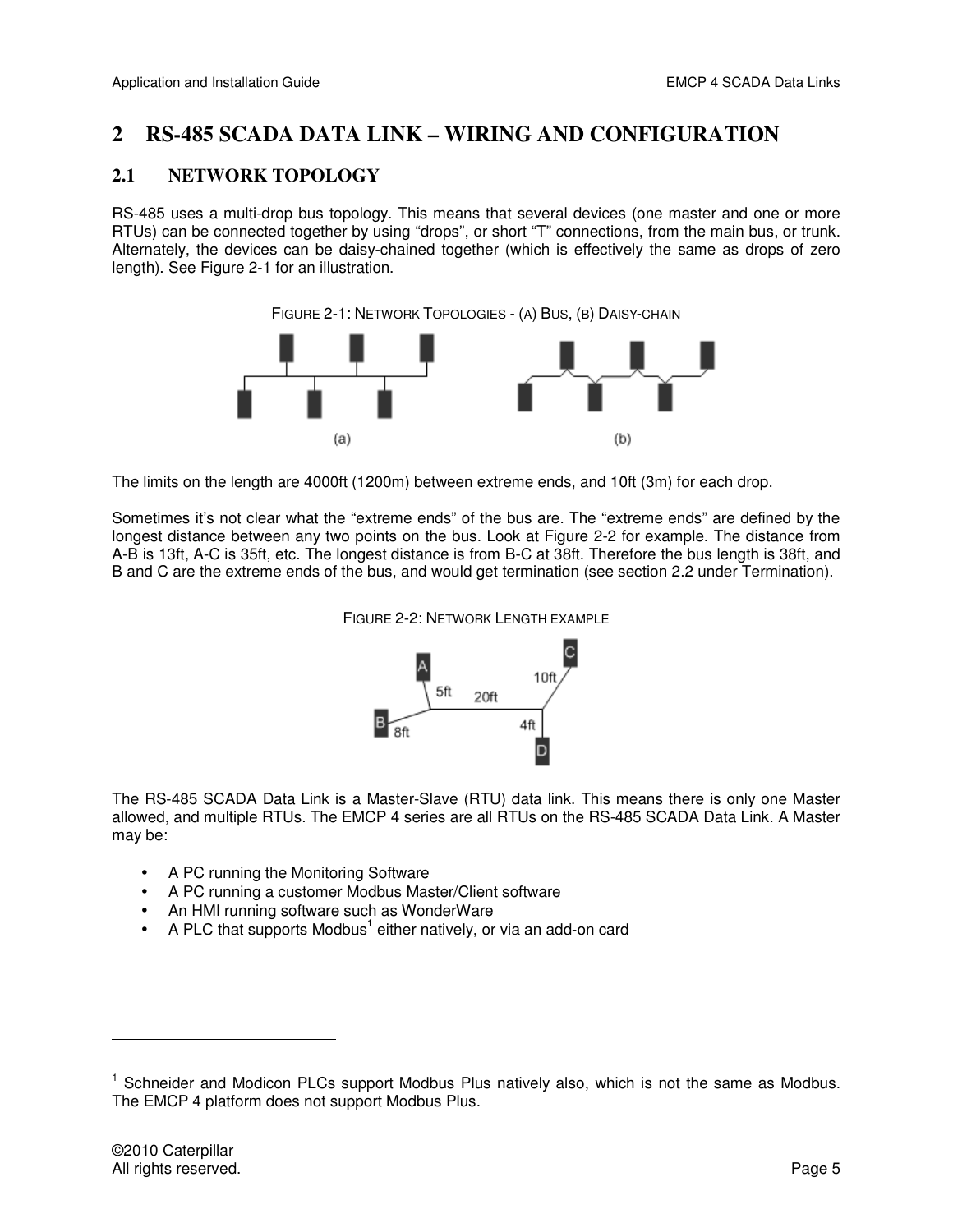## **2.2 WIRING**

The RS-485 SCADA data link uses optically isolated half-duplex communications. It requires two twisted conductors (Rx/Tx+ and Rx/Tx-) and one reference or common conductor (REF). It is recommended to use a third conductor for the reference, instead of the shield. Therefore the RS-485 SCADA Data Link requires three conductors, plus a shield. See Table 2-1 for the pins on the EMCP 4.2, and Table 2-2 for the pins on the EMCP 4.3 and 4.4.

| Pin# | <b>Name</b> | <b>Description</b>                                  |  |  |  |
|------|-------------|-----------------------------------------------------|--|--|--|
| 3    | MB-         | RS-485 differential inverting line (Rx/Tx-) (A)     |  |  |  |
| 4    | MB-RFF      | RS-485 reference signal                             |  |  |  |
| 5    | $MB+$       | RS-485 differential non-inverting line (Rx/Tx+) (B) |  |  |  |

| Pin# | <b>Name</b> | <b>Description</b>                                  |  |  |  |  |
|------|-------------|-----------------------------------------------------|--|--|--|--|
| 90   | MB-         | RS-485 differential inverting line (Rx/Tx-) (A)     |  |  |  |  |
| 101  | MB-RFF      | RS-485 reference signal                             |  |  |  |  |
| 100  | $MB+$       | RS-485 differential non-inverting line (Rx/Tx+) (B) |  |  |  |  |

Proper implementation of Modbus on EMCP 4 requires 3 conductors, plus a shield. Using a 2-wire unshielded cable is not recommended; however, if needed for low-noise environments and short distances, connect MB+ and MB- only. In cases where noise is present on the shield, improved performance may be achieved by not using the shield as a Reference. Refer to the Shielding section below.

Figures below show connections to half-duplex (also called 2-wire, Figure 2-3) and full-duplex (also called 4-wire, Figure 2-4) devices.

**NOTE:** Consult device documentation to verify wiring requirements.

Half **Duplex** RS-485 Device EMCP RS-485 **SCADA** Tx/Rx+ (B) Tx/Rx- (A) 120  $>$   $\forall$   $\times$  120  $>$ REF (or GND) MB-MB-REF MB+ BATT-

FIGURE 2-3: POSSIBLE WIRING TO HALF-DUPLEX RS-485 DEVICE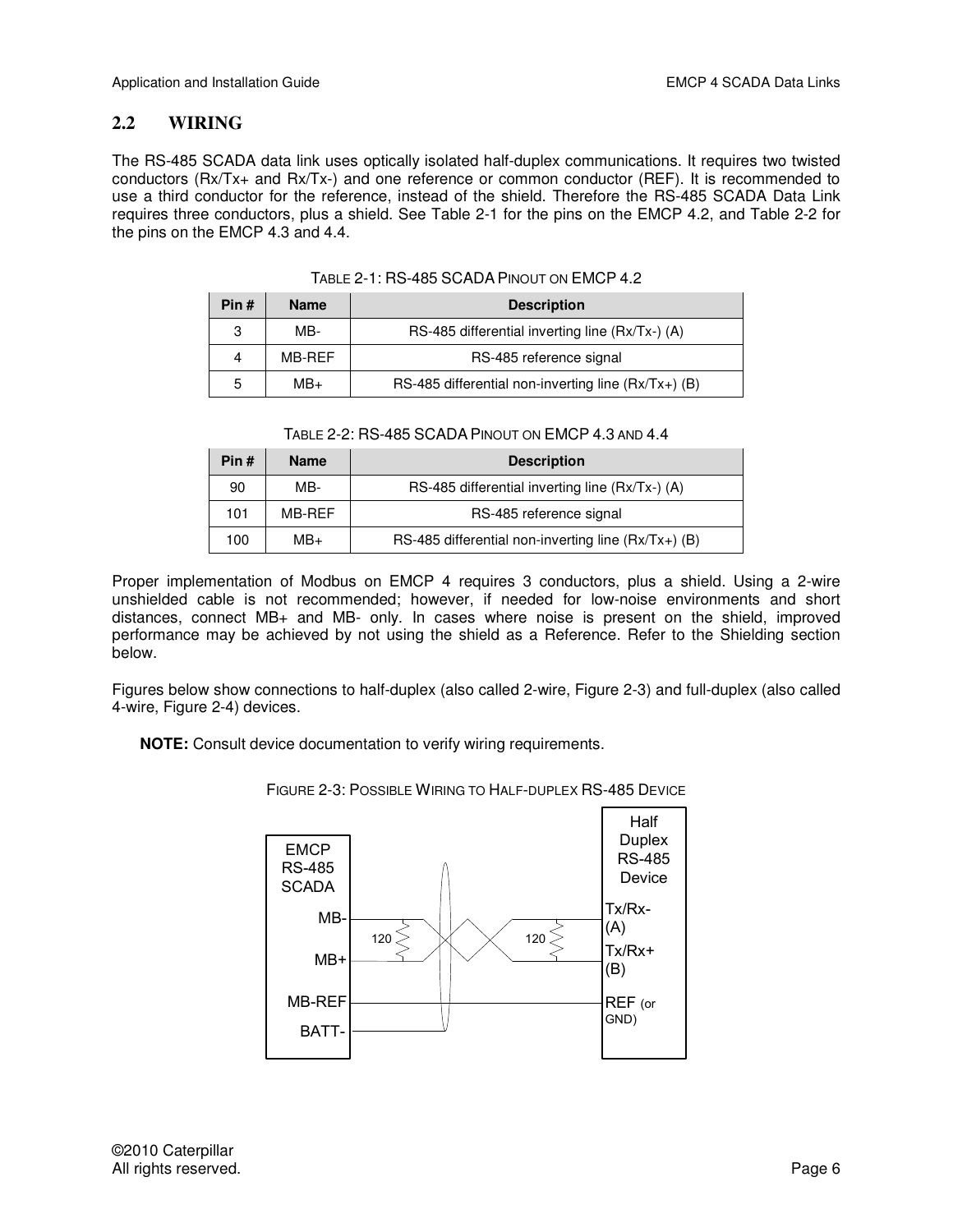

FIGURE 2-4: POSSIBLE WIRING TO FULL-DUPLEX RS-485 DEVICE

#### *SHIELDING*

It is also recommended to connect all the shields (if daisy-chaining more than two devices, you will have multiple cables) together and ground them at a **SINGLE** Battery negative point, to drain noise while preventing ground loop currents.

#### *TERMINATION*

RS-485 requires termination on the extreme ends of the bus, to prevent signal reflections. Although the communication may work properly on short buses or under certain conditions, it is good practice to always use termination. There is **NO** termination internal to the EMCP 4.

**NOTE:** Some devices, such as PLCs or converters, may already have termination built-in. Consult your device documentation.

#### *EXTENDING RANGE*

The RS-485 SCADA data link distance limitations may be overcome by using repeaters. However, depending on the design of the Modbus Master, the performance may decrease. The key factor here is the Modbus Master timeout, which is the amount of time the Modbus Master will wait until it thinks that the RTU (the EMCP) will not respond. Consult the documentation for your Modbus Master device for more details.

## **2.3 SOFTWARE CONFIGURATION**

Before devices will communicate, there are some software configuration steps on the EMCP 4, on the Modbus Master, and perhaps on any other RTU device. Consult the documentation for your Modbus Master or third-party RTU device for details on configuring their setpoints. Consult the EMCP 4 Application and Installation Guide for more details on configuring setpoints via the display or ET. The EMCP 4 setpoints are located in the menu structure under CONFIGURE  $>$  ALL SETPOINTS  $>$ NETWORK > RS-485 SCADA.

#### *BAUD RATE*

The baud rate is the speed of communication. However, it will not significantly change overall system response time. The EMCP 4 supports baud rates of 9600, 14400, 19200, 28800, 38400, and 57600 baud.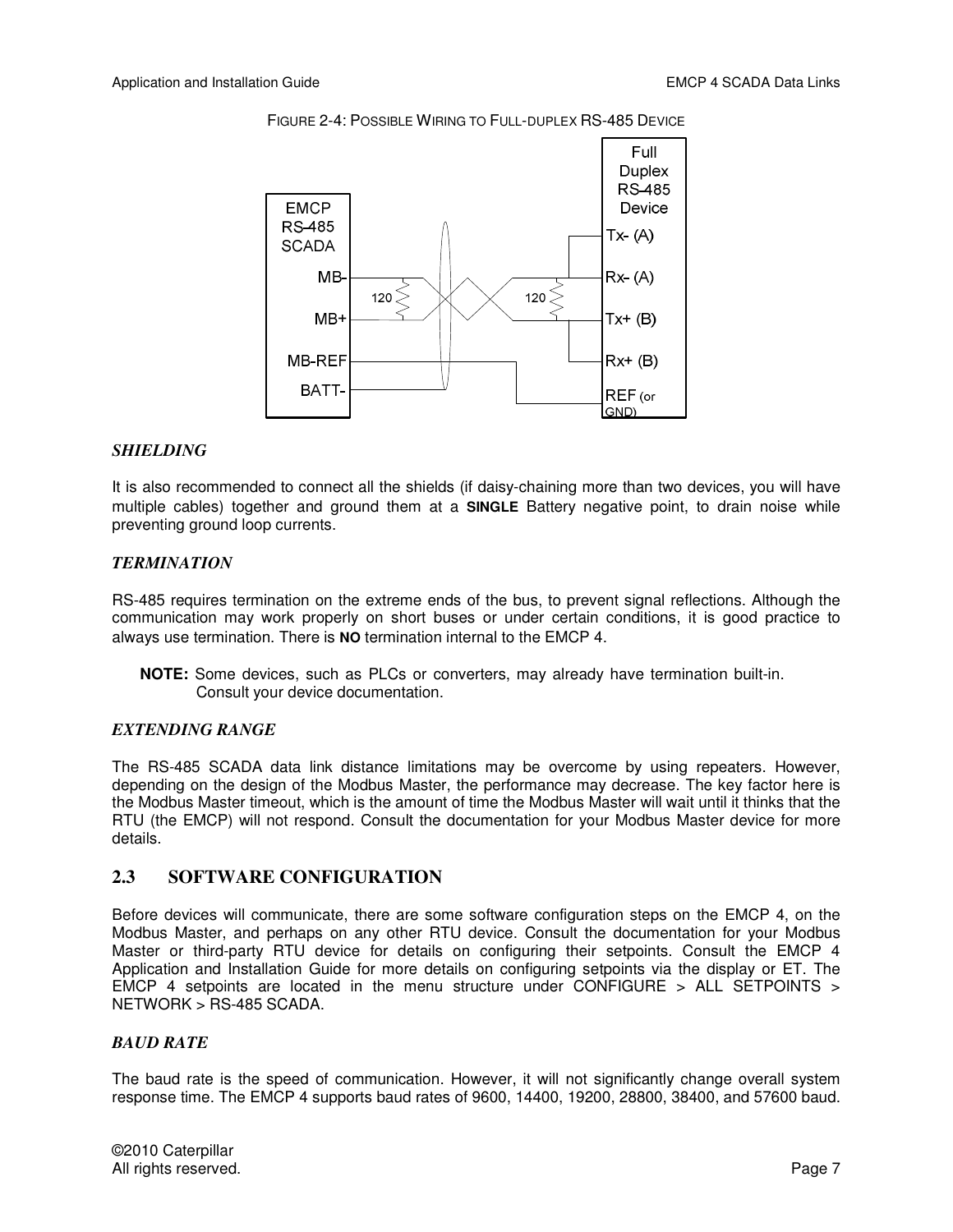The default (and recommended) baud rate is 19200. Higher rates can be used, but may be more susceptible to noise, wiring issues, improper or missing termination, etc.

The baud rate must match for all devices on the network. If any device has a different baud rate, it will not communicate, and it *may* trigger an RS-485 SCADA Data Link Fault event. Consult the EMCP 4 Application and Installation Guide for information on disabling or resetting events.

This is configured on the EMCP 4 via the setpoint "SCADA DATA LINK BAUD RATE".

#### *PARITY*

Parity is an obsolescent error-checking mechanism. The EMCP 4 supports parity settings of ODD, EVEN, or NONE (default). This setting has no impact on system performance, noise rejection, or anything else. Some devices do not support all of these settings; the Modbus standard requires ODD parity to be supported at a minimum.

The parity must match for all devices on the network. If they do not match, the Modbus Master may see intermittent communications from the offending device.

This is configured on the EMCP 4 via the setpoint "SCADA DATA LINK PARITY".

#### *SLAVE ADDRESS*

Slave Address is a unique identifier held by each RTU on the network. Up to 247 RTUs are allowed on a Modbus network, and each must have a unique identifier from 1 to 247. If two RTUs share the same Slave Address, the Master will most likely not be able to communicate with one or both of the RTUs. The default Slave Address for all EMCP 4 modules is 1, so this setting *must* be changed in order to set up a network with multiple EMCP 4s.

This is configured on the EMCP 4 via the setpoint "SCADA DATA LINK SLAVE ADDRESS".

#### *STOP BITS*

Stop bits need to be configured on some devices, but not on the EMCP 4. Stop bits for other devices should be set per the following table:

| Parity      | <b>Stop Bits</b> |
|-------------|------------------|
| <b>NONE</b> | 2                |
| <b>FVFN</b> | 1                |
| ODD         |                  |

Stop bits should be configured the same for all devices on the network. This is one of the most difficult mismatches to troubleshoot, because there is no consistent failure mode. Communication may work intermittently, or it may work only between certain devices, or all, or none. If a certain device has no configuration for stop bits, it may have a configuration for "Frame Length". EMCP 4 frame length is always 10 bits, never 11 bits.

#### *BIAS RESISTORS*

Bias resistors are used to keep the network voltages at well-defined levels during silent times, to prevent potential false diagnostics and communication failure. They are almost always software-configured, including on the EMCP 4. This is unique from Termination resistors, which must be user-installed outside of the EMCP 4. There should only be *one* device on the network with bias resistors enabled.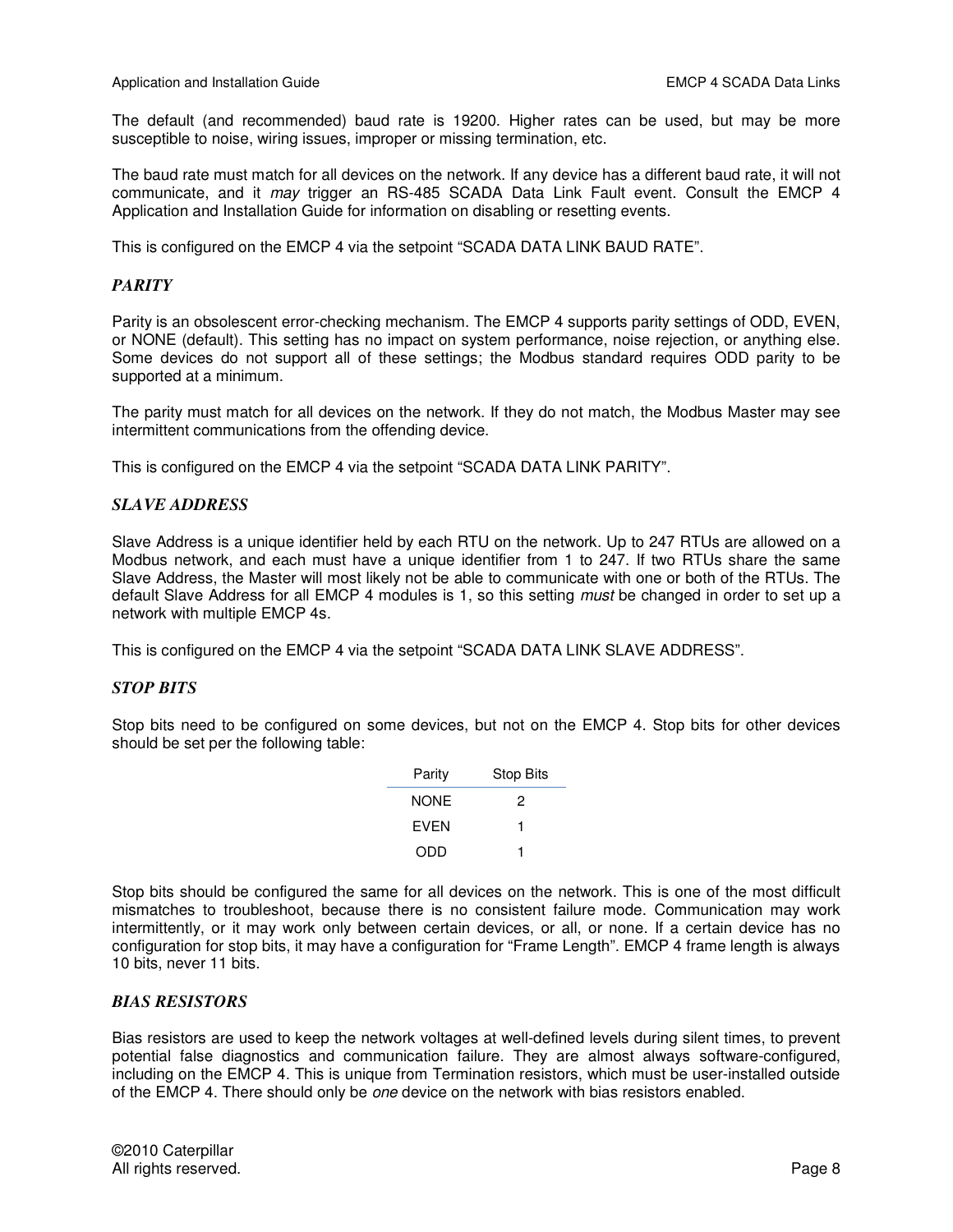**NOTE:** Some devices, such as PLCs or converters, may already have termination built-in. Consult your device documentation.

This is configured on the EMCP 4 via the setpoint "RS-485 BIAS RESISTOR ENABLE STATUS".

## **2.4 ERROR CHECKING**

Error checking in RS-485 SCADA is done via a Cyclic Redundancy Check (CRC). The CRC algorithm checks the contents of the entire message. The CRC field consists of a 16–bit value, and is appended to the end of the message. When this is done, the low–order byte of the field is appended first, followed by the high–order byte. The CRC high–order byte is the last byte to be sent in the message.

The CRC value is calculated by the sending device, which appends the CRC to the message. The receiving device recalculates a CRC using the same algorithm during receipt of the message, and as it receives the CRC field, compares the calculated value to the received value. If the two values are not equal, the message is discarded.

A detailed description as well as sample code and a calculation example are given in the Modbus over Serial Line Specification and Implementation Guide.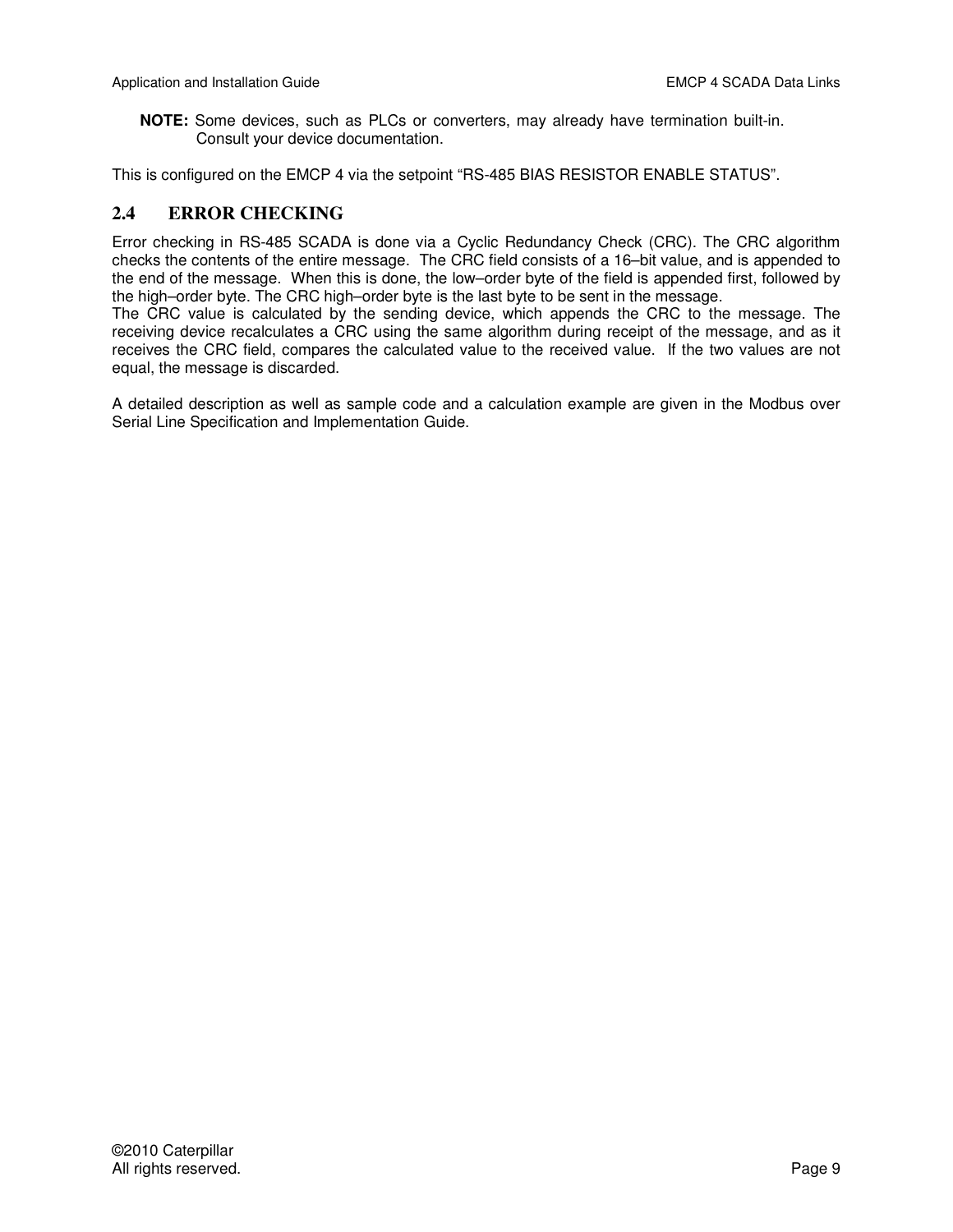## **3 TCP/IP SCADA DATA LINK – WIRING AND CONFIGURATION**

Ethernet TCP/IP networks are very common. However, they may be more complicated to set up, especially when connecting to an existing network. In that case, it is critical to have the support of a network administrator when connecting the EMCP 4 to the network.

## **3.1 NETWORK TOPOLOGY**

Ethernet supports many topologies. Bus or daisy-chain is one, which is also supported by RS-485 networks. Others include star topology, and tree topology. See Figure 3-1 for an illustration of each.



FIGURE 3-1: NETWORK TOPOLOGIES - (C) STAR, (D) TREE

The limits on the length are 330ft (100m) between farthest devices unless separated by a hub, switch, or repeater. Those extend the network, and the TCP/IP data link allows for an unlimited number of such extensions.

## **3.2 WIRING (INCLUDING SWITCHES, ROUTERS, ETC)**

The TCP/IP SCADA Data Link uses a 10BaseT connection to an Ethernet network. It requires a minimum of Category-5 (Cat5) cable, but Category-5e or Category-6 are also permitted. Connection to a network supporting 100BaseT only requires the addition of a 10/100 hub or switch between the EMCP 4 and the network. It uses four-wire communications. It requires two twisted pairs of conductors (Rx+ and Rx-, Tx+ and Tx-). See Table 3-1 for the pins on the EMCP 4.3 and 4.4.

| Pin#                | <b>Name</b>        | <b>Description</b>                                        |  |  |  |
|---------------------|--------------------|-----------------------------------------------------------|--|--|--|
| 87                  | ETH <sub>1-3</sub> | Ethernet differential non-inverting transmit line $(Tx+)$ |  |  |  |
| 88<br><b>FTH1-1</b> |                    | Ethernet differential non-inverting receive line $(Rx+)$  |  |  |  |
| 97                  | <b>FTH1-2</b>      | Ethernet differential inverting receive line (Rx-)        |  |  |  |
| 98                  | <b>FTH1-4</b>      | Ethernet differential inverting transmit line (Tx-)       |  |  |  |

#### *CROSSOVER CABLES*

Because the receiving lines on one device need to be connected to the sending lines on another, it is possible, if connecting directly to only one device, that a crossover cable will be required. Fortunately, many PC Ethernet adapters automatically detect and internally crossover; the EMCP 4 also automatically detects and does internal crossover. If unsure, either try an Ethernet crossover cable, or consult the

©2010 Caterpillar All rights reserved. **Page 10**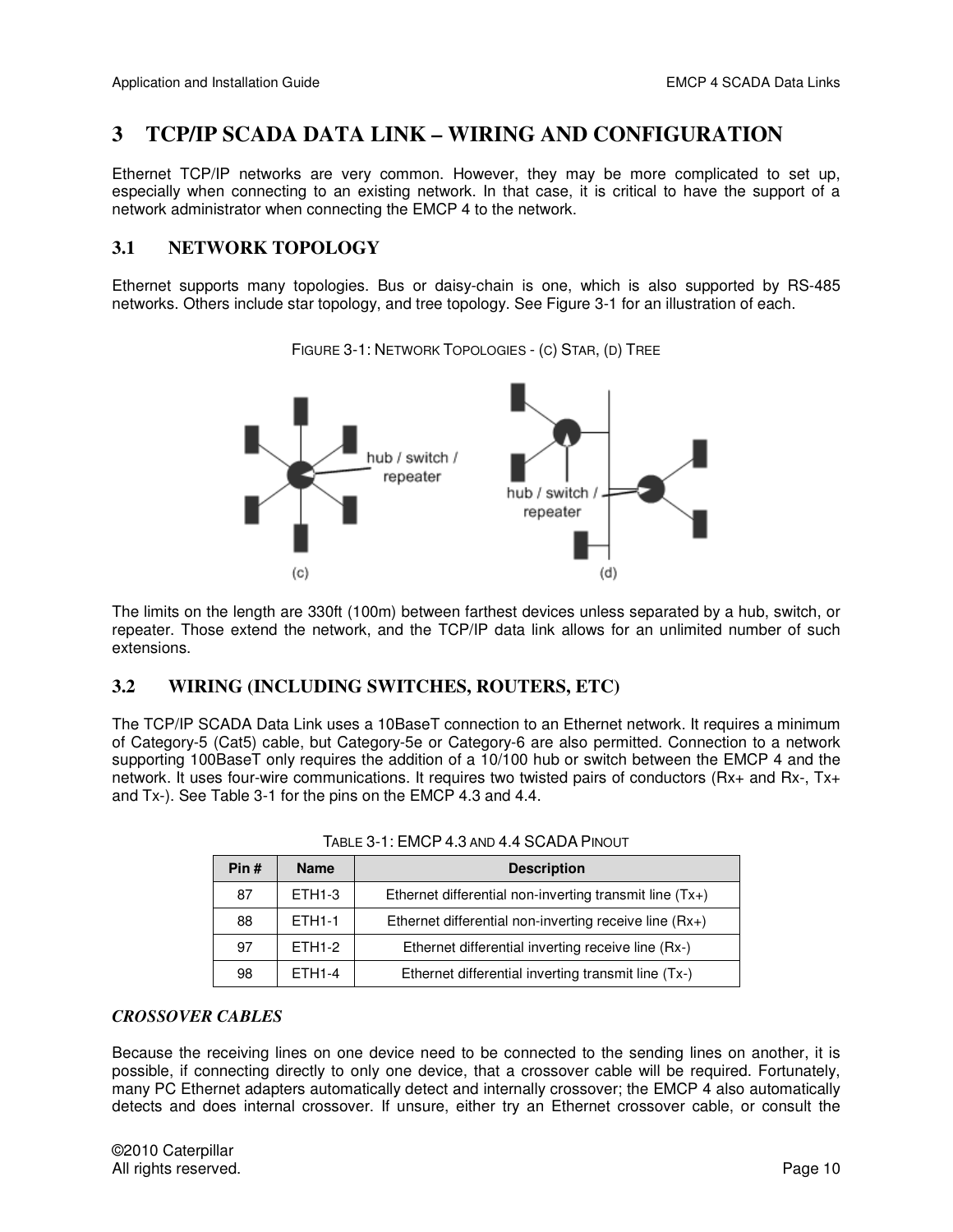device documentation. Note that a crossover cable is not required if connecting through a hub, switch, or repeater. See below for an illustration of the difference between a standard (straight through) and crossover cable.



## **3.3 SOFTWARE CONFIGURATION**

Before devices will communicate, there are some software configuration steps on the EMCP 4 and on any other devices on the Ethernet network. Consult your network administrator for the proper or allowed settings for a shared network. Consult the EMCP 4 Application and Installation Guide for more details on configuring setpoints via the display or ET. The EMCP 4 setpoints are located in the menu structure under CONFIGURE > ALL SETPOINTS > NETWORK > TCP/IP SCADA.

## *IP ADDRESS*

The IP address is a unique identifier for each device on an Ethernet network. The default setting for the EMCP 4 is 0.0.0.0.

**NOTE:** The default IP address is not valid, and **MUST** be changed before the EMCP 4 will communicate.

The TCP/IP data link on the EMCP 4 supports static IP addressing only. If connecting to a network that doesn't support (or allow) static IP, a gateway device (such as a router or switch) must be used between the EMCP 4 and the network.

## *NETWORK MASK*

The network mask is a property of each Ethernet network. Consult your network administrator for the proper network mask to use. The default setting for the EMCP 4 is 0.0.0.0. Every device on the network should have the same network mask (although it is not absolutely required). Common values are 255.255.255.0 and 255.255.0.0.

## *DEFAULT GATEWAY*

The default gateway is the IP address of a gateway device, if one exists on the network. If not, the default gateway can be set to any IP address; however, in that case it is important to set it to a unique IP address – one that is not addressed to any device on the network. The default setting for the EMCP 4 is 0.0.0.0. Every device on the network should have the same default gateway setting (although it is not absolutely required).

## **3.4 ERROR CHECKING**

Error checking is usually invisible to the user in TCP/IP. It does **not** use a Cyclic Redundancy Check (CRC) like RS-485. Instead, error-checking is handled in the TCP wrapper. The TCP/IP driver checks packets for consistency, and requests the sender to re-send if there are any problems. This happens "automatically". Although this can add delays in the final receipt of the message, those delays are more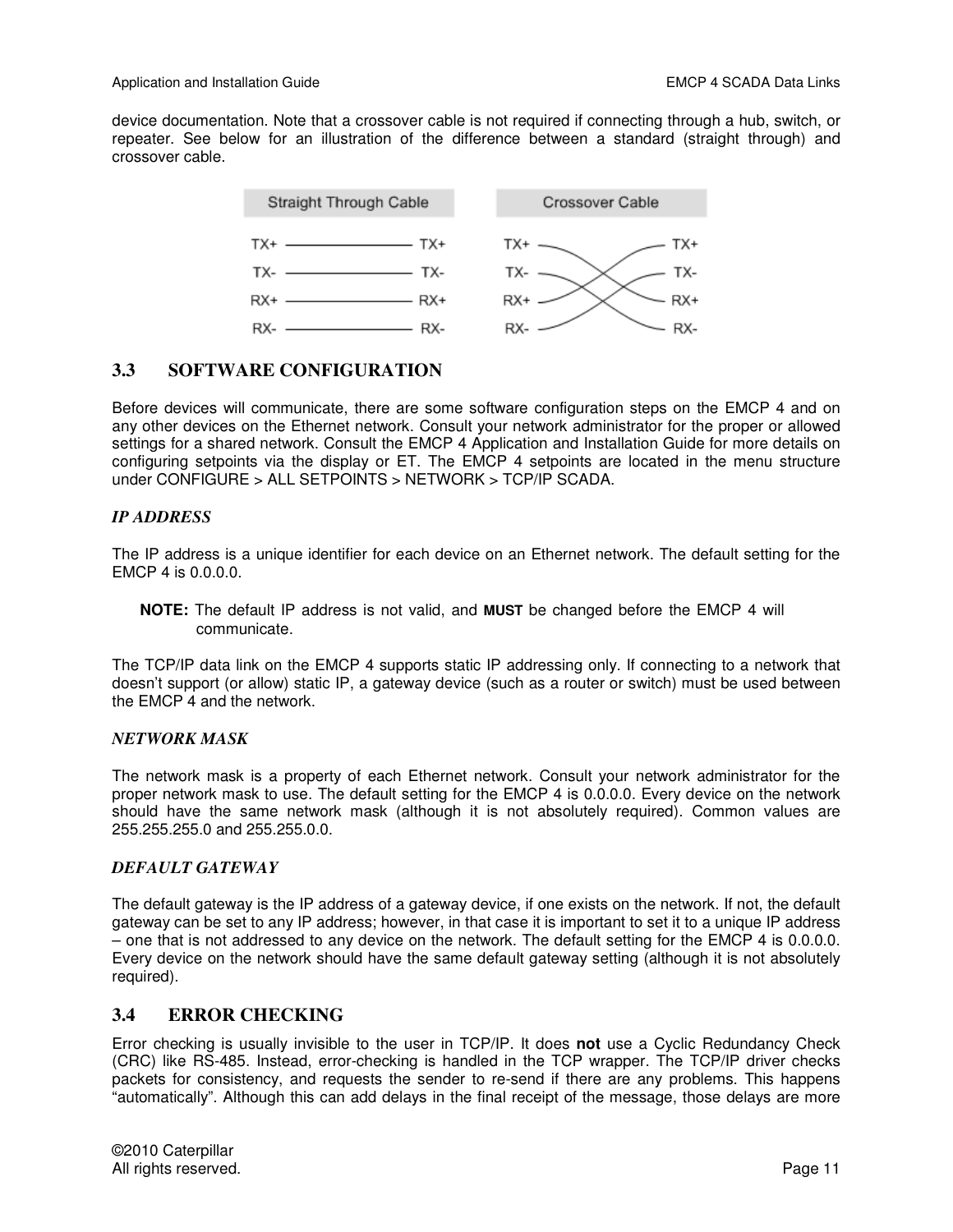than compensated for by the high data transmission rate of 10baseT Ethernet (which is 10Mbps for EMCP 4, as opposed to 56kbps on RS-485 for EMCP 4).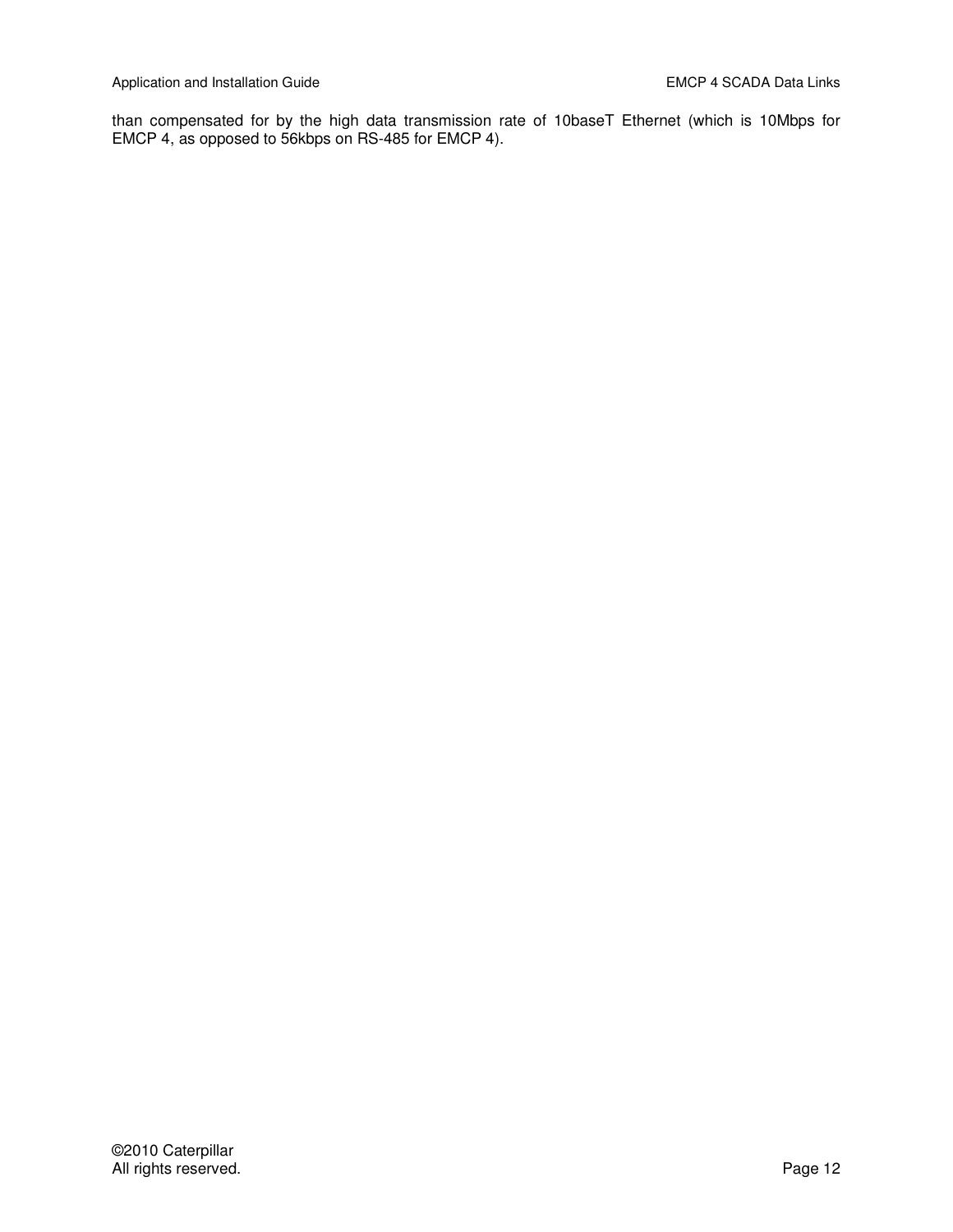## **4 EMCP 4 SCADA COMMUNICATION**

Modbus communication consists of the client (PC, PLC, or other customer device) making requests and to read from or write to certain addresses on the server (EMCP 4). The server only responds to requests, and responds in a well-defined manner. The client must know about the addresses defined on the server; addressing is explained in section 4.1. The client requests to read from or write to certain addresses by using a set of Function Codes; section 4.2 describes the Function Codes supported by the EMCP 4.

## **4.1 ADDRESSING**

Modbus addresses reference registers called Holding Registers that are each 2 bytes long. Larger pieces of data occupy consecutive registers, with the most significant word (pair of bytes) in the lowest address register, and the least significant word (pair of bytes) in the highest address register.

EMCP 4 Modbus addresses are described throughout this document, and are normally referenced by the name and decimal address, like this: Write Access Password (700). However, there is a different addressing model called "PDU Addressing" in which Modbus addresses for Holding Registers are in the range 40,000-49,999. For applications using PDU Addressing, simply add 40,000 to the addresses given in this document.

Modbus addresses given in this document are different from the address numbers transmitted over the data link. The address of 1 is the lowest address, but is transmitted as 0x0000. Therefore, when register addresses are given in hexadecimal, note that the decimal value must be **decreased by 1** and then converted to hex. So Write Access Password (700) is actually transmitted over the data link as 700-1  $=$ 699 0x02BB.

## **4.2 SUPPORTED FUNCTION CODES**

On both Modbus RTU and TCP, all communication occurs by the use of Function Codes to a set of Addresses. The addresses are all Holding Registers, and the EMCP 4 supports the following Function Codes:

- 3 (0x03) Read Registers
- 6 (0x06) Write Single Register
- 16 (0x10) Write Multiple Registers

## **3 (0X03) – READ REGISTERS**

Send this Function Code to read data, single or up to 125 consecutive registers, from the EMCP 4. Note that the query will contain the register count, while the response will contain the byte count (byte count  $=$ register count x 2). Note also that the query has a fixed length of 8 bytes, whereas the response has a variable length depending on the number of registers requested, with a minimum of 7 bytes.

| <b>Address</b> | <b>Fcn Code</b> | Addr hi                     | <b>Addr lo</b> | Num hi                  | Num lo | <b>CRC lo</b>        | <b>CRC</b> hi |  |
|----------------|-----------------|-----------------------------|----------------|-------------------------|--------|----------------------|---------------|--|
| Slave addr.    | 0x03            | <b>Starting Reg address</b> |                | Number of Registers (N) |        | CRC16 error checking |               |  |

## TABLE 4-1: READ REGISTERS - REQUEST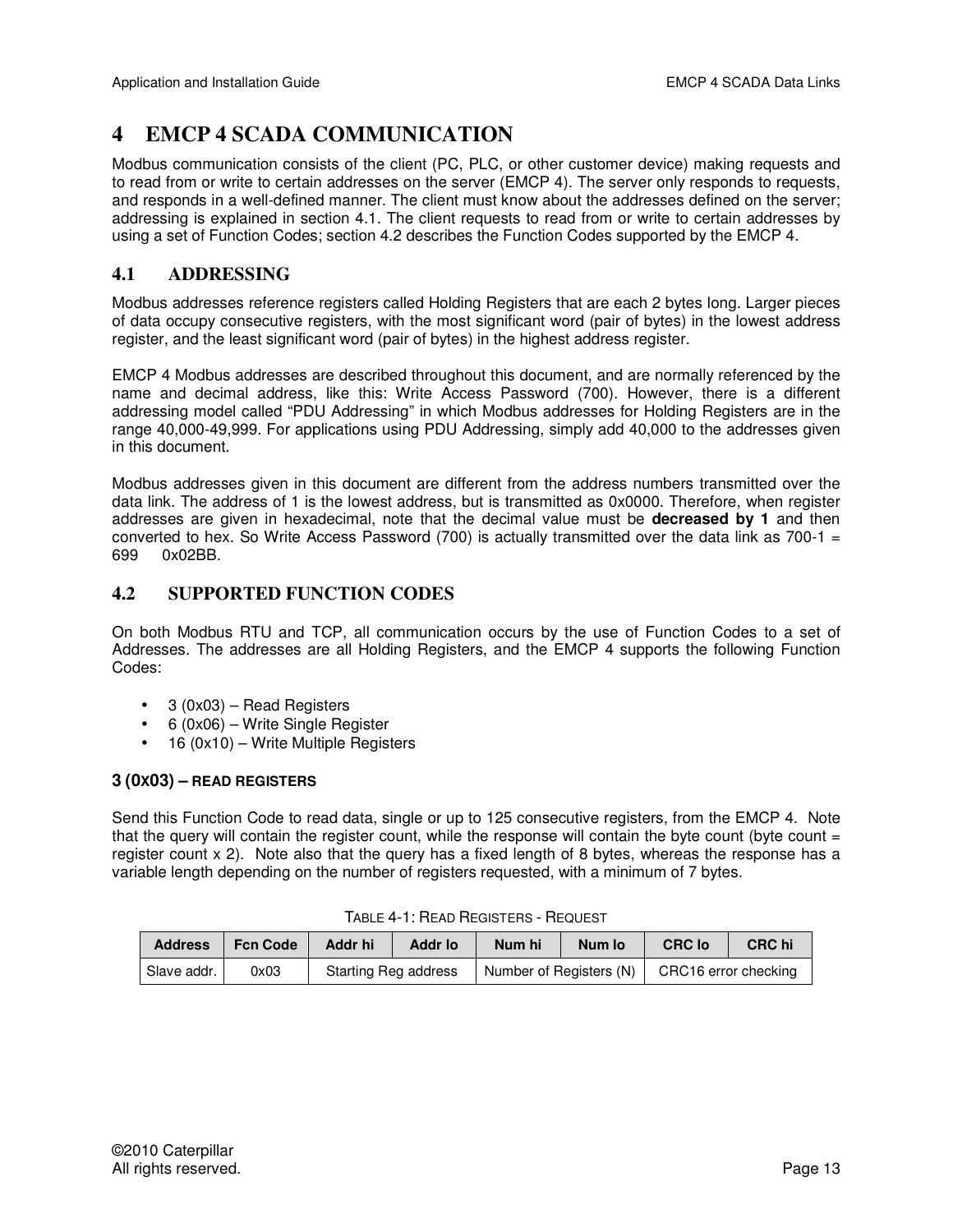| <b>Address</b> | <b>Fcn Code</b> | <b>Byte Ct</b> | Data 1 hi       | Data 1 lo |
|----------------|-----------------|----------------|-----------------|-----------|
| Slave addr.    | 0x03            | $N \times 2$   | Register 1 data |           |

TABLE 4-2: READ REGISTERS - RESPONSE

| $\cdots$ | Data N hi       | Data N lo | <b>CRC</b> lo        | <b>CRC</b> hi |
|----------|-----------------|-----------|----------------------|---------------|
| .        | Register N data |           | CRC16 error checking |               |

#### **6 (0X06) – WRITE SINGLE REGISTER**

Send this Function Code to write data to a single register on the EMCP 4. Note that the EMCP 4 will attempt to write the data, and then respond with the new value in the register. If the query inadvertently attempted to write data to a Read register, an Exception response will be sent. This Function Code may be broadcast (addressed to Slave Address 0), in which case no response will be sent by any slave (EMCP 4 or otherwise).

TABLE 4-3: WRITE SINGLE REGISTER - REQUEST

| <b>Address</b> | <b>Fcn Code</b> | Addr hi     | Addr Io | Data hi       | Data lo | <b>CRC</b> lo        | CRC hi |
|----------------|-----------------|-------------|---------|---------------|---------|----------------------|--------|
| Slave addr.    | 0x06            | Reg address |         | Data to write |         | CRC16 error checking |        |

| <b>Address</b> | <b>Fcn Code</b> | Addr hi     | Addr Io | Data hi      | Data lo | <b>CRC lo</b>        | <b>CRC</b> hi |
|----------------|-----------------|-------------|---------|--------------|---------|----------------------|---------------|
| Slave addr.    | 0x06            | Reg address |         | Data written |         | CRC16 error checking |               |

## **16 (0X10) – WRITE MULTIPLE REGISTERS**

Send this Function Code to write data to up to 123 contiguous registers on the EMCP 4. Note that the query will contain both the register count and the byte count (byte count  $=$  register count  $\times$  2). Note, also, that the query has a variable length depending on the number of registers being written, whereas the response has a fixed length of 4 bytes. The EMCP 4 will not respond with any data, only the starting address and the register count as sent in the query. If any register in this span is a Read register, the entire Write will fail, and the slave will return an Exception Response. This Function Code may be broadcast (addressed to Slave Address 0), in which case no response will be sent by any slave (EMCP 4 or otherwise).

| <b>Address</b> | <b>Fcn Code</b> | Addr hi     | <b>Addr lo</b> | Num hi                  | Num lo | <b>Byte Ct</b> |
|----------------|-----------------|-------------|----------------|-------------------------|--------|----------------|
| Slave addr.    | 0x10            | Reg address |                | Number of Registers (N) |        | N x 2          |

| Data 1 hi       | Data 1 lo | $\cdots$ | Data N hi       | Data N lo | <b>CRC lo</b>        | <b>CRC</b> hi |
|-----------------|-----------|----------|-----------------|-----------|----------------------|---------------|
| Register 1 data |           | $\cdots$ | Register N data |           | CRC16 error checking |               |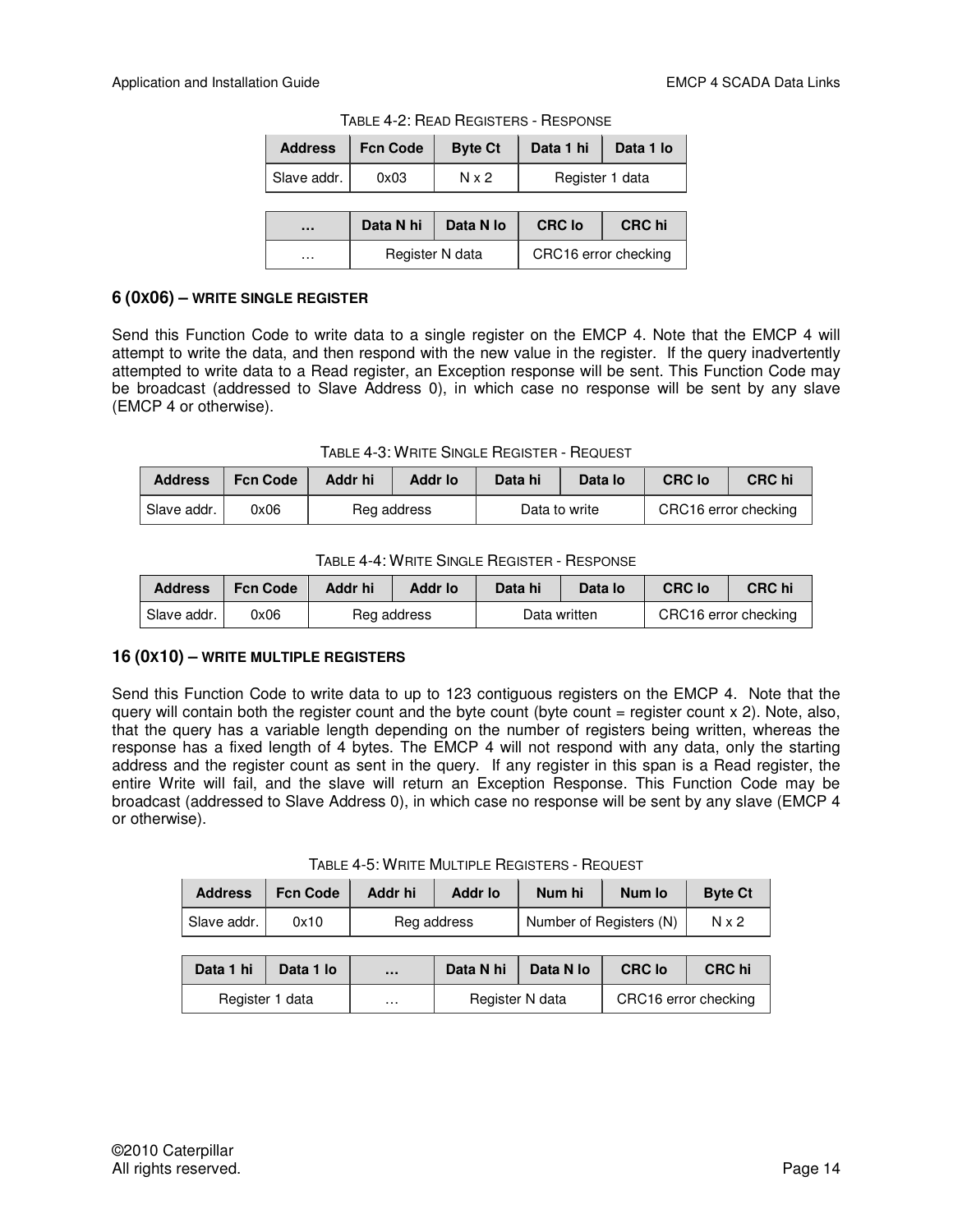TABLE 4-6: WRITE MULTIPLE REGISTERS - RESPONSE

| <b>Address</b> | <b>Fcn Code</b> | Addr hi              | <b>Addr lo</b> | Num hi                  | Num lo | <b>CRC</b> lo        | <b>CRC</b> hi |
|----------------|-----------------|----------------------|----------------|-------------------------|--------|----------------------|---------------|
| Slave addr.    | 0x10            | Starting Reg address |                | Number of Registers (N) |        | CRC16 error checking |               |

## **4.3 DATA INTERPRETATION**

In order to send data, or once data is received, it must be interpreted. A single piece of data can span multiple Modbus registers. There are a few different types of data:

- Numerical data
- State-based data
- Complex data

On PC systems, register data is converted to numbers according to predefined data types. The EMCP 4 data should always be converted to unsigned data types. The specific data type depends on the PC system architecture. For example, if UINT data type is 16-bit, then it can be used for single register reads. For data points that span 2 registers, they must use a longer data type (or calculate the value manually from two separate UINTs), such as ULONG. But again, the data types available and their length are system-specific. ULONG may be 32-bit or 64-bit or may not even be supported at all.

If converting the data manually, in order to interpret the data, first the bits must be converted to a raw number, where the number represents the decimal (base-10) representation of the raw data. Modbus data is sent most-significant-bit first and most-significant-byte first, and for data spanning multiple registers, the lowest number register is most significant. The EMCP 4 uses unsigned integer representations of all the data. Negative values for numerical data are calculated (see Numerical Data section below) by doing math operations on the unsigned integer value.

Two-register data points should be treated as 4-byte unsigned integers. Example of data received from a two-register read (spaces added for readability). Note that the response sends the lower number register first, followed by the higher number register. Therefore, the lower number register is more significant:

Binary data received (in order of receipt): 0b 0000 0000 0000 0000 0000 0110 1000 1111 Raw data in hexadecimal: 0x 0000 068F Raw data in decimal: 1,679

The rest of the interpretation process depends on the type of data being read.

## *NUMERICAL DATA*

Numerical data is continuous real-world measurement data, such as temperatures, levels, pressures, power, voltage, time, etc. In order to convert the bits of the received data into real-world data, the following factors must be known:

- Resolution (or scaling) multiply the raw data by this first, to get scaled data
- Offset add this to the scaled data to get the correct measurement data
- Data range valid measurement data is within this range

These are given for each numerical data in Appendix A.

To troubleshoot or determine why certain data is outside of the data range, see section **Error! Reference source not found.**.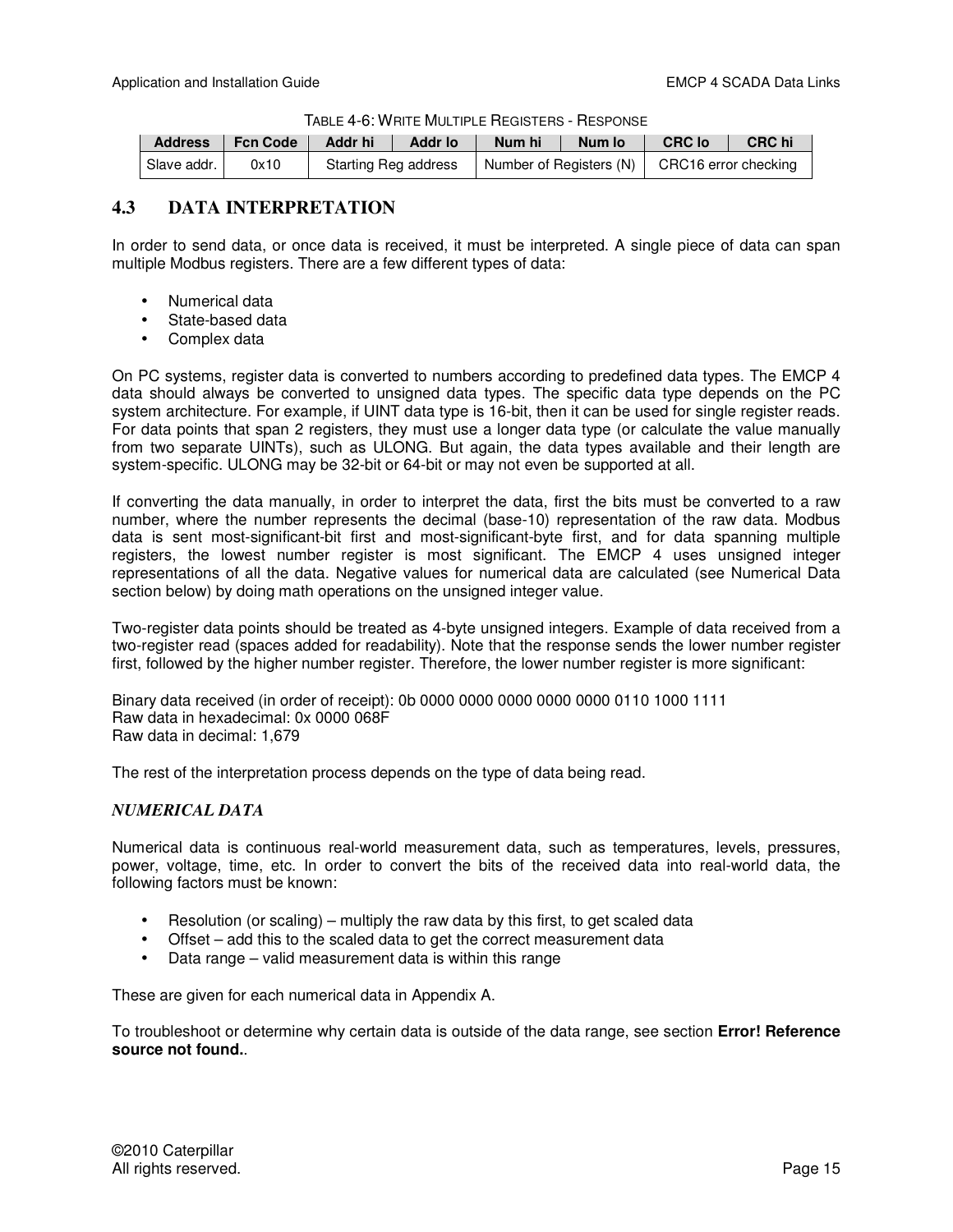#### *STATE-BASED DATA*

State-based data represents a fixed set of states, such as True, False, Run, Auto, Stop, etc. For each data point, each state must be assigned a value. The bits of the data correspond to one of those values.

A special case of state-based data is bitwise data, where each bit corresponds to a two-state value (true/false, on/off, open/closed, etc). In this case, each register could represent as many as 16 independent two-state values.

The states and their values for each state-based data are given in Appendix A.

#### *COMPLEX DATA*

Complex data is aggregate data that is actually made up of multiple pieces of data. Those pieces, in turn, can be numerical data, state-based data, or even complex data themselves. One example is time; time is made up of years, months, days, hours, minutes, and seconds. Each of those pieces of data are numerical in nature.

Complex data are defined in Chapter 5.

## **4.4 SECURITY**

Security in SCADA is separate from security on the EMCP 4 display, but the access levels are parallels of each other, and the passwords are shared. Data link security uses a different set of passwords than the local security at the display. The EMCP 4 supports five levels of SCADA access, with increasing permissions. Figure 4-1 below illustrates the different security levels.

**NOTE:** The display and SCADA can be at different access levels at the same time.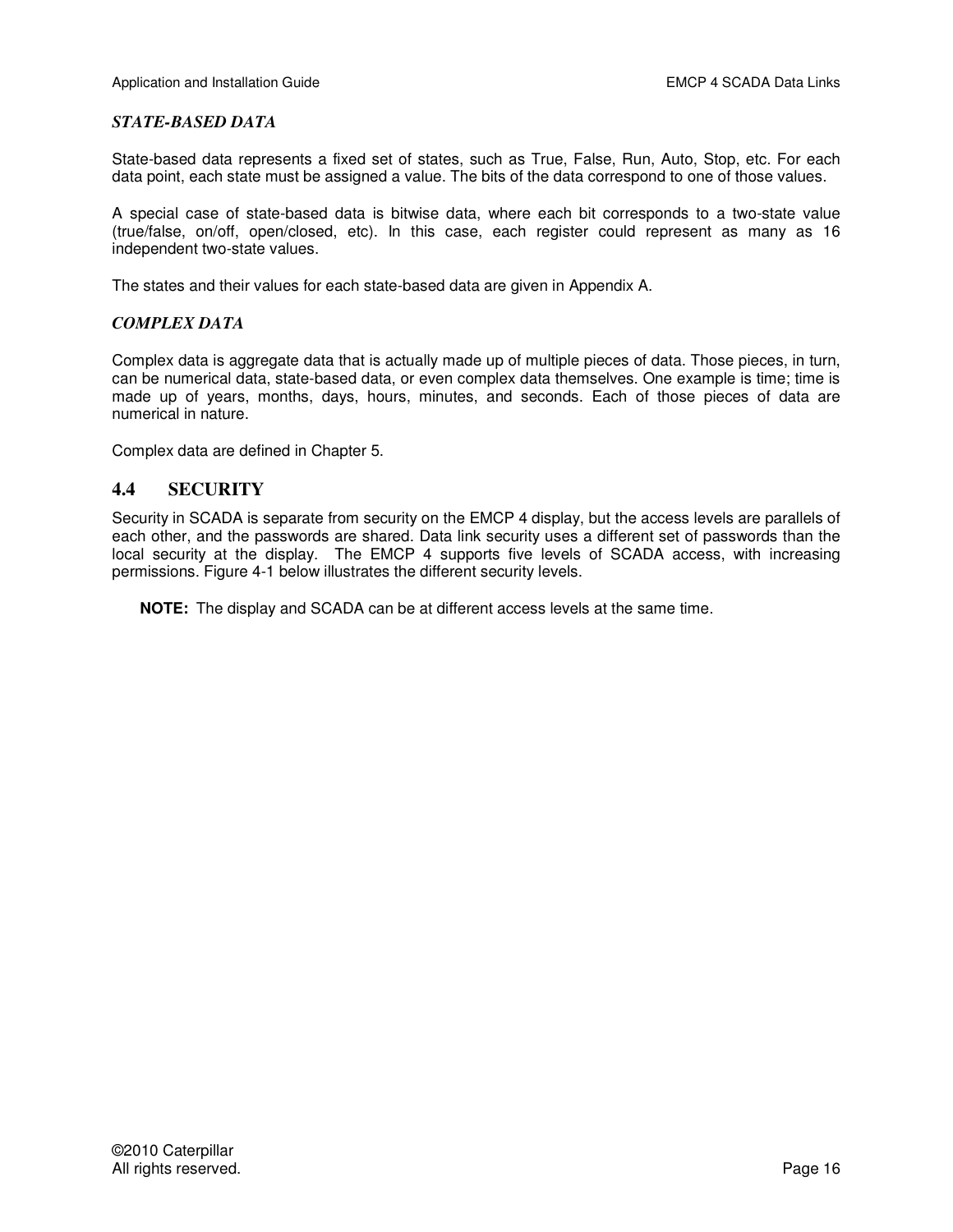

FIGURE 4-1: EMCP 4 SECURITY LEVELS ILLUSTRATION

## **READING OR WRITING ASCII DATA**

All passwords are numeric. They all use a string of ASCII codes with 1 byte per digit. The password entry registers are 16 bytes long. However, passwords can be different lengths, so in order to enter a shorter password, the entire register set must be the written, padding the unused bytes with the space character (0x20). All other characters are considered invalid data, and will result in a Modbus error response. Example: 12345678 = 0x 3132 3334 3536 3738 2020 2020 2020 2020.

## **ENTERING A SECURITY LEVEL**

In order to determine the current security level, the Current Security Level (732) register must be read. If the value returned is 0xFFFF, then the level is No Access.

In order to enter any security level, the appropriate password must be written into the Write Access Password (700) register. If Level 1 and Level 2 passwords are the same, and that password is entered, Level 2 access will be granted. If the entered password doesn't match any configured passwords, there will be no change in access level.

In order to enter Level 3, the Level 3 Password Phone In Prompt (734) must be read and communicated to a factory support operator who can provide the correct password to enter. This prompt, and corresponding password, does change over time; it may be related to day, engine hours, or even number of setpoints changed. Therefore, care should be taken to avoid many other changes and to avoid delay between receiving the password and entering it.

In order to drop to a lower security level, the number of the security level must be written into the Write Current Security Level (733) register.

**NOTE:** If the level above the current level does not have a password configured, the EMCP 4 will automatically grant that next level of access. For example, by default there is no SCADA Password, Level 1 Password, or Level 2 Password configured; so when first powered up, Level 2 access is granted.

©2010 Caterpillar All rights reserved. **Page 17** and the set of the set of the set of the set of the set of the set of the set of the set of the set of the set of the set of the set of the set of the set of the set of the set of the set of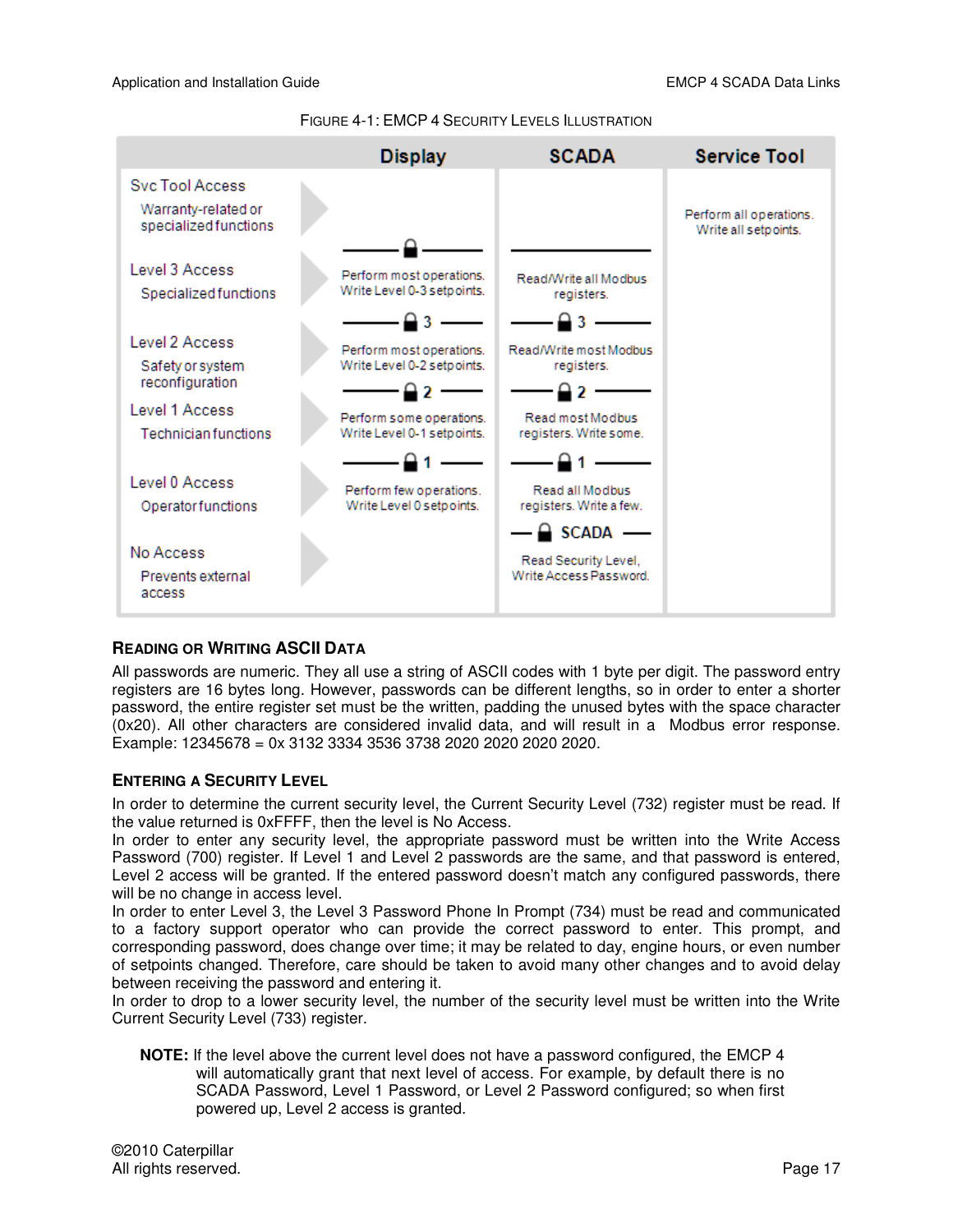## **CHANGING PASSWORDS**

The SCADA, Level 1, or Level 2 passwords can be changed by writing the new password to the SCADA Password (724), Level 1 Password (708), or Level 2 Password (716) register, as long as the appropriate access level is obtained:

- To change the Level 1 password, Level 1 access must be obtained.
- To change the SCADA or Level 2 passwords, Level 2 access must be obtained.

**NOTE:** The SCADA password can be a maximum of 8 digits long. The others may be as long as 16 digits.

• A password can be disabled by setting it to a single zero. The Level 3 password cannot be changed or disabled.

## **TIMEOUTS**

There are a few timers to reset security access:

SCADA Access timeout, which resets SCADA access completely below the SCADA security level (or the lowest unprotected level) after 30 seconds without any read/write requests on the SCADA data link.

Level 1, 2, and 3 timeout, which resets the SCADA access level to level 0 (or the lowest unprotected level above level 0) after 10 minutes without any successful write requests over the SCADA data link. To prevent this fixed timer from expiring without risking affecting functions of the EMCP 4, writing to the Key Press (310) register will reset this timer.

Security-related Modbus registers:

- Key Press (310)
- Write Access Password (700)
- Level 1 Password (708)
- Level 2 Password (716)
- SCADA Password (724) 8 ASCII digits long; leading zeroes truncated
- Current Security Level (732)
- Set Security Level (733)
- Level 3 Password Phone In Prompt (734)

An example of some of the security features is provided in Chapter 7.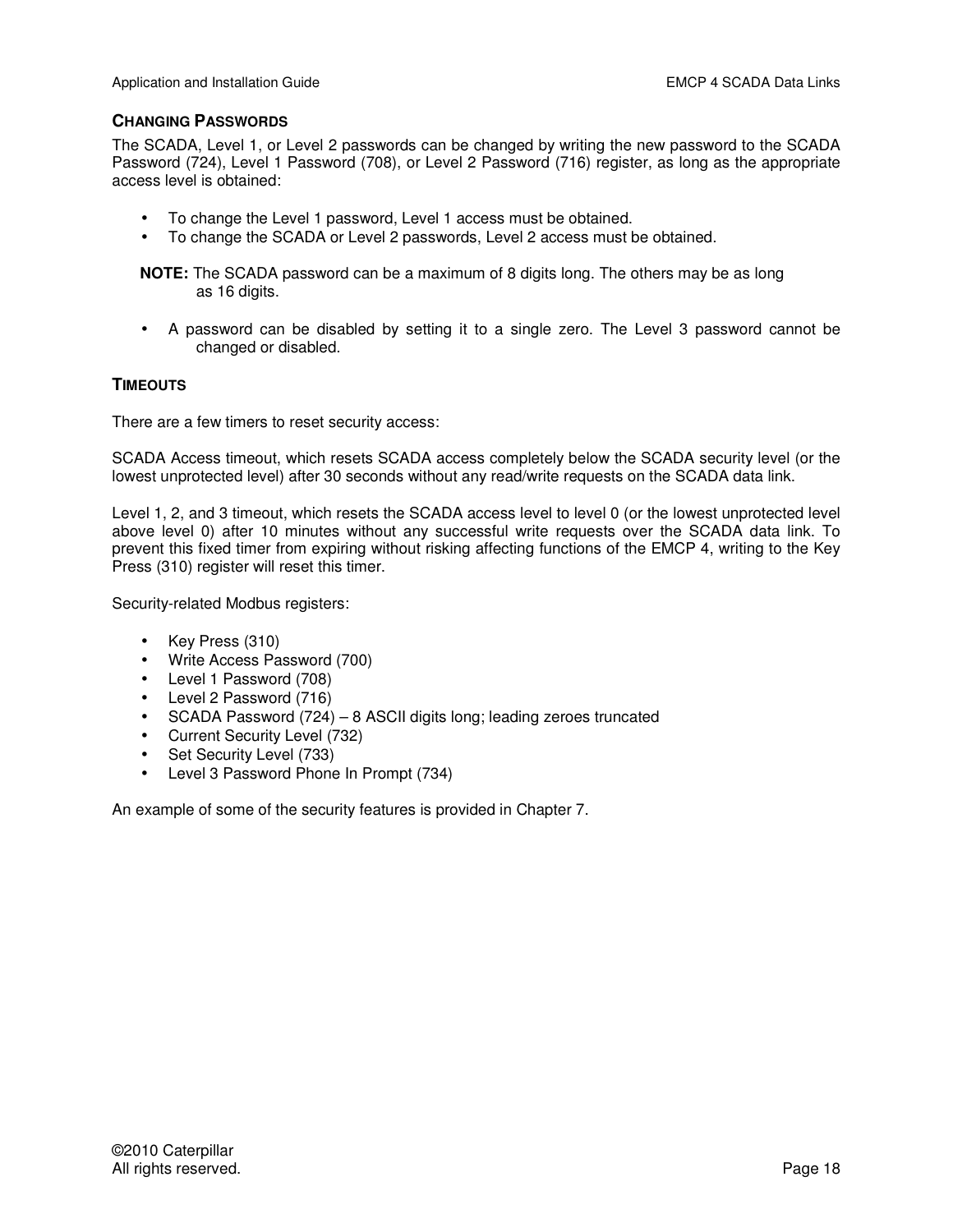## **5 EMCP 4 SCADA DATA POINTS**

## **5.1 GENERATOR AC MONITORING**

This is the full set of AC data as sensed at the generator output. All of the generator AC data available on the EMCP 4 display are available via Modbus. Depending on the generator configuration however, some data may not be valid. Table 5-1 details all of the variations.

|                        | <b>Star</b> | 3-Wire Delta | 4-Wire Delta | 2-Wire<br>1-Phase | 3-Wire<br>1-Phase |
|------------------------|-------------|--------------|--------------|-------------------|-------------------|
| Gen Freq (102)         |             |              |              |                   |                   |
| $V_{L-L\,AVG}$ (100)   |             |              | V            |                   |                   |
| $V_{A-B}$ (108)        |             |              |              |                   |                   |
| $V_{B-C}$ (109)        |             |              | V            |                   |                   |
| $V_{C-A}$ (110)        |             |              |              |                   |                   |
| $V_{L-N\,AVG}$ (148)   | ٦l          |              | V            |                   | $\mathcal{L}$     |
| $V_A(114)$             |             |              |              |                   |                   |
| $V_B(115)$             |             |              | V            |                   | $\Delta$          |
| $V_C(116)$             |             |              |              |                   |                   |
| I <sub>AVG</sub> (101) |             |              |              |                   |                   |
| $I_A(111)$             |             |              |              |                   |                   |
| $I_B(112)$             |             |              |              |                   |                   |
| $I_{C}$ (113)          |             |              |              |                   |                   |

TABLE 5-1: AC DATA VALID, BY WIRING CONFIGURATION

## **VOLTAGE DATA**

- Generator Average Line-Line AC RMS Voltage (100)
- Generator Phase A Line-Line AC RMS Voltage (108)
- Generator Phase B Line-Line AC RMS Voltage (109)
- Generator Phase C Line-Line AC RMS Voltage (110)
- Generator Phase A Line-Neutral AC RMS Voltage (114)
- Generator Phase B Line-Neutral AC RMS Voltage (115)
- Generator Phase C Line-Neutral AC RMS Voltage (116)
- Generator Average Line-Neutral AC RMS Voltage (148)
- Generator Average Line-Line AC RMS Voltage Percent (163) percent of Generator Rated Voltage (setpoint)

## **CURRENT (AMPS) DATA**

- Generator Average AC RMS Current (101)
- Generator Phase A AC RMS Current (111)
- Generator Phase B AC RMS Current (112)
- Generator Phase C AC RMS Current (113)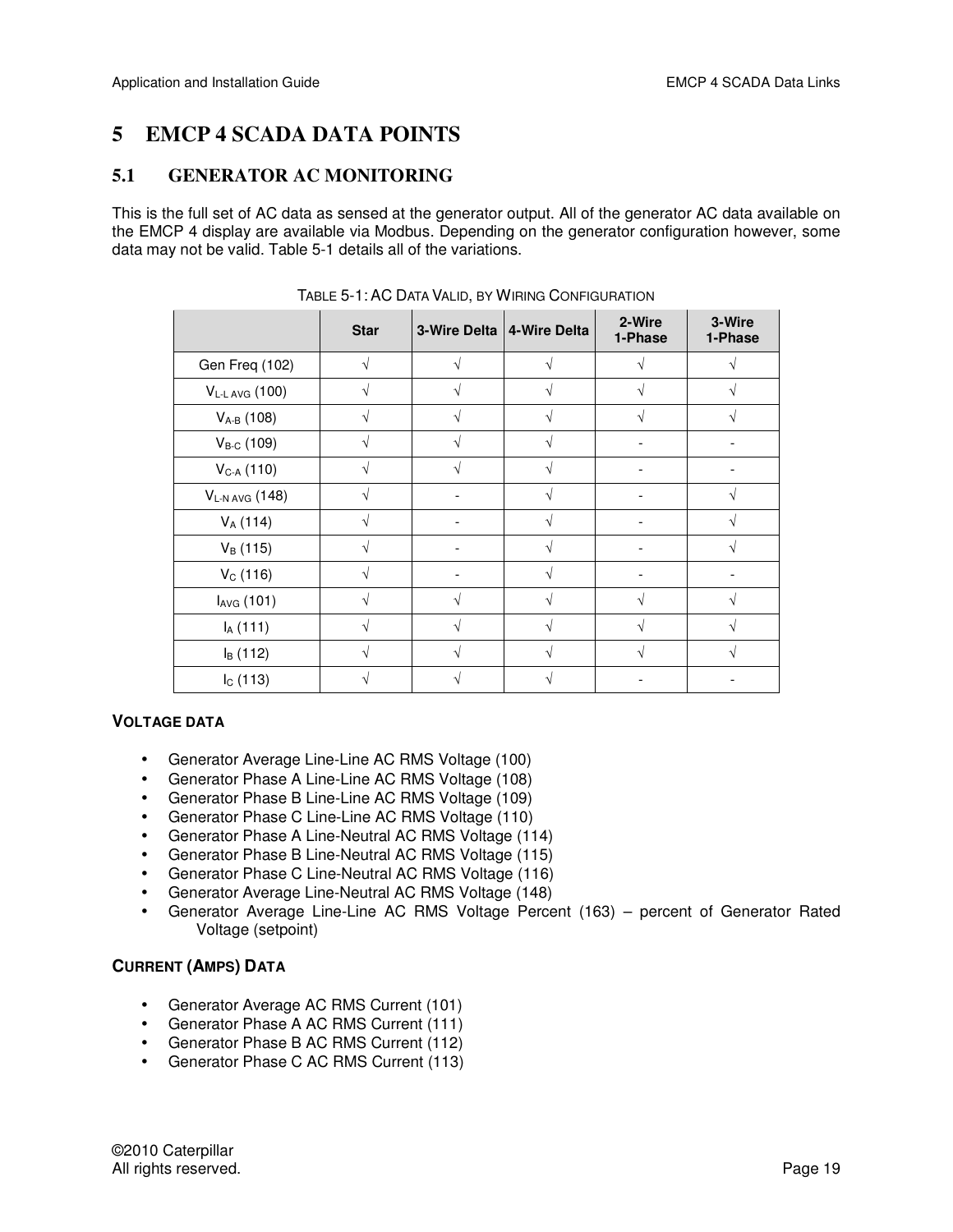• Generator Total Percent Current (174) – sum of phase currents, as a percent of generator rated current, calculated from Generator Rated Voltage (setpoint) and Generator Rated Power (setpoint)

#### **FREQUENCY DATA**

- Generator Average AC RMS Frequency (102)
- Generator Average AC RMS Frequency Percent (183)

## **5.2 GENERATOR POWER MONITORING**

#### **REAL POWER DATA**

- Generator Total Percent Real Power (105) percent of Generator Rated Power (setpoint)
- Generator Total Real Power (106)
- Generator Phase A Real Power (117)
- Generator Phase B Real Power (119)
- Generator Phase C Real Power (121)

#### **APPARENT POWER DATA**

- Generator Phase A Apparent Power (123)
- Generator Phase B Apparent Power (125)
- Generator Phase C Apparent Power (127)
- Generator Total Apparent Power (138)
- Generator Total Percent Apparent Power (140) percent of Generator Rated Apparent Power (setpoint)

## **REACTIVE POWER DATA**

- Generator Phase A Reactive Power (129)
- Generator Phase B Reactive Power (131)
- Generator Phase C Reactive Power (133)
- Generator Total Reactive Power (141)
- Generator Total Percent Reactive Power (143) percent of generator rated reactive power, calculated from Generator Rated Power (setpoint) and Generator Rated Apparent Power (setpoint)

## **POWER FACTOR DATA**

- Generator Overall Power Factor (103) Chapter 7 for a programming example
- Generator Overall Power Factor Lagging (104) indicates overall lead/lag status
- Generator Phase A Power Factor (135)
- Generator Phase B Power Factor (136)
- Generator Phase C Power Factor (137)
- Generator Phase A Power Factor Lagging (159) indicates phase lead/lag status
- Generator Phase B Power Factor Lagging (160) indicates phase lead/lag status
- Generator Phase C Power Factor Lagging (161) indicates phase lead/lag status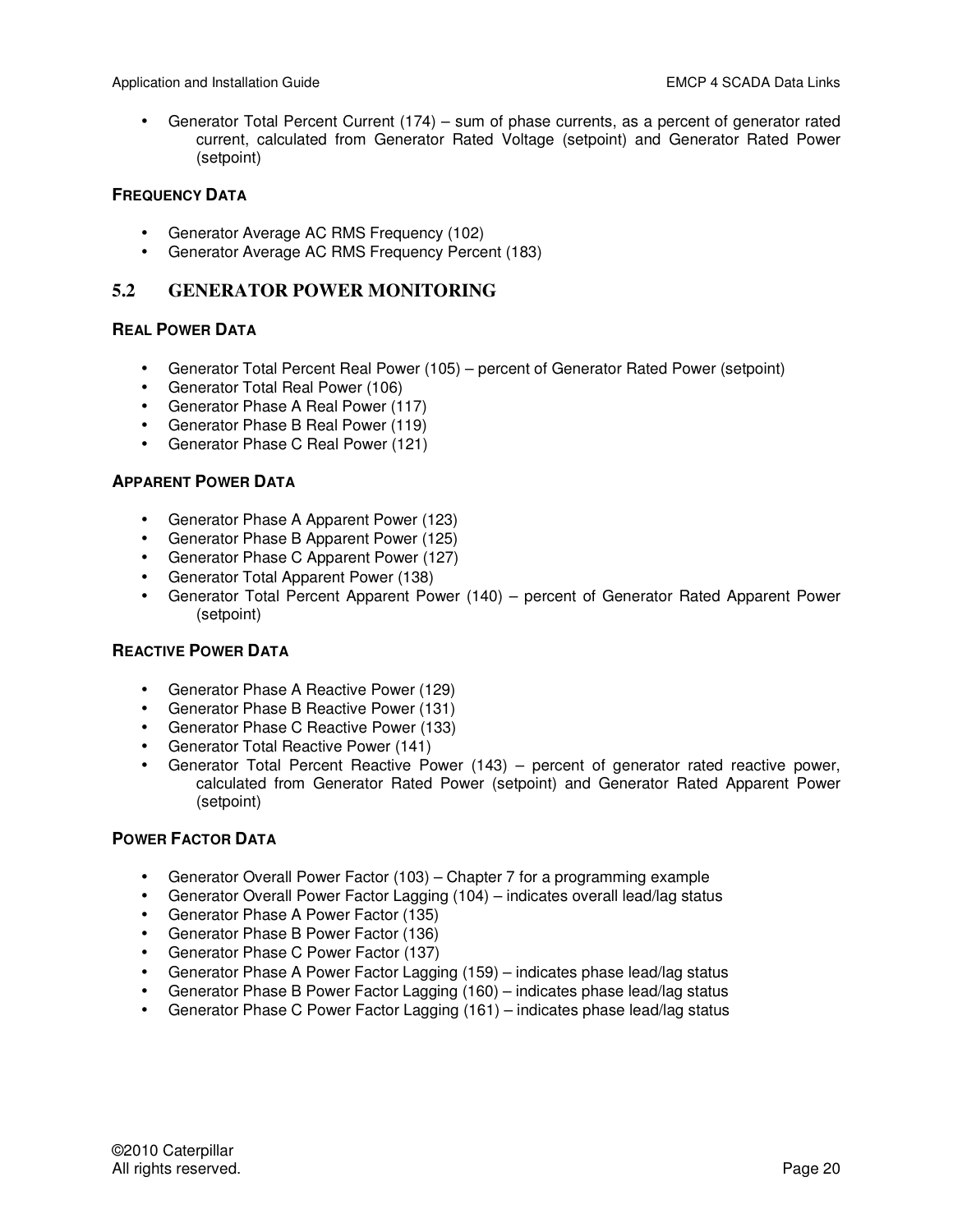## **5.3 GENERATOR OTHER MONITORING**

Most of these monitoring parameters are only available if they are being received over either the Primary or Accessory Data Link (typically from either the RTD module or the Thermocouple module). Excitation data would be coming from a CDVR module.

- Generator Front Bearing Temperature from Data Link (149) also called bearing #2 or right bearing
- Generator Rear Bearing Temperature from Data Link (150) also called bearing #1 or left bearing
- Generator Phase A Winding Temperature from Data Link (151)
- Generator Phase B Winding Temperature from Data Link (152)
- Generator Phase C Winding Temperature from Data Link (153)
- Generator Rear Bearing Temperature from I/O Pin (162) for legacy use only
- Battery Voltage (202) measured at the input to the EMCP 4, which may be lower than the voltage at the battery terminals; see Chapter 7 for reading example
- Generator Excitation Field Voltage from Data Link (338)
- Generator Excitation Field Current from Data Link (340)

## **5.4 BUS AC MONITORING**

Bus AC Monitoring is only available on the EMCP 4.4.

## **VOLTAGE DATA**

- Bus Average Line-Line AC RMS Voltage (164)
- Bus Phase A Line-Line AC RMS Voltage (166)
- Bus Phase B Line-Line AC RMS Voltage (167)
- Bus Phase C Line-Line AC RMS Voltage (168)
- Bus Phase A Line-Neutral AC RMS Voltage (169)
- Bus Phase B Line-Neutral AC RMS Voltage (170)
- Bus Phase C Line-Neutral AC RMS Voltage (171)
- Bus Average Line-Neutral AC RMS Voltage (172)
- Bus Average Line-Line AC RMS Voltage Percent (173) percentage of generator rated voltage

## **FREQUENCY DATA**

• Bus Average AC RMS Frequency (165)

## **5.5 GENERATOR SET STATE MONITORING AND CONTROL**

## **START / STOP CONTROL**

- Automatic Start/Stop State (206) engine operation state
- Bypass Cooldown (300) command
- Engine Control Switch Position (301)
- Engine Control Switch Command (302)
- Auto Start/Stop Fuel Control Enabled (307) status
- Dedicated Digital Input #1 (E-Stop) Active Status (612)
- Dedicated Digital Input #2 (Initiate Command) Active Status (613)
- Cooldown Duration Remaining (1054) cooldown timer; only valid while engine is in cooldown
- Remote Initiate Command (1055) when ECS is in Auto position, sending True commands the engine to start.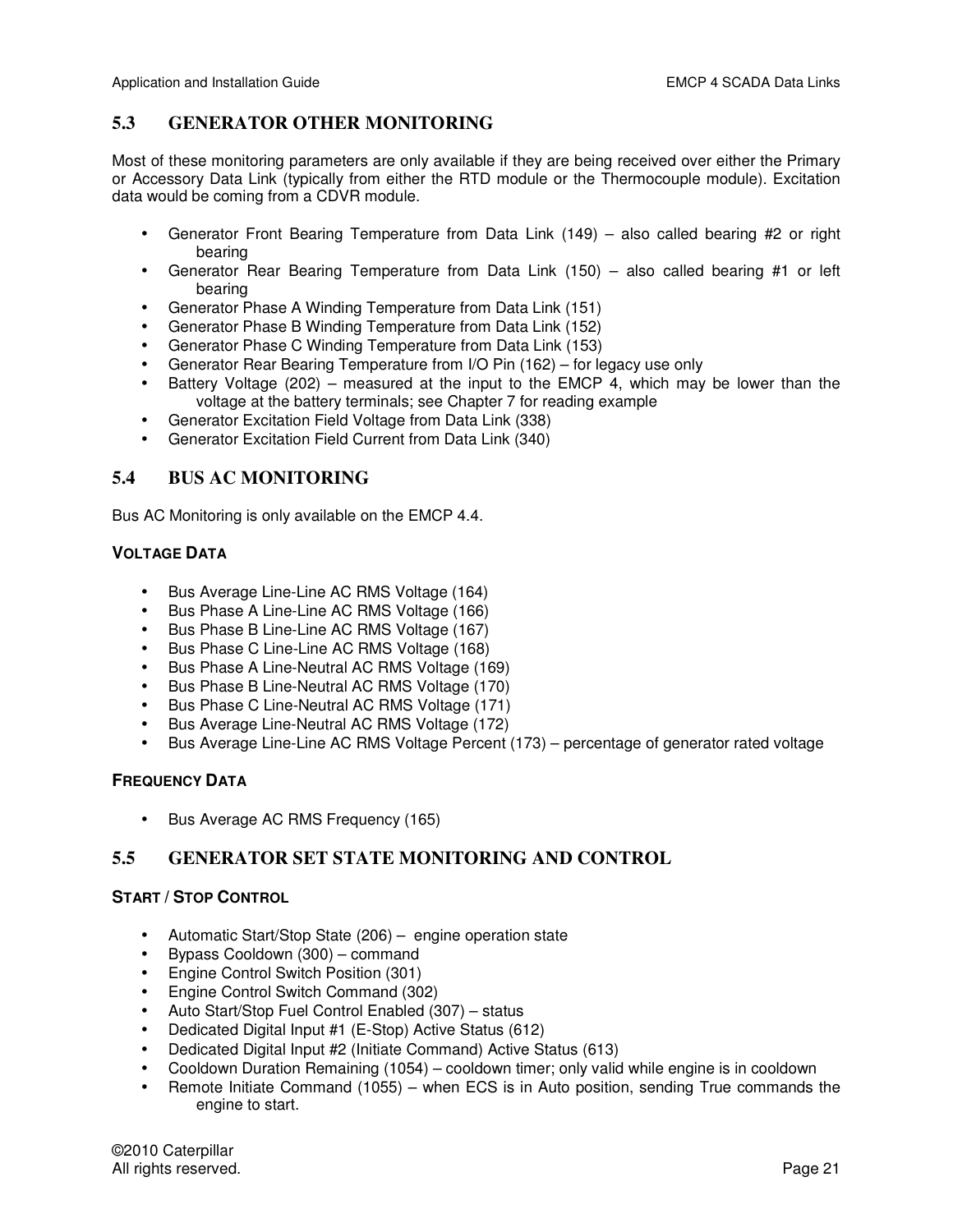- **Note:** Either this SCADA command OR a digital input Remote Initiate Command will start the engine – sending False to this register doesn't prevent the digital input Remote Initiate from taking effect, and vice versa.
- Emergency Stop Command (1056) will cause the engine to immediately stop without cooling down.
- **Note:** Either this SCADA command OR the Emergency Stop digital input will stop the engine – sending False to this register doesn't prevent the digital input from taking effect, and vice versa.
- Fuel Pump Primer Status (2087)
- Manual Fuel Priming Duration Remaining (2091) time remaining in manual fuel priming, in seconds; only valid while engine is in fuel priming

## **ENGINE SPEED CONTROL**

There are a few registers defined for reading and controlling the target engine speed, as well as determining whether forced idle is active and whether the engine is actually running in idle. See Chapter 7 for a programming example.

- Requested Engine Speed (1060) speed being requested by the EMCP 4 to the engine
- Total Speed Bias Percent (1061) Read the percentage bias being applied to the speed command output. This is a percent of 200 rpm. This will increment by 0.5% each time the Speed Adjust left or right arrow is pressed on the EMCP 4 GSC, or any time the Speed Bias Percent Increment Command (1062) is written. The min/max values for this data are  $\pm$  100%.
- Speed Bias Percent Increment Command (1062) Increments the percentage bias being applied to the speed command output. This value gets added to the Speed Bias Percent register (the bias decreases if a negative value is written). The formula is:

TOTAL SPEED BIAS PERCENT = TOTAL SPEED BIAS PERCENT + SPEED BIAS PERCENT INCREMENT COMMAND

- Forced Idle Command Active (337)
- Low Idle State from ADEM (1263)

## **GENERATOR VOLTAGE CONTROL**

There are a few registers defined for reading and controlling the target output voltage of the generator. See Chapter 7 for a programming example.

• Desired Genset Output Voltage (1057) – the voltage being commanded to the voltage regulator. The output voltage is limited to being RATED ± 40%. However, voltage regulators may have an even tighter range (e.g. the CDVR is  $RATED \pm 15\%$ ). When the EMCP 4 is operating in manual voltage control mode, the formula for calculating the desired output voltage is:

DESIRED GENSET OUTPUT VOLTAGE =  $1 + 0.4 \times (1 + \text{Total Value Value Data}$  BIAS\_PERCENT)

- Total Voltage Bias Percent (1058) The percentage bias being applied to the voltage regulator desired genset output voltage, as a percentage of 40% of rated, The value will increment by 0.5% each time the Voltage Adjust up or down arrow is pressed on the EMCP 4 GSC, or any time the Voltage Bias Percent Increment Command (1059) is written. The min/max values for this data are:
	- ± MAXIMUM\_GENERATOR\_VOLTAGE\_OUTPUT\_BIAS\_PERCENTAGE\_SETPOINT / 40%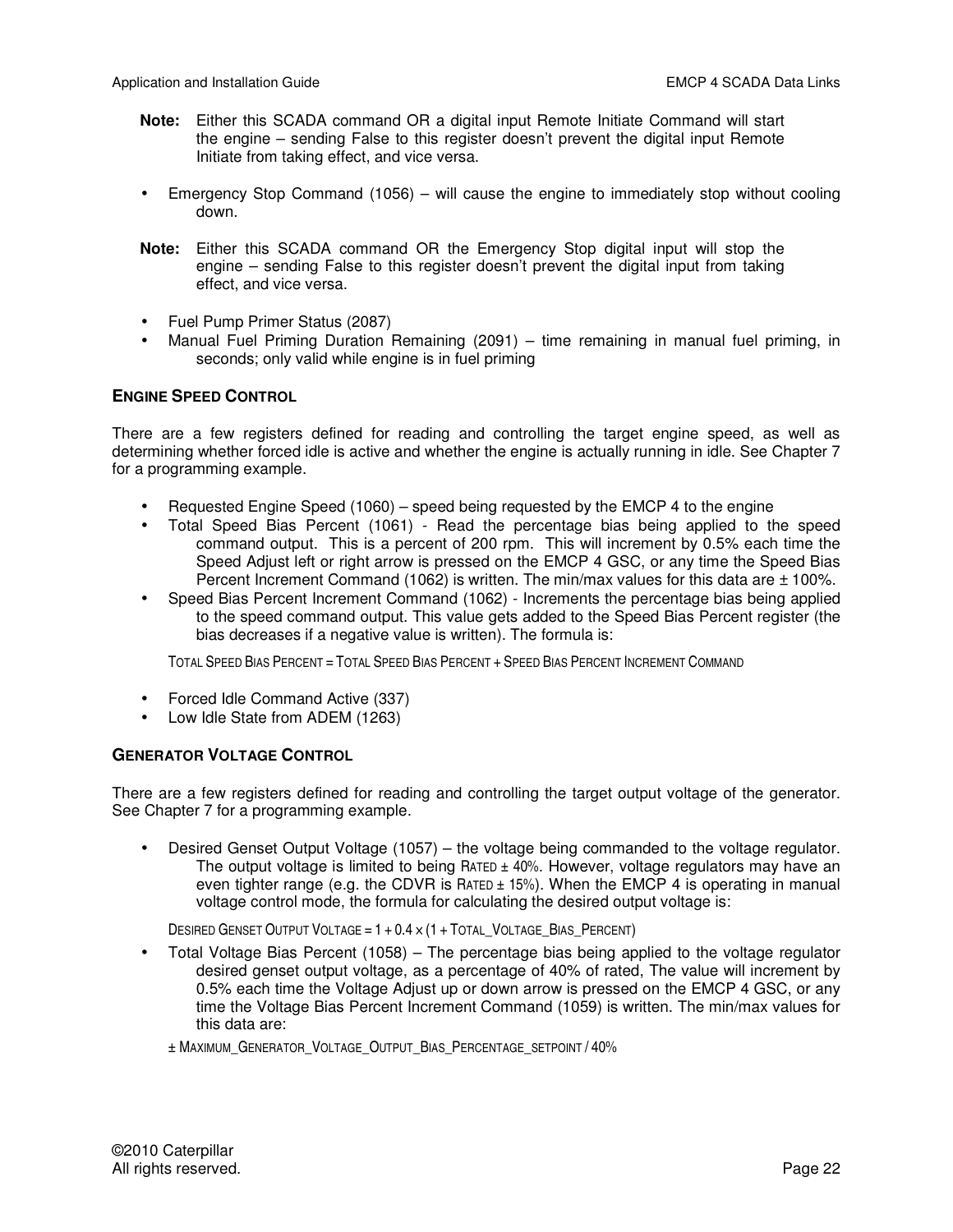Since the setpoint is limited to 0-100%, the absolute minimum and maximum are  $\pm$  250%. Output voltage biasing is limited to  $\pm$  40% of rated, however, and voltage regulators may have an even tighter range (the CDVR is  $\pm$  15%).

• Voltage Bias Percent Increment Command (1059) – Increments the percentage bias to be applied to the Automatic Voltage Regulator. This value gets added to the Total Voltage Bias Percent register (the bias decreases if a negative value is written). The formula is:

TOTAL\_VOLTAGE\_BIAS\_PERCENT = TOTAL\_VOLTAGE\_BIAS\_PERCENT + VOLTAGE\_BIAS\_PERCENT\_INCREMENT\_COMMAND

## **FUEL TRANSFER MONITORING**

- Fuel Unload Pump Active (321) (EMCP 4.2 and 4.4 only) status
- Fuel Load Pump Active (322) status

## **DEAD BUS ARBITRATION (EMCP 4.4 ONLY)**

- Arbitration Relay Active Status (DDO-01) (645)
- Bus Live Status (1070)
- Dead Bus Arbitration State (1111)

## **GENERATOR TO BUS SYNCHRONIZING (EMCP 4.4 ONLY)**

- Generator/Bus Phase Difference (1064)
- Sync Mode Switch State (1108)

## **GENERATOR CIRCUIT BREAKER MONITORING AND CONTROL**

- Dedicated Digital Input #3 (Gen CB Aux A) Active Status (614)
- Dedicated Digital Input #4 (Gen CB Aux B) Active Status (615)
- Gen CB Trip Command Active Status (DIDI-03) (643)
- Gen CB Close Command Active Status (DIDI-04) (644)
- Gen CB Close Active Status (DDO-02) (646)
- Gen CB Trip Active Status (DDO-03) (647)
- Generator Circuit Breaker Status (1065)

## **LOAD SHARING AND LOAD CONTROL (EMCP 4.4 ONLY)**

- Generator Desired Power Factor (178)
- Desired Base Load (179)
- Load Share Line Total Percent kW (181)
- Load Share Line Total Percent kVAr (182)

## **LOAD SENSE LOAD DEMAND (EMCP 4.4 ONLY)**

- Group Start Active Status (DIDI-01) (641)
- Load Sense Load Demand State (1120)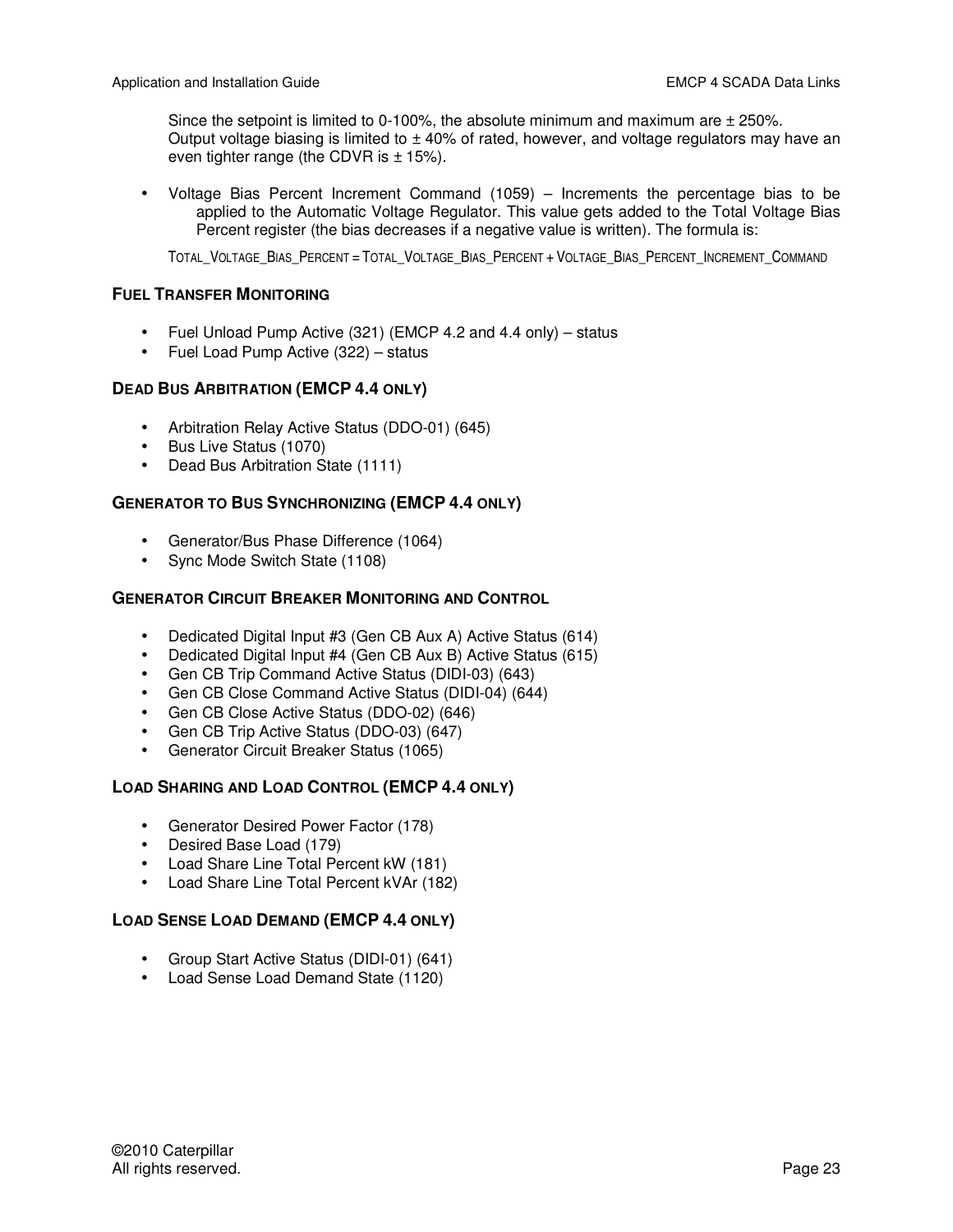## **5.6 ENGINE MONITORING**

## **SPEED**

• Engine Speed (203) – actual engine speed in rpm, calculated over a minimum crankshaft angle of 720 degrees divided by the number of cylinders

#### **FUEL**

- Fuel Level (198) independent of source (only analog input supported currently)
- Fuel Level (258) for legacy support only; for new applications, use (198)
- Fuel Level from I/O Pin (804) read from analog input (recommend using 198 instead)
- External Tank Fuel Level from I/O Pin (805) read from analog input
- Engine Fuel Temperature from Data Link (246)
- Fuel Pressure from Data Link (247)

#### **OIL**

- Engine Oil Temperature (199) independent of source; i/o pin (if configured) takes precedence over datalink
- Engine Oil Temperature from Data Link (245)
- Engine Oil Temperature from I/O Pin (800) for legacy purposes only; for new applications, use (199)
- Engine Oil Pressure (200)
- Engine Oil Pressure from Data Link (217) for legacy support only; for new applications, use (200)
- Engine Oil Level from I/O Pin (806) for legacy purposes only; this will always read zero; for new applications, use Custom Parameters instead

## **COOLANT**

- Engine Coolant Temperature (201)
- Engine Coolant Temperature from Data Link (219) for legacy support only; for new applications, use (201)
- Engine Coolant Level from I/O Pin (807) for legacy purposes only; this will always read zero; for new applications, use Custom Parameters instead

#### **EXHAUST**

- Cylinder #1 Exhaust Port Temperature from Data Link (221)
- Cylinder #2 Exhaust Port Temperature from Data Link (222)
- Cylinder #3 Exhaust Port Temperature from Data Link (223)
- Cylinder #4 Exhaust Port Temperature from Data Link (224)
- Cylinder #5 Exhaust Port Temperature from Data Link (225)
- Cylinder #6 Exhaust Port Temperature from Data Link (226)
- Cylinder #7 Exhaust Port Temperature from Data Link (227)
- Cylinder #8 Exhaust Port Temperature from Data Link (228)
- Cylinder #9 Exhaust Port Temperature from Data Link (229)
- Cylinder #10 Exhaust Port Temperature from Data Link (230)
- Cylinder #11 Exhaust Port Temperature from Data Link (231)
- Cylinder #12 Exhaust Port Temperature from Data Link (232)
- Cylinder #13 Exhaust Port Temperature from Data Link (233)
- Cylinder #14 Exhaust Port Temperature from Data Link (234)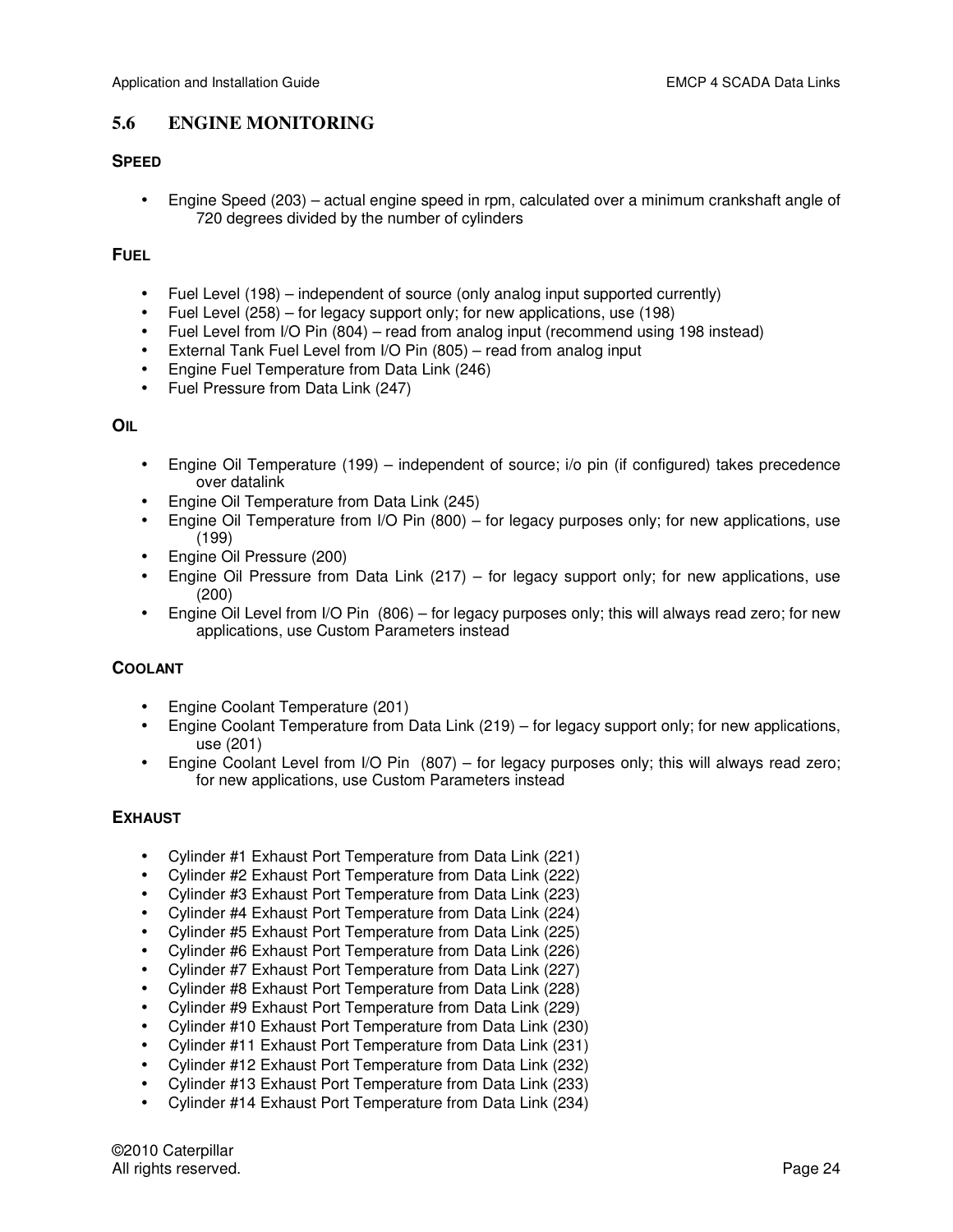Application and Installation Guide **EMCP** 4 SCADA Data Links

- Cylinder #15 Exhaust Port Temperature from Data Link (235)
- Cylinder #16 Exhaust Port Temperature from Data Link (236)
- Cylinder #17 Exhaust Port Temperature from Data Link (237)
- Cylinder #18 Exhaust Port Temperature from Data Link (238)
- Cylinder #19 Exhaust Port Temperature from Data Link (239)
- Cylinder #20 Exhaust Port Temperature from Data Link (240)
- Exhaust Temperature (801) independent of source
- Exhaust Temperature from Data Link (2086) read from CAN data link
- Exhaust Manifold #1 (Left) Temperature (802) for legacy purposes only; this will read overall exhaust temperature only; for new applications, use (241)
- Exhaust Manifold #1 (Left) Temperature from Data Link (241)
- Exhaust Manifold #2 (Right) Temperature from I/O Pin (803) for legacy purposes only; this will read overall exhaust temperature only; for new applications, use (242)
- Exhaust Manifold #2 (Right) Temperature from Data Link (242)

## **INTAKE**

- Intake Manifold #1 Temperature from Data Link (243)
- Intake Manifold #2 Temperature from Data Link (244)

## **TURBOCHARGERS**

- Boost Pressure from Data Link (249)
- Turbocharger 1 Compressor Inlet Temperature (2074) read from CAN data link
- Turbocharger 2 Compressor Inlet Temperature (2075) read from CAN data link
- Turbocharger 3 Compressor Inlet Temperature (2076) read from CAN data link
- Turbocharger 4 Compressor Inlet Temperature (2077) read from CAN data link
- Turbocharger 1 Turbine Inlet Temperature (2078) read from CAN data link
- Turbocharger 1 Turbine Outlet Temperature (2079) read from CAN data link
- Turbocharger 2 Turbine Inlet Temperature (2080) read from CAN data link
- Turbocharger 2 Turbine Outlet Temperature (2081) read from CAN data link
- Turbocharger 3 Turbine Inlet Temperature (2082) read from CAN data link
- Turbocharger 3 Turbine Outlet Temperature (2083) read from CAN data link
- Turbocharger 4 Turbine Inlet Temperature (2084) read from CAN data link
- Turbocharger 4 Turbine Outlet Temperature (2085) read from CAN data link

## **FILTERS**

- Oil Filter Differential Pressure from Data Link (251)
- Oil Filter Differential Pressure from I/O Pin (809) for legacy purposes only; this will always read zero; for new applications, use Custom Parameters instead
- Fuel Filter Differential Pressure from Data Link (252)
- Fuel Filter Differential Pressure from I/O Pin (811) for legacy purposes only; this will always read zero; for new applications, use Custom Parameters instead
- Air Filter 1 Differential Pressure from Data Link (253)
- Air Filter 1 Differential Pressure from I/O Pin (810) for legacy purposes only; this will always read zero; for new applications, use Custom Parameters instead

## **AFTERTREATMENT**

- Urea Tank Level (377) read from CAN data link
- Main Tank Urea Level from I/O Pin (812) read from analog input
- Aftertreatment #1 SCR Catalyst Reagent Tank #1 Temperature (378) read from CAN data link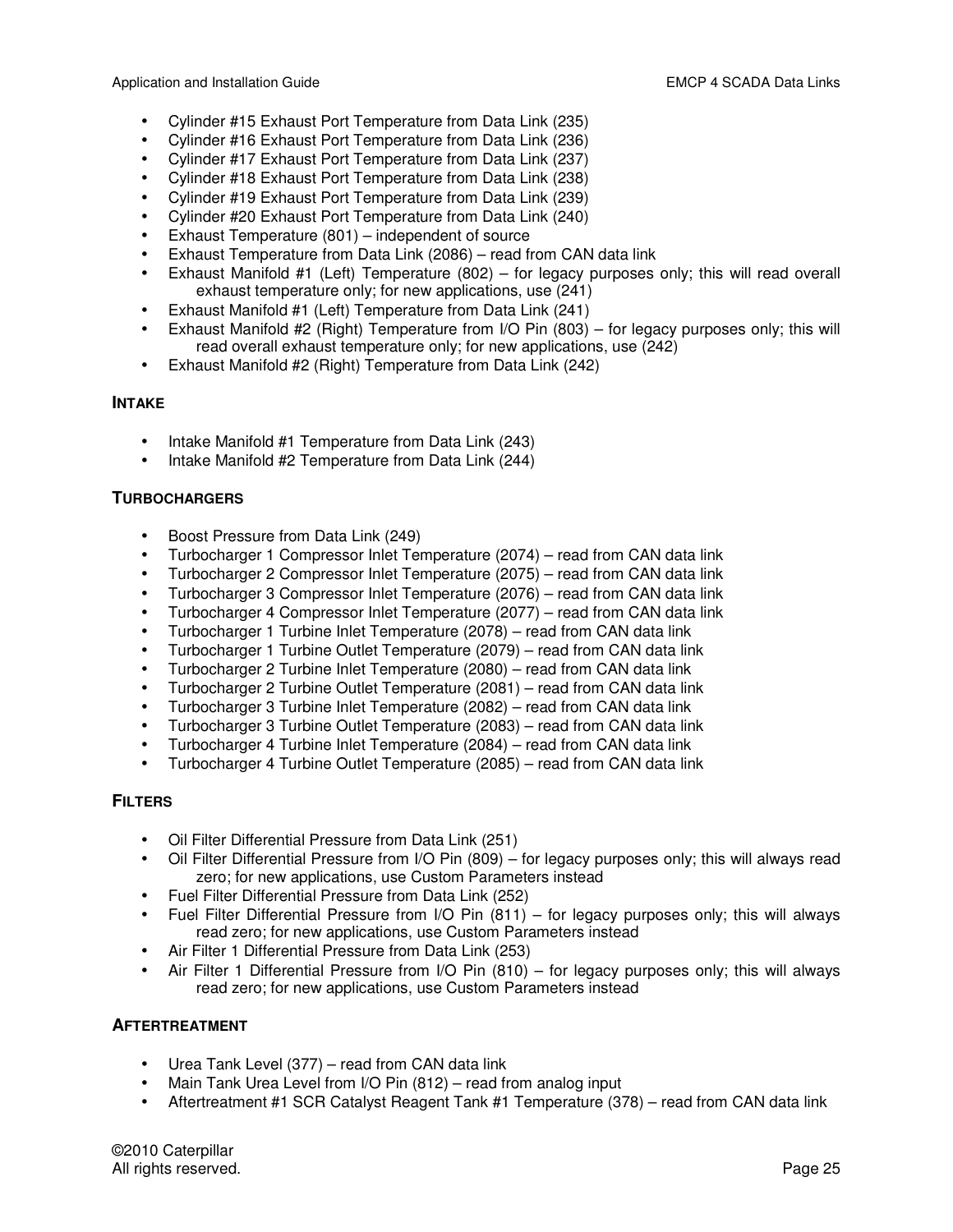- Urea Injection Air Pressure (379) read from CAN data link
- Catalyst Intake Temperature (381) read from CAN data link
- Aftertreatment 1 SCR Catalyst Exhaust Gas Differential Pressure (382) read from CAN data link

## **OTHER**

- Instantaneous Fuel Consumption from Data Link (256)
- Atmospheric Pressure from Data Link (257)
- Crankcase Pressure from Data Link (248)

## **5.7 EVENT MONITORING**

## **BITWISE EVENT DATA**

Some of the most common events are supported as individual bits (0b1 means the event is Active, 0b0 means the event is Inactive). See Appendix A for full definition of these registers.

- Alarm Group 1.1 (342)
- Alarm Group 1.2 (343)
- Alarm Group 1 Horn (344)
- Alarm Group 2.1 (346)
- Alarm Group 2.2 (347)
- Alarm Group 2 Horn (348)
- Alarm Group 3.1 (350)
- Alarm Group 3.2 (351)
- Alarm Group 3 Horn (352)
- Alarm Group 4.1 (354)
- Alarm Group 4.2 (355)
- Alarm Group 4 Horn (356)

## **LEGACY EVENT LOG DATA**

For legacy use only. For new applications, see "Module Event Log Data" section.

- Log Entry Index (1033)
- Log Entry (1034) format is the same as the Module Event Log Entry (1500+) registers

## **MODULE EVENT LOG DATA**

The EMCP 4 provides information on both internal events and those transmitted over the J1939 data link. The status of the warning and shutdown lamps on the display can be viewed, and events can be acknowledged. Events can be acknowledged individually or as a group, and the event count can be read. Details of both EMCP 4 GSC and supported additional module events can be read over SCADA.

The event log data as accessible over SCADA is very similar to the data visible on the EMCP 4 display. However, there is one significant difference: The list of events as read over SCADA is not sorted in order of event priority. Therefore, in order to find the details of any particular event, all 40 registers must first be read and the particular event must be found.

Event data in the EMCP 4 is stored in logs, where each physical module on the EMCP 4 network is assigned a separate log. To read events from a log, first the Event Log Module Selection must be set. Next, the entries can be read. Repeat for all valid logs. All modules share the same data format, which is given below the list.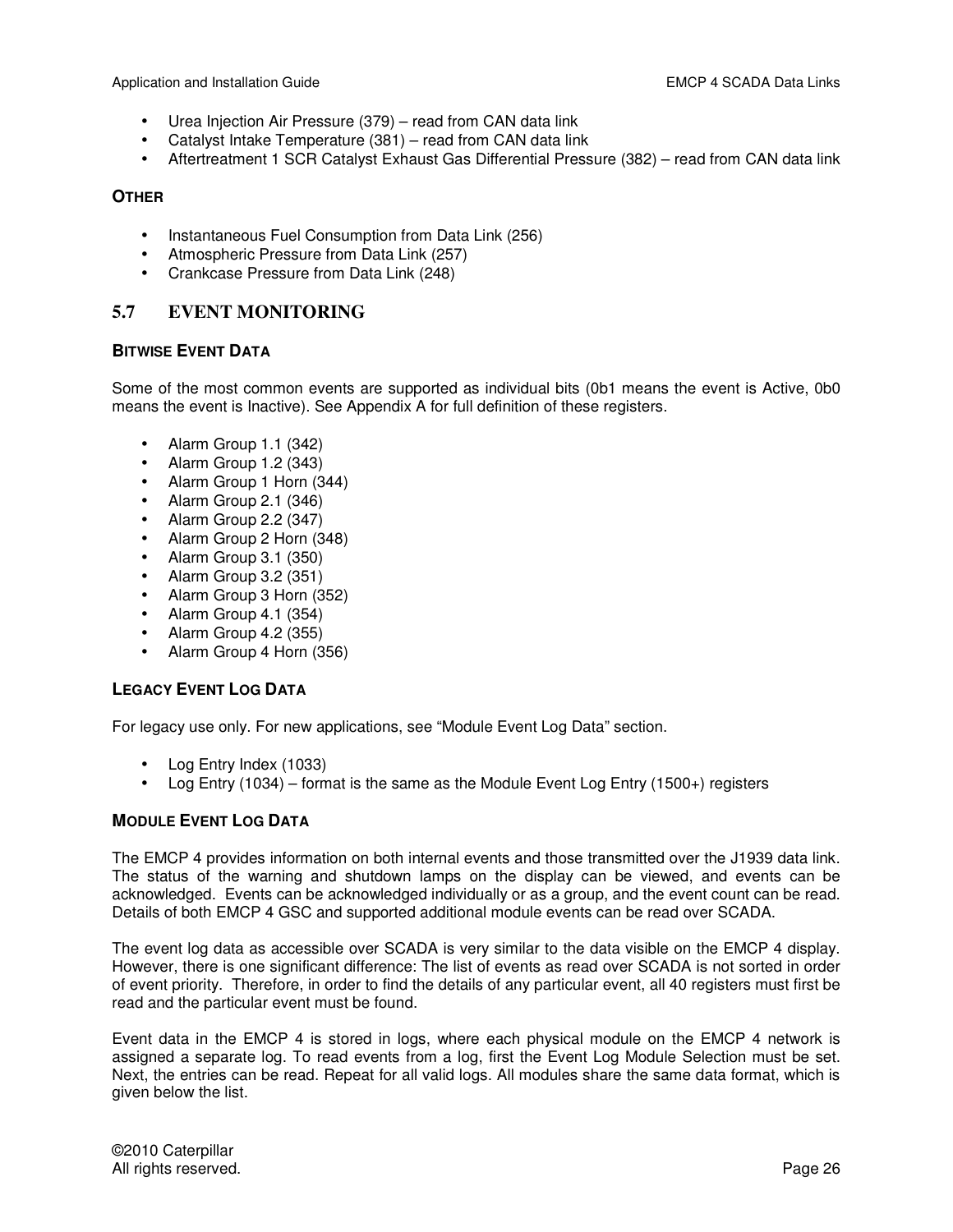- Event Log Module Selection (1498)
- Event Log Module Selection (1499)
- Module Event Log Entry 1 (1500)
- Module Event Log Entry 2 (1514)
- Module Event Log Entry 3 (1528)
- Module Event Log Entry 4 (1542)
- Module Event Log Entry 5 (1556)
- Module Event Log Entry 6 (1570)
- Module Event Log Entry 7 (1584)
- Module Event Log Entry 8 (1598)
- Module Event Log Entry 9 (1612)
- Module Event Log Entry 10 (1626)
- Module Event Log Entry 11 (1640)
- Module Event Log Entry 12 (1654)
- Module Event Log Entry 13 (1668)
- Module Event Log Entry 14 (1682)
- Module Event Log Entry 15 (1696)
- Module Event Log Entry 16 (1710)
- Module Event Log Entry 17 (1724)
- Module Event Log Entry 18 (1738)
- Module Event Log Entry 19 (1752)
- Module Event Log Entry 20 (1766)
- Module Event Log Entry 21 (1780)
- Module Event Log Entry 22 (1794)
- Module Event Log Entry 23 (1808)
- Module Event Log Entry 24 (1822)
- Module Event Log Entry 25 (1836)
- Module Event Log Entry 26 (1850)
- Module Event Log Entry 27 (1864)
- Module Event Log Entry 28 (1878)
- Module Event Log Entry 29 (1892)
- Module Event Log Entry 30 (1906)
- Module Event Log Entry 31 (1920)
- Module Event Log Entry 32 (1934)
- Module Event Log Entry 33 (1948)
- Module Event Log Entry 34 (1962)
- Module Event Log Entry 35 (1976)
- Module Event Log Entry 36 (1990)
- Module Event Log Entry 37 (2004)
- Module Event Log Entry 38 (2018)
- Module Event Log Entry 39 (2032)
- Module Event Log Entry 40 (2046)

```
Register 13 = Log Entry Index (for data format, see Log Entry Index parameter) 
Register 12:11 = SPN/FMI 
       Bits 31:24 = UNUSEDBits 23:5 = SPN 
       Bits 4:0 = FMIRegister 10 = Flags / Count
       Bits 15:12 UNUSED 
       Bits 11:8 Event Status: 0b0000 = Inactive, 0b0100 = Active, 0b0101 = Present, 0b1111 =Unavailable 
       Bits 7:0 Occurrence Count 
Register 9:8 = First Hourmeter
```
©2010 Caterpillar All rights reserved. **Page 27** and the set of the set of the set of the set of the set of the set of the set of the set of the set of the set of the set of the set of the set of the set of the set of the set of the set of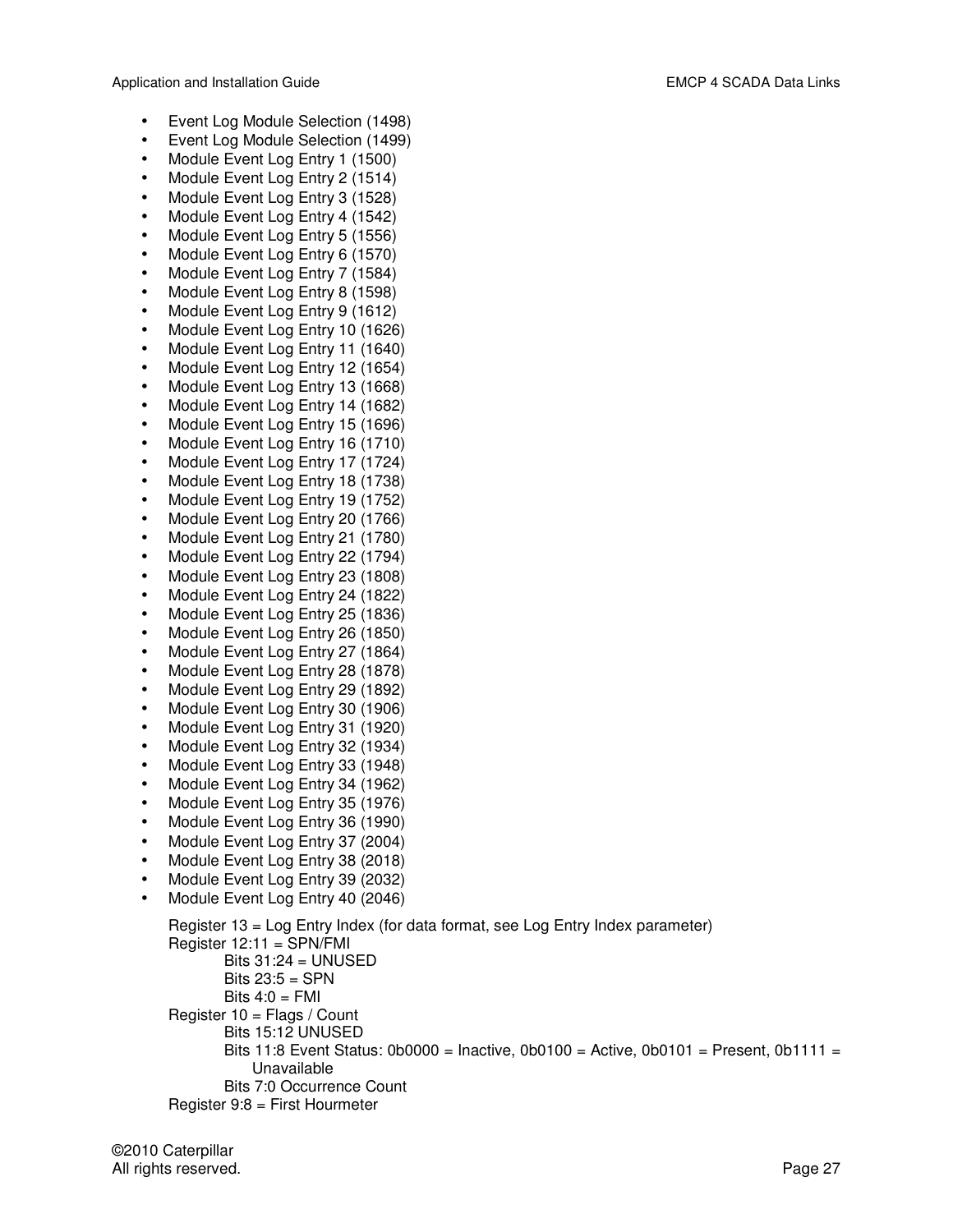| <b>Resolution</b>                                                    | <b>Offset</b>   | Data Range             |
|----------------------------------------------------------------------|-----------------|------------------------|
| $0.05$ hour / bit                                                    | 0 <sub>hr</sub> | 0 to 210554060.75 hour |
| Register 7:6 = Last Hourmeter<br><b>Resolution</b>                   | <b>Offset</b>   | Data Range             |
| $0.05$ hour / bit                                                    | 0 <sub>hr</sub> | 0 to 210554060.75 hour |
| Register $5:3$ = First Timestamp<br><b>Resolution</b><br><b>Byte</b> | <b>Offset</b>   | Data Range             |

| <b>Byte</b> | <b>Resolution</b>  | <b>Offset</b> | Data Range         |
|-------------|--------------------|---------------|--------------------|
| 5           | 1 year / bit       | 1985 years    | 1985 to 2235 years |
| 4           | $0.25$ days / bit  | $0.75$ days   | 0 to $62.5$ days   |
| 3           | 1 month / bit      | 0 months      | $0$ to 250 months  |
| 2           | 1 hour / bit       | 0 hours       | $0$ to 250 hours   |
| 1           | 1 minute $/$ bit   | 0 minutes     | 0 to 250 minutes   |
| 0           | 0.25 seconds / bit | 0 seconds     | 0 to 62.5 seconds  |

Register 2:0 = Last Timestamp (same format as First Timestamp)

See Chapter 7 for an example of reading and interpreting event data.

## **OTHER EVENT-RELATED DATA AND CONTROL**

- Acknowledge All Events Command (304) when True is sent, all events are momentarily acknowledged
- SCR System Check Required Status (319)
- System Event Count (334) number of Present or Active events
- System Event Lamp Status (335) status of the Red and Amber lamps on the EMCP 4 display (flashing is not distinguished from solid)
- Bell Alarm Active Status (DIDI-02) (642)
- Reset Event (1048) in order to reset a latched event, first the condition must be gone; then the SPN and FMI of the target event must be written to this register:
	- Bits 31:24 = UNUSED, set to zeros
	- Bits 23:5 = SPN (0 to 524287)
	- Bits  $4:0 = FMI(0 to 31)$
- Generator Frequency within Limits (1067) indicates whether the generator frequency is within the underfrequency shutdown and overfrequency shutdown limits
- Generator Voltage within Limits (1068) indicates whether the generator voltage is within the undervoltage shutdown and overvoltage shutdown limits
- Bus Voltage within Limits (1069)
- Engine Protection has Shut Down Engine (1275) indicates that the engine ECM has shut down the engine based on its protective logic, rather than based on a command from the EMCP 4

## **5.8 TIMERS, COUNTERS, TOTALS, AND ENERGY**

## **ENERGY DATA**

The EMCP 4 calculates real and reactive energy provided by the generator set by measuring the power provided by the generator set over the amount of time the generator set is providing the power.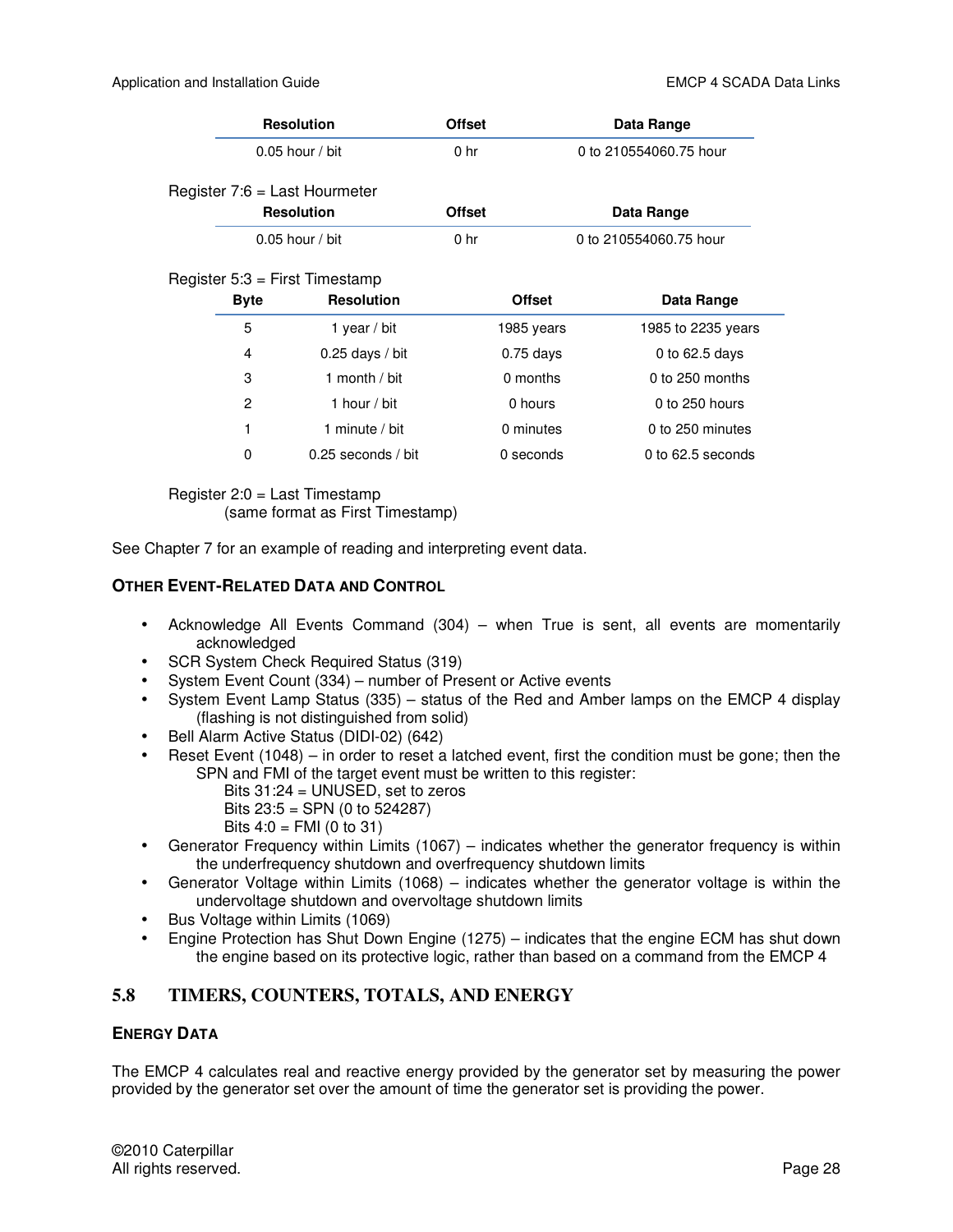- Generator Total Real Energy Exported (144) in kilowatt-hours
- Generator Total Reactive Energy Exported (146) in kilovar-hours

#### **REAL TIME CLOCK**

Both of these register sets share the same data format, which is given below.

- Real Time Clock (900)
- Update Real Time Clock Command (903)

| <b>Byte</b> | Resolution           | Offset                                      | Data Range          |
|-------------|----------------------|---------------------------------------------|---------------------|
| 5           | year / bit           | 1985 vears                                  | 1985 to 2235 years  |
| 4           | $0.25$ days / bit    | 0.75 days (12:00-6:00am on day 1 =<br>0x01) | 0 to $62.5$ days    |
| 3           | 1 month / bit        | 1 month $(dan = 0x01)$                      | $0$ to 250 months   |
| 2           | 1 hour / bit         | 0 hours (midnight = $0x00$ )                | 0 to 250 hours      |
| 1           | 1 minute $/$ bit     | 0 minutes $(HH:00 = 0x00)$                  | 0 to 250 minutes    |
| $\Omega$    | $0.25$ seconds / bit | 0 seconds $(HH:MM:00 = 0x00)$               | 0 to $62.5$ seconds |

See Chapter 7 for reading example.

#### **SERVICE METERING**

The EMCP 4 counts down to a recommended service interval, and reports the countdown in weeks, days, and hours. Service personnel can reset the service interval counter to restart the countdown at the end of a service call.

- Engine Operating Hours (204)
- Service Maintenance Interval Hours Remaining (210) engine operating hours remaining until service is due; negative indicates that service is overdue
- Service Maintenance Interval Days Remaining (212) calendar days remaining until service is due; negative indicates that service is overdue
- Service Maintenance Interval Weeks Remaining (299) whole calendar weeks remaining until service is due; negative indicates that service is overdue

## **CRANK/START COUNTERS**

The EMCP 4 provides service-related information such as the number of crank and start attempts and successes.

- Number of Crank Attempts (213)
- Number of Successful Starts (215)

## **5.9 UTILITY MONITORING**

- Utility Total Real Power (175)
- Utility Total Reactive Power (176)
- Utility Overall Power Factor (177)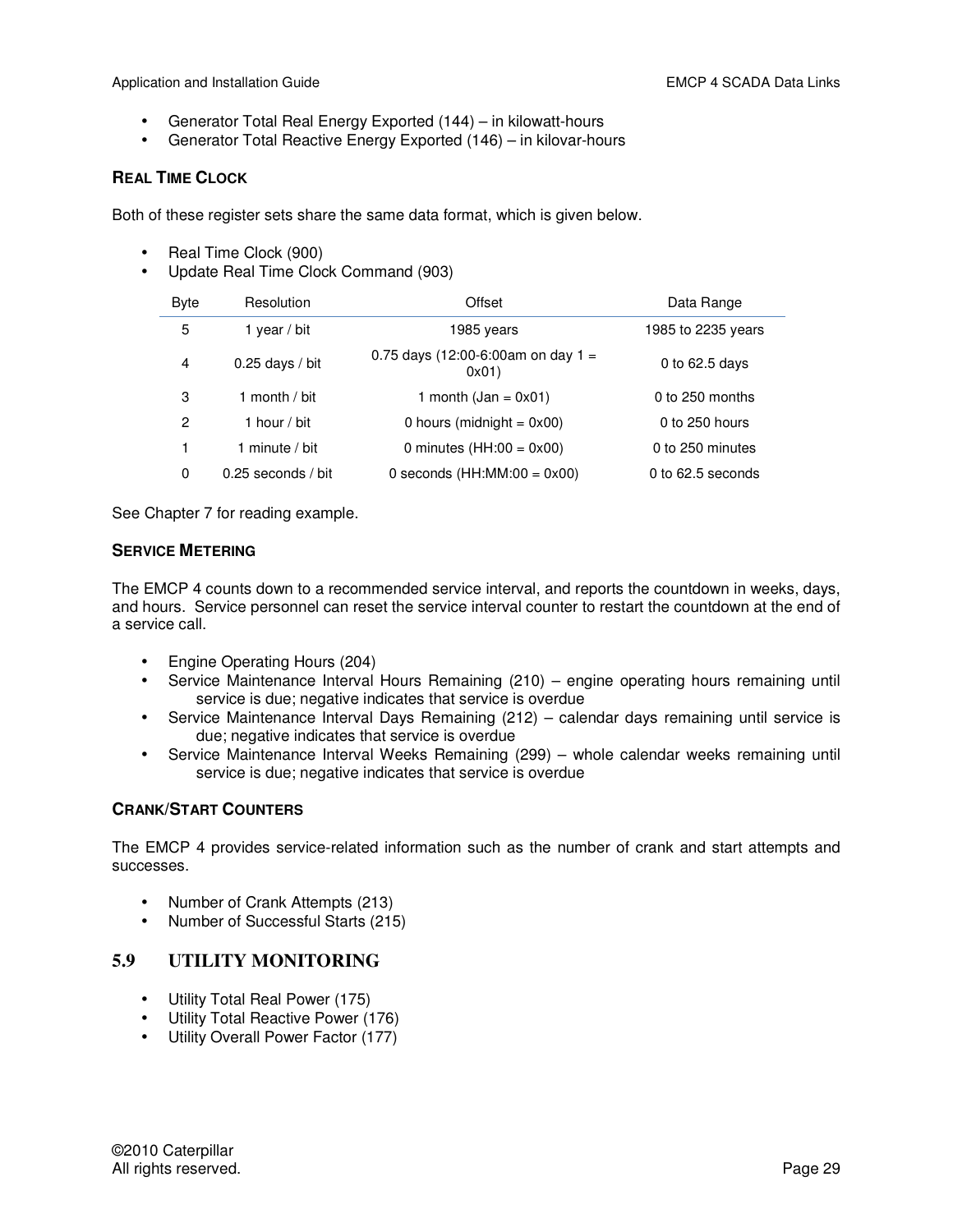## **5.10 PROGRAMMABLE CYCLE TIMERS**

- Programmable Cycle Timer 1 Output 3 Status (1487)
- Programmable Cycle Timer 2 Output 3 Status (1488)
- Programmable Cycle Timer 3 Output 3 Status (1489)
- Programmable Cycle Timer 4 Output 3 Status (1490)
- Programmable Cycle Timer 5 Output 3 Status (1491)
- Programmable Cycle Timer 6 Output 3 Status (1492)
- Programmable Cycle Timer 7 Output 3 Status (1493)
- Programmable Cycle Timer 1 Output 1 Status (2060)
- Programmable Cycle Timer 2 Output 1 Status (2061)
- Programmable Cycle Timer 3 Output 1 Status (2062)
- Programmable Cycle Timer 4 Output 1 Status (2063)
- Programmable Cycle Timer 5 Output 1 Status (2064)
- Programmable Cycle Timer 6 Output 1 Status (2065)
- Programmable Cycle Timer 7 Output 1 Status (2066)
- Programmable Cycle Timer 1 Output 2 Status (2067)
- Programmable Cycle Timer 2 Output 2 Status (2068)
- Programmable Cycle Timer 3 Output 2 Status (2069)
- Programmable Cycle Timer 4 Output 2 Status (2070)
- Programmable Cycle Timer 5 Output 2 Status (2071)
- Programmable Cycle Timer 6 Output 2 Status (2072)
- Programmable Cycle Timer 7 Output 2 Status (2073)

## **5.11 SYSTEM INFORMATION**

#### **MODULE INSTALLATION INFO**

- Genset Control Online (1090) this refers to the EMCP 4 GSC, and will always return True
- Engine Control Online (1091) this refers to the ADEM engine ECM, and will return True only if the ADEM supports CAN communications
- Secondary Engine Control Online (1092)
- External I/O #1 Online (1093) this refers to a Discrete I/O module configured for Instance #1
- External I/O #2 Online (1094) this refers to a Discrete I/O module configured for Instance #2
- External I/O #3 Online (1095) this refers to a Discrete I/O module configured for Instance #3
- External I/O #4 Online (1096) this refers to a Discrete I/O module configured for Instance #4
- Digital AVR Online (1097) this refers to a CDVR module
- RTD Module Online (1098)
- Thermocouple #1 Online (1099) this refers to a Thermocouple module on the Accessory Data Link
- Thermocouple #2 Online (1100) this refers to a Thermocouple module on the Primary Data Link
- SCR Module Online (1103) this refers to an SCR (aftertreatment control) module

#### **NETWORK STATUS**

These registers indicate the fault status (ok or fault) of the associated networks.

- Primary Data Link Status (1140)
- Accessory Data Link Status (1141)
- RS-485 SCADA Data Link Status (1142)
- TCP/IP SCADA Data Link Status (1143)
- RS-485 Annunciator Data Link Status (1144)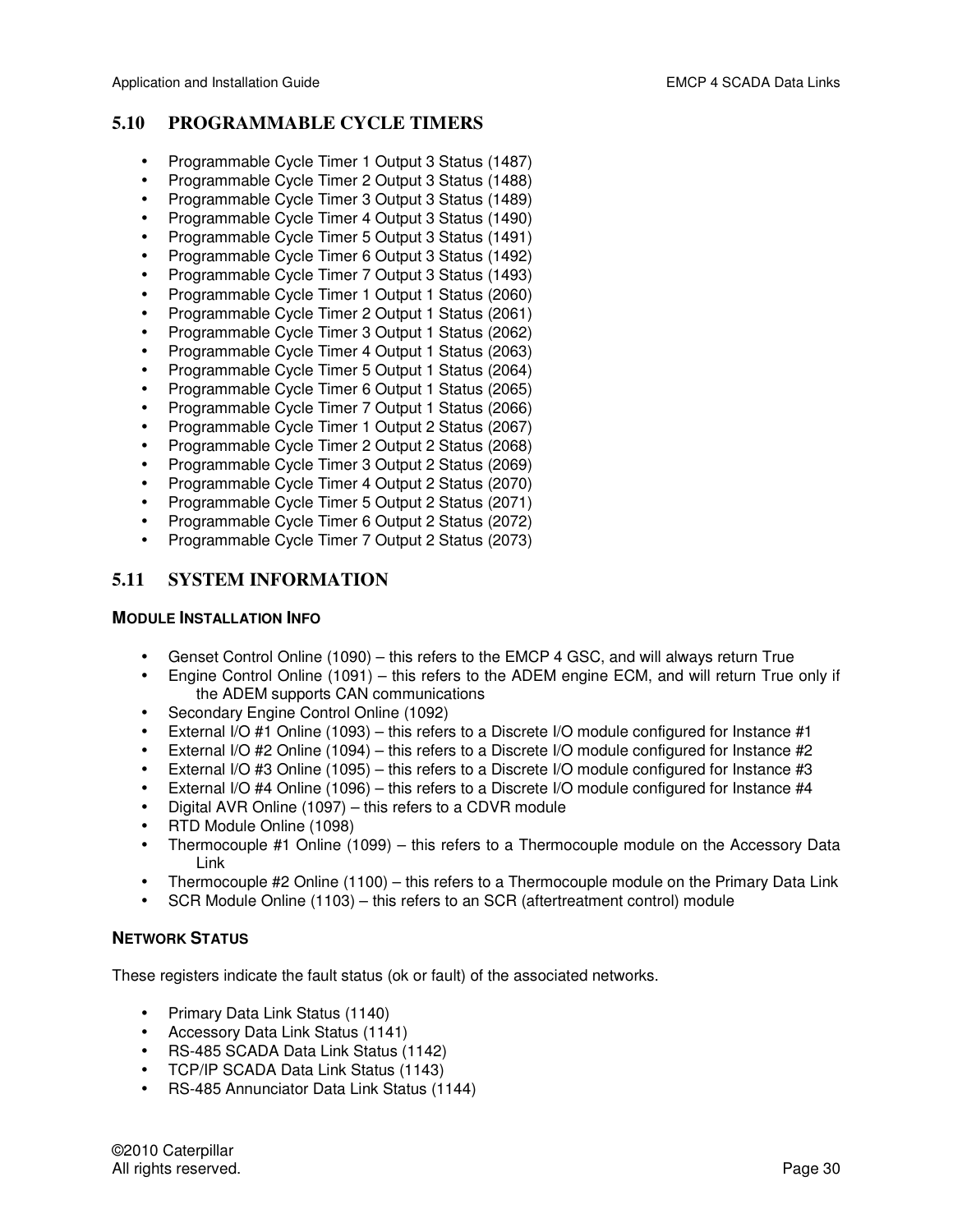#### **OTHER**

- Lamp Test Command (303) write True to begin lamp test, False to cancel
- Control Serial Number (1276) reads the serial number of the EMCP 4 GSC; this is the number printed on the back cover of the module; see Chapter 7 for reading example
- Software Build Version (2188)

## **5.12 EMCP 4 GSC INPUTS AND OUTPUTS**

#### **ANALOG INPUTS**

An example of reading and interpreting analog inputs is provided in Chapter 7.

- Spare Analog Input Percent (207) for legacy purposes only; this will always read 0xFFFF; for new applications, use other percent registers
- Spare Analog Input Temperature  $(208)$  for legacy purposes only; reads the temperature associated with analog input #3; for new applications, use other temperature registers
- Spare Analog Input Pressure (209) for legacy purposes only; reads the pressure associated with analog input #3; for new applications, use other pressure registers
- Analog Input #1 Sensor Value (648) sensor reading in  $\Omega$ , V, %, or mA units
- Analog Input #2 Sensor Value (649) sensor reading in  $\Omega$ , V, %, or mA units
- Analog Input #3 Sensor Value (650) sensor reading in  $\Omega$ , V, %, or mA units
- Analog Input #4 Sensor Value (651) sensor reading in  $\Omega$ , V, %, or mA units
- Analog Input #1 Data Value (652) converted data value, in Data Identification (setpoint) units
- Analog Input #2 Data Value (654) converted data value, in Data Identification (setpoint) units
- Analog Input #3 Data Value (656) converted data value, in Data Identification (setpoint) units
- Analog Input #4 Data Value (658) converted data value, in Data Identification (setpoint) units

## **ANALOG OUTPUTS (EMCP 4.3 AND 4.4)**

Analog outputs are supported on EMCP 4.3 and 4.4. An example of interpreting and writing analog outputs is provided in Chapter 7

- Analog Output #1 Data Value (660) assigned data value, in Output Type (setpoint) units
- Analog Output #2 Data Value (662) assigned data value, in Output Type (setpoint) units
- Analog Output #3 Data Value (664) assigned data value, in Output Type (setpoint) units
- Analog Output #1 Data Command (681) output pin reading in  $\Omega$ , V, or mA units
- Analog Output #2 Data Command (683) output pin reading in  $Ω$ , V, or mA units
- Analog Output #3 Data Command (685) output pin reading in  $Ω$ , V, or mA units

#### **DIGITAL INPUTS**

These registers indicate whether the input pin is active or not. The EMCP 4.2 only has 6 digital inputs. The rest are supported by EMCP 4.3 and 4.4 only.

- Digital Input #1 Active Status (600)
- Digital Input #2 Active Status (601)
- Digital Input #3 Active Status (602)
- Digital Input #4 Active Status (603)
- Digital Input #5 Active Status (604)
- Digital Input #6 Active Status (605)
- Digital Input #7 Active Status (606)
- Digital Input #8 Active Status (607)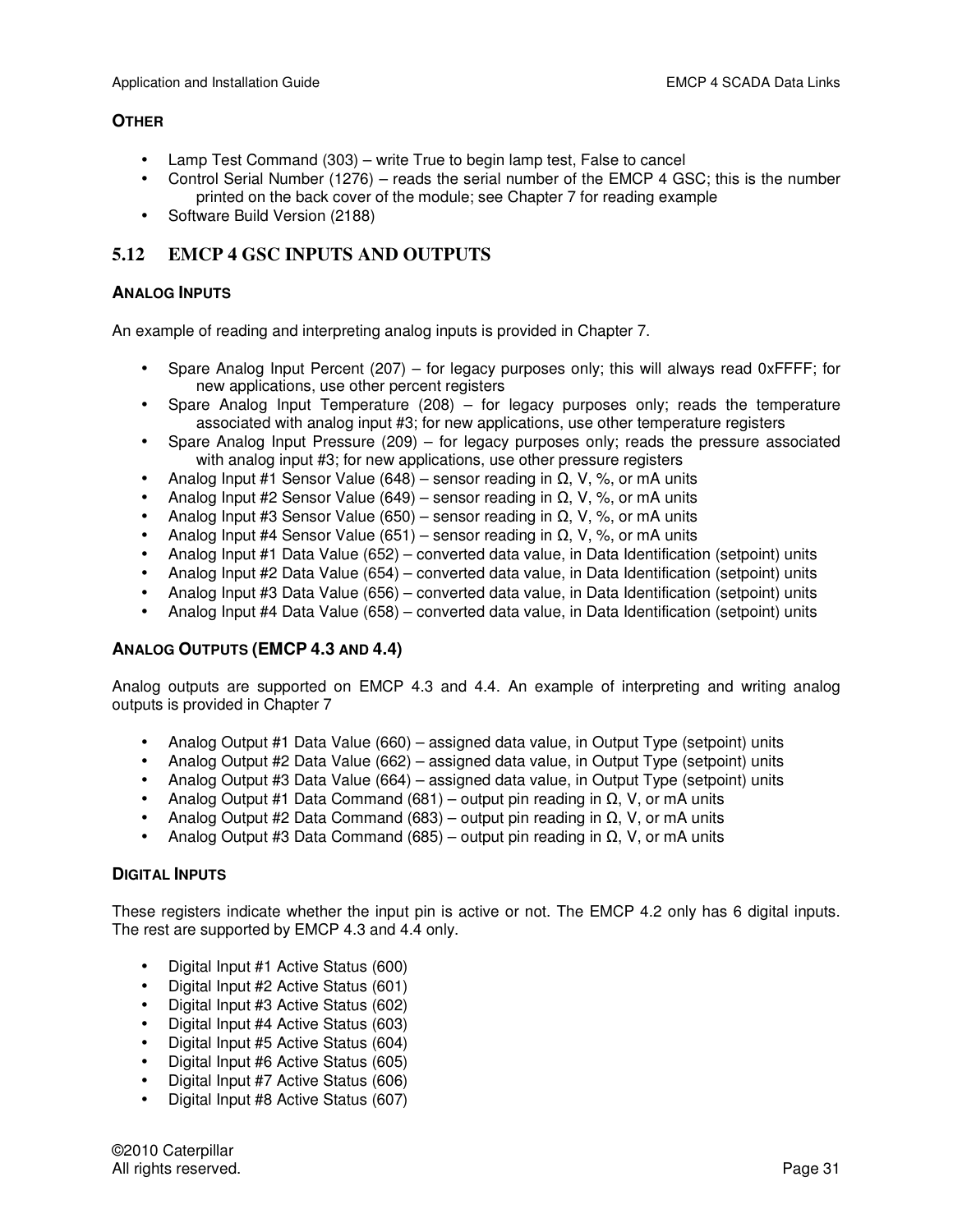- Isolated Digital Input #1 Active Status (608)
- Isolated Digital Input #2 Active Status (609)
- Isolated Digital Input #3 Active Status (610)
- Isolated Digital Input #4 Active Status (611)

#### **DIGITAL OUTPUTS**

The status registers indicate whether the output pin is active or not. The command registers activate the output, but only if the Usage Type (setpoint) is set to SCADA Data Link. The EMCP 4.2 only has 2 digital outputs, the EMCP 4.3 has 16.

- Digital Output #1 Active Status (624)
- Digital Output #2 Active Status (625)
- Digital Output #3 Active Status (626)
- Digital Output #4 Active Status (627)
- Digital Output #5 Active Status (628)
- Digital Output #6 Active Status (629)
- Digital Output #7 Active Status (630)
- Digital Output #8 Active Status (631)
- Digital Output #9 Active Status (632)
- Digital Output #10 Active Status (633)
- Digital Output #11 Active Status (634)
- Digital Output #12 Active Status (635)
- Digital Output #13 Active Status (636)
- Digital Output #14 Active Status (637)
- Digital Output #15 Active Status (638)
- Digital Output #16 Active Status (639)
- Digital Output #17 Active Status (640)
- Digital Output #1 Command (2232)
- Digital Output #2 Command (2233)
- Digital Output #3 Command (2234)
- Digital Output #4 Command (2235)
- Digital Output #5 Command (2236)
- Digital Output #6 Command (2237)
- Digital Output #7 Command (2238)
- Digital Output #8 Command (2239)
- Digital Output #9 Command (2240)
- Digital Output #10 Command (2241)
- Digital Output #11 Command (2242)
- Digital Output #12 Command (2243)
- Digital Output #13 Command (2244)
- Digital Output #14 Command (2245)
- Digital Output #15 Command (2246)
- Digital Output #16 Command (2247)
- Digital Output #17 Command (2248)

## **PWM OUTPUTS (EMCP 4.3 AND 4.4)**

PWM outputs are supported by the EMCP 4.3 and 4.4.

- PWM Output #1 Data Value (672) assigned data value, in Output Type (setpoint) units
- PWM Output #2 Data Value (674) assigned data value, in Output Type (setpoint) units
- PWM Output #1 Data Command (687) output pin reading, in % units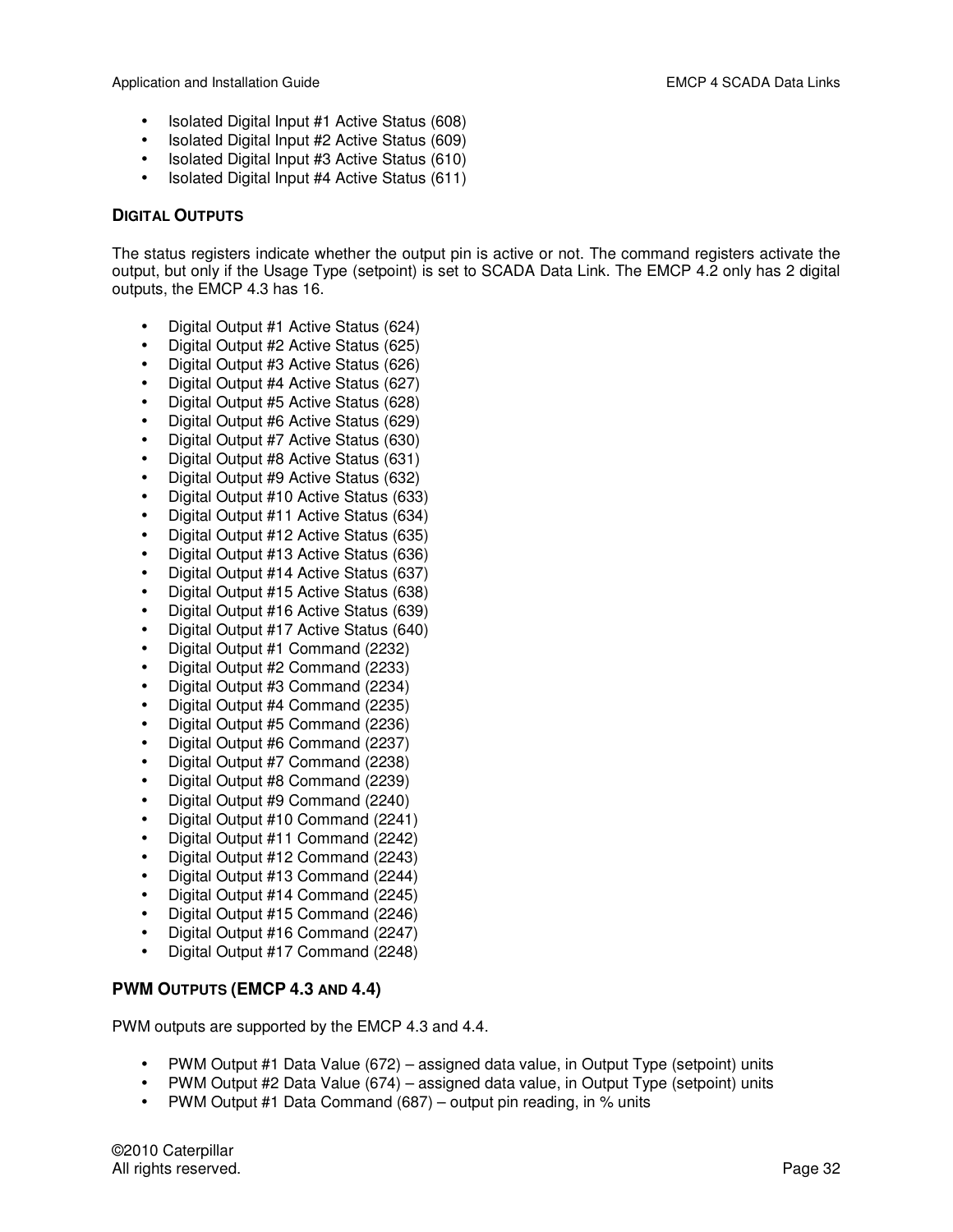• PWM Output #2 Data Command (689) – output pin reading, in % units

#### **RELAY OUTPUTS (EMCP 4.2 ONLY)**

Relay outputs are supported by the EMCP 4.2 only.

- Relay Output #1 Active Status (616)
- Relay Output #2 Active Status (617)
- Relay Output #3 Active Status (618)
- Relay Output #4 Active Status (619)
- Relay Output #5 Active Status (620)
- Relay Output #6 Active Status (621)
- Relay Output #7 Active Status (622)
- Relay Output #8 Active Status (623)
- Relay Output #1 Command (2252)
- Relay Output #2 Command (2253)
- Relay Output #3 Command (2254)
- Relay Output #4 Command (2255)
- Relay Output #5 Command (2256)
- Relay Output #6 Command (2257)
- Relay Output #7 Command (2258)
- Relay Output #8 Command (2259)

#### **5.13 LOAD SHED COMMAND (EMCP 4.3 AND 4.4)**

The active status determines whether load shed command is active, and the reset allows the command to be inactivated, but only if all of the forcing conditions are no longer present. For more information on Load Shed Command, see the EMCP 4 Application and Installation Guide.

- Load Shed Command Active Status (1129)
- Load Shed Command Reset (1130)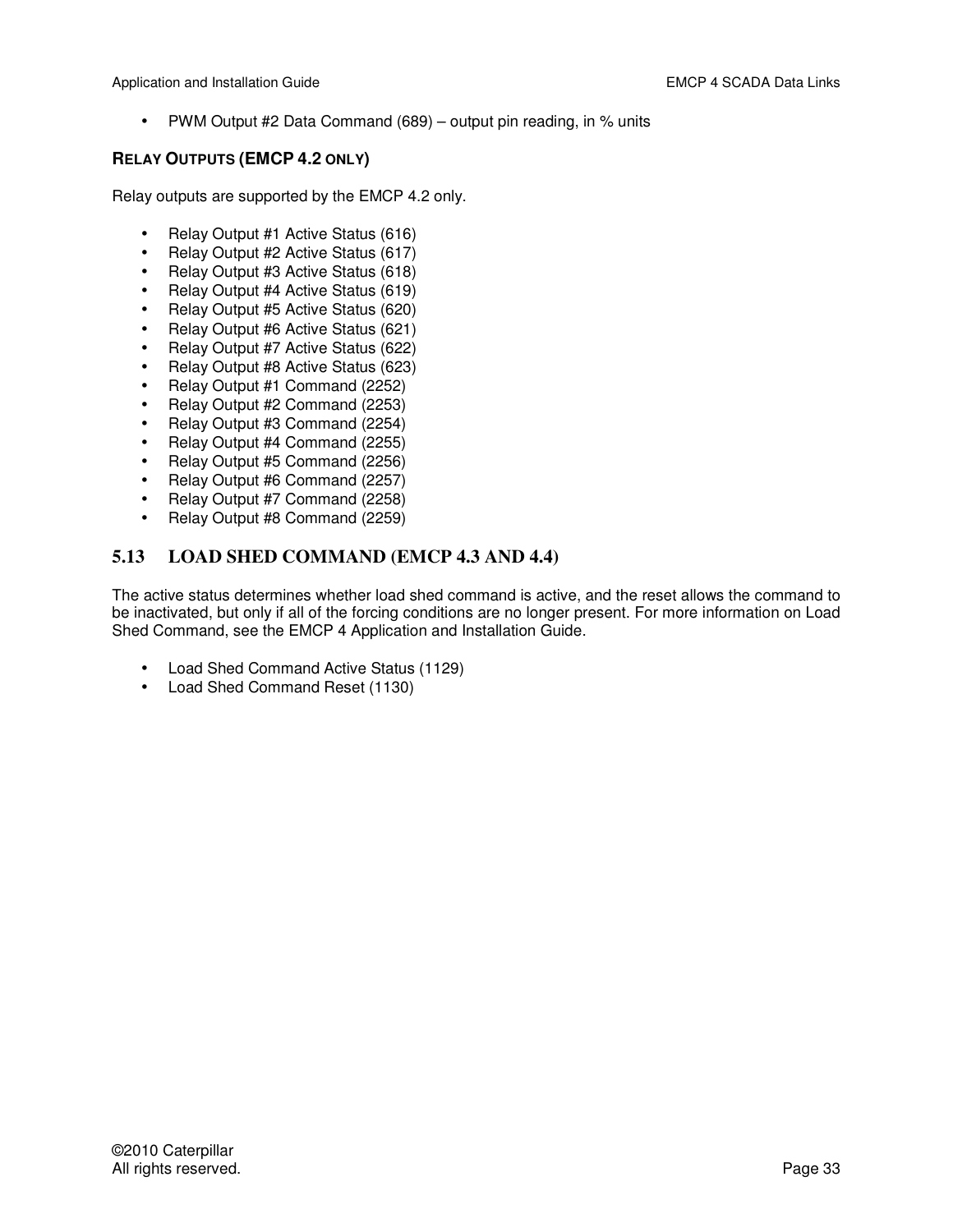# **6 TROUBLESHOOTING**

There are several categories of problems that can occur with the SCADA data links. The first is intermittent or no communication. If communication is well-established, there may be Modbus error messages, which are called Exception Responses. And finally, the EMCP 4 may return data which is outside of the valid data range.

Along with checking the physical connections and EMCP 4 software configuration, the use of a known software package to test the connection is recommended. A good choice is the EMCP 3 Monitoring Software, which is available for download from Cat PowerNet.

#### **6.1 INTERMITTENT OR NO COMMUNICATION**

There are many factors which can cause poor or no communication. Some may cause a SCADA Data Link Fault event on the EMCP 4. Others may be observed by the client only.

Certain conditions may activate a SCADA Data Link Fault event. This fault may be viewed on the EMCP 4 display, via ET, or even via Modbus (see section 5.7). The causes and troubleshooting procedure differ somewhat between data links. For the RS-485 SCADA Data Link, check the following:

- Baud rate, parity, and stop bits mismatch
- Lack of, or misplaced, termination resistors
- Incorrect wiring (MB+ and MB- switched, full-duplex device connections incorrect, etc)
- Distance from end to end too great; 1200m (4000ft) is the limit

For the TCP/IP SCADA Data Link, check the following:

- Cable disconnected after communication was established
- IP address not unique
- Subnet mask or gateway mismatch
- Incorrect wiring
- Poor shielding or no shielding (especially in noisy environments like adjacent to AC power cables or near the generator housing), or low-spec cable (anything below Cat-5)
- Distance from end to end too great; 100m (325ft) is the limit

Other symptoms may be observed at the client only. These may be indicative of poor communication or no communication:

- Wires not connected at all, or incorrectly
- Incorrect Slave Address (RS-485) or IP Address (TCP/IP) configured
- Baud rate mismatch (RS-485)
- Message timeout too short (EMCP 4 RS-485 SCADA has a maximum response time of 200ms, EMCP 4 TCP/IP SCADA has a maximum response time of 50ms)
- Multiple requests being sent from client without waiting for a response (RS-485)

#### **6.2 MODBUS ERRORS: EXCEPTION RESPONSES**

The EMCP 4 will send an Exception response if it is able to interpret the request, but there is a problem with it. The exception response is identified by a function code that is 128 (0x80) or greater. The function code is related to the function code the EMCP 4 is responding to; it's value is 128 + the Function Code for Request. There is additional data, called the exception code, within the exception response message that can help identify the problem. The different exception responses and exception codes are described below.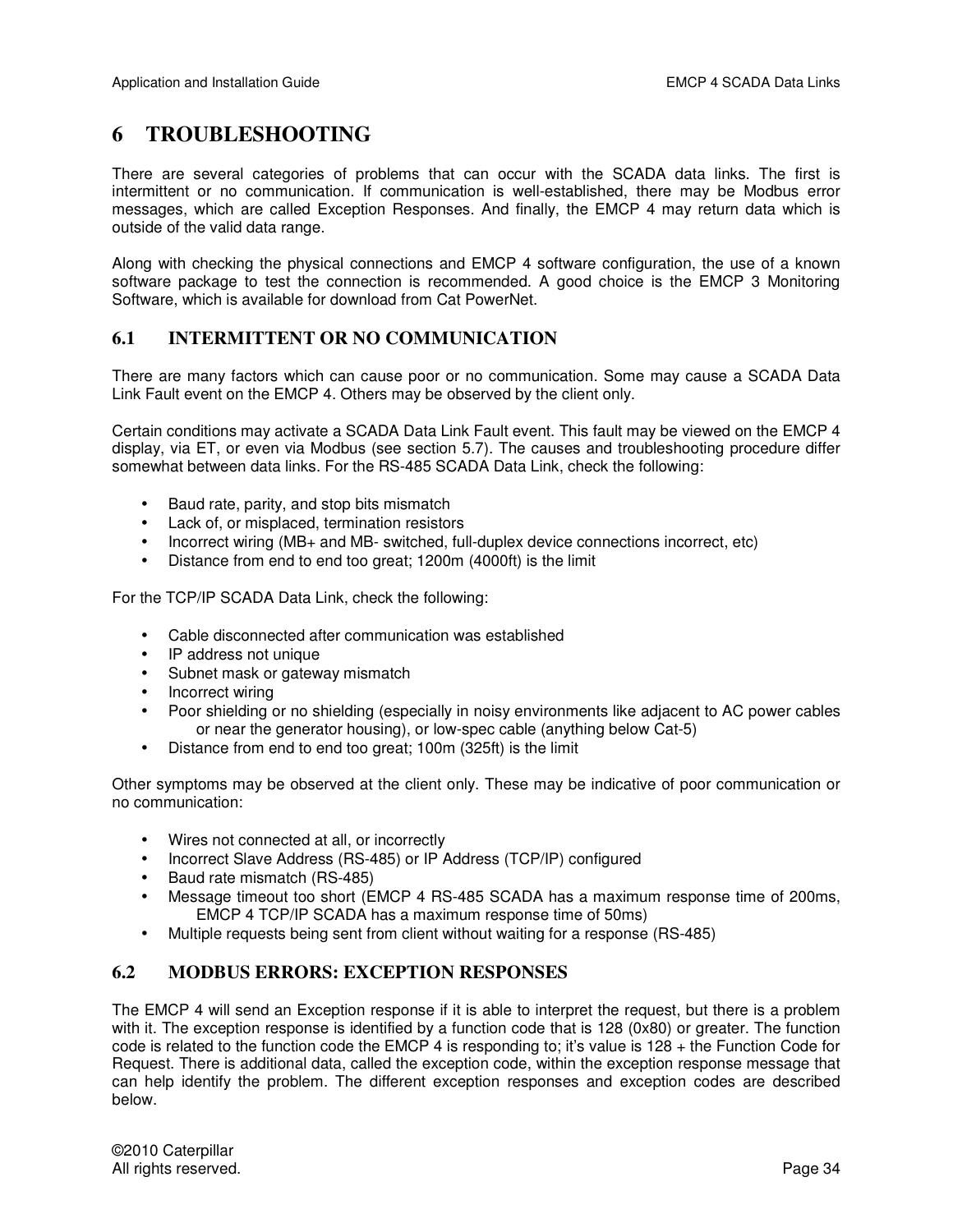#### **131 (0X83) – EXCEPTION RESPONSE TO READ REGISTERS QUERY**

The exception response contains a 1-byte exception code.

| Code | Reason                                                                           |
|------|----------------------------------------------------------------------------------|
| 01   | Starting or ending (starting + count) register address invalid                   |
| 02   | Register Count was less than 1 or greater than 125                               |
| 03   | Read error possibly due to some register(s) in the span not being Read registers |
|      |                                                                                  |

#### **134 (0X86) – EXCEPTION RESPONSE TO WRITE SINGLE REGISTER QUERY**

The exception response contains a 1-byte exception code.

| Code | Reason                                                          |
|------|-----------------------------------------------------------------|
| 02   | Register address invalid                                        |
| 03   | Register value out of range perhaps because longer than 2 bytes |
| 04   | Write error possibly due to not being a Write register          |
|      |                                                                 |

#### **144 (0X90) – EXCEPTION RESPONSE TO WRITE MULTIPLE REGISTERS QUERY**

The exception response contains a 1-byte exception code.

| Code | Reason                                                                                            |
|------|---------------------------------------------------------------------------------------------------|
| 02   | Starting or ending (starting + count) register address invalid                                    |
| 03   | Register Count was less than 1 or greater than 123, or byte count was not<br>(Register Count x 2) |
| 04   | Write error possibly due to some register(s) in the span not being Write registers                |

#### **OTHER 128 AND ABOVE (0X80 AND ABOVE) – EXCEPTION RESPONSE TO UNSUPPORTED QUERIES**

The EMCP 4 does not support any function codes not listed above in the Supported Function Codes Chapter. Such queries will return an exception response with this 1-byte exception code.

Code Reason

01 Unsupported function code

#### **6.3 DATA INVALID – OUTSIDE OF DATA RANGES**

If the EMCP 4 returns data, the client must interpret that data correctly. For each piece of data, there is a certain range of data that is defined as valid data. See section 4.3 for explanations of data interpretation and data ranges. If the data is not within the defined valid data range, here are several possible reasons:

- The data is expected over either the Primary or Accessory Data Link, and is not being received
- $\bullet$  The sensing inputs providing the data is detecting a fault (e.g., open circuit, short circuit)
- The EMCP 4 has determined a logical flaw with the data being detected (e.g., generator circuit breaker aux A and aux B either both closed or both open)
- The data is expected over an input, but no input is configured to provide it
- The data is expected over either the Primary or Accessory Data Link, and is being received as a fault due to problems with the module or the connection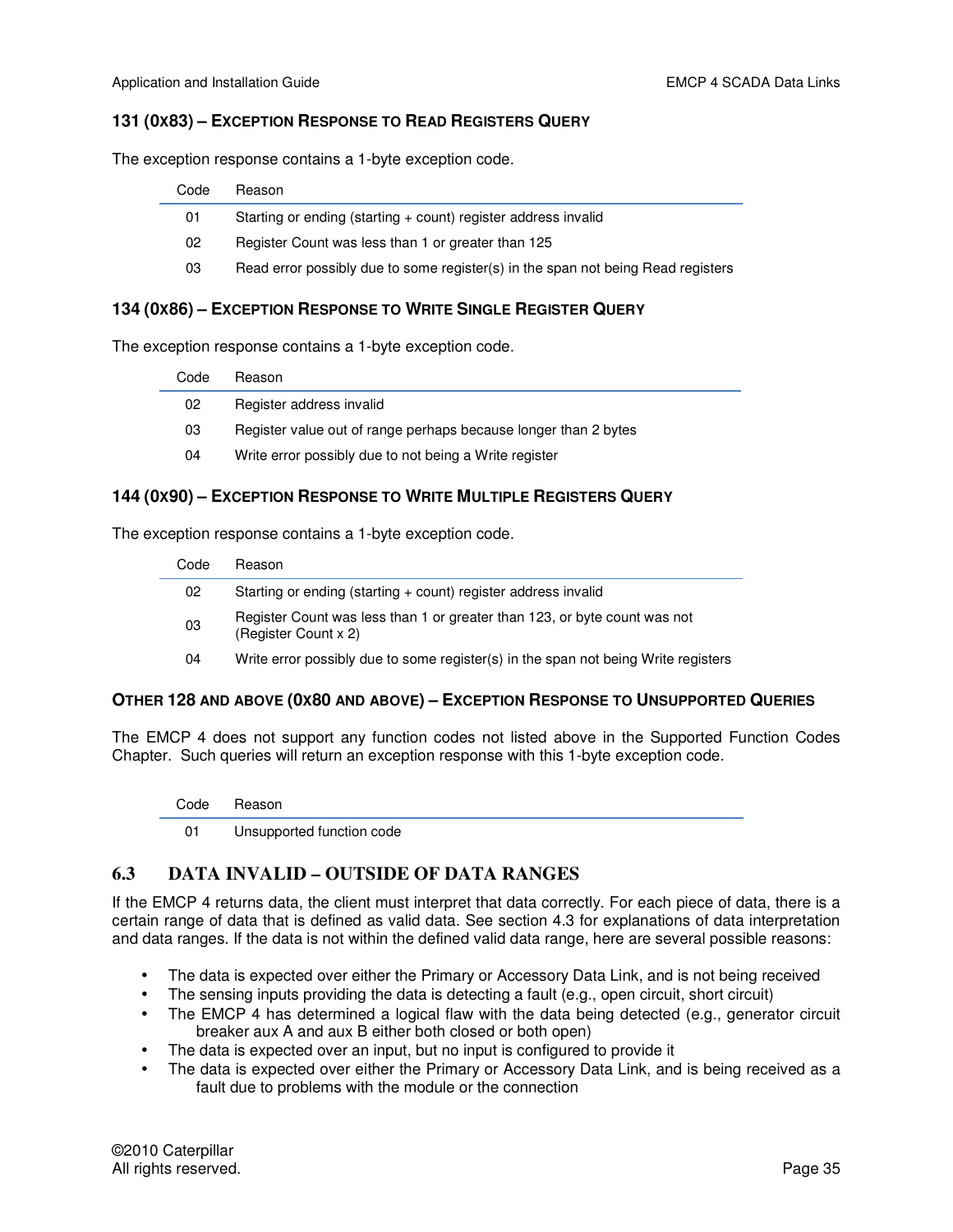When invalid data is suspected, the following troubleshooting steps should be followed:

- 1. Check whether the feature being tested is actually supported on this package
- 2. Check the definition of the data in this document, and determine whether the data may be unavailable due to certain conditions not having been met (e.g. cooldown duration remaining is only available while cooldown is underway)
- 3. Confirm that the data is actually invalid, rather than being user error. This can be done in a few different ways:
	- a. If same data is available on EMCP 4 display, check value there; invalid data should show up as asterisks (\*\*\*\*)
	- b. If the data is available via ET from either the EMCP 4 or directly from the source device (if not the EMCP 4 GSC), connect ET and check using the Status Data option
	- c. If known working Modbus software is available, such as the EMCP 3 Monitoring Software, connect that and check the value shown (Grid Data view in the EMCP 3 Monitoring Software).
- 4. Once the invalid data is confirmed, determine the source of the data; the definition of that data in this document will help. Sometimes there are multiple sources (e.g., engine speed can come from either the engine ECM over the Primary Data Link, or from a magnetic pickup sensor, and the selected source must be configured as an EMCP 4 setpoint).
- 5. Once the source is determined, troubleshoot the sensor input(s) that generate this data. Common problems are:
	- a. Poor or incorrect wiring, including the signal reference
	- b. Mismatched sensor type (either plugging the sensor in to the wrong input, or configuring the input for a different sensor type or ma
- 6. Try disconnecting the sensor from the ECM and wiring separately to the sensor, or even to a duplicate sensor that is not connected into the sensor port
- 7. Try a new sensor, or one that is known to be working
- 8. If the sensor can be connected to multiple places, try connecting to a different place (such as a configurable digital or analog input on the EMCP 4), temporarily disabling the normal setting; if that works, it may indicate a hardware fault with the sensing circuit

If none of these steps resolves the issue, contact your Caterpillar technical support representative.

An example of reading invalid data is given in Chapter 7.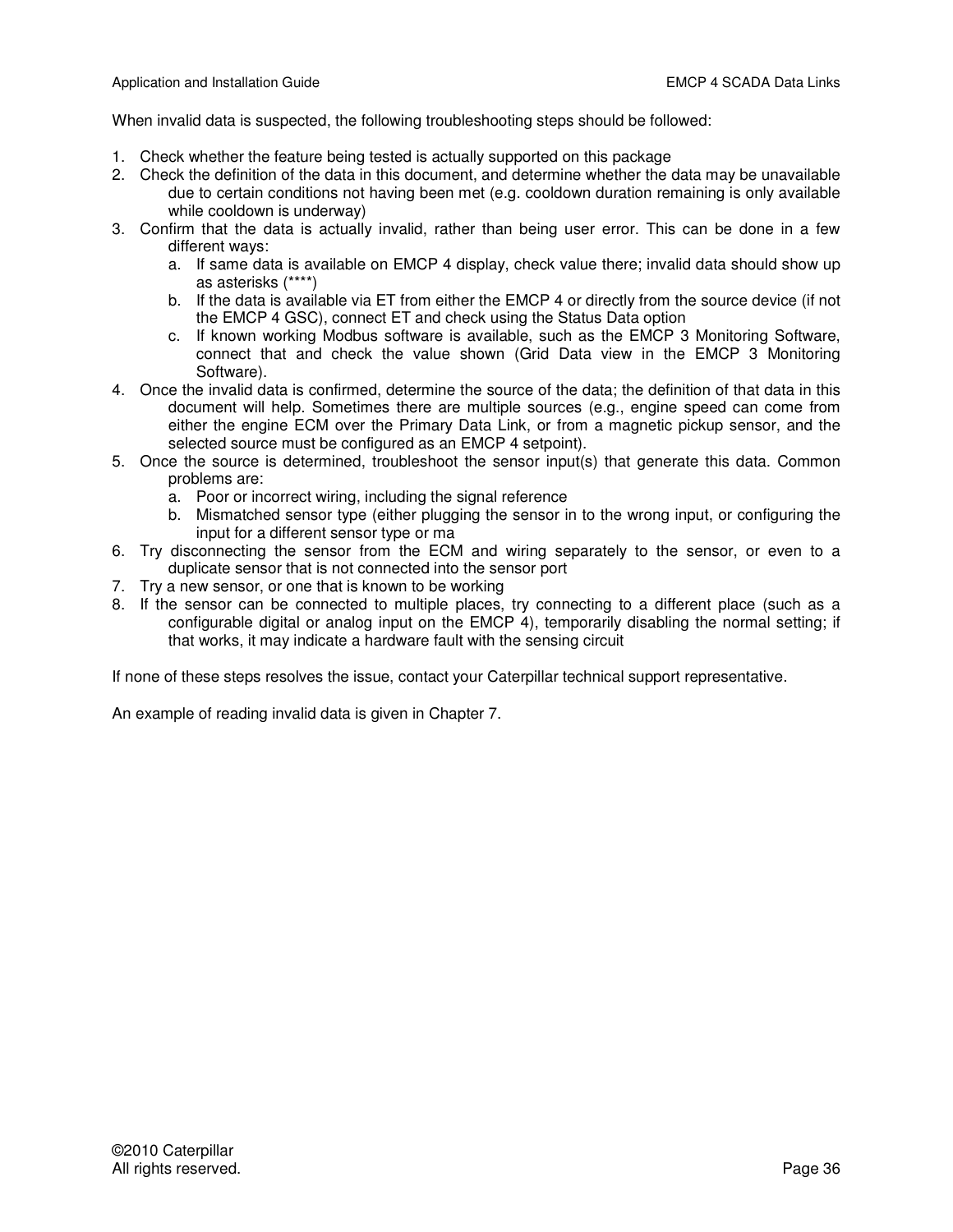# **7 SCADA PROGRAMMING EXAMPLES**

In the following examples, the EMCP 4 SCADA Data Link Slave Address setpoint is assumed to be set to 1 (0x01). The last 2 bytes (shown as "xx xx" in this Chapter) of each message consist of the CRC. The CRC is typically automatically generated and checked by SCADA communication software, and therefore is not discussed below.

These are only examples of specific conditions and the responses from the control under those conditions, and are not intended to represent the complete functionality of the control or all the possible conditions that can result in these responses. In particular, Exception Responses or all error conditions are not reflected here.

#### **7.1 SIMPLE REGISTER READS**

It is convenient to refer to these equations when converting between measured (real-world) units and raw (as sent over Modbus) data:

MEASURED\_DATA =  $($  RAW\_DATA  $\times$  RESOLUTION  $)$  + OFFSET RAW\_DATA = ( MEASURED\_DATA - OFFSET ) / RESOLUTION

#### **BATTERY VOLTAGE**

Request: 0x 01 03 00 c9 00 01 xx xx

 $0x 01$  = slave address of EMCP 4 0x 03 = function code (Read Registers) 0x 00 C9 = Battery Voltage  $0x 00 01$  = register count (1 register)

Response: 0x 01 03 02 01 FD xx xx

 $0x 01$  = slave address of EMCP 4 0x 03 = function code (Read Registers)  $0x 02$  = byte count (2 bytes  $-1$  register)  $0x 01 FD = 509.509 \times 0.05 V/bit = 25.45V$ 

#### **GENERATOR OVERALL POWER FACTOR**

Request: 0x 01 03 00 66 00 01 xx xx

 $0x 01$  = slave address of EMCP 4 0x 03 = function code (Read Registers) 0x 00 66 = Generator Overall Power Factor  $0x 00 01$  = register count (1 register)

Response: 0x 01 03 02 80 00 xx xx

 $0x 01$  = slave address of EMCP 4 0x 03 = function code (Read Registers)  $0x 02$  = byte count (2 bytes = 1 register)  $0x 80 00 = 32768$ . 32768  $\times$  (1 / 16384) - 1.0 = 1.0 PF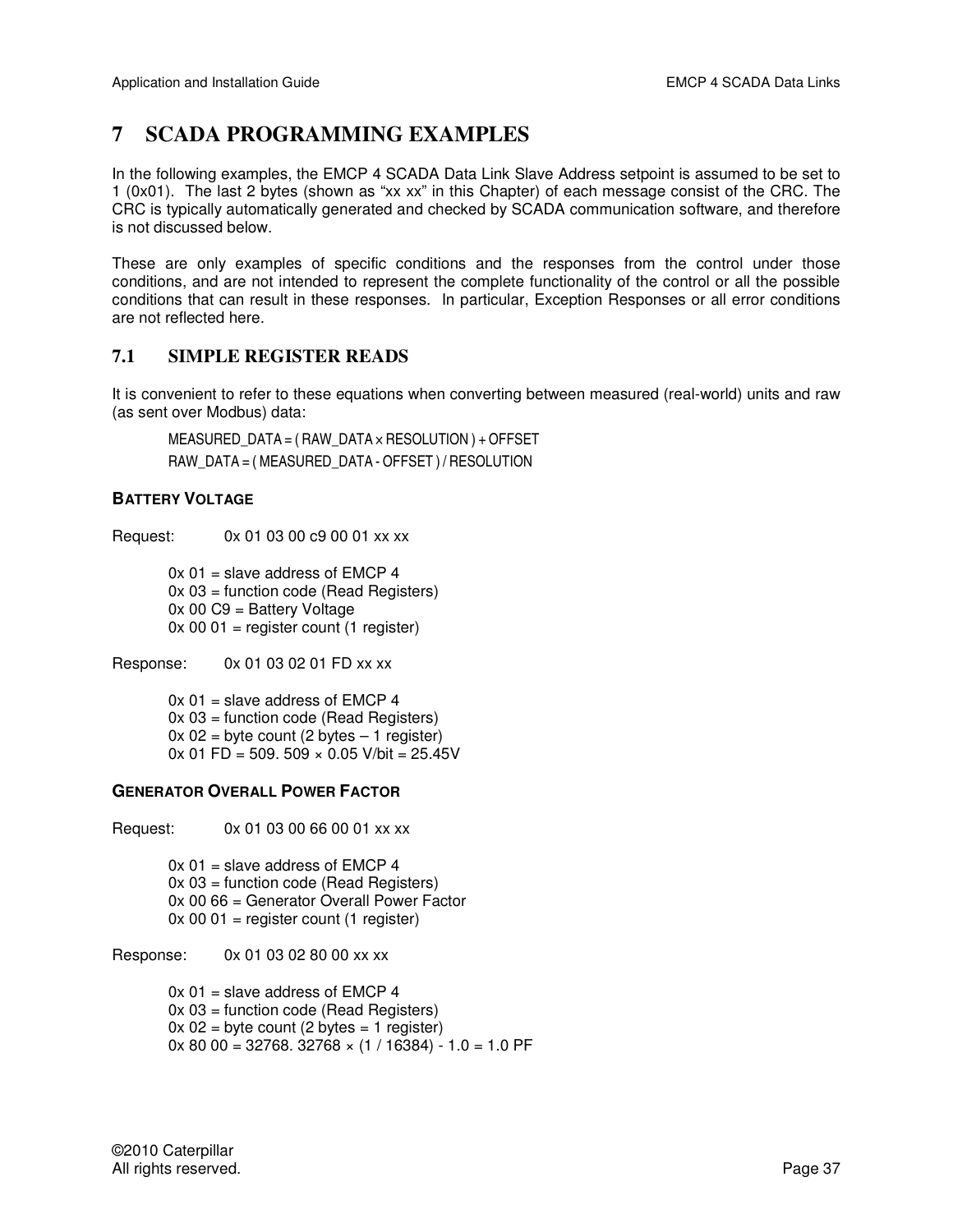#### **7.2 TWO-REGISTER DATA READS**

Two-register data points are always treated as 4-byte unsigned integers. Take this example of reading Engine Operating Hours, registers 204-205:

Request: 0x 01 03 00 CB 00 02 xx xx  $0x 01$  = slave address of EMCP 4 0x 03 = function code (Read Registers) 0x 00 CB = Engine Operating Hours  $0x 00 02$  = register count (2 registers)

Response: 0x 01 03 04 00 01 12 1A xx xx

 $0x 01$  = slave address of EMCP 4 0x 03 = function code (Read Registers)  $0x 04 =$  byte count (4 bytes = 2 registers)  $0x 00 01 12 1A = 70,170.70,170 \times (0.05) = 3508.5$  HRS.

An alternate approach to finding the value is to find the numeric value for each register separately, and then multiply the lower number register value by 2^16 and then add the result to the higher number register value:

Lower register raw data in hex: 00 01 Lower register raw data in decimal: 1

Higher register raw data in hex: 12 1A Higher register raw data in decimal: 4,634

 $1 \times 2^{16} + 4,634 = 65,536 + 4,634 = 70,170$ 

And finally to scale with 0.05 hr / bit:

 $70,170 \times 0.05 = 3508.5$  HRS.

#### **7.3 READING INVALID DATA**

This example demonstrates reading data and receiving an invalid data response. See section 6.3 for more information on invalid data responses. Suppose that the Engine Oil Pressure Sensor Configuration setpoint is configured to Data Link. However, oil pressure is not being received over the data link, rather from a sensor directly connected to an analog input on the EMCP 4.

Request: 0x 01 03 00 C7 00 01 xx xx

 $0x 01$  = slave address of EMCP 4 0x 03 = function code (Read Registers) 0x 00 C7 = Engine Oil Pressure  $0x 00 01$  = register count (1 register)

Response: 0x 01 03 02 FF FF xx xx

 $0x 01$  = slave address of EMCP 4 0x 03 = function code (Read Registers)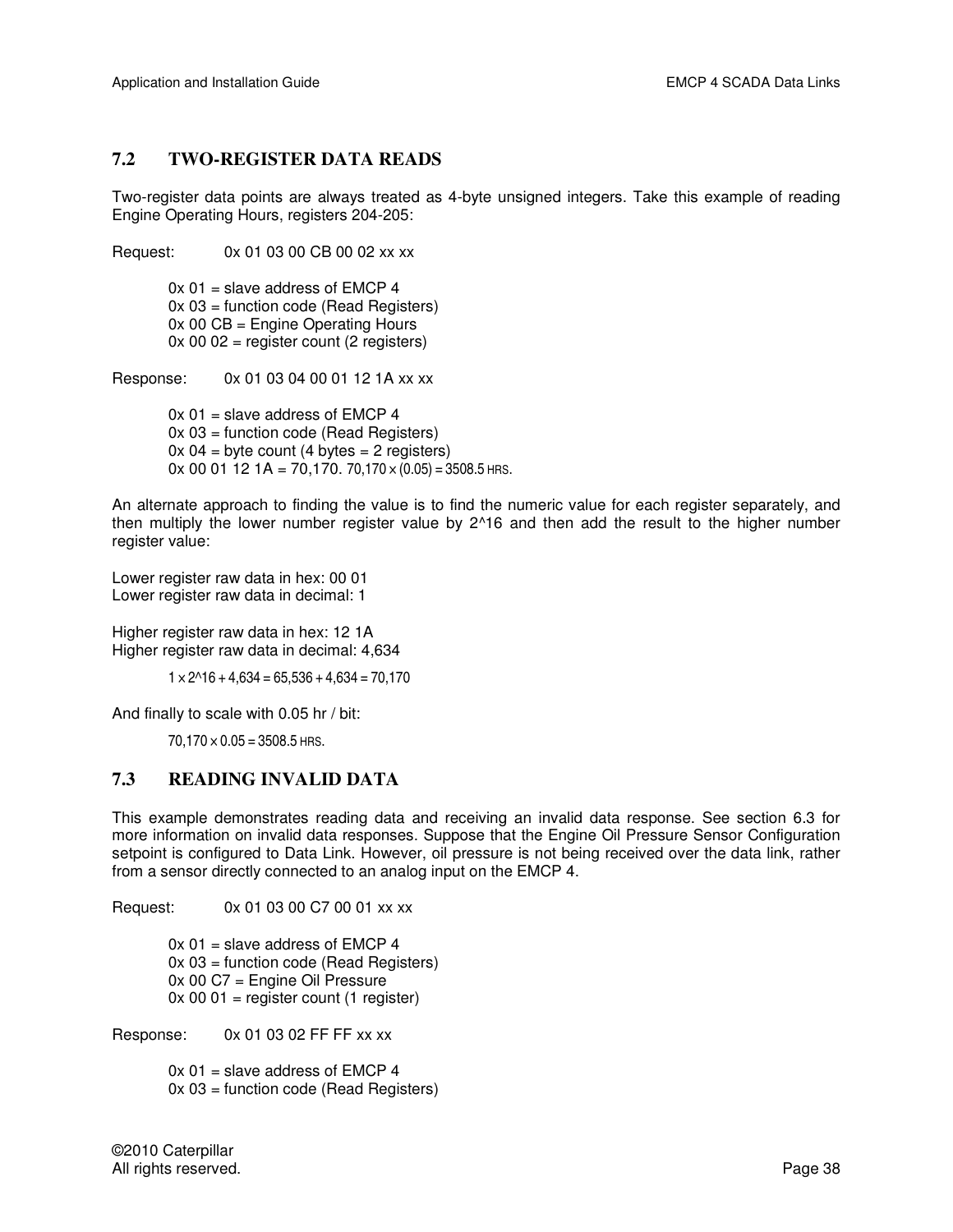$0x 02$  = byte count (2 bytes = 1 register)  $0x$  FF FF = 65535. 65535  $\times$  0.125 kPa/bit = 8191.375 kPa.

But the data range for Engine Oil Pressure (200) is 0 to 8031.875 kPa (see Appendix A). Therefore this data is invalid. Now suppose the Engine Oil Pressure Sensor Configuration setpoint is changed to Sensor. If the input is configured correctly, and the oil pressure is reading correctly on the Engine Overview screen (refer to the EMCP 4 Application and Installation Guide for information on using the EMCP 4 display). Now re-reading while the engine is stopped:

Request: 0x 01 03 00 C7 00 01 xx xx

 $0x 01$  = slave address of EMCP 4 0x 03 = function code (Read Registers) 0x 00 C7 = Engine Oil Pressure  $0x 00 01$  = register count (1 register)

Response: 0x 01 03 02 00 00 xx xx

 $0x 01$  = slave address of EMCP 4 0x 03 = function code (Read Registers)  $0x 02$  = byte count (2 bytes = 1 register)  $0x 00 00 = 0.0 \times 0.125 kPa/bit = 0 kPa.$ 

This value is within the data range of 0 to 8031.875 kPa. Therefore this data is valid.

#### **7.4 SECURITY – READING AND GAINING ACCESS**

This example demonstrates setting a password, and then entering the password to gain access to a certain SCADA security level. There are also some examples given of valid versus invalid passwords.

Assume the EMCP 4 contains default values – all three user-configurable passwords (SCADA, Level 1, and Level 2) are disabled.

Read and verify the current security level (**Step 1**):

Request: 0x 01 03 02 DB 00 01 xx xx

 $0x 01$  = slave address of EMCP 4 0x 03 = function code (Read Registers) 0x 02 DB = Current Security Level

Response: 0x 01 03 02 00 02 xx xx

 $0x 02$  = byte count (2 bytes = 1 register)  $0x 00 02$  = security access level 2.

This is correct. It should be at level 2, because no passwords exist. Now, enter a level 1 password of 1, which is 0x31, and then set the SCADA password to 123, which is 0x31 32 33.

Request: 0x 01 10 02 C3 00 08 10 31 20 20 20 20 20 20 20 20 20 20 20 20 20 20 20 xx xx

 $0x 01$  = slave address of EMCP 4  $0x 10 =$  function code (Write Registers) 0x 02 C3 = Level 1 Password  $0x 00 08$  = register count  $(8)$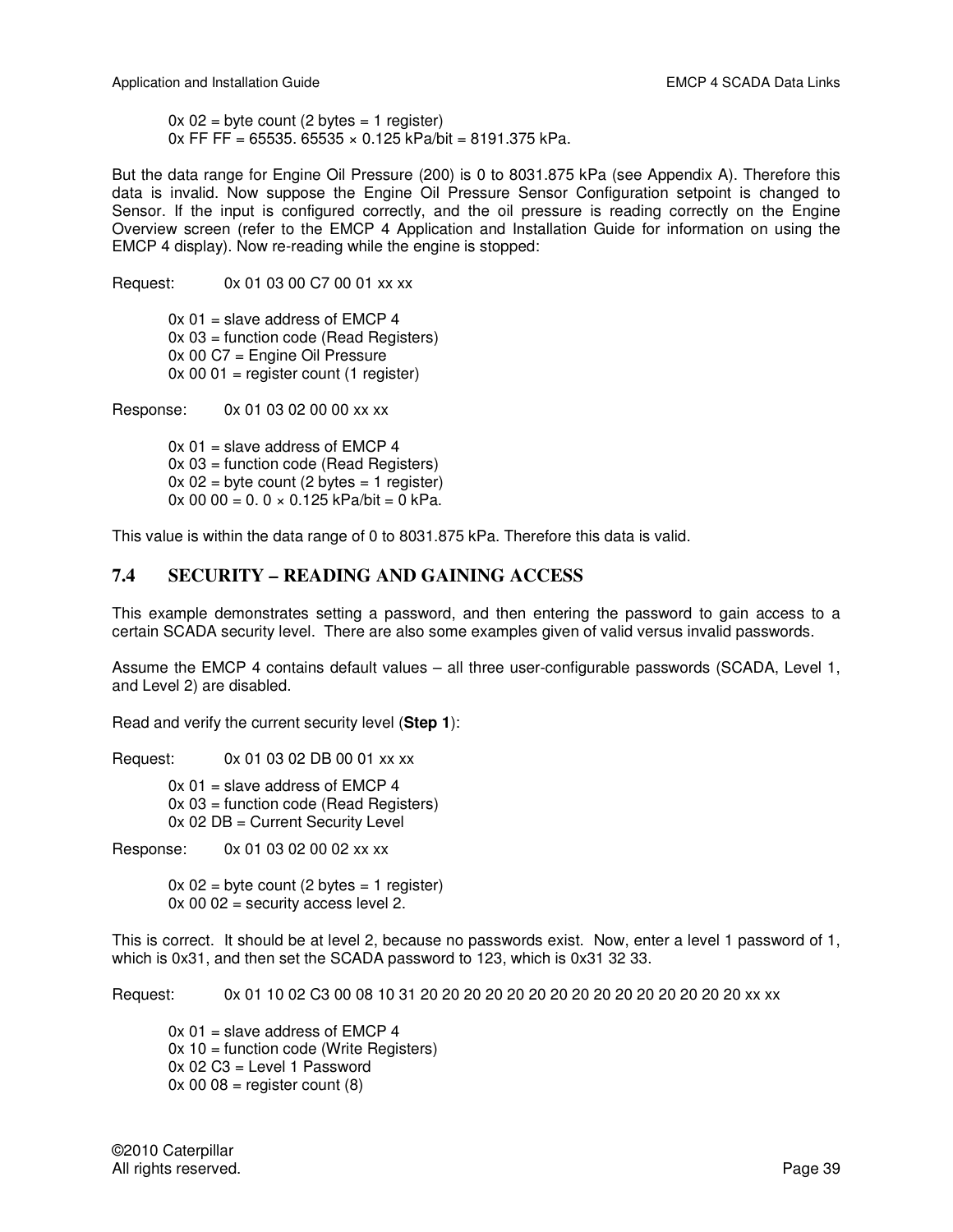$0x 10 =$  byte count (16) 0x 31 20 20 20 20 20 20 20 20 20 20 20 20 20 20 20 = data (1, followed by 15 spaces)

Response: 0x 01 10 02 C3 00 08 xx xx

 0x 02 C3 = Level 1 Password  $0x 00 08$  = register count  $(8)$ 

Request (**Step 3**): 0x 01 10 02 D3 00 08 10 31 32 33 20 20 20 20 20 20 20 20 20 20 20 20 20 xx xx

 $0x 01$  = slave address of EMCP 4  $0x 10 =$  function code (Write Registers) 0x 02 D3 = SCADA Password  $0x\ 00\ 08$  = register count  $(8)$  $0x 10 =$  byte count (16) 0x 31 32 33 20 20 20 20 20 20 20 20 20 20 20 20 20 = data (123, followed by 13 spaces)

Response: 0x 01 10 02 C3 00 08 xx xx

 0x 02 C3 = Level 1 Password  $0x 00 08$  = register count  $(8)$ 

Now, wait for the duration of the Level 0 Timeout, which is 10 minutes, without doing any *writes* over SCADA. Repeat **Step 1** to verify that the current security level is now zero. The response should be as follows:

Response: 0x 01 03 02 00 00 xx xx

The level is now zero. Now, disconnect from SCADA completely (i.e. no reads nor writes) for at least 30 seconds, and then reconnect. Repeating **Step 1**, the response should be as follows:

Response: 0x 01 03 02 FF FF xx xx

This is the correct response. No read or write can be done to any register since the SCADA access has timed out, with a couple of exceptions such as the Write Access Password register. Knowing the password to any level, it can be entered and therefore, be granted access to SCADA. Now, enter the SCADA password that we set in **Step 3**:

Request: 0x 01 10 02 BB 00 08 10 31 32 33 20 20 20 20 20 20 20 20 20 20 20 20 20 xx xx

 $0x 01$  = slave address of EMCP 4 0x 10 = function code (Write Registers) 0x 02 BB = Write Access Password  $0x 00 08$  = register count  $(8)$  $0x 10 =$  byte count (16) 0x 31 32 33 20 20 20 20 20 20 20 20 20 20 20 20 20 = data (123, followed by 13 spaces)

Response: 0x 01 10 **02 BB 00 08** xx xx

 0x 02 BB = Write Access Password  $0x 00 08$  = register count  $(8)$ Again, repeat **Step 1** to verify the current security level.

Response: 0x 01 03 02 00 00 xx xx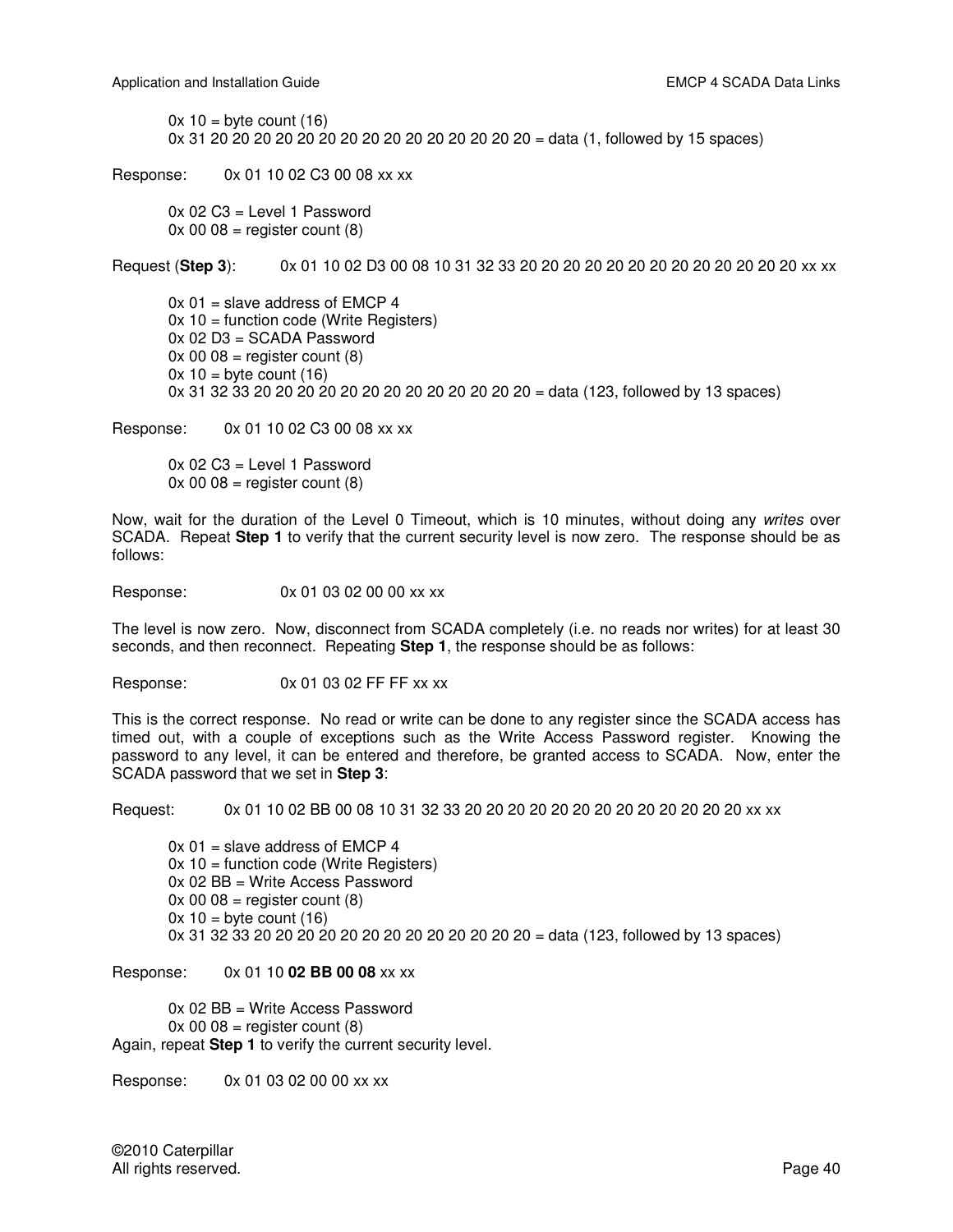This verifies that the SCADA password worked, and did indeed give access to level 0 security. Notice that the level did not increase to 1 or 2 because a level 1 password is set. If the level 1 password is entered, access level 2 would be granted because there is no level 2 password set.

#### **NOTE ON SCADA PASSWORDS**

Note that the SCADA password is stored as a numeric value. The password is right-justified in the field shown on the EMCP 4 display, and left-justified when set/written over SCADA. So for example, if the password is set on the EMCP 4 to be 00000020, when the security access is requested via SCADA, the value sent must be 20\_\_\_\_\_\_ (20 with six spaces after it), Just as with any number, leading zeros get dropped, and trailing zeros are kept (so 01 is stored as 1, but 10 is stored as 10).

Also, the first space terminates the string, so an entry of 12\_3 (space between the 2 and the 3) will return an exception because only spaces (or nulls, after the first 8 bytes) are accepted after the first space.

#### **7.5 REAL TIME CLOCK**

The 1985 year offset implies that 0x14 in byte 5 translates to 20 years past 1985, or year 2005. The day offset implies that  $0x1F(31)$  in byte 4 translates to the  $8<sup>th</sup>$  day of the month (and the third quarter of the day – noon to 6pm). One month offset implies that 0x07 in byte 3 translates to the seventh month, July.

Zero hour offset implies that 0x00 in byte 2 translates to 12:00 midnight, and with the 24-hour format, 0x0D translates to 13:00 or 1:00 pm. Zero minute offset implies that 0x05 in byte 1 translates to 5 minutes past the hour (i.e. 12:05pm). Zero second offset implies that 0x4D (77) in byte 0 translates to 19 and a quarter seconds past the minute (i.e. 12:05:19 pm).

Therefore, 0x 4D05 0D07 1F14 is 1:05:19pm on July 8, 2005.

#### **7.6 READING ASCII DATA**

Control Serial Number: 0x04FC (1276) - 6 registers (12 bytes) long - read

Reads the serial number of the EMCP 4. This is the number that is label printed on the back cover of the control panel. For example, say the serial number is 3489B016TX, as shown in Figure Figure 7-1 below.FIGURE 7-1: SAMPLE SERIAL NUMBER FOR EMCP 4 GSC



Byte 0: Character count

Bytes 1-11: ASCII data, characters 0x30 through 0x5A valid (numbers and capital letters). String terminates with a NULL character (0x00).

Example: Reading the Control Serial Number would return the following:

0x 0A33 3438 3942 3031 3654 5800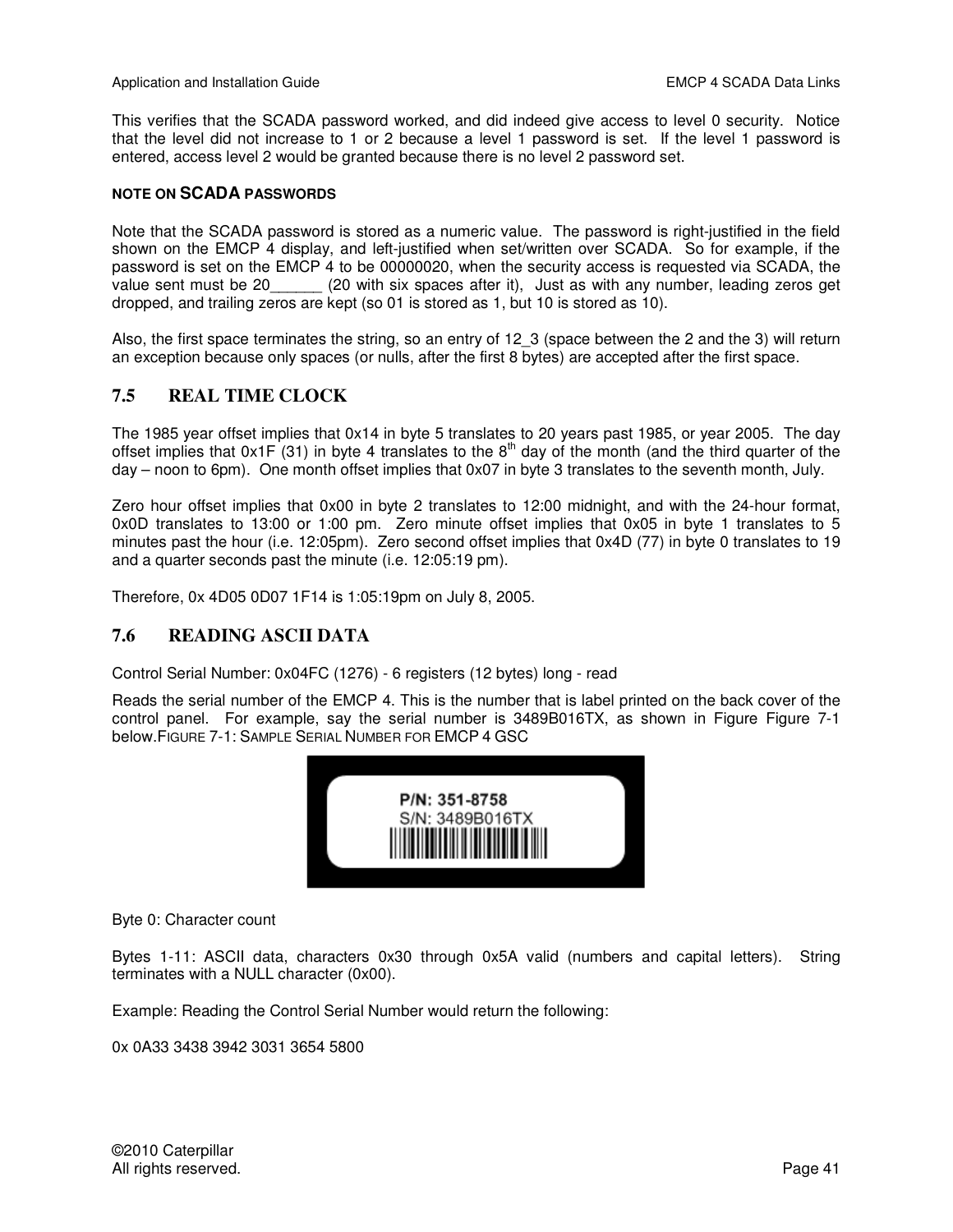#### **7.7 READING AND SETTING VOLTAGE BIAS**

This example demonstrates the data link commands to read setpoints, read registers, and write to registers. Furthermore, it illustrates the functionality of integration with an external Automatic Voltage Regulator.

Check the Maximum Generator Voltage Output Bias Percentage setpoint (via the EMCP 4 display, or using ET). For this example, assume that the Maximum Generator Voltage Output Bias Percentage is 20%. Read the Total Voltage Bias Percent and the Desired Genset Output Voltage before any bias is applied.

Request: 0x 01 03 04 21 00 01 xx xx

 $0x 01$  = slave address of EMCP 4 0x 03 = function code (Read Registers) 0x 04 21 = Total Voltage Bias Percent  $0x 00 01 = 1$  = register count

Response: 0x 01 03 **02 7D 80** xx xx

 $0x 02$  = byte count (2 bytes = 1 register) 0x 7D 80 32128 251% (-251% offset) 0.0% bias

Request: 0x 01 03 04 20 00 01 xx xx

 $0x 01$  = slave address of EMCP 4 0x 03 = function code (Read Registers) 0x 04 20 = Desired Genset Output Voltage  $0x 00 01$  = register count

Response: 0x 01 03 **02 01 E0** xx xx

 $0x 02$  = byte count (2 bytes = 1 register) 0x 01 E0 480V desired

To adjust the voltage, navigate to the Control menu and press the up arrow *ten* times, re-read the Total Voltage Bias Percent register.

Request: 0x 01 03 04 21 00 01 xx xx

 $0x 01$  = slave address of EMCP 4 0x 03 = function code (Read Registers) 0x 04 21 = Total Voltage Bias Percent  $0x 00 01$  = register count

Response: 0x 01 03 **02 80 00** xx xx

 $0x 02$  = byte count (2 bytes = 1 register) 0x 80 00 32768 256% (-251% offset) 5.0% bias

This verifies that each key-press adjusts the percentage by 0.5% (since we did ten key-presses). Now we can check the actual voltage command that is sent to the AVR by reading the Desired Genset Output Voltage register.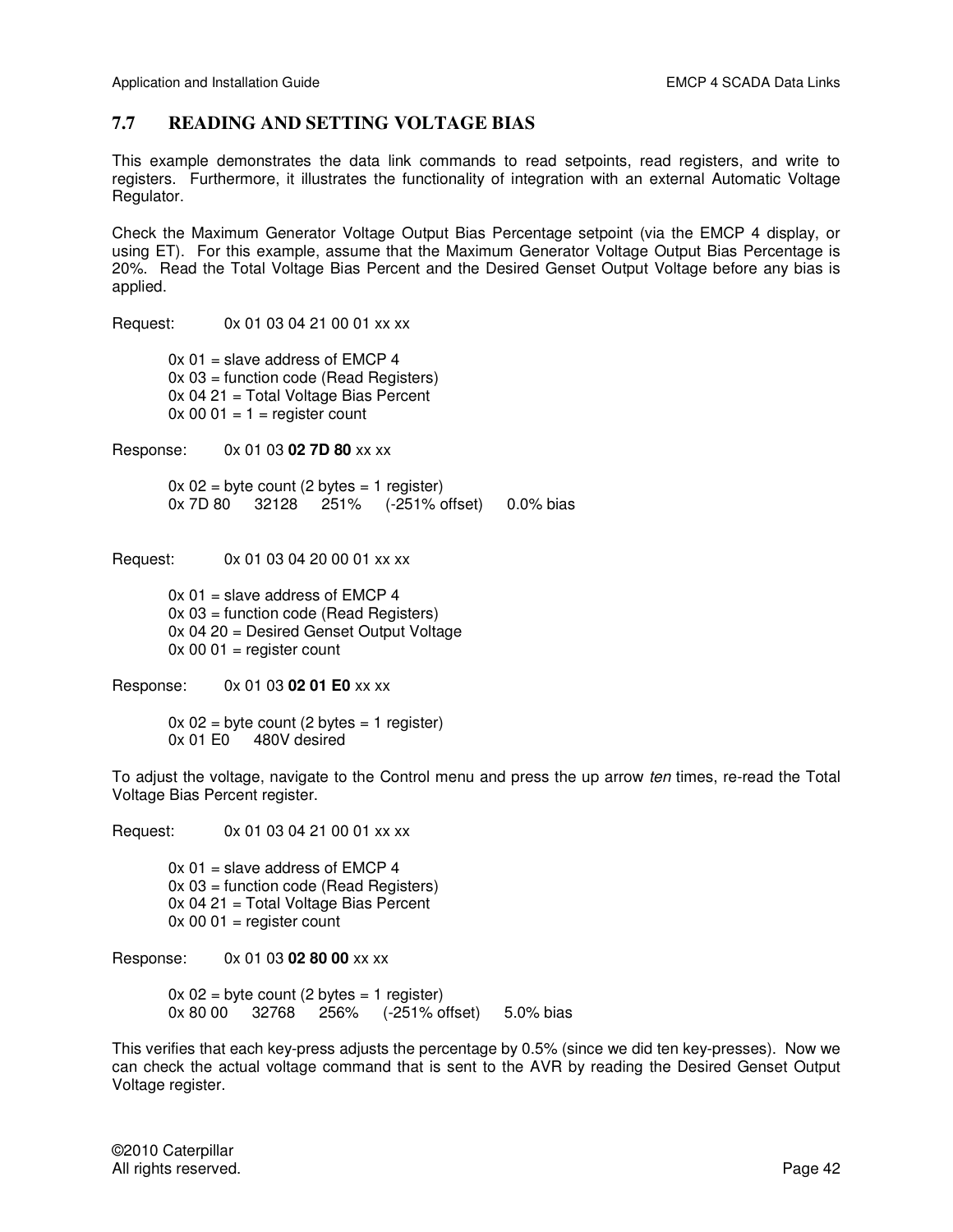Request: 0x 01 03 04 20 00 01 xx xx

 $0x 01$  = slave address of EMCP 4 0x 03 = function code (Read Registers) 0x 04 20 = Desired Genset Output Voltage  $0x 00 01$  = register count

Response: 0x 01 03 **02 01 EA** xx xx

 $0x 02$  = byte count (2 bytes = 1 register) 0x 01 EA 490V desired

This is correct. because the Total Bias Percent represents a percentage of 40% of rated, which is 192, the overall bias percentage is 5% of 192, which is 9.6 and rounds up to 10.  $480 + 10 = 490V$ .

Using the Total Voltage Bias Percent Increment Command Modbus register, re-adjust the desired voltage to nominal, which is 480V. This time however, we want to *increment* the bias by -5% (negative five percent) since the current bias is 5%.

Request: 0x 01 06 04 22 7B 00 xx xx

 $0x 01$  = slave address of EMCP 4  $0x 06$  = function code (Write Register) 0x 04 22 = Total Voltage Bias Percent Increment Command  $0x$  7B  $00 = 31488$  (divide by 128) = 246 (-251 offset) -5%

Response: 0x 01 06 **04 22 7B 00** xx xx

 0x 04 22 – echo of address 0x 7B 00 – echo of data

Finally, re-check the Total Voltage Bias Percent to verify that the bias has returned to zero.

Request: 0x 01 03 04 21 00 01 xx xx

 $0x 01$  = slave address of EMCP 4 0x 03 = function code (Read Registers) 0x 04 21 = Total Voltage Bias Percent  $0x 00 01$  = register count

Response: 0x 01 03 **02 7D 80** xx xx

 $0x 02$  = byte count (2 bytes = 1 register) 0x 7D 80 32128 251% (-251% offset) 0.0% bias

#### **7.8 READING ANALOG INPUTS**

The EMCP 4 analog inputs are fully configurable. This means that the sensing type is configurable, as well as the usage of the analog input, as well as the scaling of the sensor reading (based on sensing type, such as voltage, current, or PWM percentage) into measured (real-world, such as a pressure in kPa) data units. The configuration of an analog input is determined by a set of setpoints. Refer to the EMCP 4 Application and Installation Guide for information on configuring and reading the configuration of analog inputs.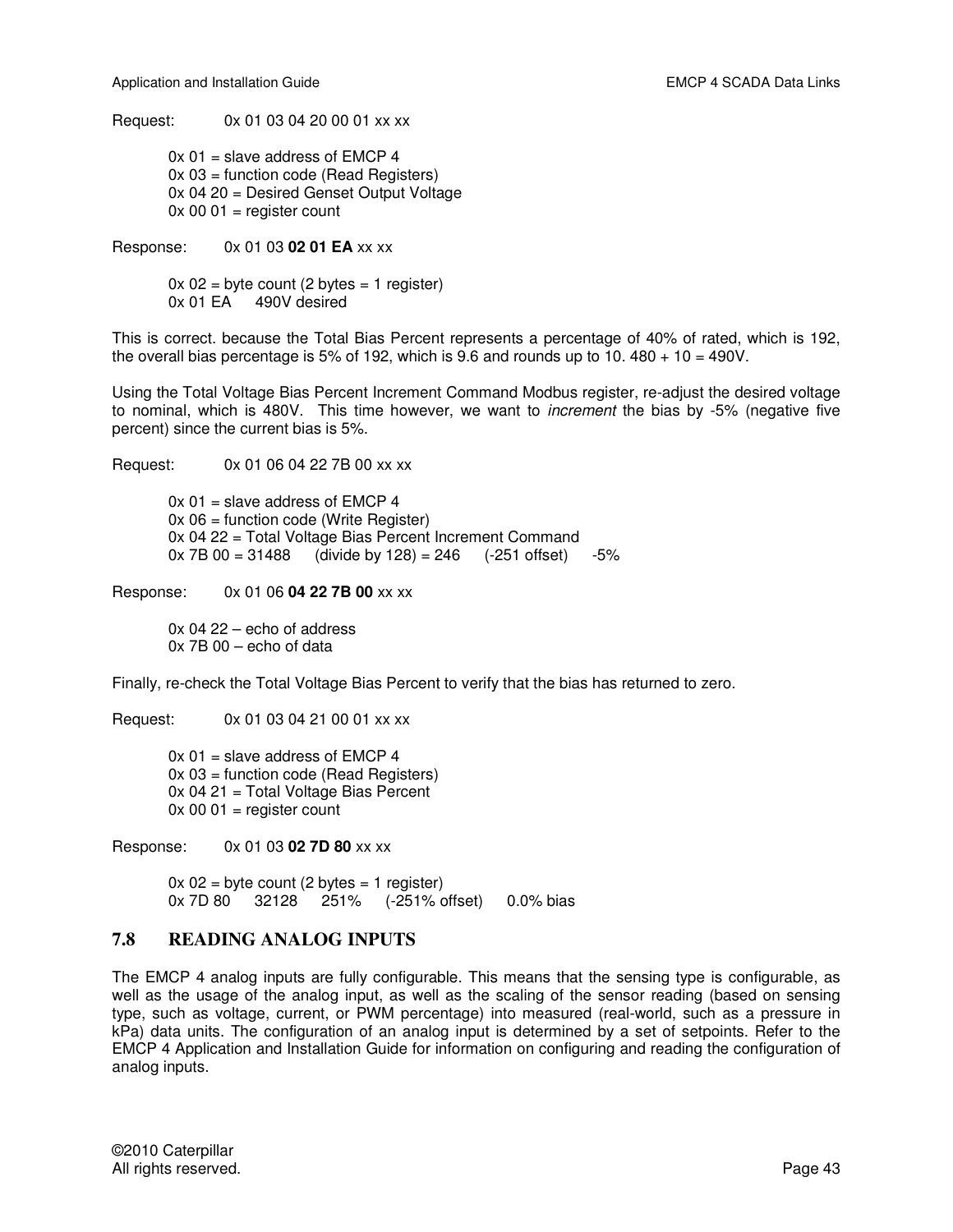Over Modbus, both the sensor reading and the converted measurement data can be read. For analog input #1, the sensor reading is found in the Analog Input #1 Sensor Value (648) register, and the measurement data in Analog Input #1 Data Value (652-653) registers.

For this example, assume that the configuration is as shown:

| <b>Description</b>                                       | Value                         |
|----------------------------------------------------------|-------------------------------|
| $\Box$ $\otimes$ Analog Inputs                           |                               |
| Analog Input #1 Signal Type                              | Voltage                       |
| Analog Input #1 Signal Range                             | $ 0 \text{ to } 5 \text{ V} $ |
| -Analog Input #1 Data Identification                     | <b>Engine Oil Pressure</b>    |
| -Analog Input #1 Minimum Data Range                      | 0.000                         |
| -Analog Input #1 Maximum Data Range                      | 150.000                       |
| Analog Input #1 Low Warning Event Threshold              | 130                           |
| Analog Input #1 Low Warning Event Delay Time             | $ 10.0\> \mathrm{sec}$        |
| Analog Input #1 Low Shutdown Event Threshold             | 25                            |
| -Analog Input #1 Low Shutdown Event Delay Time  10.0 sec |                               |

Also suppose that the actual oil pressure is 30 kPa. First reading the sensor value…

Request: 0x 01 03 02 87 00 01 xx xx

 0x 01 = slave address of EMCP 4 0x 03 = function code (Read Registers) 0x 02 87 = Analog Input #1 Sensor Value  $0x 00 01$  = register count

Response: 0x 01 03 **02 01 10** xx xx

 $0x 02$  = byte count (2 bytes = 1 register)  $0x 01 10 = 272$ ,  $272 / 16 - 16 = 1 \text{ V}$ .

This indicates that the sensor reading was 1 Volt. Next reading the data value…

Request: 0x:01 03 02 8B 00 02 xx xx

 $0x 01$  = slave address of EMCP 4 0x 03 = function code (Read Registers) 0x 02 8B = Analog Input #1 Data Value  $0x 00 02$  = register count

Response: 0x 01 03 **04 7D 80 1E 00** xx xx

 $0x 04 =$  byte count (4 bytes = 2 registers) 0x 7D 80 1E 00 = 2,105,548,288. 2,105,548,288 / 256 - 8,224,768 = 30 kPa.

This indicates that the data value, which is oil pressure, is 30 kPa. The below figure graphically confirms that this is correct, based on the analog input configuration.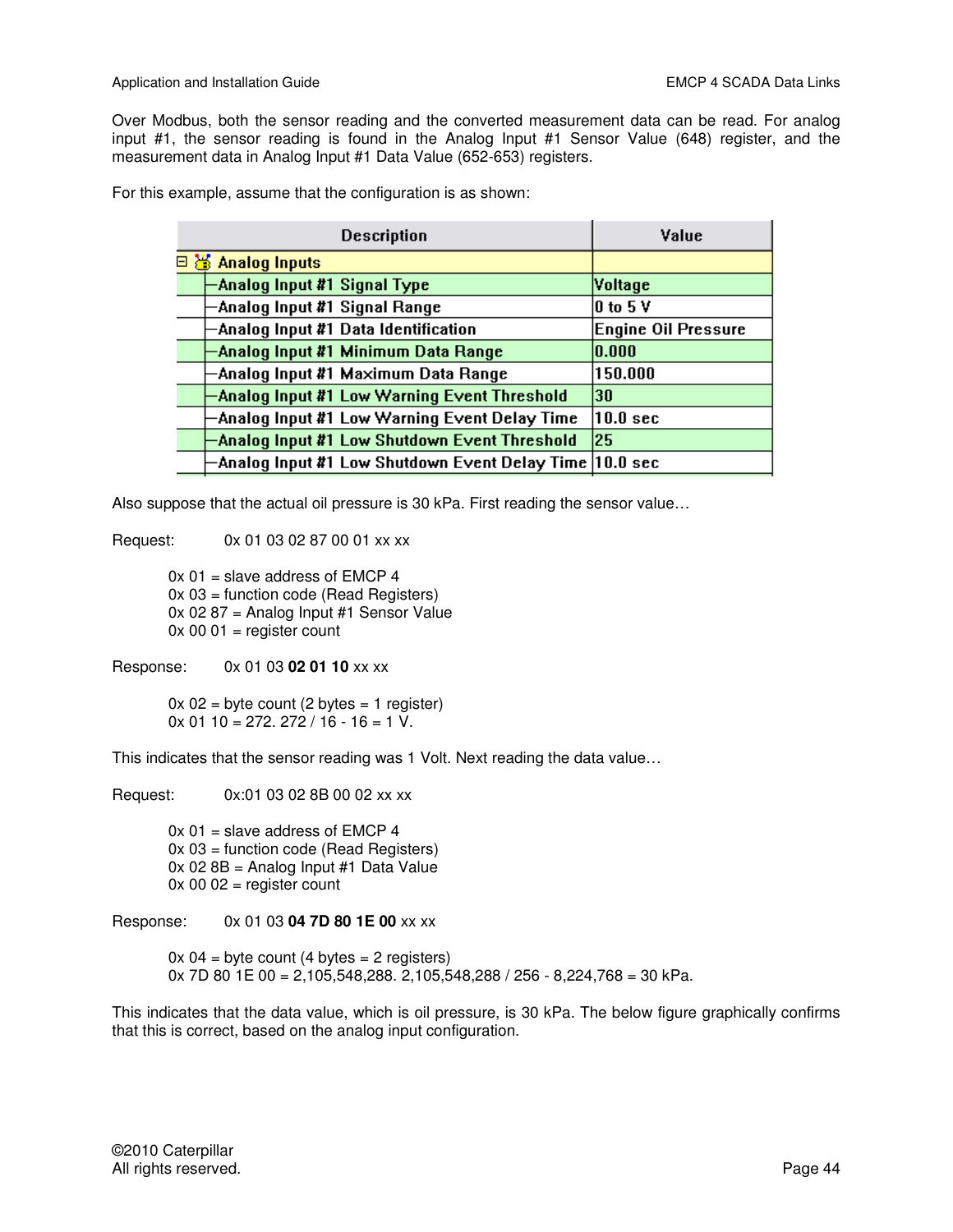

FIGURE 7-2: RELATIONSHIP BETWEEN ANALOG INPUT SENSOR AND MEASURED VALUE

The procedure and approach to reading analog outputs is similar to that of reading analog inputs.

#### **7.9 READING EVENT DATA**

The procedure for reading event information via SCADA for the EMCP 4 is the same as for EMCP 3. Refer to the EMCP 3 Application Note: Reading Event Information via SCADA for a detailed example.

#### **7.10 READING AND INTERPRETING ALARM GROUP DATA**

Registers 342-356 contain alarm information in a simpler format than the event log information described in section 7.9. These registers contain only alarm active statuses represented by individual bits within each register. These registers also serve as indication of the alarm status of the RS-485 Annunciator modules. In fact, the RS-485 Annunciator modules are configurable to select between one of four alarm groups. Groups 1 and 2 are configurable via Cat ET, whereas Groups 3 and 4 are fixed. Likewise, the Alarm Group 1 and Alarm Group 2 registers are defined by the RS-485 Annunciator configuration in Cat ET. There is some flexibility in how to configure Alarm Groups 1 and 2 in order to read desired alarm information.

In this section, examples of both using the user-configurable and the fixed alarm groups are be given. For the purpose of these examples, let's say that Alarm Group 1 is being used by existing RS-485 Annunciator modules; therefore we wish to use Alarm Group 2.

**Note**: the same configuration is used for configuring the SCADA Alarm Groups 1 and 2, and for RS-485 Annunciator configuration. Therefore, care should be taken to avoid misconfiguring the RS-485 Annunciator.

#### **CONFIGURING AND READING CONFIGURABLE ALARM GROUP DATA**

Suppose we wish to annunciate, and turn on an audible alarm, when we get the following alarms:

- 1. Low fuel level warning
- 2. Engine underspeed warning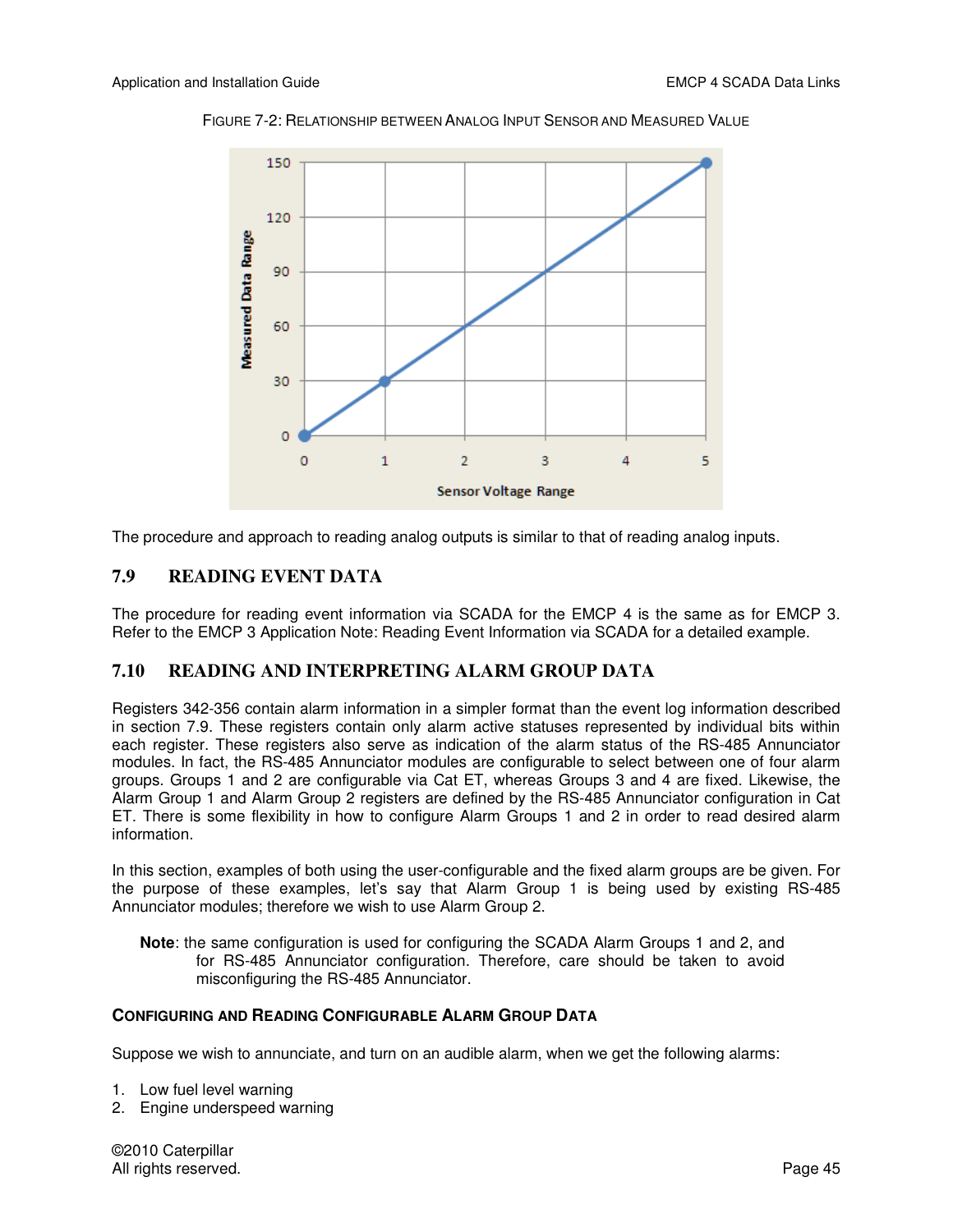- 3. Engine underspeed shutdown
- 4. Low oil pressure warning
- 5. High coolant temperature warning
- 6. High coolant temperature shutdown
- 7. Low battery cranking voltage warning
- 8. ECS not in automatic warning

First of all, note that these events must be enabled (i.e. they will show up in the event log when the event occurs) in order for them to show up in the alarm group data registers. Some of these events may not be enabled by default. Refer to the EMCP 4 Application and Installation Guide for instructions on enabling events and setting thresholds to the appropriate levels for triggering them.

A quick explanation of how the alarm group data is arranged. The data is grouped into "columns", which indicate which column and row (LED Pair #) would be lit on the RS-485 Annunciator module. There is also a "horn" register, which indicates which row(s) would trigger a horn on the RS-485 Annunciator module. E.g., if the Alarm Group 2 Column 1 register has a 1 in the bit 2 position (defined as Row 3), then an RS-485 Annunciator module configured for Alarm Group 2 would have the third row left LED lit.

In this case, there are only eight events that we want to read. However, they can be placed in a row/column position only if the correct color LED is available for that position. For example, for row 1, column 1 is red and column 2 is amber. Therefore a shutdown event on row 1 will turn on column 1, whereas a warning event on row 1 will turn on column 2.

All event types are not valid on all row/column positions. Table 7-1 indicates which event types are available on which row/column position. Note that events with a severity level of "specific diagnostic" are available on any row/column, and events with a severity level starting with "condition exists" or "condition does not exist" indicate the color (which specifies the column) that will activate upon event activation.

| <b>Row</b>     | Col 1                                                 | Col 2                                                  |
|----------------|-------------------------------------------------------|--------------------------------------------------------|
| 1              | (Red) Shutdown, Specific Diagnostic, Condition Exists | (Amber) Warning, Specific Diagnostic, Condition Exists |
| $\overline{2}$ | (Red) Shutdown, Specific Diagnostic, Condition Exists | (Amber) Warning, Specific Diagnostic, Condition Exists |
| 3              | (Red) Shutdown, Specific Diagnostic, Condition Exists | (Amber) Warning, Specific Diagnostic, Condition Exists |
| 4              | (Red) Shutdown, Specific Diagnostic, Condition Exists | (Amber) Warning, Specific Diagnostic, Condition Exists |
| 5              | (Red) Shutdown, Specific Diagnostic, Condition Exists | (Amber) Warning, Specific Diagnostic, Condition Exists |
| 6              | (Red) Shutdown, Specific Diagnostic, Condition Exists | (Green) Specific Diagnostic, Condition Exists          |
| 7              | (Red) Shutdown, Specific Diagnostic, Condition Exists | (Amber) Warning, Specific Diagnostic, Condition Exists |
| 8              | (Red) Shutdown, Specific Diagnostic, Condition Exists | (Amber) Warning, Specific Diagnostic, Condition Exists |
| 9              | (Red) Shutdown, Specific Diagnostic, Condition Exists | (Amber) Warning, Specific Diagnostic, Condition Exists |
| 10             | (Red) Shutdown, Specific Diagnostic, Condition Exists | (Amber) Warning, Specific Diagnostic, Condition Exists |
| 11             | (Red) Shutdown, Specific Diagnostic, Condition Exists | (Amber) Warning, Specific Diagnostic, Condition Exists |
| 12             | (Red) Shutdown, Specific Diagnostic, Condition Exists | (Amber) Warning, Specific Diagnostic, Condition Exists |
| 13             | (Green) Specific Diagnostic, Condition Exists         | (Amber) Warning, Specific Diagnostic, Condition Exists |
| 14             | (Green) Specific Diagnostic, Condition Exists         | (Amber) Warning, Specific Diagnostic, Condition Exists |
| 15             | (Red) Shutdown, Specific Diagnostic, Condition Exists | (Green) Specific Diagnostic, Condition Exists          |
| 16             | (Red) Shutdown, Specific Diagnostic, Condition Exists | (Amber) Warning, Specific Diagnostic, Condition Exists |

#### TABLE 7-1: RS-485 ANNUNCIATOR EVENTS ALLOWED BY ROW/COLUMN

One possible configuration for Alarm Group #2 is given in Figure 7-3. Note that row 6 was skipped, because it cannot contain warning-type events, whereas all the desired events included warnings.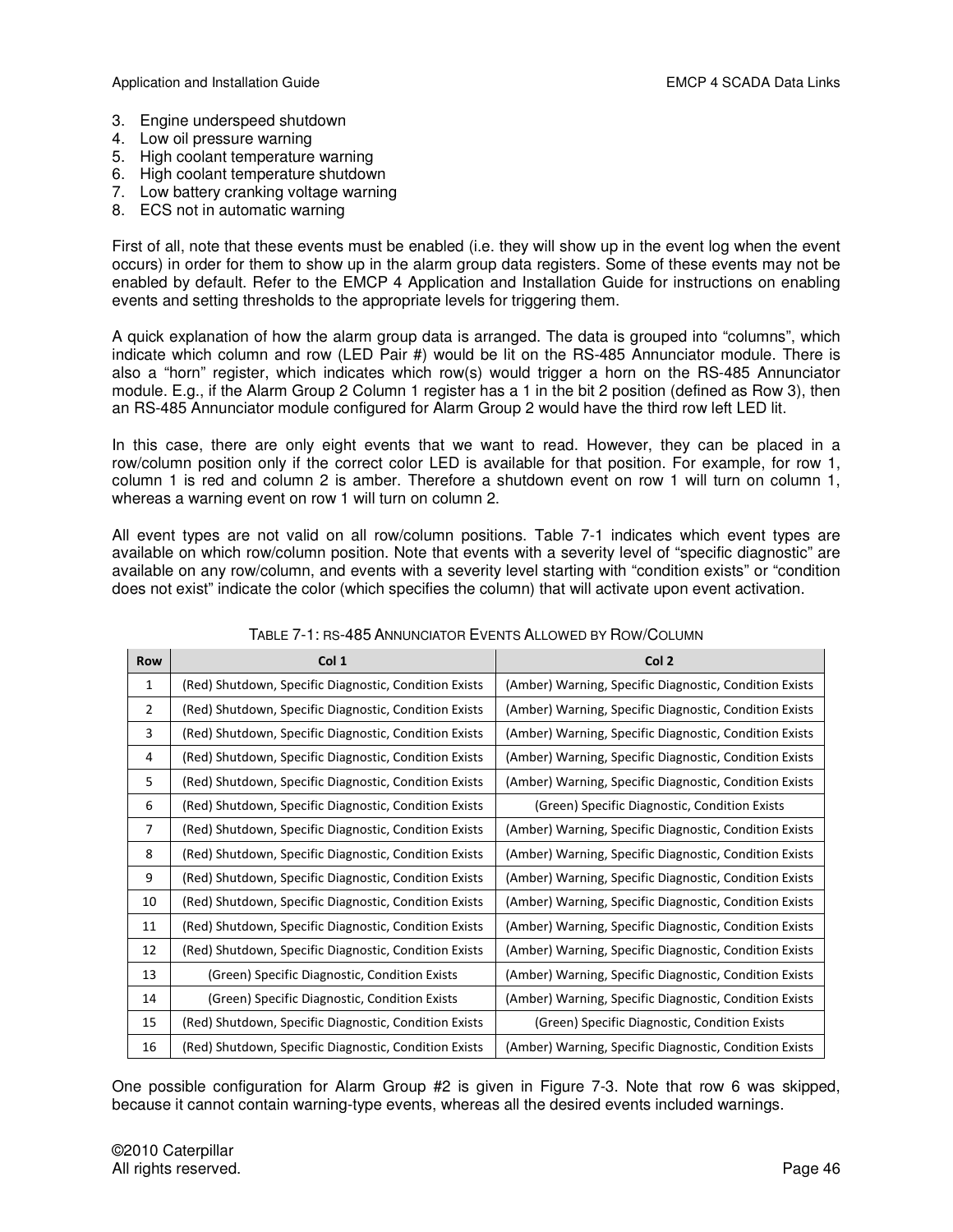#### FIGURE 7-3: CAT ET CONFIGURATION FOR ALARM GROUP 2

|  | Select Group: Alarm Group #2 $\boxed{\vee}$ |  |  |
|--|---------------------------------------------|--|--|
|--|---------------------------------------------|--|--|

| <b>LED Pair#</b> | <b>Trigger Condition</b> | <b>Severity Level</b>                      | <b>Suspect Parameter</b><br><b>Number</b>                                 | <b>Failure Mode Identifier</b> |
|------------------|--------------------------|--------------------------------------------|---------------------------------------------------------------------------|--------------------------------|
| 1                | <b>Specific Event</b>    | Low Warning                                | Fuel Level (Local Tank)<br>[96]                                           |                                |
| $\overline{c}$   | <b>Specific Event</b>    | Low Warning or Low<br>Shutdown             | <b>Engine Speed [190]</b>                                                 |                                |
| 3                | <b>Specific Event</b>    | Low Warning                                | Engine Oil Pressure [100]                                                 |                                |
| 4                | <b>Specific Event</b>    | High Warning or High<br><b>Shutdown</b>    | <b>Engine Coolant</b><br>Temperature [110]                                |                                |
| 5                | <b>Specific Event</b>    | Low Warning                                | Cranking Voltage [4256]                                                   |                                |
| 6                | <b>Disabled</b>          |                                            |                                                                           |                                |
| 7                | <b>Specific Event</b>    | Condition Met, Amber On,<br>Other Not Used | <b>Generator Control Not in</b><br><b>Automatic Start State</b><br>[4007] |                                |
| 8                | <b>Disabled</b>          |                                            |                                                                           |                                |
| 9                | <b>Disabled</b>          |                                            |                                                                           |                                |
| 10               | <b>Disabled</b>          |                                            |                                                                           |                                |
| 11               | <b>Disabled</b>          |                                            |                                                                           |                                |
| 12               | <b>Disabled</b>          |                                            |                                                                           |                                |
| 13               | <b>Disabled</b>          |                                            |                                                                           |                                |
| 14               | <b>Disabled</b>          |                                            |                                                                           |                                |
| 15               | <b>Disabled</b>          |                                            |                                                                           |                                |
| 16               | <b>Disabled</b>          |                                            |                                                                           |                                |

This has configured the Alarm Group 2 Column 1 and Alarm Group 2 Column 2 registers as follows:

| Alarm Group 2 Column 1 (346)              | Alarm Group 2 Column 2 (347)                         |  |  |  |  |  |  |  |
|-------------------------------------------|------------------------------------------------------|--|--|--|--|--|--|--|
| $BIT 15 = not used$                       | $BIT 15 = not used$                                  |  |  |  |  |  |  |  |
| $BIT 14 = not used$                       | $BIT 14 = not used$                                  |  |  |  |  |  |  |  |
| $BIT 13 = not used$                       | $BIT 13 = not used$                                  |  |  |  |  |  |  |  |
| $BIT 12 = not used$                       | $BIT 12 = not used$                                  |  |  |  |  |  |  |  |
| $BIT 11 = not used$                       | $BIT 11 = not used$                                  |  |  |  |  |  |  |  |
| $BIT 10 = not used$                       | $BIT 10 = not used$                                  |  |  |  |  |  |  |  |
| $BIT \ 9 = not used$                      | $BIT \ 9 = not used$                                 |  |  |  |  |  |  |  |
| $BIT 8 = not used$                        | $BIT 8 = not used$                                   |  |  |  |  |  |  |  |
| $BIT \ 7 = not used$                      | $BIT \ 7 = not used$                                 |  |  |  |  |  |  |  |
| $6 = not used$<br>BIT                     | $BIT 6 = Generator Control Not in Automatic Warning$ |  |  |  |  |  |  |  |
| $BIT 5 = not used$                        | $BIT 5 = not used$                                   |  |  |  |  |  |  |  |
| $BIT 4 = not used$                        | $BIT 4 = Low Cranking Voltage Warning$               |  |  |  |  |  |  |  |
| BIT 3 = High Coolant Temperature Shutdown | $BIT 3 = High Coolant Temperature Warning$           |  |  |  |  |  |  |  |
| BIT<br>$2 = not used$                     | $BIT 2 = Low Oil Pressure Warning$                   |  |  |  |  |  |  |  |
| 1 = Engine Underspeed Shutdown<br>BIT.    | $BIT 1 = Engine$ Underspeed Warning                  |  |  |  |  |  |  |  |
| $0 = not used$<br>BIT                     | $BIT 0 = Low Feel Level Warning$                     |  |  |  |  |  |  |  |

#### TABLE 7-2: ALARM GROUP REGISTERS CONFIGURATION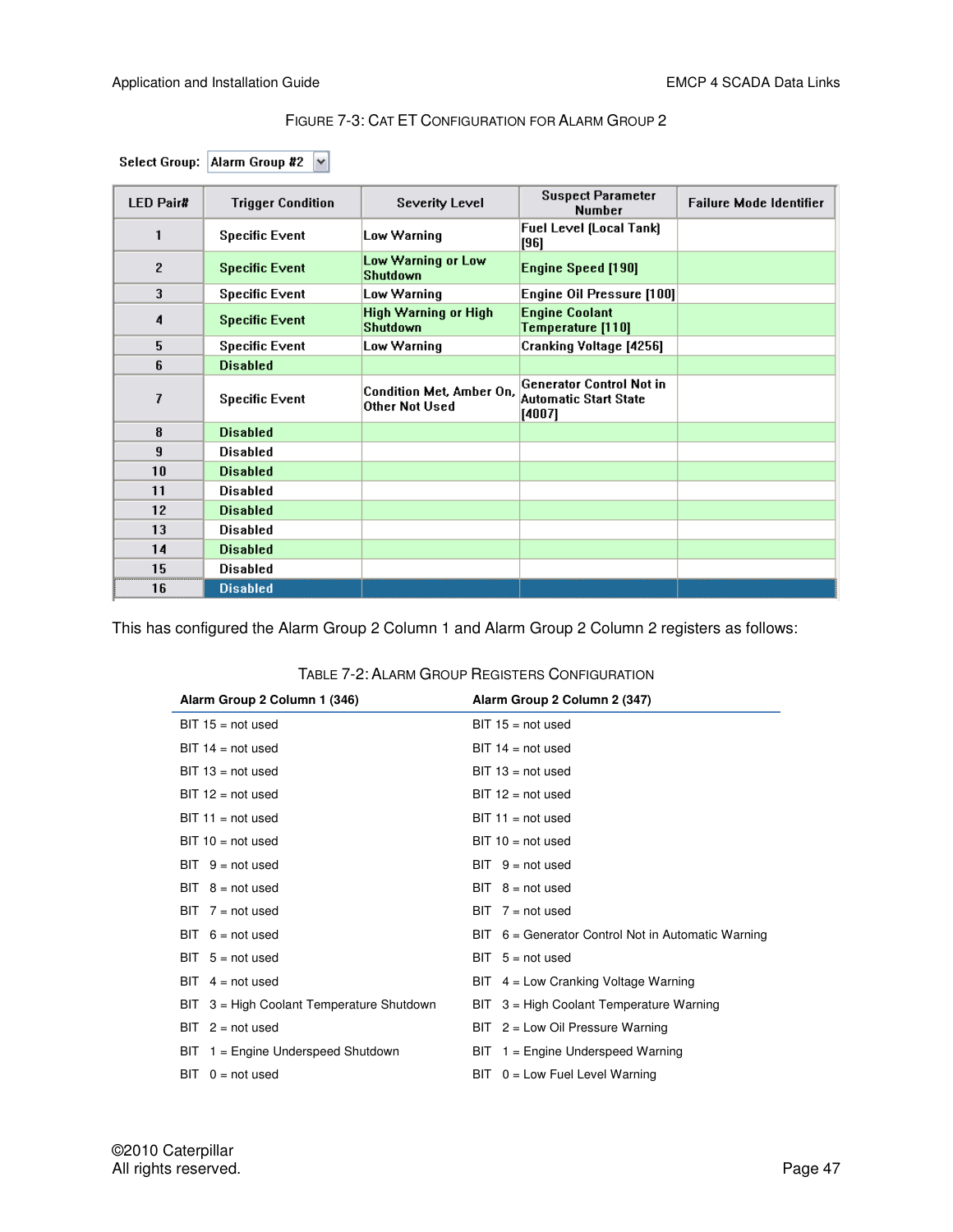Now reading the data:

Request: 0x 01 03 01 59 00 02 xx xx

 $0x 01$  = slave address of EMCP 4 0x 03 = function code (Read Registers)  $0x 01 59$  = Alarm Group 2 Column 1  $0x 00 02$  = register count

Response: 0x 01 03 **04 00 02 00 21** xx xx

 $0x 04 =$  byte count (4 bytes = 2 registers) 0x 00 02 00 21 Column 1 is 0x0002 and Column 2 is 0x0021

To decode Column 1, note that 0x0002 is 0b0000000000000010, which means bit 1 (second from the end) is 1, which means Engine Underspeed Shutdown is active (see Table 7-2 above). To decode Column 2, note that 0x0021 is 0b0000000000100001, which means bits 6 and 0 (the last bit) are 1, which means Generator Control Not in Automatic Warning and Low Fuel Level Warning are active.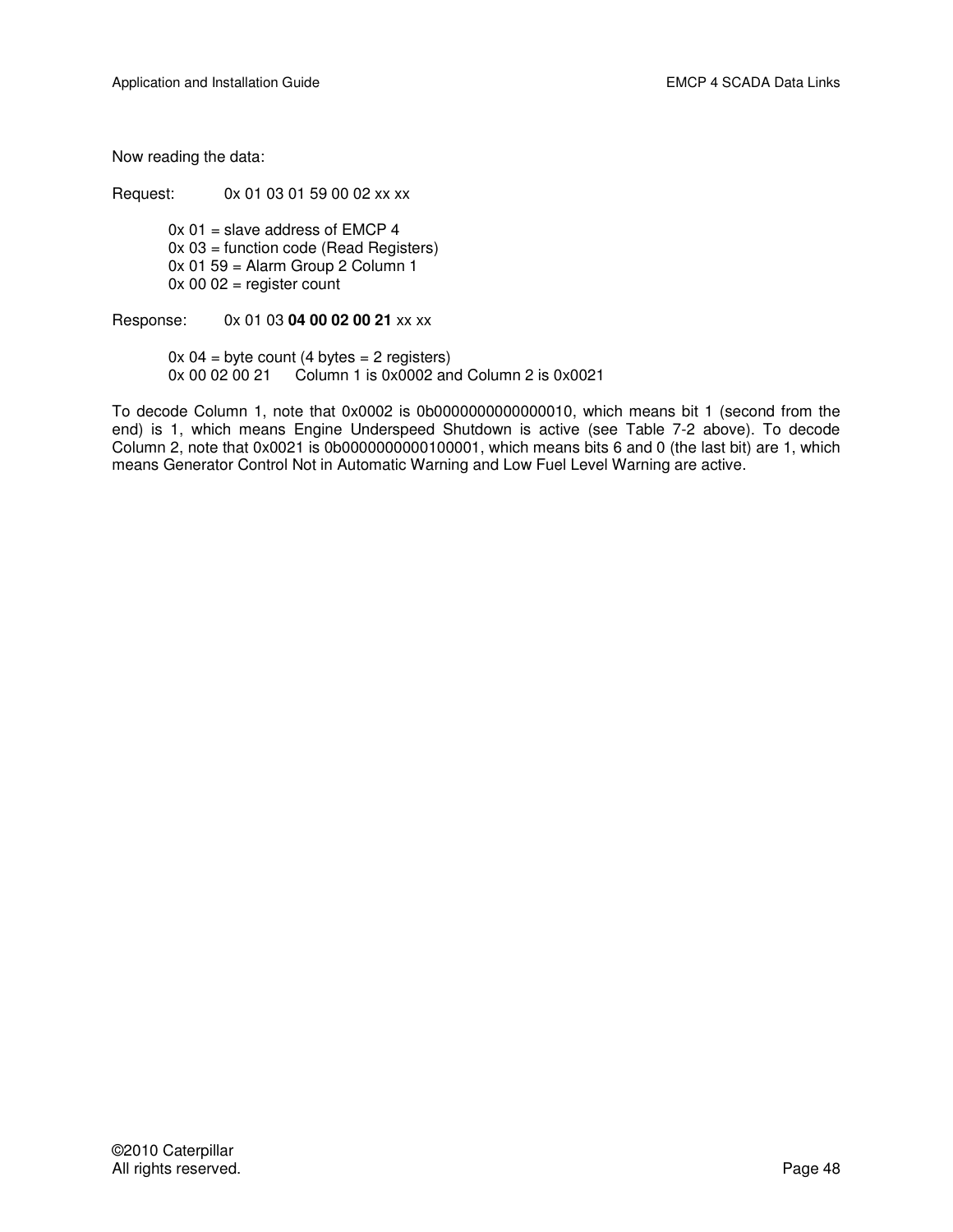# **APPENDIX A MODBUS REGISTER DATA**

| <b>Parameter Name</b>                                   |              | <b>Holding</b><br>R/W<br>Register |        | C <sub>t</sub> | Sec<br>LvI | 4.2       | 4.3       | 4.4       | Data Interpretation                                                                                 |
|---------------------------------------------------------|--------------|-----------------------------------|--------|----------------|------------|-----------|-----------|-----------|-----------------------------------------------------------------------------------------------------|
| <b>Generator Average Line-Line AC RMS</b><br>Voltage    | R            | 100                               | 0x0063 | $\mathbf{1}$   | 0          | $\bullet$ | $\bullet$ |           | Scaling: 1 V/bit, Offset: 0 V, Data range: 0<br>to 64255 V                                          |
| <b>Generator Average AC RMS Current</b>                 | R            | 101                               | 0x0064 | 1              | 0          | $\bullet$ | $\bullet$ |           | Scaling: 1 A/bit, Offset: 0 A, Data range: 0<br>to 64255 A                                          |
| <b>Generator Average AC RMS Frequency</b>               | R            | 102                               | 0x0065 | 1              | 0          | $\bullet$ | $\bullet$ | $\bullet$ | Scaling: 1/128 Hz/bit, Offset: 0 Hz, Data<br>range: 0 to 501.9922 Hz                                |
| <b>Generator Overall Power Factor</b>                   | R            | 103                               | 0x0066 | 1              | 0          | $\bullet$ | $\bullet$ |           | Scaling: 1/16384 /bit, Offset: -1.0, Data<br>range: -1.0 to 1.0                                     |
| <b>Generator Overall Power Factor Lagging</b>           | R            | 104                               | 0x0067 | 1              | 0          | $\bullet$ | $\bullet$ | $\bullet$ | $0 = Power factor leading$<br>$1 = Power factor lagging$                                            |
| <b>Generator Total Percent kW</b>                       | R            | 105                               | 0x0068 | 1              | 0          | $\bullet$ | $\bullet$ |           | Scaling: 0.0078125 %/bit, Offset: -251 %,<br>Data range: -251 to 250.99 %                           |
| <b>Generator Total Real Power</b>                       | $\mathsf{R}$ | 106                               | 0x0069 | $\overline{c}$ | 0          | $\bullet$ | ٠         | $\bullet$ | Scaling: 1 W/bit, Offset: -2,000,000,000<br>W, Data range: -2,000,000,000 to<br>+2,211,081,215 W    |
| <b>Generator Phase A Line-Line AC RMS</b><br>Voltage    | R            | 108                               | 0x006B | 1              | 0          | $\bullet$ | $\bullet$ |           | Scaling: 1 V/bit, Offset: 0 V, Data range: 0<br>to 64255 V                                          |
| <b>Generator Phase B Line-Line AC RMS</b><br>Voltage    | R            | 109                               | 0x006C | 1              | 0          | $\bullet$ | $\bullet$ |           | Scaling: 1 V/bit, Offset: 0 V, Data range: 0<br>to 64255 V                                          |
| Generator Phase C Line-Line AC RMS<br>Voltage           | R            | 110                               | 0x006D | $\mathbf{1}$   | 0          | $\bullet$ | $\bullet$ |           | Scaling: 1 V/bit, Offset: 0 V, Data range: 0<br>to 64255 V                                          |
| <b>Generator Phase A AC RMS Current</b>                 | R            | 111                               | 0x006E | 1              | 0          | $\bullet$ | $\bullet$ | $\bullet$ | Scaling: 1 A/bit, Offset: 0 A, Data range: 0<br>to 64255 A                                          |
| <b>Generator Phase B AC RMS Current</b>                 | R            | 112                               | 0x006F | 1              | 0          | $\bullet$ | $\bullet$ | $\bullet$ | Scaling: 1 A/bit, Offset: 0 A, Data range: 0<br>to 64255 A                                          |
| <b>Generator Phase C AC RMS Current</b>                 | R            | 113                               | 0x0070 | 1              | 0          | $\bullet$ | $\bullet$ |           | Scaling: 1 A/bit, Offset: 0 A, Data range: 0<br>to 64255 A                                          |
| <b>Generator Phase A Line-Neutral AC RMS</b><br>Voltage | R            | 114                               | 0x0071 | 1              | 0          | $\bullet$ | $\bullet$ |           | Scaling: 1 V/bit, Offset: 0 V, Data range: 0<br>to 64255 V                                          |
| <b>Generator Phase B Line-Neutral AC RMS</b><br>Voltage | $\mathsf{R}$ | 115                               | 0x0072 | 1              | 0          | $\bullet$ | $\bullet$ |           | Scaling: 1 V/bit, Offset: 0 V, Data range: 0<br>to 64255 V                                          |
| <b>Generator Phase C Line-Neutral AC RMS</b><br>Voltage | R            | 116                               | 0x0073 | 1              | 0          | $\bullet$ | $\bullet$ |           | Scaling: 1 V/bit, Offset: 0 V, Data range: 0<br>to 64255 V                                          |
| <b>Generator Phase A Real Power</b>                     | R            | 117                               | 0x0074 | $\overline{c}$ | 0          | $\bullet$ | $\bullet$ | $\bullet$ | Scaling: 1 W/bit, Offset: -2,000,000,000<br>W, Data range: -2,000,000,000 to<br>+2,211,081,215 W    |
| <b>Generator Phase B Real Power</b>                     | R            | 119                               | 0x0076 | $\overline{c}$ | 0          | c         | c         |           | Scaling: 1 W/bit, Offset: -2,000,000,000<br>W, Data range: -2,000,000,000 to<br>+2,211,081,215 W    |
| <b>Generator Phase C Real Power</b>                     | R            | 121                               | 0x0078 | $\overline{c}$ | 0          | $\bullet$ |           |           | Scaling: 1 W/bit, Offset: -2,000,000,000<br>W, Data range: -2,000,000,000 to<br>+2,211,081,215 W    |
| <b>Generator Phase A Apparent Power</b>                 | R            | 123                               | 0x007A | $\overline{c}$ | 0          |           |           |           | Scaling: 1 VA/bit, Offset: -2,000,000,000<br>VA, Data range: -2,000,000,000 to<br>+2,211,081,215 VA |
| <b>Generator Phase B Apparent Power</b>                 | R            | 125                               | 0x007C | $\overline{c}$ | 0          | $\bullet$ | ٠         | $\bullet$ | Scaling: 1 VA/bit, Offset: -2,000,000,000<br>VA, Data range: -2,000,000,000 to<br>+2,211,081,215 VA |
| <b>Generator Phase C Apparent Power</b>                 | R            | 127                               | 0x007E | $\overline{c}$ | 0          |           |           |           | Scaling: 1 VA/bit, Offset: -2,000,000,000<br>VA, Data range: -2,000,000,000 to<br>+2,211,081,215 VA |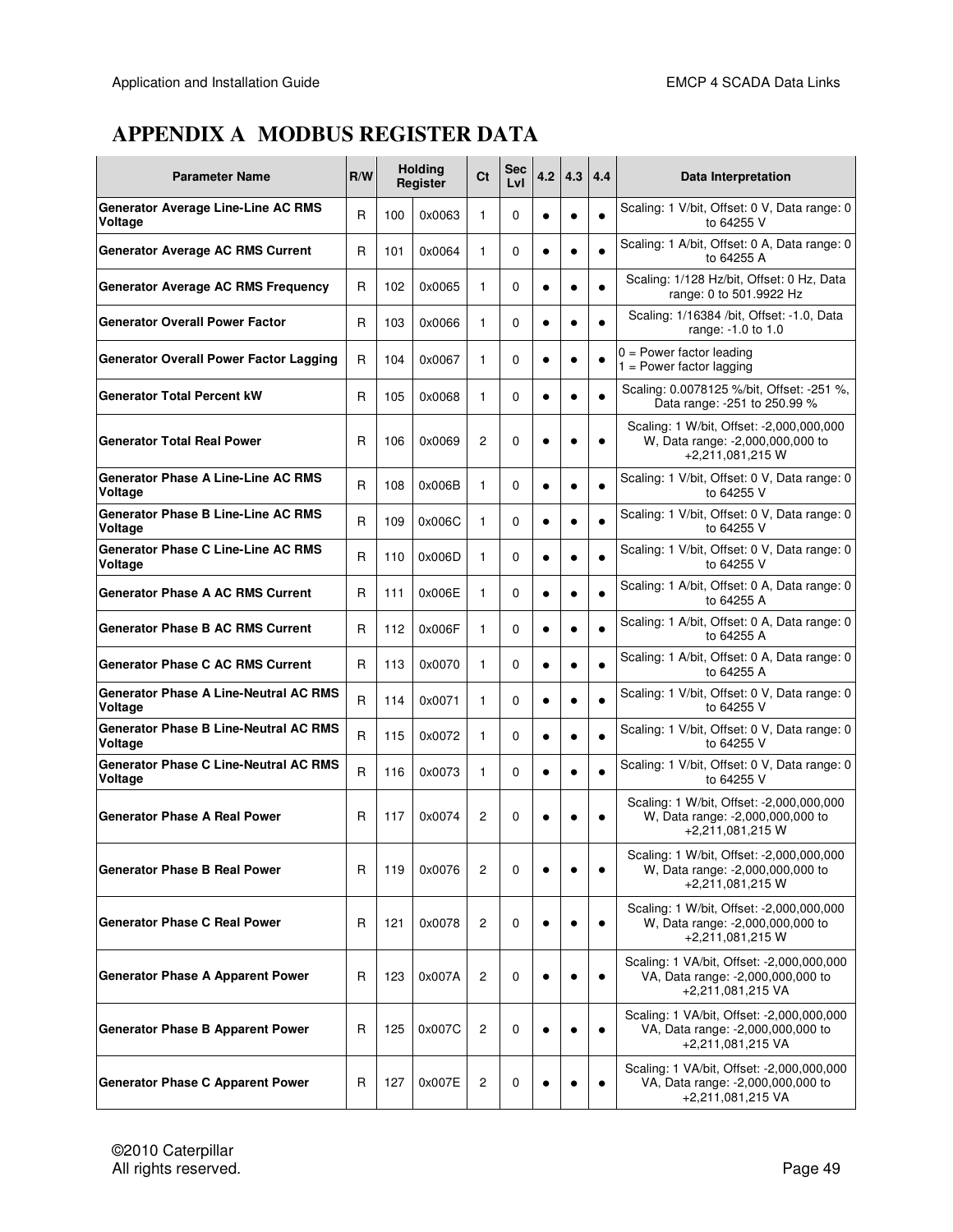| R/W<br><b>Parameter Name</b>                                   |              |     | <b>Holding</b><br>Register | Ct             | Sec<br>LvI | 4.2       | 4.3       | 4.4       | Data Interpretation                                                                                    |
|----------------------------------------------------------------|--------------|-----|----------------------------|----------------|------------|-----------|-----------|-----------|--------------------------------------------------------------------------------------------------------|
| <b>Generator Phase A Reactive Power</b>                        | R            | 129 | 0x0080                     | $\overline{c}$ | 0          | $\bullet$ | $\bullet$ | $\bullet$ | Scaling: 1 VAr/bit, Offset: -2,000,000,000<br>VAr, Data range: -2,000,000,000 to<br>+2,211,081,215 VAr |
| <b>Generator Phase B Reactive Power</b>                        | R            | 131 | 0x0082                     | $\overline{c}$ | 0          | $\bullet$ | ٠         | $\bullet$ | Scaling: 1 VAr/bit, Offset: -2,000,000,000<br>VAr, Data range: -2,000,000,000 to<br>+2,211,081,215 VAr |
| <b>Generator Phase C Reactive Power</b>                        | R            | 133 | 0x0084                     | $\overline{c}$ | 0          | $\bullet$ | $\bullet$ | ٠         | Scaling: 1 VAr/bit, Offset: -2,000,000,000<br>VAr, Data range: -2,000,000,000 to<br>+2,211,081,215 VAr |
| <b>Generator Phase A Power Factor</b>                          | R            | 135 | 0x0086                     | 1              | 0          | $\bullet$ | $\bullet$ | $\bullet$ | Scaling: 1/16384 /bit, Offset: -1.0, Data<br>range: -1.0 to 1.0                                        |
| <b>Generator Phase B Power Factor</b>                          | R            | 136 | 0x0087                     | 1              | 0          | $\bullet$ | $\bullet$ |           | Scaling: 1/16384 /bit, Offset: -1.0, Data<br>range: -1.0 to 1.0                                        |
| <b>Generator Phase C Power Factor</b>                          | R            | 137 | 0x0088                     | 1              | 0          | $\bullet$ | $\bullet$ |           | Scaling: 1/16384 /bit, Offset: -1.0, Data<br>range: -1.0 to 1.0                                        |
| <b>Generator Total Apparent Power</b>                          | R            | 138 | 0x0089                     | $\overline{c}$ | 0          | $\bullet$ | $\bullet$ | $\bullet$ | Scaling: 1 VA/bit, Offset: -2,000,000,000<br>VA, Data range: -2,000,000,000 to<br>+2,211,081,215 VA    |
| <b>Generator Total Percent Apparent Power</b>                  | R            | 140 | 0x008B                     | 1              | 0          | $\bullet$ | $\bullet$ |           | Scaling: 0.0078125 %/bit, Offset: -251 %,<br>Data range: -251 to 250.99 %                              |
| <b>Generator Total Reactive Power</b>                          | R            | 141 | 0x008C                     | $\overline{c}$ | 0          | $\bullet$ | $\bullet$ | $\bullet$ | Scaling: 1 VAr/bit, Offset: -2,000,000,000<br>VAr, Data range: -2,000,000,000 to<br>+2,211,081,215 VAr |
| <b>Generator Total Percent Reactive Power</b>                  | R            | 143 | 0x008E                     | 1              | 0          | $\bullet$ | $\bullet$ |           | Scaling: 0.0078125 %/bit, Offset: -251 %,<br>Data range: -251 to 250.99 %                              |
| <b>Generator Total Real Energy Exported</b>                    | R            | 144 | 0x008F                     | 2              | 0          | $\bullet$ | $\bullet$ |           | Scaling: 1 kWh/bit, Offset: 0 kWh, Data<br>range: 0 to 4,211,081,215 kWh                               |
| <b>Generator Total Reactive Energy</b><br><b>Exported</b>      | R            | 146 | 0x0091                     | 2              | 0          | $\bullet$ | $\bullet$ |           | Scaling: 1 kVArh/bit, Offset: 0 kVArh, Data<br>range: 0 to 4,211,081,215 kVArh                         |
| <b>Generator Average Line-Neutral AC RMS</b><br>Voltage        | R            | 148 | 0x0093                     | 1              | 0          | $\bullet$ | $\bullet$ |           | Scaling: 1 V/bit, Offset: 0 V, Data range: 0<br>to 64255 V                                             |
| <b>Generator Front Bearing Temperature</b><br>from Data Link   | R            | 149 | 0x0094                     | $\mathbf{1}$   | 0          | $\bullet$ | $\bullet$ | $\bullet$ | Scaling: 0.03125 C/bit, Offset: -273 C,<br>Data range: - 273 to 1735 C                                 |
| <b>Generator Rear Bearing Temperature</b><br>from Data Link    | R            | 150 | 0x0095                     | 1              | 0          | $\bullet$ | $\bullet$ |           | Scaling: 0.03125 C/bit, Offset: -273 C,<br>Data range: - 273 to 1735 C                                 |
| <b>Generator Phase A Winding Temperature</b><br>from Data Link | $\sf R$      | 151 | 0x0096                     | 1              | 0          | $\bullet$ |           |           | Scaling: 0.03125 C/bit, Offset: -273 C,<br>Data range: - 273 to 1735 C                                 |
| <b>Generator Phase B Winding Temperature</b><br>from Data Link | $\mathsf{R}$ | 152 | 0x0097                     | 1              | 0          | $\bullet$ | $\bullet$ | $\bullet$ | Scaling: 0.03125 C/bit, Offset: -273 C,<br>Data range: -273 to 1735 C                                  |
| <b>Generator Phase C Winding Temperature</b><br>from Data Link | R            | 153 | 0x0098                     | $\mathbf{1}$   | 0          | $\bullet$ | $\bullet$ |           | Scaling: 0.03125 C/bit, Offset: -273 C,<br>Data range: - 273 to 1735 C                                 |
| <b>Generator Phase A Power Factor</b><br>Lagging               | R            | 159 | 0x009E                     | 1              | 0          | $\bullet$ | $\bullet$ |           | $0 = Power factor leading$<br>$1 = Power factor lagging$                                               |
| <b>Generator Phase B Power Factor</b><br>Lagging               | R            | 160 | 0x009F                     | $\mathbf{1}$   | 0          | $\bullet$ | $\bullet$ | $\bullet$ | $0 = Power factor leading$<br>$1 = Power factor lagging$                                               |
| <b>Generator Phase C Power Factor</b><br>Lagging               | R            | 161 | 0x00A0                     | $\mathbf{1}$   | 0          | $\bullet$ | $\bullet$ |           | $0 = Power factor leading$<br>$1 = Power factor lagging$                                               |
| <b>Generator Rear Bearing Temperature</b><br>from I/O Pin      | R            | 162 | 0x00A1                     | $\mathbf{1}$   | 0          | $\bullet$ | $\bullet$ |           | Scaling: 0.03125 C/bit, Offset: -273 C,<br>Data range: -273 to 1735 C                                  |
| Generator Average Line-Line AC RMS<br><b>Voltage Percent</b>   | R            | 163 | 0x00A2                     | 1              | 0          | $\bullet$ | $\bullet$ |           | Scaling: 0.0078125 %/bit, Offset: -251 %,<br>Data range: -251 to 250.99 %                              |
| <b>Bus Average Line-Line AC RMS Voltage</b>                    | R            | 164 | 0x00A3                     | 1              | 0          |           |           |           | Scaling: 1 V/bit, Offset: 0 V, Data range: 0<br>to 64255 V                                             |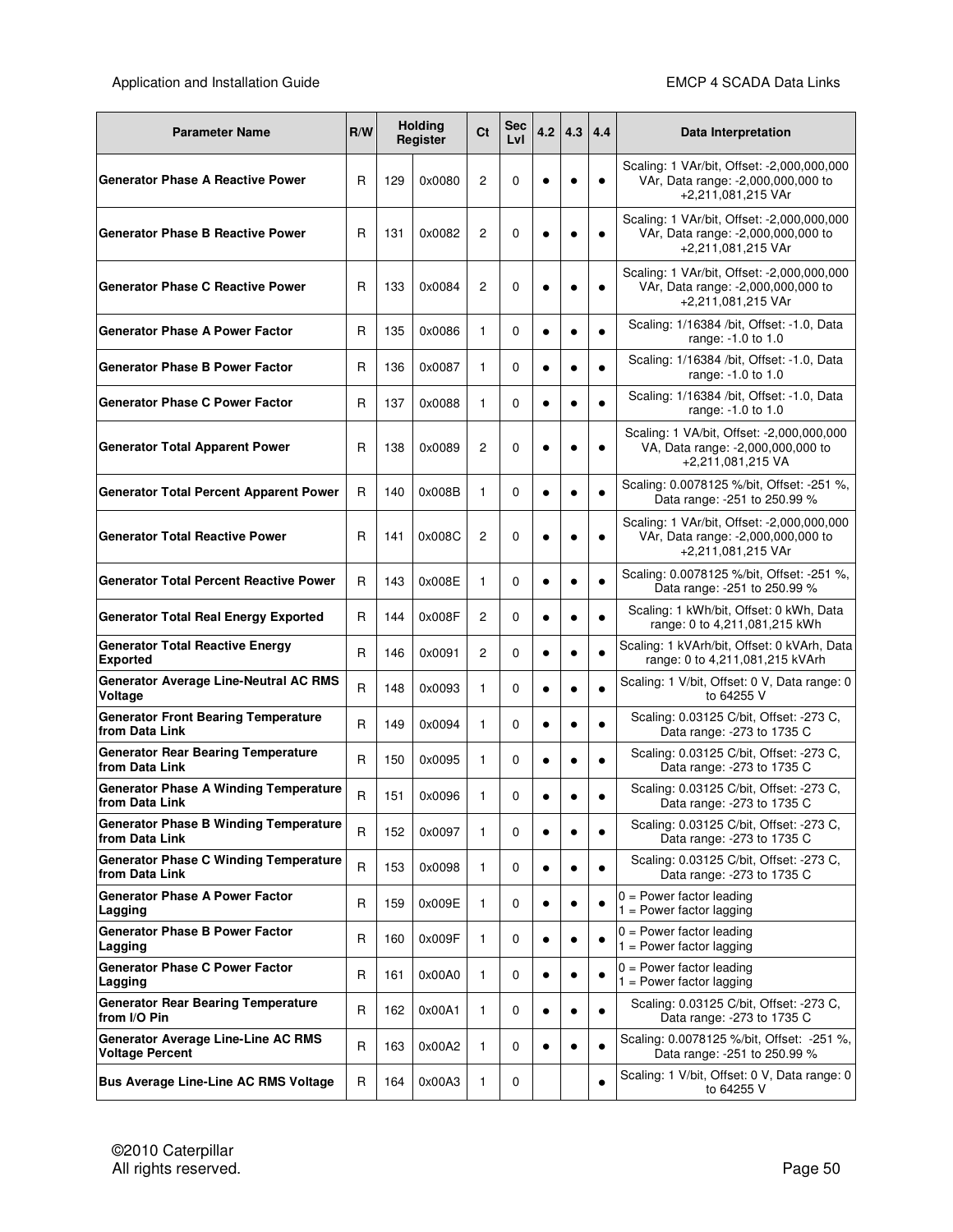| <b>Parameter Name</b>                                  | R/W          |     | <b>Holding</b><br>Register | Ct           | Sec<br>LvI | 4.2       | 4.3       | 4.4       | Data Interpretation                                                                                    |
|--------------------------------------------------------|--------------|-----|----------------------------|--------------|------------|-----------|-----------|-----------|--------------------------------------------------------------------------------------------------------|
| <b>Bus Average AC RMS Frequency</b>                    | R            | 165 | 0x00A4                     | 1            | 0          |           |           | $\bullet$ | Scaling: 1/128 Hz/bit, Offset: 0 Hz, Data<br>range: 0 to 501.9922 Hz                                   |
| <b>Bus Phase A Line-Line AC RMS Voltage</b>            | R            | 166 | 0x00A5                     | 1            | 0          |           |           |           | Scaling: 1 V/bit, Offset: 0 V, Data range: 0<br>to 64255 V                                             |
| <b>Bus Phase B Line-Line AC RMS Voltage</b>            | R            | 167 | 0x00A6                     | 1            | 0          |           |           | $\bullet$ | Scaling: 1 V/bit, Offset: 0 V, Data range: 0<br>to 64255 V                                             |
| <b>Bus Phase C Line-Line AC RMS Voltage</b>            | R            | 168 | 0x00A7                     | 1            | 0          |           |           | $\bullet$ | Scaling: 1 V/bit, Offset: 0 V, Data range: 0<br>to 64255 V                                             |
| <b>Bus Phase A Line-Neutral AC RMS</b><br>Voltage      | R            | 169 | 0x00A8                     | $\mathbf{1}$ | 0          |           |           | $\bullet$ | Scaling: 1 V/bit, Offset: 0 V, Data range: 0<br>to 64255 V                                             |
| <b>Bus Phase B Line-Neutral AC RMS</b><br>Voltage      | R            | 170 | 0x00A9                     | 1            | 0          |           |           | $\bullet$ | Scaling: 1 V/bit, Offset: 0 V, Data range: 0<br>to 64255 V                                             |
| <b>Bus Phase C Line-Neutral AC RMS</b><br>Voltage      | R            | 171 | 0x00AA                     | 1            | 0          |           |           | $\bullet$ | Scaling: 1 V/bit, Offset: 0 V, Data range: 0<br>to 64255 V                                             |
| <b>Bus Average Line-Neutral AC RMS</b><br>Voltage      | R            | 172 | 0x00AB                     | 1            | 0          |           |           | $\bullet$ | Scaling: 1 V/bit, Offset: 0 V, Data range: 0<br>to 64255 V                                             |
| <b>Bus Average Line-Line AC RMS Voltage</b><br>Percent | R            | 173 | 0x00AC                     | 1            | 0          |           |           | $\bullet$ | Scaling: 0.0078125 %/bit, Offset: -251 %,<br>Data range: -251 to 250.99 %                              |
| <b>Generator Total Percent Current</b>                 | R            | 174 | 0x00AD                     | 1            | 0          | $\bullet$ | $\bullet$ |           | Scaling: 0.0078125 %/bit, Offset: -251 %,<br>Data range: -251 to 250.99 %                              |
| <b>Utility Total Real Power</b>                        | R            | 175 | 0x00AE                     | 1            | 0          |           |           | $\bullet$ | Scaling: 1 W/bit, Offset: -2,000,000,000<br>W, Data range: -2,000,000,000 to<br>+2,211,081,215 W       |
| <b>Utility Total Reactive Power</b>                    | R            | 176 | 0x00AF                     | 1            | 0          |           |           | $\bullet$ | Scaling: 1 VAr/bit, Offset: -2,000,000,000<br>VAr, Data range: -2,000,000,000 to<br>+2,211,081,215 VAr |
| <b>Utility Overall Power Factor</b>                    | R            | 177 | 0x00B0                     | 1            | 0          |           |           | $\bullet$ | Scaling: 1/16384 /bit, Offset: -1.0, Data<br>range: -1.0 to 1.0                                        |
| <b>Generator Desired Power Factor</b>                  | R            | 178 | 0x00B1                     | 1            | 0          |           |           | $\bullet$ | Scaling: 1/16384 /bit, Offset: -1.0, Data<br>range: -1.0 to 1.0                                        |
| <b>Desired Base Load</b>                               | R            | 179 | 0x00B2                     | $\mathbf{1}$ | 0          |           |           | $\bullet$ | Scaling: 1 W/bit, Offset: -2,000,000,000<br>W, Data range: -2,000,000,000 to<br>+2,211,081,215 W       |
| <b>Load Share Line Total Percent kW</b>                | R            | 181 | 0x00B4                     | 1            | 0          |           |           | $\bullet$ | Scaling: 0.0078125 %/bit, Offset: -251 %,<br>Data range: -251 to 250.99 %                              |
| <b>Load Share Line Total Percent kVAr</b>              | R            | 182 | 0x00B5                     | 1            | 0          |           |           |           | Scaling: 0.0078125 %/bit, Offset: -251 %,<br>Data range: - 251 to 250.99 %                             |
| <b>Generator Average AC RMS Frequency</b><br>Percent   | $\mathsf{R}$ | 183 | 0x00B6                     | 1            | 0          | $\bullet$ |           |           | Scaling: 0.0078125 %/bit, Offset: -251 %,<br>Data range: -251 to 250.99 %                              |
| <b>Fuel Level</b>                                      | R            | 198 | 0x00C5                     | 1            | 0          | $\bullet$ |           |           | Scaling: 0.0078125 %/bit, Offset: -251 %,<br>Data range: -251 to 250.99 %                              |
| <b>Engine Oil Temperature</b>                          | R            | 199 | 0x00C6                     | 1            | 0          |           |           |           | Scaling: 0.03125 C/bit, Offset: -273 C,<br>Data range: -273 to 1735 C                                  |
| <b>Engine Oil Pressure</b>                             | R            | 200 | 0x00C7                     | 1            | 0          | $\bullet$ | $\bullet$ | $\bullet$ | Scaling: 0.125 kPa/bit, Offset: 0 kPa, Data<br>range: 0 to 8031.875 kPa                                |
| <b>Engine Coolant Temperature</b>                      | R            | 201 | 0x00C8                     | 1            | 0          | $\bullet$ | $\bullet$ | $\bullet$ | Scaling: 0.03125 C/bit, Offset: -273 C,<br>Data range: -273 to 1735 C                                  |
| <b>Battery Voltage</b>                                 | R            | 202 | 0x00C9                     | 1            | 0          | $\bullet$ | $\bullet$ |           | Scaling: 0.05 V/bit, Offset: 0 V, Data<br>range: 0 to 3212.75 V                                        |
| Engine rpm                                             | R            | 203 | 0x00CA                     | 1            | 0          | $\bullet$ |           |           | Scaling: 0.125 rpm/bit, Offset: 0 rpm, Data<br>range: 0 to 8031.875 rpm                                |
| <b>Engine Operating Hours</b>                          | R            | 204 | 0x00CB                     | 2            | 0          | $\bullet$ |           |           | Scaling: 0.05 hour/bit, Offset: 0 hr, Data<br>range: 0 to 210554060.75 hour                            |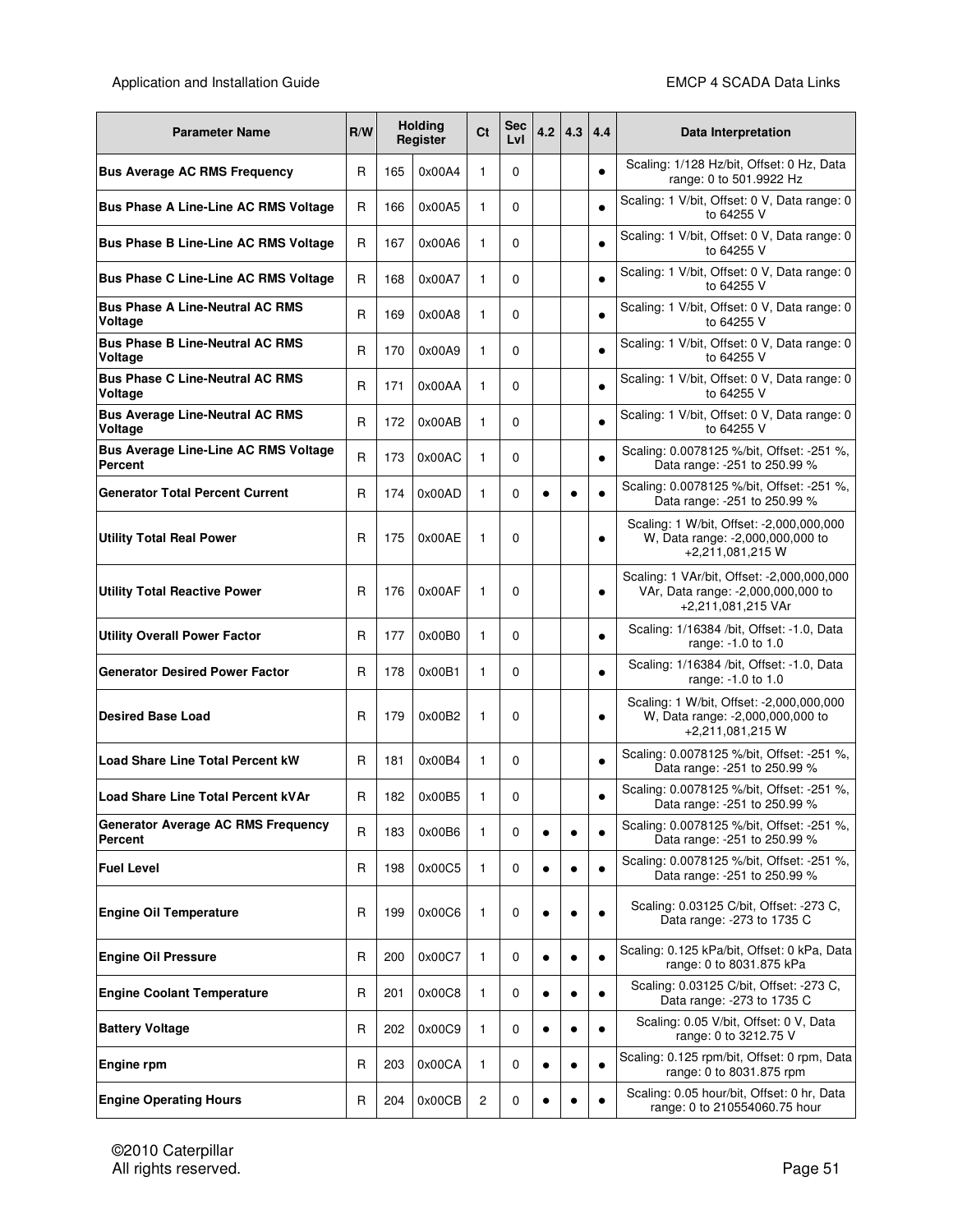| <b>Parameter Name</b>                                          |   | <b>Holding</b><br>R/W<br>Register |        | Ct             | Sec<br>LvI | 4.2       | 4.3       | 4.4       | Data Interpretation                                                                                                                                            |
|----------------------------------------------------------------|---|-----------------------------------|--------|----------------|------------|-----------|-----------|-----------|----------------------------------------------------------------------------------------------------------------------------------------------------------------|
| <b>Automatic Start/Stop State</b>                              | R | 206                               | 0x00CD | 1              | 0          | $\bullet$ |           |           | $0 = INIT$<br>$1 = PRE$ CRANK<br>$2 = \text{STARTING}$<br>$3 = RUNNING$<br>4 = PRE_COOLDOWN<br>$5 = COOLDOWN$<br>$6 =$ STOPPING<br>7 = STOPPED<br>$8 = IDLING$ |
| <b>Spare Analog Input Percent</b>                              | R | 207                               | 0x00CE | 1              |            |           |           |           | n/a always 0xFFFF                                                                                                                                              |
| <b>Spare Analog Input Temperature</b>                          | R | 208                               | 0x00CF | 1              |            |           |           |           | Scaling: 0.03125 C/bit, Offset: -273 C,<br>Data range: -273 to 1735 C                                                                                          |
| <b>Spare Analog Input Pressure</b>                             | R | 209                               | 0x00D0 | 1              |            |           |           |           | Scaling: 0.125 kPa/bit, Offset: 0 kPa, Data<br>range: 0 to 8031.875 kPa                                                                                        |
| Service Maintenance Interval Hours<br>Remaining                | R | 210                               | 0x00D1 | 1              | 0          | $\bullet$ |           | ٠         | Scaling: 1 hr/bit, Offset: -32127 hr, Data<br>range: -32127 to 32128 hr                                                                                        |
| Service Maintenance Interval Days<br>Remaining                 | R | 212                               | 0x00D3 | 1              | 0          | $\bullet$ | $\bullet$ | $\bullet$ | Scaling: 1 day/bit, Offset: -32127 days,<br>Data range: -32127 to 32128 days                                                                                   |
| <b>Number of Crank Attempts</b>                                | R | 213                               | 0x00D4 | 2              | 0          | $\bullet$ | $\bullet$ |           | Scaling: 1 /bit, Offset: 0, Data range: 0 to<br>4,211,081,215                                                                                                  |
| <b>Number of Successful Starts</b>                             | R | 215                               | 0x00D6 | $\overline{c}$ | 0          | $\bullet$ | $\bullet$ |           | Scaling: 1 /bit, Offset: 0, Data range: 0 to<br>4,211,081,215                                                                                                  |
| <b>Engine Oil Pressure from Data Link</b>                      | R | 217                               | 0x00D8 | 1              | 0          | $\bullet$ |           |           | Scaling: 0.125 kPa/bit, Offset: 0 kPa, Data<br>range: 0 to 8031.875 kPa                                                                                        |
| <b>Engine Coolant Temperature from Data</b><br>Link            | R | 219                               | 0x00DA | 1              | 0          | $\bullet$ | $\bullet$ | $\bullet$ | Scaling: 0.03125 C/bit, Offset: -273 C,<br>Data range: -273 to 1735 C                                                                                          |
| <b>Cylinder #1 Exhaust Port Temperature</b><br>from Data Link  | R | 221                               | 0x00DC | 1              | 0          | $\bullet$ | $\bullet$ | $\bullet$ | Scaling: 0.03125 C/bit, Offset: -273 C,<br>Data range: -273 to 1735 C                                                                                          |
| <b>Cylinder #2 Exhaust Port Temperature</b><br>from Data Link  | R | 222                               | 0x00DD | 1              | 0          | $\bullet$ | $\bullet$ | $\bullet$ | Scaling: 0.03125 C/bit, Offset: -273 C,<br>Data range: -273 to 1735 C                                                                                          |
| <b>Cylinder #3 Exhaust Port Temperature</b><br>from Data Link  | R | 223                               | 0x00DE | 1              | 0          | $\bullet$ | $\bullet$ | $\bullet$ | Scaling: 0.03125 C/bit, Offset: -273 C,<br>Data range: -273 to 1735 C                                                                                          |
| <b>Cylinder #4 Exhaust Port Temperature</b><br>from Data Link  | R | 224                               | 0x00DF | 1              | 0          | $\bullet$ | $\bullet$ | $\bullet$ | Scaling: 0.03125 C/bit, Offset: -273 C,<br>Data range: - 273 to 1735 C                                                                                         |
| <b>Cylinder #5 Exhaust Port Temperature</b><br>from Data Link  | R | 225                               | 0x00E0 | 1              | 0          | $\bullet$ |           |           | Scaling: 0.03125 C/bit, Offset: -273 C,<br>Data range: - 273 to 1735 C                                                                                         |
| <b>Cylinder #6 Exhaust Port Temperature</b><br>from Data Link  | R | 226                               | 0x00E1 | 1              | 0          |           |           |           | Scaling: 0.03125 C/bit, Offset: -273 C,<br>Data range: - 273 to 1735 C                                                                                         |
| <b>Cylinder #7 Exhaust Port Temperature</b><br>from Data Link  | R | 227                               | 0x00E2 | 1              | 0          | $\bullet$ | $\bullet$ | $\bullet$ | Scaling: 0.03125 C/bit, Offset: -273 C,<br>Data range: -273 to 1735 C                                                                                          |
| <b>Cylinder #8 Exhaust Port Temperature</b><br>from Data Link  | R | 228                               | 0x00E3 | 1              | 0          | $\bullet$ | $\bullet$ | $\bullet$ | Scaling: 0.03125 C/bit, Offset: -273 C,<br>Data range: -273 to 1735 C                                                                                          |
| <b>Cylinder #9 Exhaust Port Temperature</b><br>from Data Link  | R | 229                               | 0x00E4 | 1              | 0          | $\bullet$ | $\bullet$ | $\bullet$ | Scaling: 0.03125 C/bit, Offset: -273 C,<br>Data range: - 273 to 1735 C                                                                                         |
| <b>Cylinder #10 Exhaust Port Temperature</b><br>from Data Link | R | 230                               | 0x00E5 | 1              | 0          | $\bullet$ | $\bullet$ | $\bullet$ | Scaling: 0.03125 C/bit, Offset: -273 C,<br>Data range: -273 to 1735 C                                                                                          |
| <b>Cylinder #11 Exhaust Port Temperature</b><br>from Data Link | R | 231                               | 0x00E6 | 1              | 0          | $\bullet$ | $\bullet$ | $\bullet$ | Scaling: 0.03125 C/bit, Offset: -273 C,<br>Data range: -273 to 1735 C                                                                                          |
| <b>Cylinder #12 Exhaust Port Temperature</b><br>from Data Link | R | 232                               | 0x00E7 | 1              | 0          | $\bullet$ | $\bullet$ | $\bullet$ | Scaling: 0.03125 C/bit, Offset: -273 C,<br>Data range: - 273 to 1735 C                                                                                         |
| <b>Cylinder #13 Exhaust Port Temperature</b><br>from Data Link | R | 233                               | 0x00E8 | 1              | 0          | $\bullet$ | $\bullet$ | $\bullet$ | Scaling: 0.03125 C/bit, Offset: -273 C,<br>Data range: -273 to 1735 C                                                                                          |
| <b>Cylinder #14 Exhaust Port Temperature</b><br>from Data Link | R | 234                               | 0x00E9 | 1              | 0          | $\bullet$ |           |           | Scaling: 0.03125 C/bit, Offset: -273 C,<br>Data range: -273 to 1735 C                                                                                          |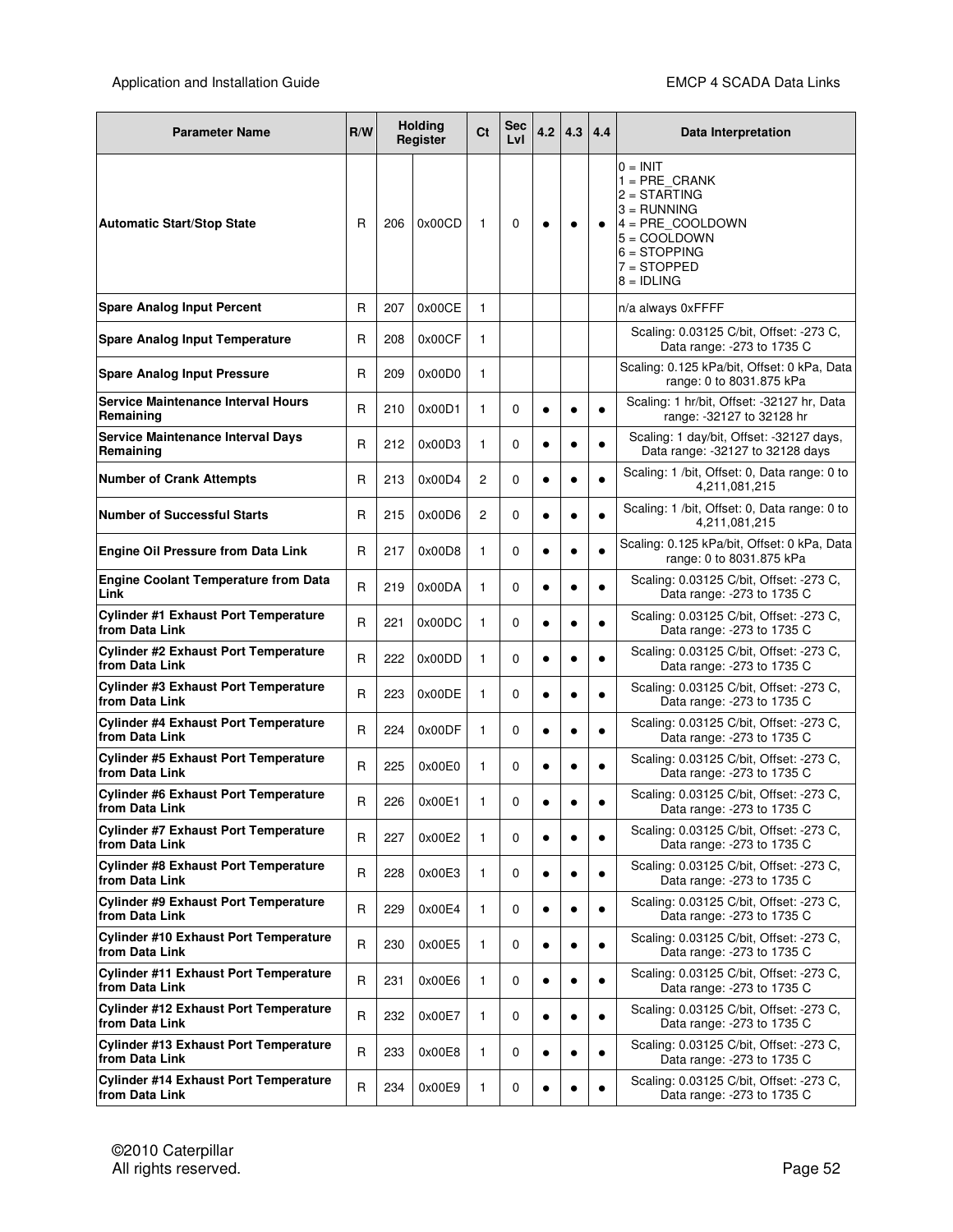| <b>Parameter Name</b>                                            | R/W |     | <b>Holding</b><br>Register | Ct | Sec<br>LvI | 4.2       | 4.3       | 4.4       | Data Interpretation                                                          |
|------------------------------------------------------------------|-----|-----|----------------------------|----|------------|-----------|-----------|-----------|------------------------------------------------------------------------------|
| Cylinder #15 Exhaust Port Temperature<br>from Data Link          | R   | 235 | 0x00EA                     | 1  | 0          | $\bullet$ |           | $\bullet$ | Scaling: 0.03125 C/bit, Offset: -273 C,<br>Data range: -273 to 1735 C        |
| <b>Cylinder #16 Exhaust Port Temperature</b><br>from Data Link   | R   | 236 | 0x00EB                     | 1  | 0          | ٠         | ٠         | $\bullet$ | Scaling: 0.03125 C/bit, Offset: -273 C,<br>Data range: -273 to 1735 C        |
| <b>Cylinder #17 Exhaust Port Temperature</b><br>from Data Link   | R   | 237 | 0x00EC                     | 1  | 0          | $\bullet$ | $\bullet$ | $\bullet$ | Scaling: 0.03125 C/bit, Offset: -273 C,<br>Data range: -273 to 1735 C        |
| <b>Cylinder #18 Exhaust Port Temperature</b><br>from Data Link   | R   | 238 | 0x00ED                     | 1  | 0          | $\bullet$ | $\bullet$ | $\bullet$ | Scaling: 0.03125 C/bit, Offset: -273 C,<br>Data range: -273 to 1735 C        |
| <b>Cylinder #19 Exhaust Port Temperature</b><br>from Data Link   | R   | 239 | 0x00EE                     | 1  | 0          | $\bullet$ | $\bullet$ | $\bullet$ | Scaling: 0.03125 C/bit, Offset: -273 C,<br>Data range: -273 to 1735 C        |
| <b>Cylinder #20 Exhaust Port Temperature</b><br>from Data Link   | R   | 240 | 0x00EF                     | 1  | 0          | $\bullet$ | $\bullet$ | $\bullet$ | Scaling: 0.03125 C/bit, Offset: -273 C,<br>Data range: - 273 to 1735 C       |
| Exhaust Manifold #1 (Left) Temperature<br>from Data Link         | R   | 241 | 0x00F0                     | 1  | 0          | $\bullet$ | $\bullet$ | $\bullet$ | Scaling: 0.03125 C/bit, Offset: -273 C,<br>Data range: -273 to 1735 C        |
| <b>Exhaust Manifold #2 (Right) Temperature</b><br>from Data Link | R   | 242 | 0x00F1                     | 1  | 0          | ٠         | ٠         | $\bullet$ | Scaling: 0.03125 C/bit, Offset: -273 C,<br>Data range: -273 to 1735 C        |
| Intake Manifold #1 Temperature from<br>Data Link                 | R   | 243 | 0x00F2                     | 1  | 0          | $\bullet$ | $\bullet$ | $\bullet$ | Scaling: 0.03125 C/bit, Offset: -273 C,<br>Data range: -273 to 1735 C        |
| Intake Manifold #2 Temperature from<br>Data Link                 | R   | 244 | 0x00F3                     | 1  | 0          | $\bullet$ | $\bullet$ | $\bullet$ | Scaling: 0.03125 C/bit, Offset: -273 C,<br>Data range: - 273 to 1735 C       |
| <b>Engine Oil Temperature from Data Link</b>                     | R   | 245 | 0x00F4                     | 1  | 0          | $\bullet$ | $\bullet$ | $\bullet$ | Scaling: 0.03125 C/bit, Offset: -273 C,<br>Data range: - 273 to 1735 C       |
| Engine Fuel Temperature from Data Link                           | R   | 246 | 0x00F5                     | 1  | 0          | $\bullet$ | $\bullet$ | $\bullet$ | Scaling: 0.03125 C/bit, Offset: -273 C,<br>Data range: - 273 to 1735 C       |
| <b>Fuel Pressure from Data Link</b>                              | R   | 247 | 0x00F6                     | 1  | 0          | $\bullet$ | $\bullet$ |           | Scaling: 0.125 kPa/bit, Offset: 0 kPa, Data<br>range: 0 to 8031.875 kPa      |
| <b>Crankcase Pressure from Data Link</b>                         | R   | 248 | 0x00F7                     | 1  | 0          | ٠         |           | $\bullet$ | Scaling: 1/128 kPa/bit, Offset: -250 kPa,<br>Data range: -250 to 251.99 kPa  |
| <b>Boost Pressure from Data Link</b>                             | R   | 249 | 0x00F8                     | 1  | 0          | $\bullet$ | $\bullet$ | $\bullet$ | Scaling: 0.125 kPa/bit, Offset: 0 kPa, Data<br>range: 0 to 8031.875 kPa      |
| Oil Filter Differential Pressure from Data<br>Link               | R   | 251 | 0x00FA                     | 1  | 0          | $\bullet$ | $\bullet$ | $\bullet$ | Scaling: 0.5 kPa/bit, Offset: 0 kPa, Data<br>range: 0 to 125 kPa             |
| <b>Fuel Filter Differential Pressure from</b><br>Data Link       | R   | 252 | 0x00FB                     | 1  | 0          | $\bullet$ | $\bullet$ | $\bullet$ | Scaling: 0.125 kPa/bit, Offset: 0 kPa, Data<br>range: 0 to 8031.875 kPa      |
| Air Filter 1 Differential Pressure from<br>Data Link             | R   | 253 | 0x00FC                     | 1  | 0          | $\bullet$ |           |           | Scaling: 1/128 kPa/bit, Offset: -250 kPa,<br>Data range: - 250 to 251.99 kPa |
| <b>Instantaneous Fuel Consumption from</b><br><b>Data Link</b>   | R   | 256 | 0x00FF                     | 1  | 0          | ٠         | ٠         |           | Scaling: 0.05 L/h per bit, Offset: 0 L/h,<br>Data range: 0 to 3212.75 L/h    |
| <b>Atmospheric Pressure from Data Link</b>                       | R   | 257 | 0x0100                     | 1  | 0          | $\bullet$ |           |           | Scaling: 0.125 kPa/bit, Offset: 0 kPa, Data<br>range: 0 to 8031.875 kPa      |
| <b>Fuel Level</b>                                                | R   | 258 | 0x0101                     | 1  | 0          | ٠         |           |           | Scaling: 0.0078125 %/bit, Offset: -251 %,<br>Data range: -251 to 250.99 %    |
| <b>Service Maintenance Interval Weeks</b><br>Remaining           | R   | 299 | 0x012A                     | 1  | 0          | $\bullet$ |           |           | Scaling: 1 week/bit, Offset: -125 weeks,<br>Data range: -125 to 125 weeks    |
| <b>Bypass Cooldown</b>                                           | W   | 300 | 0x012B                     | 1  | 0          | $\bullet$ |           |           | $0 = FALSE$<br>$1 = TRUE$                                                    |
| <b>Engine Control Switch Position</b>                            | R   | 301 | 0x012C                     | 1  | 0          | $\bullet$ |           |           | $0 = STOP$<br>$1 = \text{AUTO}$<br>$2 = RUN$                                 |
| <b>Engine Control Switch Command</b>                             | W   | 302 | 0x012D                     | 1  | 0          | $\bullet$ |           |           | $0 = STOP$<br>$1 = \text{AUTO}$<br>$2 = RUN$                                 |
| <b>Lamp Test Command</b>                                         | W   | 303 | 0x012E                     | 1  | 0          | $\bullet$ |           |           | $0 = FALSE$<br>$1 = TRUE$                                                    |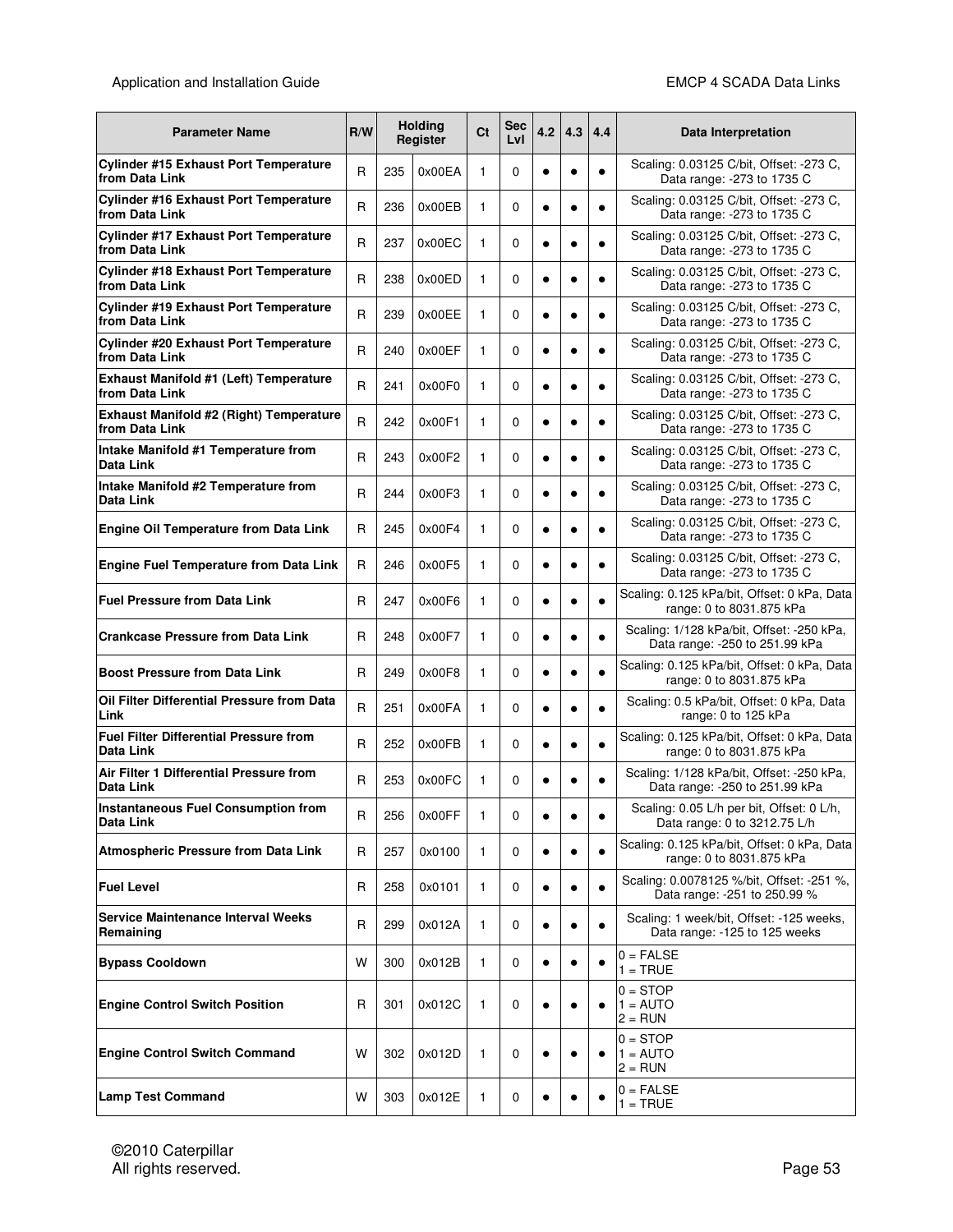| <b>Parameter Name</b>                                       | R/W          |     | <b>Holding</b><br>Register | Ct           | Sec<br>LvI | 4.2       | 4.3       | 4.4       | Data Interpretation                                                                                         |
|-------------------------------------------------------------|--------------|-----|----------------------------|--------------|------------|-----------|-----------|-----------|-------------------------------------------------------------------------------------------------------------|
| <b>Acknowledge All Events Command</b>                       | W            | 304 | 0x012F                     | 1            | 0          | $\bullet$ | $\bullet$ | $\bullet$ | $0 = FALSE$<br>$1 = TRUE$                                                                                   |
| <b>Auto Start/Stop Fuel Control Enabled</b>                 | R            | 307 | 0x0132                     | 1            | 0          | $\bullet$ |           |           | $0 = FALSE$<br>$1 = TRUE$                                                                                   |
| <b>Key Press</b>                                            | W            | 310 | 0x0135                     | 1            |            |           |           |           | $0 = FALSE$<br>$1 = TRUE$                                                                                   |
| <b>SCR System Check Required Status</b>                     | R            | 319 | 0x013E                     | 1            | 0          | $\bullet$ | $\bullet$ |           | $0 = FALSE$<br>$1 = TRUE$<br>$2 = ERROR$<br>3 = DISABLED OR NOT AVAILABLE                                   |
| <b>Fuel Unload Pump Active</b>                              | R            | 321 | 0x0140                     | 1            | 0          | $\bullet$ |           | $\bullet$ | $0 = FALSE$<br>$1 = TRUE$<br>$2 = ERROR$<br>3 = DISABLED OR NOT AVAILABLE                                   |
| <b>Fuel Load Pump Active</b>                                | R            | 322 | 0x0141                     | 1            | 0          | $\bullet$ |           |           | $0 = FALSE$<br>$1 = TRUE$<br>$2 = ERROR$<br>3 = DISABLED OR NOT AVAILABLE                                   |
| <b>System Event Count</b>                                   | R            | 334 | 0x014D                     | $\mathbf{1}$ | 0          | $\bullet$ | $\bullet$ |           | Scaling: 1 /bit, Offset: 0, Data range: 0 to<br>255 events                                                  |
| <b>System Event Lamp Status</b>                             | R            | 335 | 0x014E                     | 1            | 0          | $\bullet$ |           |           | $0 = no$ lamp active<br>$1 = Red lamp active$<br>$4 =$ Amber lamp active<br>$5 =$ Amber and Red lamp active |
| <b>Forced Idle Command Active</b>                           | R            | 337 | 0x0150                     | 1            | 0          | $\bullet$ | $\bullet$ | ٠         | $0 = FALSE$<br>$1 = TRUE$                                                                                   |
| <b>Generator Excitation Field Voltage from</b><br>Data Link | R            | 338 | 0x0151                     | $\mathbf{1}$ | 0          | $\bullet$ |           |           | Scaling: 0.05 V/bit, Offset: -1606.0, Data<br>range: -1606.0 to 1606.75 V                                   |
| <b>Generator Excitation Field Current from</b><br>Data Link | $\mathsf{R}$ | 340 | 0x0153                     | $\mathbf{1}$ | 0          | $\bullet$ | $\bullet$ | $\bullet$ | Scaling: 0.05 A/bit, Offset: 0 A, Data<br>range: 0 to 3212.75 A                                             |
| Alarm Group 1 Column 1                                      | R            | 342 | 0x0155                     | 1            | 0          | $\bullet$ | $\bullet$ | ٠         | For all of these registers:<br>$BIT 15 = ROW 16$<br>$BIT 14 = ROW 15$                                       |
| Alarm Group 1 Column 2                                      | $\mathsf{R}$ | 343 | 0x0156                     | 1            | 0          | $\bullet$ | $\bullet$ |           | $BIT 13 = ROW 14$<br>$BIT 12 = ROM 13$<br>$BIT 11 = ROM 12$                                                 |
| Alarm Group 1 Horn                                          | R            | 344 | 0x0157                     | 1            | 0          | c         |           |           | $BIT 10 = ROW 11$<br>$BIT 9 = ROW 10$                                                                       |
| Alarm Group 2 Column 1                                      | $\mathsf{R}$ | 346 | 0x0159                     | $\mathbf{1}$ | 0          | ٠         | $\bullet$ |           | $BIT 8 = ROW 9$<br>$BIT 7 = ROW 8$<br>$BIT 6 = ROW 7$                                                       |
| Alarm Group 2 Column 2                                      | $\mathsf{R}$ | 347 | 0x015A                     | $\mathbf{1}$ | 0          | $\bullet$ | $\bullet$ |           | $BIT 5 = ROW 6$<br>$BIT 4 = ROW 5$<br>$BIT 3 = ROW 4$                                                       |
| <b>Alarm Group 2 Horn</b>                                   | R            | 348 | 0x015B                     | 1            | 0          | $\bullet$ | $\bullet$ |           | $BIT 2 = ROM 3$<br>$BIT 1 = ROW 2$<br>$BIT 0 = ROW 1$                                                       |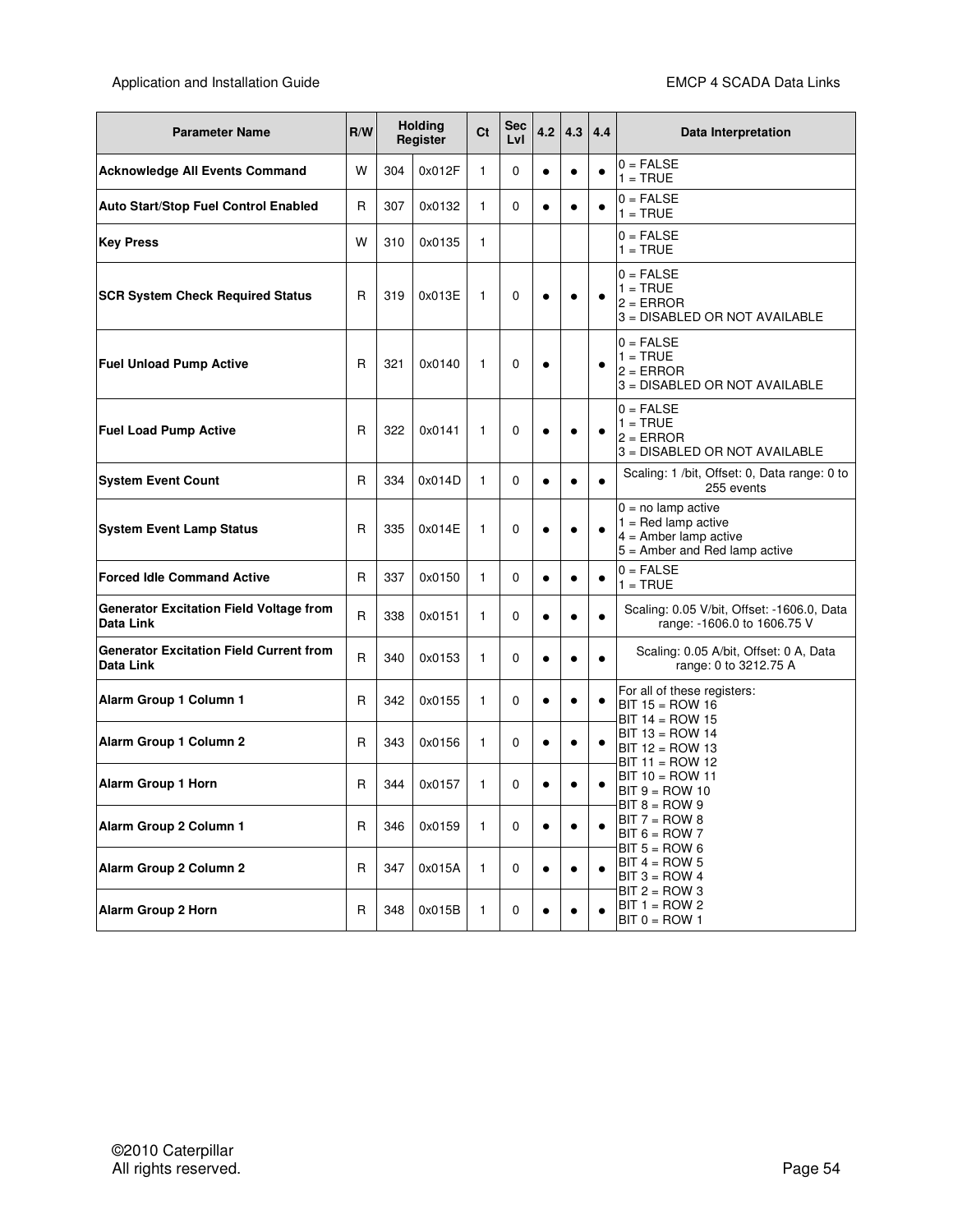| <b>Parameter Name</b>  | R/W |     | <b>Holding</b><br>Register |   | <b>Sec</b><br>LvI | 4.2       | 4.3       | 4.4       | Data Interpretation                                                                                                                                                                                                                                                                                                                                                                                                                                                                                                                                                                                                                                                                                                                                                                                                                                                                                            |
|------------------------|-----|-----|----------------------------|---|-------------------|-----------|-----------|-----------|----------------------------------------------------------------------------------------------------------------------------------------------------------------------------------------------------------------------------------------------------------------------------------------------------------------------------------------------------------------------------------------------------------------------------------------------------------------------------------------------------------------------------------------------------------------------------------------------------------------------------------------------------------------------------------------------------------------------------------------------------------------------------------------------------------------------------------------------------------------------------------------------------------------|
| Alarm Group 3 Column 1 | R   | 350 | 0x015D                     | 1 | 0                 | $\bullet$ | $\bullet$ | $\bullet$ | BIT 15 = Aftertreatment Shutdown Event<br>Active<br>$BIT 14 = not used$<br>$BIT 13 = not used$<br>$BIT 12 = not used$<br>$BIT 11 = not used$<br>$BIT 10 = not used$<br>BIT 9 = High Battery Voltage Shutdown<br>Event Active<br>$BIT 8 = not used$<br>BIT 7 = Low Fuel Level Shutdown or Low<br>Gas Pressure Shutdown Event Active<br>BIT 6 = Low Coolant Level Shutdown<br>Event Active<br>BIT 5 = Overspeed Shutdown Event<br>Active<br>BIT 4 = Low Oil Pressure Shutdown Event<br>Active<br>$BIT 3 = not used$<br>BIT 2 = High Coolant Temperature<br><b>Shutdown Event Active</b><br>BIT 1 = Engine Failure to Start<br>(Overcrank) Shutdown Event Active<br>BIT 0 = Emergency Stop Shutdown Event<br>Active                                                                                                                                                                                               |
| Alarm Group 3 Column 2 | R   | 351 | 0x015E                     | 1 | 0                 | $\bullet$ | $\bullet$ | $\bullet$ | BIT 15 = Aftertreatment Warning Event<br>Active<br>BIT 14 = Engine Running Condition Active<br>BIT 13 = Emergency Power System<br>Supplying Load Condition Active<br>BIT 12 = Battery Charger AC Failure<br>Event Active<br>BIT 11 = Low Cranking Voltage Warning<br><b>Event Active</b><br>BIT 10 = Low Battery Voltage Warning<br>Event Active<br>BIT 9 = High Battery Voltage Warning<br>Event Active<br>BIT 8 = Engine Control Switch Not in<br><b>Automatic Event Active</b><br>BIT 7 = Low Fuel Level Warning or Low<br>Gas Pressure Warning Event Active<br>BIT 6 = Low Coolant Level Warning Event<br>Active<br>$BIT 5 = not used$<br>BIT 4 = Low Oil Pressure Warning Event<br>Active<br>BIT 3 = Low Coolant Temperature<br><b>Warning Event Active</b><br>BIT 2 = High Coolant Temperature<br><b>Warning Event Active</b><br>$BIT 1 = not used$<br>BIT 0 = Emergency Stop Diagnostic Event<br>Active |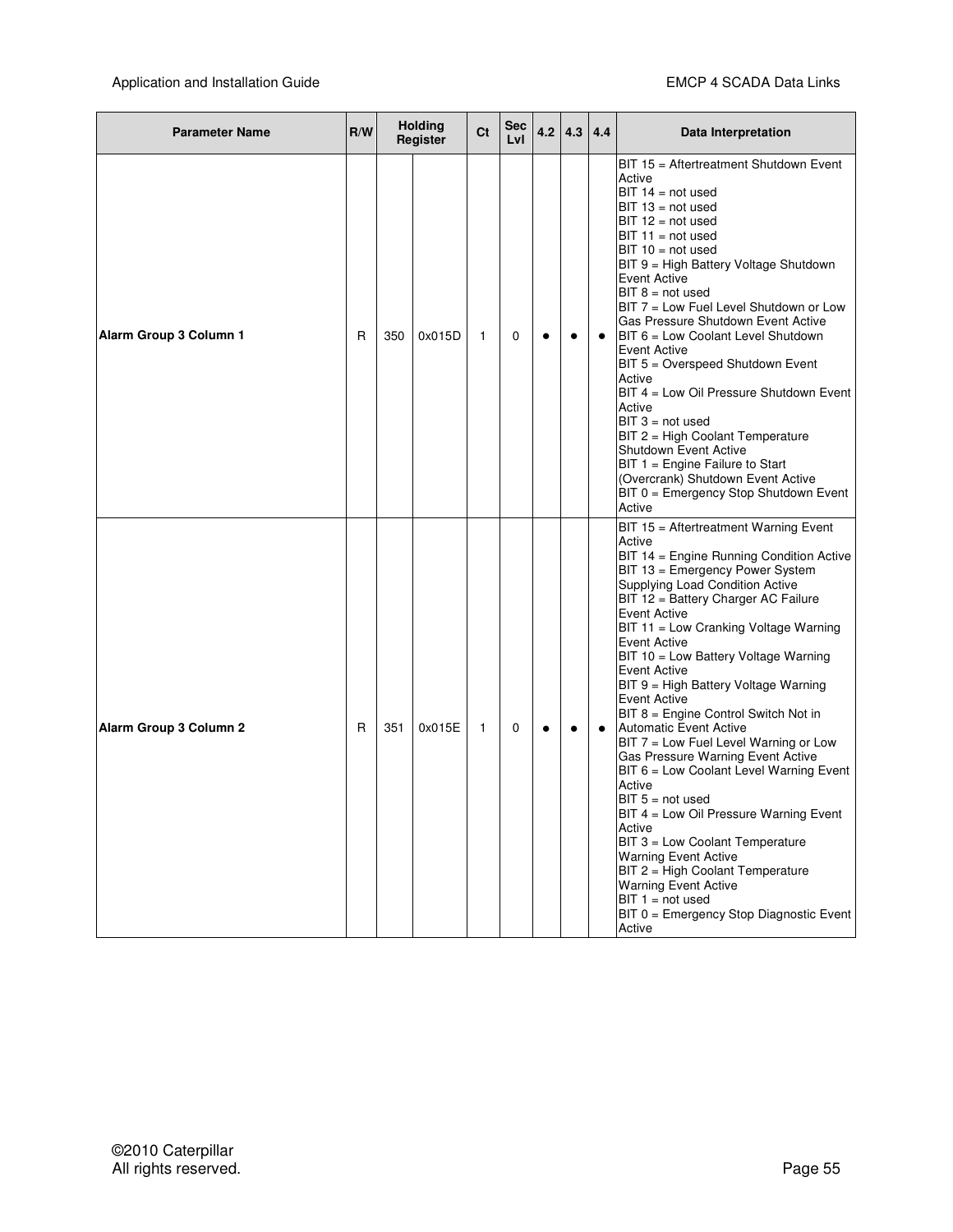| <b>Parameter Name</b>     | R/W |     | <b>Holding</b><br>Register | Ct | Sec<br>LvI | 4.2       | 4.3       | 4.4       | Data Interpretation                                                                                                                                                                                                                                                                                                                                                                                                                                                                                                                                                                                                                                                                                                                                                                                                                                                                                                                                                      |
|---------------------------|-----|-----|----------------------------|----|------------|-----------|-----------|-----------|--------------------------------------------------------------------------------------------------------------------------------------------------------------------------------------------------------------------------------------------------------------------------------------------------------------------------------------------------------------------------------------------------------------------------------------------------------------------------------------------------------------------------------------------------------------------------------------------------------------------------------------------------------------------------------------------------------------------------------------------------------------------------------------------------------------------------------------------------------------------------------------------------------------------------------------------------------------------------|
| <b>Alarm Group 3 Horn</b> | R   | 352 | 0x015F                     | 1  | 0          | $\bullet$ | $\bullet$ | $\bullet$ | BIT 15 = Aftertreatment Event Horn Active<br>BIT 14 = Engine Running Condition Horn<br>Active<br>BIT 13 = Emergency Power System<br>Supplying Load Condition Horn Active<br>BIT 12 = Battery Charger AC Failure<br>Event Horn Active<br>BIT 11 = Low Cranking Voltage Event<br>Horn Active<br>BIT 10 = Low Battery Voltage Event Horn<br>Active<br>BIT 9 = High Battery Voltage Event Horn<br>Active<br>BIT 8 = Engine Control Switch Not in<br><b>Automatic Event Horn Active</b><br>BIT 7 = Low Fuel Level or Low Gas<br>Pressure Event Horn Active<br>BIT 6 = Low Coolant Level Event Horn<br>Active<br>BIT 5 = Overspeed Shutdown Event Horn<br>Active<br>BIT 4 = Low Oil Pressure Event Horn<br>Active<br>BIT 3 = Low Coolant Temperature Event<br>Horn Active<br>BIT 2 = High Coolant Temperature Event<br>Horn Active<br>BIT 1 = Engine Failure to Start<br>(Overcrank) Shutdown Event Horn Active<br>BIT 0 = Emergency Stop Shutdown /<br>Diagnostic Horn Active |
| Alarm Group 4 Column 1    | R   | 354 | 0x0161                     | 1  | 0          |           |           |           | BIT 15 = Aftertreatment Shutdown Event<br>Active<br>BIT 14 = Air Shutdown Damper Closed<br><b>Event Active</b><br>$BIT 13 = not used$<br>$BIT 12 = not used$<br>$BIT 11 = not used$<br>$BIT 10 = not used$<br>BIT 9 = High Battery Voltage Shutdown<br><b>Event Active</b><br>$BIT 8 = not used$<br>BIT 7 = Low Fuel Level Shutdown Event<br>Active<br>BIT 6 = Low Coolant Level Shutdown<br>Event Active<br>BIT 5 = Overspeed Shutdown Event<br>Active<br>BIT 4 = Low Oil Pressure Shutdown Event<br>Active<br>$BIT 3 = not used$<br>BIT 2 = High Coolant Temperature<br>Shutdown Event Active<br>BIT 1 = Engine Failure to Start<br>(Overcrank) Shutdown Event Active<br>BIT 0 = Emergency Stop Shutdown Event<br>Active                                                                                                                                                                                                                                               |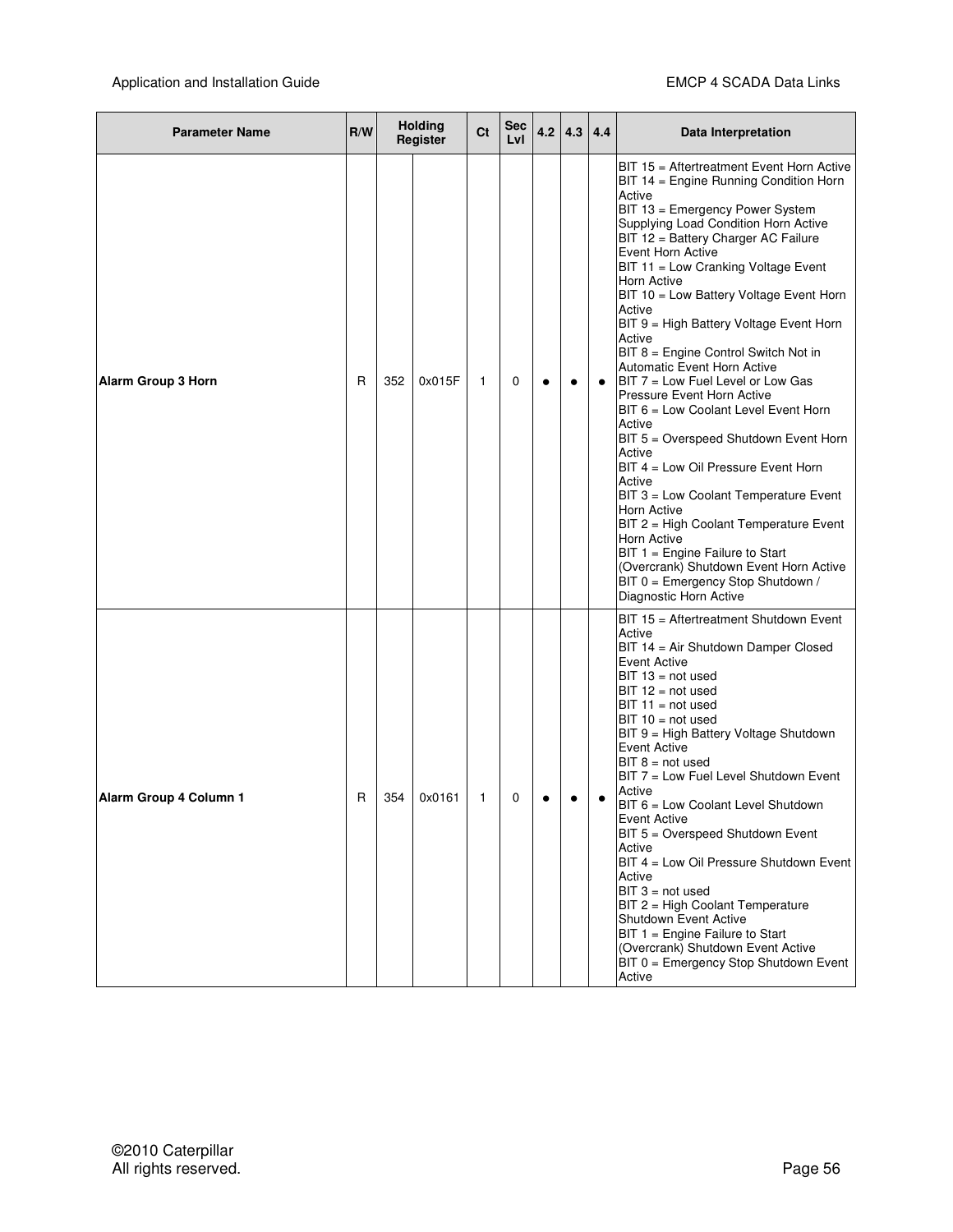| <b>Parameter Name</b>                                         | R/W |     | <b>Holding</b><br>Register |   | Sec<br>LvI | 4.2       | 4.3       | 4.4 | Data Interpretation                                                                                                                                                                                                                                                                                                                                                                                                                                                                                                                                                                                                                                                                                                                                                                                                                                                                                                                                |
|---------------------------------------------------------------|-----|-----|----------------------------|---|------------|-----------|-----------|-----|----------------------------------------------------------------------------------------------------------------------------------------------------------------------------------------------------------------------------------------------------------------------------------------------------------------------------------------------------------------------------------------------------------------------------------------------------------------------------------------------------------------------------------------------------------------------------------------------------------------------------------------------------------------------------------------------------------------------------------------------------------------------------------------------------------------------------------------------------------------------------------------------------------------------------------------------------|
| Alarm Group 4 Column 2                                        | R   | 355 | 0x0162                     | 1 | 0          | $\bullet$ | $\bullet$ |     | BIT 15 = Aftertreatment Warning Event<br>Active<br>$BIT 14 = not used$<br>BIT 13 = Emergency Power System<br>Supplying Load Condition Active<br>BIT 12 = Battery Charger AC Failure<br><b>Event Active</b><br>BIT 11 = Low Cranking Voltage Warning<br>Event Active<br>BIT 10 = Low Battery Voltage Warning<br><b>Event Active</b><br>BIT 9 = High Battery Voltage Warning<br><b>Event Active</b><br>BIT 8 = Engine Control Switch Not in<br><b>Automatic Event Active</b><br>BIT 7 = Low Fuel Level Warning Event<br>Active<br>BIT 6 = Low Coolant Level Warning Event<br>Active<br>$BIT 5 = not used$<br>BIT 4 = Low Oil Pressure Warning Event<br>Active<br>BIT 3 = Low Coolant Temperature<br><b>Warning Event Active</b><br>BIT 2 = High Coolant Temperature<br><b>Warning Event Active</b><br>$BIT 1 = not used$<br>BIT 0 = Emergency Stop Diagnostic Event<br>Active                                                                        |
| Alarm Group 4 Horn                                            | R   | 356 | 0x0163                     | 1 | 0          |           |           |     | BIT 15 = Aftertreatment Event Horn Active<br>BIT 14 = Air Shutdown Damper Closed<br>Event Horn Active<br>BIT 13 = Emergency Power System<br>Supplying Load Condition Horn Active<br>BIT 12 = Battery Charger AC Failure<br>Event Horn Active<br>BIT 11 = Low Cranking Voltage Event<br>Horn Active<br>BIT 10 = Low Battery Voltage Event Horn<br>Active<br>BIT 9 = High Battery Voltage Event Horn<br>Active<br>BIT 8 = Engine Control Switch Not in<br>Automatic Event Horn Active<br>BIT 7 = Low Fuel Level Event Horn Active<br>BIT 6 = Low Coolant Level Event Horn<br>Active<br>BIT 5 = Overspeed Shutdown Event Horn<br>Active<br>BIT 4 = Low Oil Pressure Event Horn<br>Active<br>BIT 3 = Low Coolant Temperature Event<br>Horn Active<br>BIT 2 = High Coolant Temperature Event<br>Horn Active<br>BIT 1 = Engine Failure to Start<br>(Overcrank) Shutdown Event Horn Active<br>BIT 0 = Emergency Stop Shutdown /<br>Diagnostic Horn Active |
| <b>Urea Tank Level</b>                                        | R   | 377 | 0x0178                     | 1 | 0          | $\bullet$ |           |     | Scaling: 0.4 %/bit, Offset: 0%, Data range:<br>0 to 100%                                                                                                                                                                                                                                                                                                                                                                                                                                                                                                                                                                                                                                                                                                                                                                                                                                                                                           |
| Aftertreatment #1 SCR Catalyst Reagent<br>Tank #1 Temperature | R   | 378 | 0x0179                     | 1 | 0          | $\bullet$ |           |     | Scaling: 1 C/bit, Offset: -40 C, Data range:<br>-40 to 210 C                                                                                                                                                                                                                                                                                                                                                                                                                                                                                                                                                                                                                                                                                                                                                                                                                                                                                       |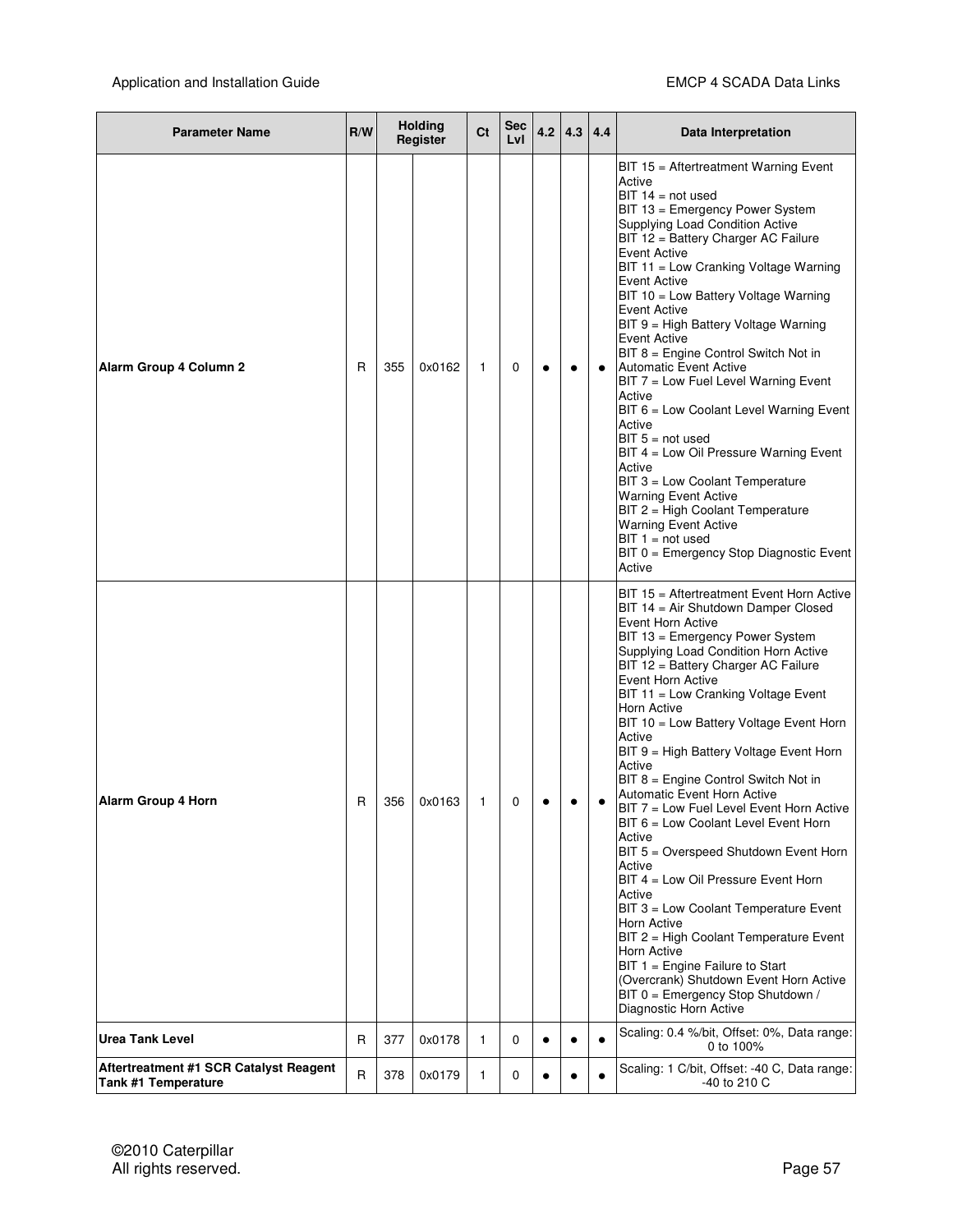| <b>Parameter Name</b>                                                     | R/W          |     | <b>Holding</b><br>Register |              | Sec<br>LvI | 4.2       | 4.3       | 4.4       | Data Interpretation                                                   |
|---------------------------------------------------------------------------|--------------|-----|----------------------------|--------------|------------|-----------|-----------|-----------|-----------------------------------------------------------------------|
| <b>Urea Injection Air Pressure</b>                                        | R            | 379 | 0x017A                     | 1            | 0          | $\bullet$ |           | $\bullet$ | Scaling: 8 kPa/bit, Offset: 0 kPa, Data<br>range: 0 to 2000 kPa       |
| <b>Catalyst Intake Temperature</b>                                        | R            | 381 | 0x017C                     | $\mathbf{1}$ | 0          | $\bullet$ | $\bullet$ | $\bullet$ | Scaling: 0.03125 C/bit, Offset: -273 C,<br>Data range: -273 to 1735 C |
| Aftertreatment 1 SCR Catalyst Exhaust<br><b>Gas Differential Pressure</b> | $\mathsf{R}$ | 382 | 0x017D                     | $\mathbf{1}$ | 0          | $\bullet$ |           |           | Scaling: 0.1 kPa/bit, Offset: 0 kPa, Data<br>range: 0 to 6425.5 kPa   |
| Digital Input #1 Active Status                                            | R            | 600 | 0x0257                     | $\mathbf{1}$ | 0          | $\bullet$ | $\bullet$ | $\bullet$ |                                                                       |
| Digital Input #2 Active Status                                            | $\mathsf{R}$ | 601 | 0x0258                     | $\mathbf{1}$ | 0          | $\bullet$ | $\bullet$ | $\bullet$ |                                                                       |
| Digital Input #3 Active Status                                            | R            | 602 | 0x0259                     | $\mathbf{1}$ | 0          | $\bullet$ | $\bullet$ | $\bullet$ |                                                                       |
| Digital Input #4 Active Status                                            | R            | 603 | 0x025A                     | $\mathbf{1}$ | 0          | $\bullet$ | $\bullet$ | $\bullet$ |                                                                       |
| Digital Input #5 Active Status                                            | R            | 604 | 0x025B                     | $\mathbf{1}$ | 0          | $\bullet$ | $\bullet$ |           | For all of these inputs:                                              |
| Digital Input #6 Active Status                                            | R            | 605 | 0x025C                     | $\mathbf{1}$ | 0          | $\bullet$ | $\bullet$ | ٠         | $0 = INACTIVE$                                                        |
| Digital Input #7 Active Status                                            | R            | 606 | 0x025D                     | $\mathbf{1}$ | 0          | $\bullet$ | $\bullet$ | $\bullet$ | $1 = ACTIVE$<br>$3 = DISARI FD$                                       |
| Digital Input #8 Active Status                                            | R            | 607 | 0x025E                     | $\mathbf{1}$ | 0          | $\bullet$ | $\bullet$ |           |                                                                       |
| <b>Isolated Digital Input #1 Active Status</b>                            | R            | 608 | 0x025F                     | $\mathbf{1}$ | 0          | $\bullet$ | $\bullet$ | $\bullet$ |                                                                       |
| <b>Isolated Digital Input #2 Active Status</b>                            | R            | 609 | 0x0260                     | 1            | 0          | $\bullet$ | $\bullet$ |           |                                                                       |
| <b>Isolated Digital Input #3 Active Status</b>                            | R            | 610 | 0x0261                     | $\mathbf{1}$ | 0          | $\bullet$ | $\bullet$ |           |                                                                       |
| <b>Isolated Digital Input #4 Active Status</b>                            | R            | 611 | 0x0262                     | $\mathbf{1}$ | 0          | $\bullet$ | $\bullet$ | $\bullet$ |                                                                       |
| Dedicated Digital Input #1 (E-Stop) Active<br><b>Status</b>               | R            | 612 | 0x0263                     | $\mathbf{1}$ | 0          | $\bullet$ | $\bullet$ | $\bullet$ |                                                                       |
| Dedicated Digital Input #2 (Initiate<br><b>Command) Active Status</b>     | R            | 613 | 0x0264                     | $\mathbf{1}$ | 0          | $\bullet$ |           |           | For all of these dedicated inputs:<br>$0 = INACTIVE$                  |
| Dedicated Digital Input #3 (Gen CB Aux<br>A) Active Status                | R            | 614 | 0x0265                     | $\mathbf{1}$ | 0          |           |           | $\bullet$ | $1 = ACTIVE$                                                          |
| Dedicated Digital Input #4 (Gen CB Aux<br><b>B) Active Status</b>         | R            | 615 | 0x0266                     | 1            | 0          |           |           | $\bullet$ |                                                                       |
| <b>Relay Output #1 Active Status</b>                                      | R            | 616 | 0x0267                     | $\mathbf{1}$ | 0          | $\bullet$ |           |           |                                                                       |
| <b>Relay Output #2 Active Status</b>                                      | R            | 617 | 0x0268                     | $\mathbf{1}$ | 0          | $\bullet$ |           |           |                                                                       |
| <b>Relay Output #3 Active Status</b>                                      | R            | 618 | 0x0269                     | 1            | 0          | $\bullet$ |           |           |                                                                       |
| <b>Relay Output #4 Active Status</b>                                      | R            | 619 | 0x026A                     | $\mathbf{1}$ | 0          | $\bullet$ |           |           |                                                                       |
| <b>Relay Output #5 Active Status</b>                                      | R            | 620 | 0x026B                     | 1            | 0          | $\bullet$ |           |           |                                                                       |
| <b>Relay Output #6 Active Status</b>                                      | R            | 621 | 0x026C                     | $\mathbf{1}$ | 0          | $\bullet$ |           |           |                                                                       |
| <b>Relay Output #7 Active Status</b>                                      | R            | 622 | 0x026D                     | $\mathbf{1}$ | 0          | $\bullet$ |           |           |                                                                       |
| <b>Relay Output #8 Active Status</b>                                      | R            | 623 | 0x026E                     | 1            | 0          | $\bullet$ |           |           |                                                                       |
| Digital Output #1 Active Status                                           | R            | 624 | 0x026F                     | $\mathbf{1}$ | 0          | $\bullet$ |           |           | For all of these relay and digital outputs:<br>0 = INACTIVE           |
| Digital Output #2 Active Status                                           | R            | 625 | 0x0270                     | 1            | 0          | $\bullet$ |           |           | $1 =$ ACTIVE<br>3 = DISABLED                                          |
| Digital Output #3 Active Status                                           | R            | 626 | 0x0271                     | $\mathbf{1}$ | 0          | $\bullet$ |           |           |                                                                       |
| Digital Output #4 Active Status                                           | R            | 627 | 0x0272                     | 1            | 0          |           |           |           |                                                                       |
| Digital Output #5 Active Status                                           | R            | 628 | 0x0273                     | $\mathbf{1}$ | 0          | $\bullet$ |           |           |                                                                       |
| Digital Output #6 Active Status                                           | R            | 629 | 0x0274                     | 1            | 0          | $\bullet$ |           |           |                                                                       |
| Digital Output #7 Active Status                                           | R            | 630 | 0x0275                     | 1            | 0          | $\bullet$ |           |           |                                                                       |
| Digital Output #8 Active Status                                           | R            | 631 | 0x0276                     | 1            | 0          | $\bullet$ |           |           |                                                                       |
| Digital Output #9 Active Status                                           | R            | 632 | 0x0277                     | 1            | 0          | ٠         |           |           |                                                                       |
| Digital Output #10 Active Status                                          | $\mathsf R$  | 633 | 0x0278                     | 1            | 0          | $\bullet$ |           |           |                                                                       |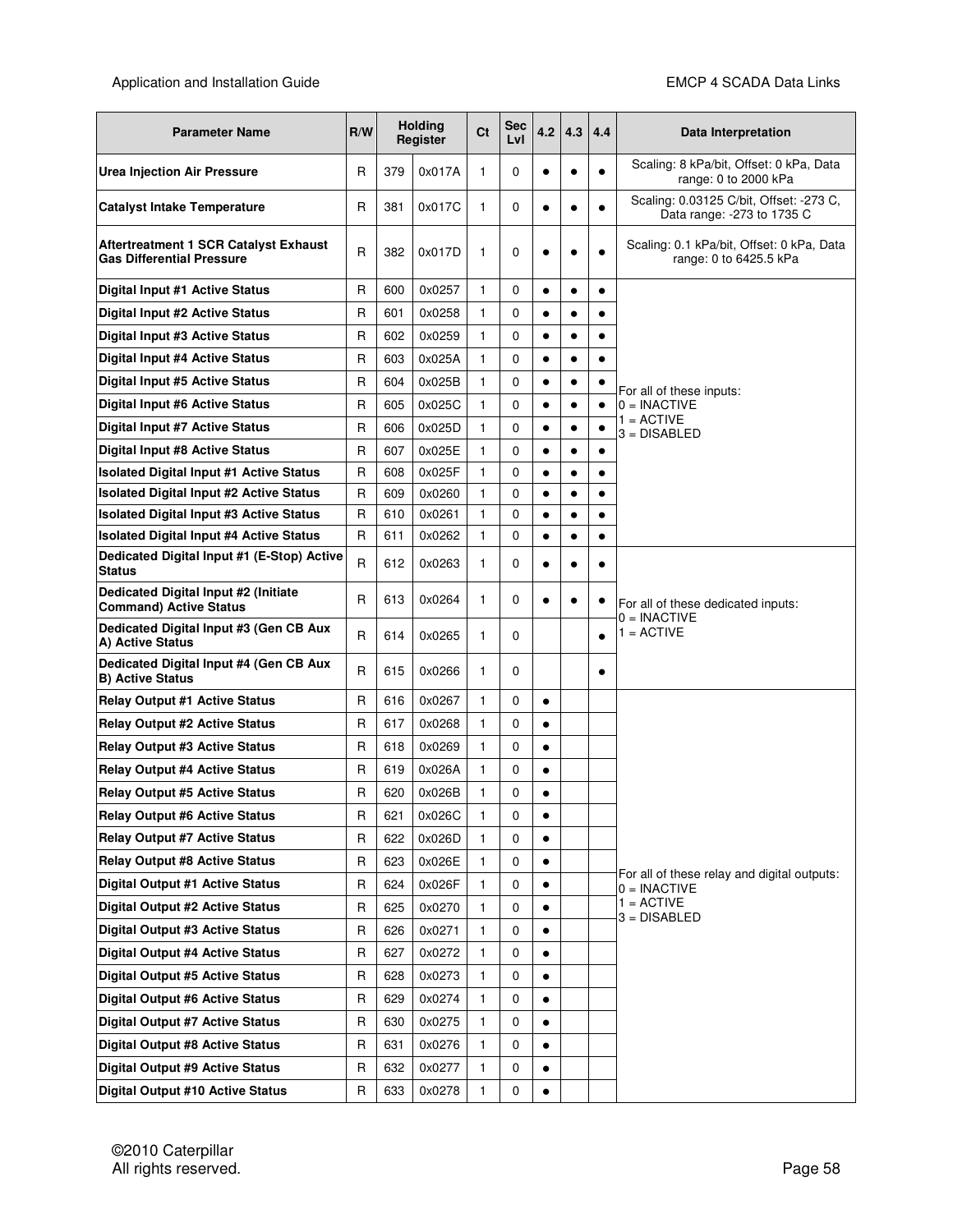| <b>Parameter Name</b>                                  | R/W          |     | <b>Holding</b><br>Register | Ct           | Sec<br>LvI | 4.2       | 4.3       | 4.4       | Data Interpretation                                                                          |
|--------------------------------------------------------|--------------|-----|----------------------------|--------------|------------|-----------|-----------|-----------|----------------------------------------------------------------------------------------------|
| Digital Output #11 Active Status                       | R            | 634 | 0x0279                     | $\mathbf{1}$ | 0          | $\bullet$ |           |           |                                                                                              |
| Digital Output #12 Active Status                       | R            | 635 | 0x027A                     | 1            | 0          | $\bullet$ |           |           |                                                                                              |
| Digital Output #13 Active Status                       | R            | 636 | 0x027B                     | 1            | 0          | $\bullet$ |           |           |                                                                                              |
| <b>Digital Output #14 Active Status</b>                | R            | 637 | 0x027C                     | 1            | 0          | $\bullet$ |           |           |                                                                                              |
| Digital Output #15 Active Status                       | R            | 638 | 0x027D                     | 1            | 0          | $\bullet$ |           |           |                                                                                              |
| Digital Output #16 Active Status                       | R            | 639 | 0x027E                     | $\mathbf{1}$ | 0          | $\bullet$ |           |           |                                                                                              |
| Digital Output #17 Active Status                       | R            | 640 | 0x027F                     | 1            | 0          | $\bullet$ |           |           |                                                                                              |
| Group Start Active Status (DIDI-01)                    | R            | 641 | 0x0280                     | 1            | 0          |           |           | $\bullet$ |                                                                                              |
| <b>Bell Alarm Active Status (DIDI-02)</b>              | R            | 642 | 0x0281                     | 1            | 0          |           |           |           |                                                                                              |
| <b>Gen CB Trip Command Active Status</b><br>(DIDI-03)  | $\mathsf{R}$ | 643 | 0x0282                     | 1            | 0          |           |           | $\bullet$ | For all of these statuses:                                                                   |
| <b>Gen CB Close Command Active Status</b><br>(DIDI-04) | $\mathsf{R}$ | 644 | 0x0283                     | 1            | 0          |           |           | $\bullet$ | $0 = \text{INACTIVE}$<br>$1 = ACTIVE$                                                        |
| <b>Arbitration Relay Active Status (DDO-01)</b>        | $\mathsf{R}$ | 645 | 0x0284                     | 1            | 0          |           |           | $\bullet$ |                                                                                              |
| Gen CB Close Active Status (DDO-02)                    | R            | 646 | 0x0285                     | 1            | 0          |           |           | $\bullet$ |                                                                                              |
| Gen CB Trip Active Status (DDO-03)                     | $\mathsf{R}$ | 647 | 0x0286                     | 1            | 0          |           |           | $\bullet$ |                                                                                              |
| Analog Input #1 Sensor Value                           | R            | 648 | 0x0287                     | 1            | 0          | $\bullet$ | $\bullet$ |           | Scaling: 1/16 /bit, Offset: -16, Data range:<br>-16 to 3999.9375                             |
| Analog Input #2 Sensor Value                           | $\mathsf{R}$ | 649 | 0x0288                     | 1            | 0          | $\bullet$ | $\bullet$ | $\bullet$ | Scaling: 1/16 /bit, Offset: -16, Data range:<br>-16 to 3999.9375                             |
| Analog Input #3 Sensor Value                           | R            | 650 | 0x0289                     | 1            | 0          | $\bullet$ | $\bullet$ |           | Scaling: 1/16 /bit, Offset: -16, Data range:<br>-16 to 3999.9375                             |
| Analog Input #4 Sensor Value                           | R            | 651 | 0x028A                     | 1            | 0          |           |           |           | Scaling: 1/16 /bit, Offset: -16, Data range:<br>-16 to 3999.9375                             |
| Analog Input #1 Data Value                             | R            | 652 | 0x028B                     | 2            | 0          | $\bullet$ | $\bullet$ | $\bullet$ | Scaling: 1/256 / bit, Offset: -8,224,768,<br>Data range: -8,224,768 to<br>8,224,767.99609375 |
| Analog Input #2 Data Value                             | R            | 654 | 0x028D                     | 2            | 0          | $\bullet$ | $\bullet$ | $\bullet$ | Scaling: 1/256 /bit, Offset: -8,224,768,<br>Data range: -8,224,768 to<br>8.224.767.99609375  |
| Analog Input #3 Data Value                             | R            | 656 | 0x028F                     | 2            | 0          |           |           |           | Scaling: 1/256 /bit, Offset: -8,224,768,<br>Data range: -8,224,768 to<br>8,224,767.99609375  |
| Analog Input #4 Data Value                             | R            | 658 | 0x0291                     | 2            | 0          |           |           | $\bullet$ | Scaling: 1/256 /bit, Offset: -8,224,768,<br>Data range: -8,224,768 to<br>8,224,767.99609375  |
| Analog Output #1 Data Value                            | R            | 660 | 0x0293                     | 2            | 0          |           | $\bullet$ |           | Scaling: 1/256 / bit, Offset: -8,224,768,<br>Data range: -8,224,768 to<br>8,224,767.99609375 |
| Analog Output #2 Data Value                            | R            | 662 | 0x0295                     | 2            | 0          |           | $\bullet$ | $\bullet$ | Scaling: 1/256 / bit, Offset: -8,224,768,<br>Data range: -8,224,768 to<br>8.224.767.99609375 |
| Analog Output #3 Data Value                            | R            | 664 | 0x0297                     | 2            | 0          |           | $\bullet$ |           | Scaling: 1/256 /bit, Offset: -8,224,768,<br>Data range: -8,224,768 to<br>8,224,767.99609375  |
| <b>PWM Output #1 Data Value</b>                        | $\mathsf{R}$ | 672 | 0x029F                     | 2            | 0          |           | $\bullet$ |           | Scaling: 1/16 %/bit, Offset: -16, Data<br>range: -16 to 3999.9375 %                          |
| PWM Output #2 Data Value                               | R            | 674 | 0x02A1                     | 2            | 0          |           |           |           | Scaling: 1/16 %/bit, Offset: -16, Data<br>range: -16 to 3999.9375 %                          |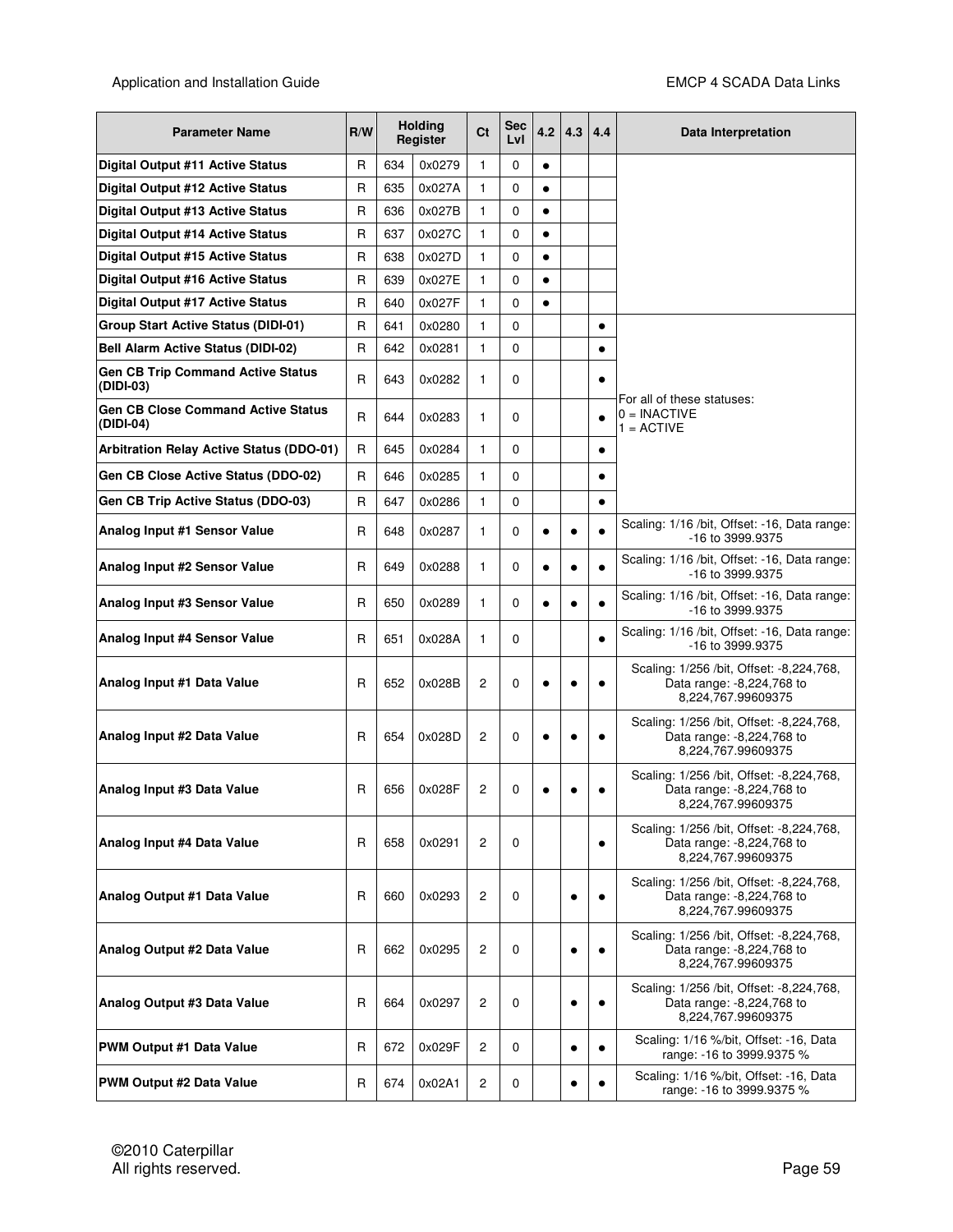| <b>Parameter Name</b>                                     | R/W |     | <b>Holding</b><br>Register | Ct             | <b>Sec</b><br>LvI | 4.2       | 4.3       | 4.4       | Data Interpretation                                                                                              |
|-----------------------------------------------------------|-----|-----|----------------------------|----------------|-------------------|-----------|-----------|-----------|------------------------------------------------------------------------------------------------------------------|
| Analog Output #1 Data Command                             | W   | 681 | 0x02A8                     | 2              | 0                 |           | $\bullet$ | $\bullet$ | Scaling: 1/256 /bit, Offset: -8,224,768,<br>Data range: -8,224,768 to<br>8,224,767.99609375                      |
| Analog Output #2 Data Command                             | w   | 683 | 0x02AA                     | $\overline{2}$ | $\Omega$          |           |           | $\bullet$ | Scaling: 1/256 /bit, Offset: -8,224,768,<br>Data range: -8,224,768 to<br>8,224,767.99609375                      |
| Analog Output #3 Data Command                             | w   | 685 | 0x02AC                     | 2              | $\Omega$          |           |           | $\bullet$ | Scaling: 1/256 /bit, Offset: -8,224,768,<br>Data range: -8,224,768 to<br>8,224,767.99609375                      |
| <b>PWM Output #1 Data Command</b>                         | w   | 687 | 0x02AE                     | 2              | $\Omega$          |           |           | $\bullet$ | Scaling: 1/256 /bit, Offset: -8,224,768,<br>Data range: -8,224,768 to<br>8,224,767.99609375                      |
| <b>PWM Output #2 Data Command</b>                         | W   | 689 | 0x02B0                     | 2              | 0                 |           |           |           | Scaling: 1/256 /bit, Offset: -8,224,768,<br>Data range: -8,224,768 to<br>8,224,767.99609375                      |
| <b>Write Access Password</b>                              | W   | 700 | 0x02BB                     | 8              | none              | $\bullet$ | $\bullet$ | $\bullet$ | For all of these passwords:                                                                                      |
| <b>Level 1 Password</b>                                   | W   | 708 | 0x02C3                     | 8              | 1                 | $\bullet$ | $\bullet$ | $\bullet$ | Each byte is comprised of one character                                                                          |
| <b>Level 2 Password</b>                                   | W   | 716 | 0x02CB                     | 8              | 2                 | $\bullet$ | $\bullet$ | $\bullet$ | via its ASCII code. First NULL (0x00)<br>character terminates string.                                            |
| <b>SCADA Password</b>                                     | W   | 724 | 0x02D3                     | 8              | $\overline{c}$    | $\bullet$ | $\bullet$ | $\bullet$ |                                                                                                                  |
| <b>Current Security Level</b>                             | R   | 732 | 0x02DB                     | 1              | 0                 | $\bullet$ | $\bullet$ | $\bullet$ | Scaling: 1 /bit, Offset: 0, Data range: 0 to<br>64255                                                            |
| <b>Set Security Level</b>                                 | W   | 733 | 0x02DC                     | 1              | 0                 | $\bullet$ | $\bullet$ | $\bullet$ | Scaling: 1 /bit, Offset: 0, Data range: 0 to<br>64255                                                            |
| <b>Level 3 Password Phone In Prompt</b>                   | R   | 734 | 0x02DD                     | 8              | 0                 | ٠         |           | $\bullet$ | Each byte is comprised of one character<br>via its ASCII code. First NULL (0x00)<br>character terminates string. |
| Engine Oil Temperature from I/O Pin                       | R   | 800 | 0x031F                     | 1              | $\Omega$          | $\bullet$ |           | $\bullet$ | Scaling: 0.03125 C/bit, Offset: -273 C,<br>Data range: - 273 to 1735 C                                           |
| <b>Exhaust Temperature</b>                                | R   | 801 | 0x0320                     | 1              | 0                 | $\bullet$ | ٠         | $\bullet$ | Scaling: 0.03125 C/bit, Offset: -273 C,<br>Data range: - 273 to 1735 C                                           |
| Left Manifold Exhaust Temperature                         | R   | 802 | 0x0321                     | 1              | 0                 | $\bullet$ | $\bullet$ | $\bullet$ | Scaling: 0.03125 C/bit, Offset: -273 C,<br>Data range: - 273 to 1735 C                                           |
| <b>Right Manifold Exhaust Temperature</b><br>from I/O Pin | R   | 803 | 0x0322                     | 1              | 0                 | $\bullet$ | $\bullet$ | $\bullet$ | Scaling: 0.03125 C/bit, Offset: -273 C,<br>Data range: - 273 to 1735 C                                           |
| Fuel Level from I/O Pin                                   | R   | 804 | 0x0323                     | 1              | 0                 | $\bullet$ |           |           | Scaling: 0.0078125 %/bit, Offset: -251 %,<br>Data range: -251 to 250.99 %                                        |
| External Tank Fuel Level from I/O Pin                     | R   | 805 | 0x0324                     | 1              | 0                 | ٠         |           | $\bullet$ | Scaling: 0.0078125 %/bit, Offset: -251 %,<br>Data range: -251 to 250.99 %                                        |
| Engine Oil Level from I/O Pin                             | R   | 806 | 0x0325                     | 1              | 0                 | ٠         |           |           | Scaling: 0.0078125 %/bit, Offset: -251 %,<br>Data range: -251 to 250.99 %                                        |
| Engine Coolant Level from I/O Pin                         | R   | 807 | 0x0326                     | 1              | 0                 | $\bullet$ | $\bullet$ | $\bullet$ | Scaling: 0.0078125 %/bit, Offset: -251 %,<br>Data range: -251 to 250.99 %                                        |
| Oil Filter Differential Pressure from I/O<br>Pin          | R   | 809 | 0x0328                     | 1              | 0                 | $\bullet$ | $\bullet$ |           | Scaling: 0.125 kPa/bit, Offset: 0 kPa, Data<br>range: 0 to 8031.875 kPa                                          |
| Air Filter 1 Differential Pressure from I/O<br>Pin        | R   | 810 | 0x0329                     | 1              | 0                 | ٠         |           |           | Scaling: 1/128 kPa/bit, Offset: -250 kPa,<br>Data range: - 250 to 251.99 kPa                                     |
| Fuel Filter Differential Pressure from I/O<br>Pin         | R   | 811 | 0x032A                     | 1              | 0                 | ٠         |           | $\bullet$ | Scaling: 0.125 kPa/bit, Offset: 0 kPa, Data<br>range: 0 to 8031.875 kPa                                          |
| Main Tank Urea Level from I/O Pin                         | R   | 812 | 0x032B                     | 1              | 0                 | $\bullet$ |           |           | Scaling: 0.0078125 %/bit, Offset: -251 %,<br>Data range: -251 to 250.99 %                                        |
| <b>Real Time Clock</b>                                    | R   | 900 | 0x0383                     | 3              | 0                 | $\bullet$ |           | $\bullet$ | see section 5.8                                                                                                  |
| <b>Update Real Time Clock Command</b>                     | W   | 903 | 0x0386                     | 3              | 1                 |           |           |           | see section 5.8                                                                                                  |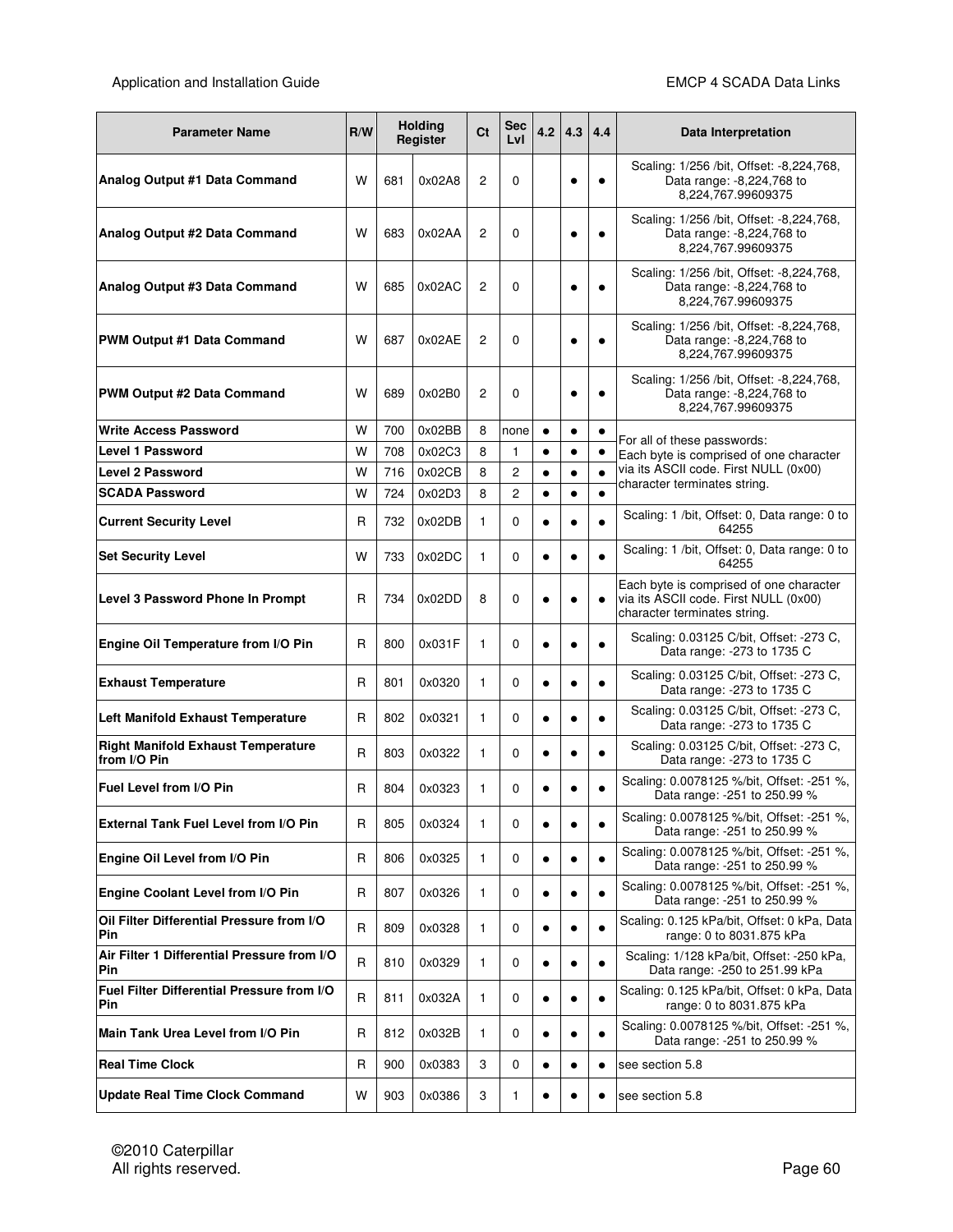| <b>Parameter Name</b>                            | R/W |      | <b>Holding</b><br>Register | Ct             | <b>Sec</b><br>LvI | 4.2       | 4.3       | 4.4       | Data Interpretation                                                                        |
|--------------------------------------------------|-----|------|----------------------------|----------------|-------------------|-----------|-----------|-----------|--------------------------------------------------------------------------------------------|
| <b>Log Entry Index</b>                           | W   | 1033 | 0x0408                     | 1              | 0                 | $\bullet$ | $\bullet$ |           | Scaling: 1 /bit, Offset: 0, Data range: 0 to<br>39                                         |
| <b>Log Entry</b>                                 | R   | 1034 | 0x0409                     | 14             | $\Omega$          | $\bullet$ | $\bullet$ | $\bullet$ | see section 5.7                                                                            |
| <b>Reset Event</b>                               | W   | 1048 | 0x0417                     | $\overline{c}$ | 1                 | $\bullet$ | $\bullet$ | $\bullet$ | see section 5.7                                                                            |
| <b>Cooldown Duration Remaining</b>               | R   | 1054 | 0x041D                     | 1              | 0                 | $\bullet$ | c         |           | Scaling: 1 second/bit, Offset: 0 seconds,<br>Data range: 0 to 64255 seconds                |
| <b>Remote Initiate Command</b>                   | W   | 1055 | 0x041E                     | 1              | 0                 | $\bullet$ | ٠         |           | $0 = FALSE$<br>$1 = TRUE$                                                                  |
| <b>Emergency Stop Command</b>                    | w   | 1056 | 0x041F                     | 1              | 0                 | $\bullet$ | $\bullet$ |           | $0 = FALSE$<br>$1 = TRUE$                                                                  |
| <b>Desired Genset Output Voltage</b>             | R   | 1057 | 0x0420                     | 1              | 0                 | $\bullet$ | $\bullet$ | $\bullet$ | Scaling: 1 V/bit, Offset: 0 V, Data range: 0<br>to 64255 V                                 |
| <b>Total Voltage Bias Percent</b>                | R   | 1058 | 0x0421                     | 1              | 0                 | $\bullet$ | $\bullet$ | $\bullet$ | Scaling: 0.0078125 %/bit, Offset: -251 %,<br>Data range: -251 to 250.99 %                  |
| <b>Voltage Bias Percent Increment</b><br>Command | W   | 1059 | 0x0422                     | 1              | 0                 | $\bullet$ | $\bullet$ | $\bullet$ | Scaling: 0.0078125 %/bit, Offset: -251 %,<br>Data range: -251 to 250.99 %                  |
| <b>Requested Engine Speed</b>                    | R   | 1060 | 0x0423                     | 1              | 0                 | $\bullet$ | $\bullet$ | $\bullet$ | Scaling: 0.125 rpm/bit, Offset: 0 rpm, Data<br>range: 0 to 8031.875 rpm                    |
| <b>Total Speed Bias Percent</b>                  | R   | 1061 | 0x0424                     | 1              | 0                 | $\bullet$ | $\bullet$ |           | Scaling: 0.0078125 %/bit, Offset: -251 %,<br>Data range: -251 to 250.99 %                  |
| Speed Bias Percent Increment Command             | W   | 1062 | 0x0425                     | $\mathbf{1}$   | 0                 | $\bullet$ |           |           | Scaling: 0.0078125 %/bit, Offset: -251 %,<br>Data range: -251 to 250.99 %                  |
| <b>Generator/Bus Phase Difference</b>            | R   | 1064 | 0x0427                     | 1              | $\Omega$          |           |           | $\bullet$ | Scaling: 1/128 degree/bit, Offset: -200<br>degrees, Data range: - 200 to 301.99<br>degrees |
| <b>Generator Circuit Breaker Status</b>          | R   | 1065 | 0x0428                     | 1              | 0                 |           |           | $\bullet$ | $0 =$ OPEN<br>$1 = CLOSED$<br>$2 = LOGKED OUT$<br>$7 = ERROR$                              |
| <b>Generator Frequency within Limits</b>         | R   | 1067 | 0x042A                     | 1              | 0                 | ٠         |           |           | $0 = FALSE$<br>$1 = TRUE$                                                                  |
| <b>Generator Voltage within Limits</b>           | R   | 1068 | 0x042B                     | 1              | 0                 | $\bullet$ |           |           | $0 = FALSE$<br>$1 = TRUE$                                                                  |
| <b>Bus Voltage within Limits</b>                 | R   | 1069 | 0x042C                     | 1              | 0                 |           |           |           | $0 = FALSE$<br>$1 = TRUE$                                                                  |
| <b>Bus Live Status</b>                           | R   |      | 1070 0x042D                | 1              | 0                 |           |           | ٠         | $0 = FALSE$<br>$1 = TRUE$                                                                  |
| <b>Genset Control Online</b>                     | R   | 1090 | 0x0441                     | $\mathbf{1}$   | 0                 | $\bullet$ |           |           | $0 = FALSE$<br>$1 = TRUE$                                                                  |
| <b>Engine Control Online</b>                     | R   | 1091 | 0x0442                     | $\mathbf{1}$   | 0                 | $\bullet$ | $\bullet$ |           | $0 = FALSE$<br>$1 = TRUE$                                                                  |
| <b>Secondary Engine Control Online</b>           | R   | 1092 | 0x0443                     | 1              | 0                 | $\bullet$ | $\bullet$ |           | $0 = FALSE$<br>$1 = TRUE$                                                                  |
| External I/O #1 Online                           | R   | 1093 | 0x0444                     | 1              | 0                 | $\bullet$ | $\bullet$ |           | $0 = FALSE$<br>$1 = TRUE$                                                                  |
| External I/O #2 Online                           | R   | 1094 | 0x0445                     | 1              | 0                 | $\bullet$ |           |           | $0 = FALSE$<br>$1 = TRUE$                                                                  |
| External I/O #3 Online                           | R   | 1095 | 0x0446                     | $\mathbf{1}$   | 0                 | $\bullet$ | $\bullet$ |           | $0 = FALSE$<br>$1 = TRUE$                                                                  |
| External I/O #4 Online                           | R   | 1096 | 0x0447                     | $\mathbf{1}$   | 0                 | $\bullet$ | $\bullet$ |           | $0 = FALSE$<br>$1 = TRUE$                                                                  |
| <b>Digital AVR Online</b>                        | R   | 1097 | 0x0448                     | 1              | 0                 | $\bullet$ | $\bullet$ |           | $0 = FALSE$<br>$1 = TRUE$                                                                  |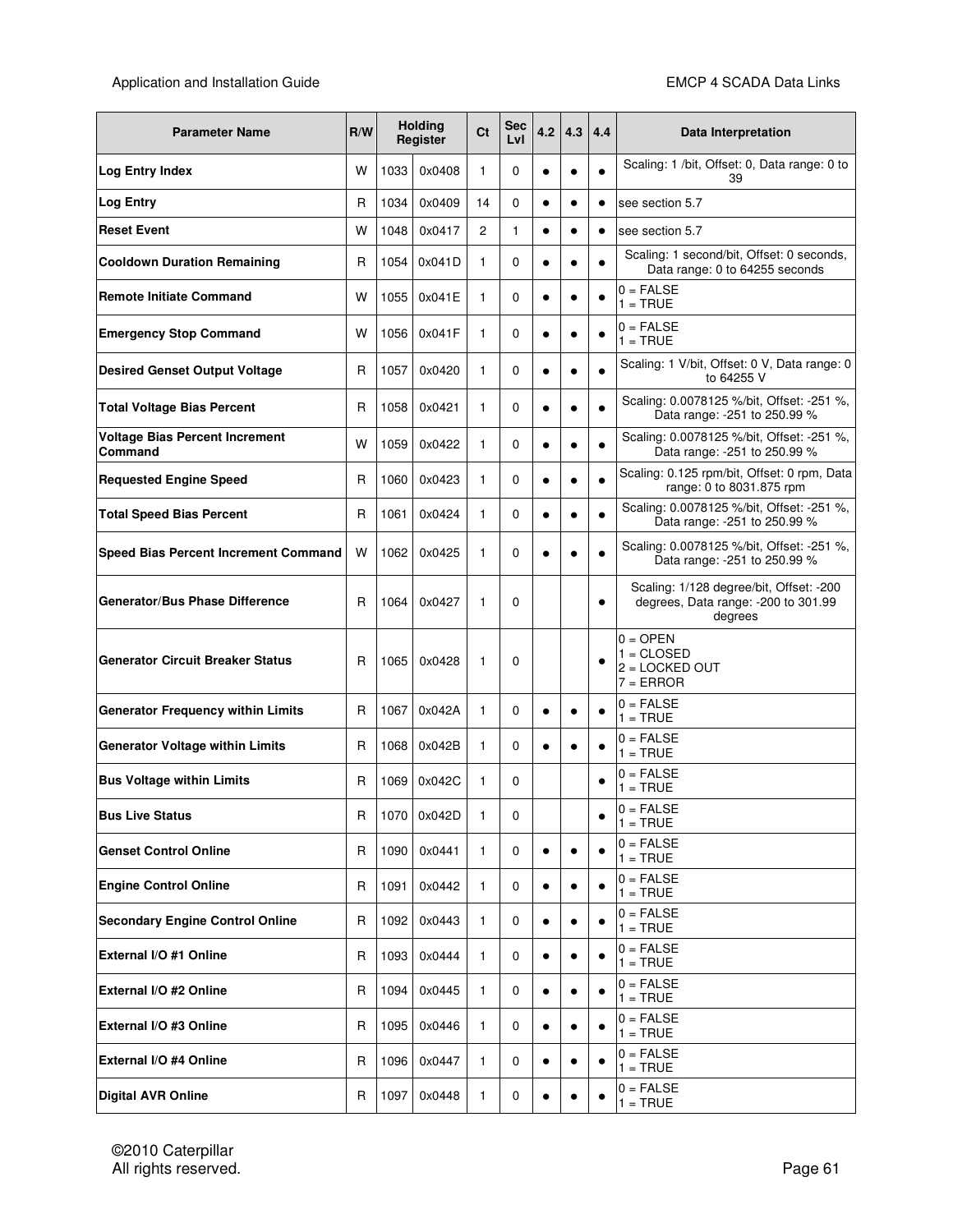| <b>Parameter Name</b>                      | R/W |      | <b>Holding</b><br>Register | Ct           | Sec<br>Lvl | 4.2       | 4.3       | 4.4       | Data Interpretation                                                                                                                                                                                                                                                                                                                                                                                                                                                                   |
|--------------------------------------------|-----|------|----------------------------|--------------|------------|-----------|-----------|-----------|---------------------------------------------------------------------------------------------------------------------------------------------------------------------------------------------------------------------------------------------------------------------------------------------------------------------------------------------------------------------------------------------------------------------------------------------------------------------------------------|
| <b>RTD Module Online</b>                   | R   | 1098 | 0x0449                     | 1            | 0          | $\bullet$ | $\bullet$ | $\bullet$ | $0 = FALSE$<br>$1 = TRUE$                                                                                                                                                                                                                                                                                                                                                                                                                                                             |
| Thermocouple #1 Online                     | R   | 1099 | 0x044A                     | $\mathbf{1}$ | 0          | $\bullet$ | $\bullet$ | $\bullet$ | $0 = FALSE$<br>$1 = TRUE$                                                                                                                                                                                                                                                                                                                                                                                                                                                             |
| Thermocouple #2 Online                     | R   | 1100 | 0x044B                     | $\mathbf{1}$ | 0          | $\bullet$ | $\bullet$ | $\bullet$ | $0 = FALSE$<br>$1 = TRUE$                                                                                                                                                                                                                                                                                                                                                                                                                                                             |
| <b>SCR Module Online</b>                   | R   | 1103 | 0x044E                     | $\mathbf{1}$ | 0          | $\bullet$ | $\bullet$ | ٠         | $0 = FALSE$<br>$1 = TRUE$                                                                                                                                                                                                                                                                                                                                                                                                                                                             |
| <b>Sync Mode Switch State</b>              | R   | 1108 | 0x0453                     | 1            | 0          |           |           | $\bullet$ | $0 = OFF$<br>$1 =$ AUTOMATIC<br>$2 = MANUAL$<br>$3 =$ CHECK                                                                                                                                                                                                                                                                                                                                                                                                                           |
| <b>Dead Bus Arbitration State</b>          | R   | 1111 | 0x0456                     | $\mathbf{1}$ | 0          |           |           | $\bullet$ | $0 = DBA DISABLED$<br>$1 = DBA ENABLED$<br>l2 = REQUESTING<br>$3 = CAPTURING$<br>$4 = ARB$ CHECK<br>$5 = CLOSE$ GRANTED<br>$6 = GEN$ ONLINE<br>$7 = DBA$ FAILURE #1<br>$8 = DBA$ FAILURE #2<br>$9 = DBA$ FAILURE #3<br>$10 =$ FAILURE WAIT<br>$11 = MAX$ FAILURES<br>$12$ = LIVE BUS<br>$13 = B RKR CLOSED$<br>$14 =$ LINE FAULT #1<br>$15$ = LINE FAULT #2<br>$16$ = LINE FAULT #3<br>$17 = DBA$ FAILURE #1<br>18 = DBA FAILURE #2<br>$19 = DBA$ FAILURE #3<br>$20 = DBA$ FAILURE #4 |
| <b>Load Sense Load Demand State</b>        | R   | 1120 | 0x045F                     | $\mathbf{1}$ | 0          |           |           | $\bullet$ | $0 =$ LSLD OFF<br>$1 =$ LSLD WAIR<br>$2 = ANALYZING KW$<br>$3 = ARBITRATION$<br>$4 =$ RAMP UP<br>5 = LAST UNIT CHECK<br>$6 =$ RAMP DOWN<br>7 = LSLD STANDBY                                                                                                                                                                                                                                                                                                                           |
| <b>Load Shed Command Active Status</b>     | R   |      | 1129 0x0468                | $\mathbf{1}$ | 0          |           |           |           | $0 = INACTIVE$<br>$1 = ACTIVE$<br>$3 = DISABLED$                                                                                                                                                                                                                                                                                                                                                                                                                                      |
| <b>Load Shed Command Reset</b>             | w   | 1130 | 0x0469                     | $\mathbf{1}$ | 0          |           | $\bullet$ | $\bullet$ | $0 = FALSE$<br>$1 = TRUE$                                                                                                                                                                                                                                                                                                                                                                                                                                                             |
| <b>Primary Data Link Status</b>            | R   | 1140 | 0x0473                     | $\mathbf{1}$ | 0          | $\bullet$ | $\bullet$ | $\bullet$ | $0 = OK$<br>$1 = \text{FAULT}$                                                                                                                                                                                                                                                                                                                                                                                                                                                        |
| <b>Accessory Data Link Status</b>          | R   | 1141 | 0x0474                     | 1            | 0          | $\bullet$ | $\bullet$ | $\bullet$ | $0 = OK$<br>$1 = \text{FAULT}$                                                                                                                                                                                                                                                                                                                                                                                                                                                        |
| <b>RS-485 SCADA Data Link Status</b>       | R   | 1142 | 0x0475                     | 1            | 0          | $\bullet$ | $\bullet$ | $\bullet$ | $0 = OK$<br>$1 = FAULT$                                                                                                                                                                                                                                                                                                                                                                                                                                                               |
| <b>TCP/IP SCADA Data Link Status</b>       | R   | 1143 | 0x0476                     | 1            | 0          |           | ٠         | $\bullet$ | $0 = OK$<br>$1 = FAULT$<br>3 = DISABLED OR NOT AVAILABLE                                                                                                                                                                                                                                                                                                                                                                                                                              |
| <b>RS-485 Annunciator Data Link Status</b> | R   | 1144 | 0x0477                     | 1            | 0          | $\bullet$ | $\bullet$ |           | $0 = OK$<br>$1 = \text{FAULT}$                                                                                                                                                                                                                                                                                                                                                                                                                                                        |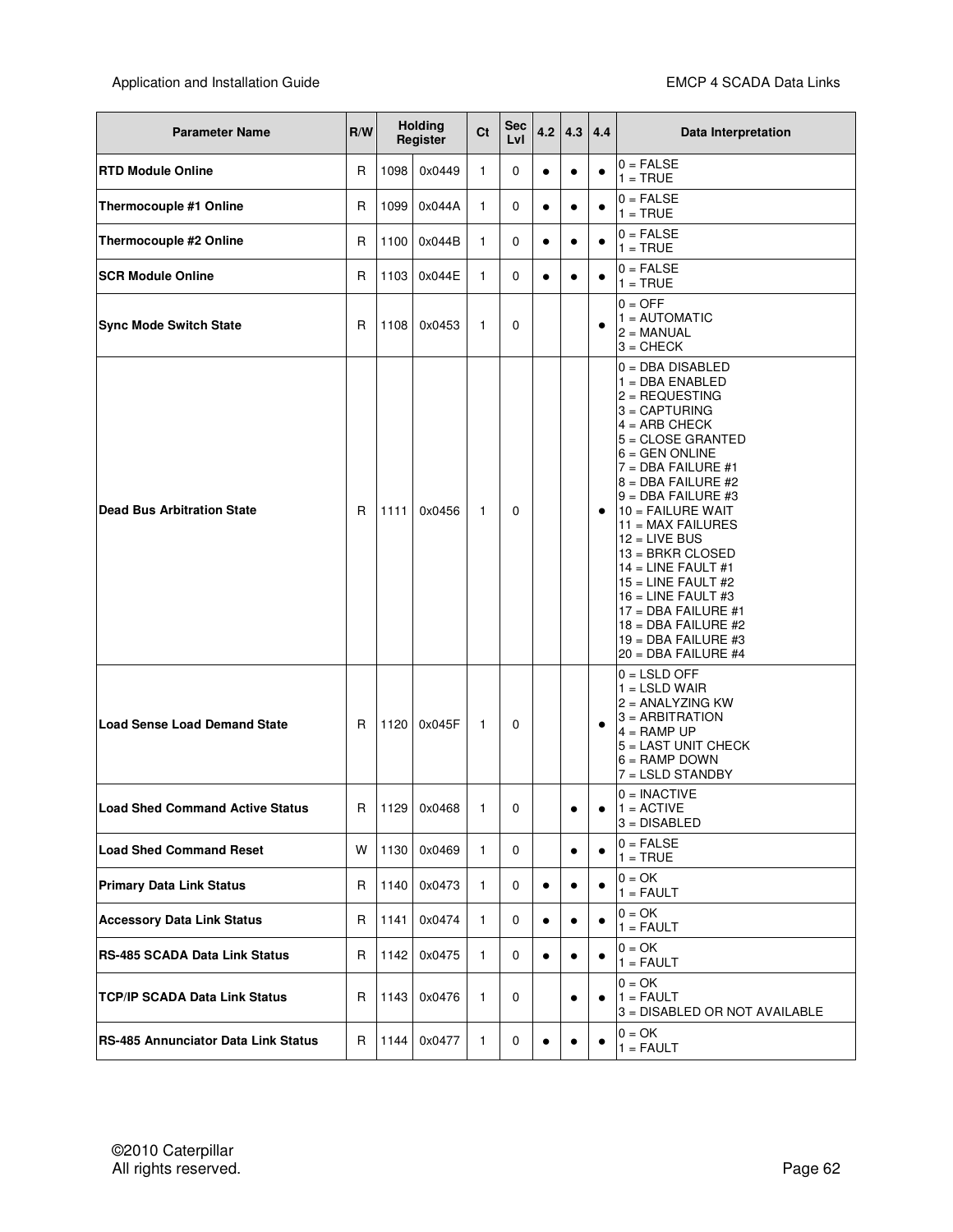| <b>Parameter Name</b>                                              | R/W               |              | <b>Holding</b><br>Register | Ct       | <b>Sec</b><br>LvI | 4.2                    | 4.3                    | 4.4       | Data Interpretation                                                                                                                                        |
|--------------------------------------------------------------------|-------------------|--------------|----------------------------|----------|-------------------|------------------------|------------------------|-----------|------------------------------------------------------------------------------------------------------------------------------------------------------------|
| Low Idle State from ADEM                                           | R                 | 1263         | 0x04EE                     | 1        | 0                 | $\bullet$              |                        |           | $0 = FALSE$<br>$1 = TRUE$<br>$2 = ERROR$<br>3 = DISABLED OR NOT AVAILABLE                                                                                  |
| <b>Engine Protection has Shut Down Engine</b>                      | R                 | 1275         | 0x04FA                     | 1        | 0                 | $\bullet$              |                        |           | $0 = FALSE$<br>$1 = TRUE$<br>$2 = ERROR$<br>3 = DISABLED OR NOT AVAILABLE                                                                                  |
| <b>Control Serial Number</b>                                       | R                 | 1276         | 0x04FB                     | 6        | 0                 | c                      |                        |           | Each byte is comprised of one character<br>via its ASCII code. First NULL (0x00)<br>character terminates string.                                           |
| Programmable Cycle Timer 1 Output 3<br><b>Status</b>               | $\mathsf{R}$      | 1487         | 0x05CE                     | 1        | 0                 |                        |                        | $\bullet$ |                                                                                                                                                            |
| Programmable Cycle Timer 2 Output 3<br><b>Status</b>               | R                 | 1488         | 0x05CF                     | 1        | $\Omega$          |                        |                        | ٠         |                                                                                                                                                            |
| Programmable Cycle Timer 3 Output 3<br><b>Status</b>               | R                 | 1489         | 0x05D0                     | 1        | $\Omega$          |                        |                        | $\bullet$ | For each programmable cycle timer output<br>status:<br>$0 = PCT$ Output 3 is currently not activated                                                       |
| Programmable Cycle Timer 4 Output 3<br><b>Status</b>               | R                 | 1490         | 0x05D1                     | 1        | 0                 |                        |                        |           | by this timer (but is configured).<br>$1 = PCT$ Output 3 is currently activated by                                                                         |
| Programmable Cycle Timer 5 Output 3<br><b>Status</b>               | R                 | 1491         | 0x05D2                     | 1        | 0                 |                        |                        | ٠         | this timer.<br>$2 = PCT$ Output 3 is not configured to be<br>activated by this timer.                                                                      |
| Programmable Cycle Timer 6 Output 3<br><b>Status</b>               | R                 | 1492         | 0x05D3                     | 1        | $\Omega$          |                        |                        | $\bullet$ |                                                                                                                                                            |
| Programmable Cycle Timer 7 Output 3<br><b>Status</b>               | R                 | 1493         | 0x05D4                     | 1        | 0                 |                        |                        | $\bullet$ |                                                                                                                                                            |
| <b>Event Log Module Selection</b>                                  | w                 | 1498         | 0x05D9                     | 1        | 0                 | ٠                      |                        |           | For each module selection:<br>0 = GENSET CONTROL<br>$1 =$ ENGINE CONTROL<br>2 = SECONDARY ENGINE CONTROL<br>$3 = EXTERNAL I/O #1$<br>$4 = EXTERNAL I/O #2$ |
| <b>Event Log Module Selection</b>                                  | R                 |              | 1499 0x05DA                | 1        | 0                 | ٠                      | $\bullet$              |           | $5 = EXTERNAL I/O #3$<br>$6 = EXTERNAL I/O #4$<br>$7 = DIGITAL AVR$<br>$8 =$ RTD MODULE<br>$9 = THERMOCOUPLE MODULE #1$<br>10 = THERMOCOUPLE MODULE #2     |
| <b>Module Event Log Entry 1</b>                                    | R                 |              | 1500 0x05DB                | 14       | 0                 | ٠                      | $\bullet$              | ٠         | see section 5.7                                                                                                                                            |
| <b>Module Event Log Entry 2</b>                                    | $\mathsf R$       |              | 1514 0x05E9                | 14       | 0                 |                        |                        |           | see section 5.7                                                                                                                                            |
| <b>Module Event Log Entry 3</b>                                    | R                 | 1528         | 0x05F7                     | 14       | 0                 | $\bullet$              | $\bullet$              | ٠         | see section 5.7                                                                                                                                            |
| <b>Module Event Log Entry 4</b><br><b>Module Event Log Entry 5</b> | $\mathsf{R}$<br>R | 1542<br>1556 | 0x0605<br>0x0613           | 14<br>14 | 0<br>0            | $\bullet$<br>$\bullet$ | $\bullet$<br>$\bullet$ | $\bullet$ | see section 5.7<br>see section 5.7                                                                                                                         |
| <b>Module Event Log Entry 6</b>                                    | R                 | 1570         | 0x0621                     | 14       | 0                 | $\bullet$              | $\bullet$              | $\bullet$ | see section 5.7                                                                                                                                            |
| <b>Module Event Log Entry 7</b>                                    | R                 | 1584         | 0x062F                     | 14       | 0                 | ٠                      |                        |           | see section 5.7                                                                                                                                            |
| <b>Module Event Log Entry 8</b>                                    | R                 | 1598         | 0x063D                     | 14       | 0                 | $\bullet$              | $\bullet$              | $\bullet$ | see section 5.7                                                                                                                                            |
| <b>Module Event Log Entry 9</b>                                    | R                 | 1612         | 0x064B                     | 14       | 0                 | $\bullet$              |                        |           | see section 5.7                                                                                                                                            |
| <b>Module Event Log Entry 10</b>                                   | R                 | 1626         | 0x0659                     | 14       | 0                 | $\bullet$              | $\bullet$              | $\bullet$ | see section 5.7                                                                                                                                            |
| <b>Module Event Log Entry 11</b>                                   | R                 | 1640         | 0x0667                     | 14       | 0                 | ٠                      | $\bullet$              | $\bullet$ | see section 5.7                                                                                                                                            |
| <b>Module Event Log Entry 12</b>                                   | R                 | 1654         | 0x0675                     | 14       | 0                 | ٠                      | $\bullet$              | $\bullet$ | see section 5.7                                                                                                                                            |
| <b>Module Event Log Entry 13</b>                                   | R                 | 1668         | 0x0683                     | 14       | 0                 | $\bullet$              |                        | ٠         | see section 5.7                                                                                                                                            |
| <b>Module Event Log Entry 14</b>                                   | $\mathsf R$       | 1682         | 0x0691                     | 14       | 0                 | $\bullet$              |                        |           | see section 5.7                                                                                                                                            |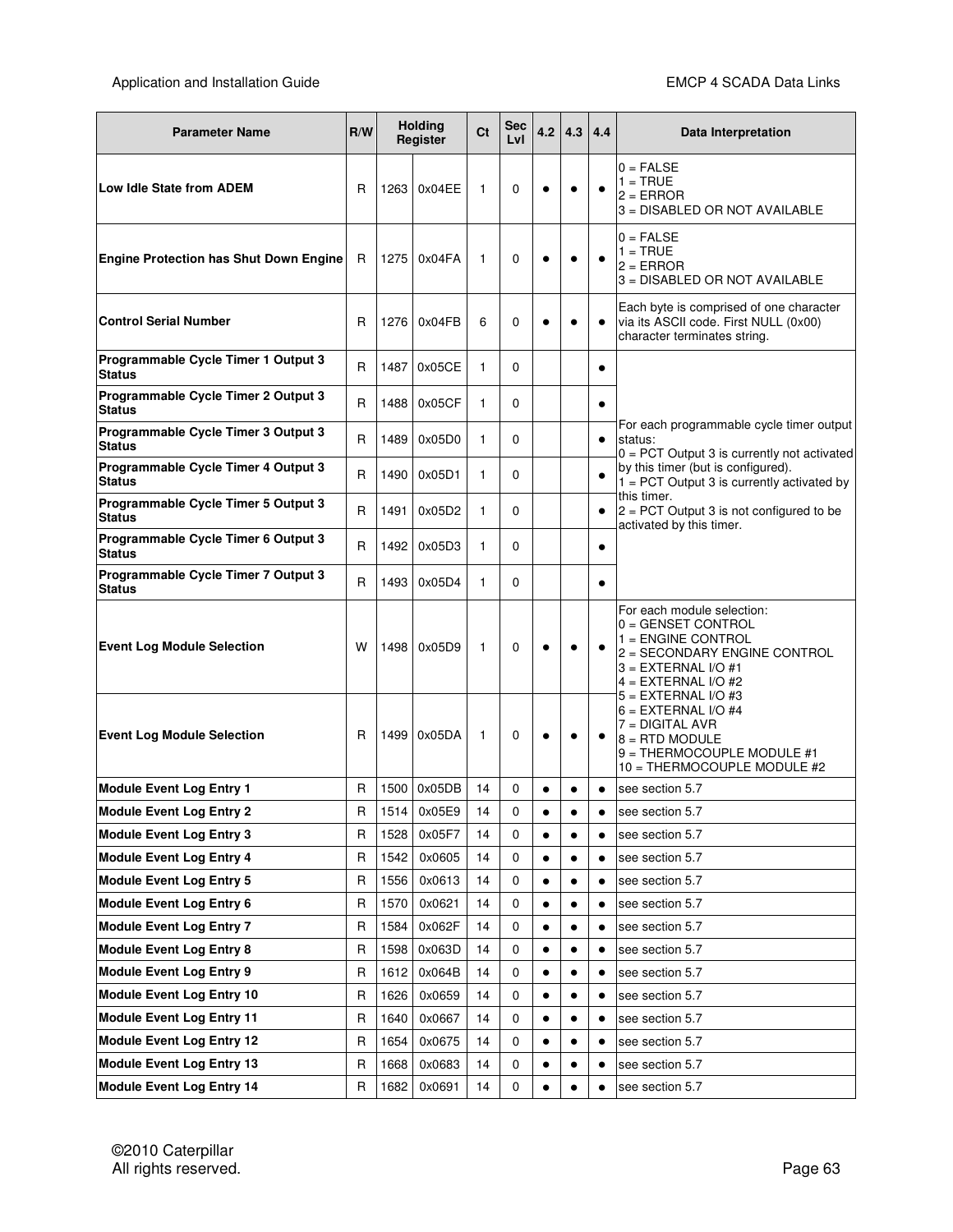| <b>Parameter Name</b>                                | R/W          |      | <b>Holding</b><br>Register | <b>Ct</b> | Sec<br>Lvl | 4.2       | 4.3       | 4.4       | Data Interpretation                                                                                                                 |
|------------------------------------------------------|--------------|------|----------------------------|-----------|------------|-----------|-----------|-----------|-------------------------------------------------------------------------------------------------------------------------------------|
| <b>Module Event Log Entry 15</b>                     | R            | 1696 | 0x069F                     | 14        | 0          | $\bullet$ | $\bullet$ | $\bullet$ | see section 5.7                                                                                                                     |
| <b>Module Event Log Entry 16</b>                     | R            | 1710 | 0x06AD                     | 14        | 0          | $\bullet$ | $\bullet$ | $\bullet$ | see section 5.7                                                                                                                     |
| <b>Module Event Log Entry 17</b>                     | R            | 1724 | 0x06BB                     | 14        | 0          | $\bullet$ | $\bullet$ | $\bullet$ | see section 5.7                                                                                                                     |
| <b>Module Event Log Entry 18</b>                     | R            | 1738 | 0x06C9                     | 14        | 0          | $\bullet$ | ٠         | $\bullet$ | see section 5.7                                                                                                                     |
| <b>Module Event Log Entry 19</b>                     | R            | 1752 | 0x06D7                     | 14        | 0          | $\bullet$ | $\bullet$ | $\bullet$ | see section 5.7                                                                                                                     |
| <b>Module Event Log Entry 20</b>                     | R            | 1766 | 0x06E5                     | 14        | 0          | $\bullet$ | $\bullet$ | $\bullet$ | see section 5.7                                                                                                                     |
| <b>Module Event Log Entry 21</b>                     | R            | 1780 | 0x06F3                     | 14        | 0          | $\bullet$ | $\bullet$ | $\bullet$ | see section 5.7                                                                                                                     |
| <b>Module Event Log Entry 22</b>                     | R            | 1794 | 0x0701                     | 14        | 0          | $\bullet$ | $\bullet$ | $\bullet$ | see section 5.7                                                                                                                     |
| <b>Module Event Log Entry 23</b>                     | R            | 1808 | 0x070F                     | 14        | 0          | $\bullet$ | $\bullet$ | $\bullet$ | see section 5.7                                                                                                                     |
| <b>Module Event Log Entry 24</b>                     | $\mathsf{R}$ | 1822 | 0x071D                     | 14        | 0          | $\bullet$ | $\bullet$ | $\bullet$ | see section 5.7                                                                                                                     |
| <b>Module Event Log Entry 25</b>                     | R            | 1836 | 0x072B                     | 14        | 0          | $\bullet$ | $\bullet$ | $\bullet$ | see section 5.7                                                                                                                     |
| <b>Module Event Log Entry 26</b>                     | R            | 1850 | 0x0739                     | 14        | 0          | $\bullet$ | $\bullet$ | $\bullet$ | see section 5.7                                                                                                                     |
| <b>Module Event Log Entry 27</b>                     | R            | 1864 | 0x0747                     | 14        | 0          | $\bullet$ | $\bullet$ | $\bullet$ | see section 5.7                                                                                                                     |
| <b>Module Event Log Entry 28</b>                     | R            | 1878 | 0x0755                     | 14        | 0          | $\bullet$ | $\bullet$ | $\bullet$ | see section 5.7                                                                                                                     |
| <b>Module Event Log Entry 29</b>                     | R            | 1892 | 0x0763                     | 14        | 0          | $\bullet$ | $\bullet$ | $\bullet$ | see section 5.7                                                                                                                     |
| <b>Module Event Log Entry 30</b>                     | R            | 1906 | 0x0771                     | 14        | 0          | $\bullet$ | $\bullet$ | $\bullet$ | see section 5.7                                                                                                                     |
| <b>Module Event Log Entry 31</b>                     | R            | 1920 | 0x077F                     | 14        | 0          | $\bullet$ | $\bullet$ | $\bullet$ | see section 5.7                                                                                                                     |
| <b>Module Event Log Entry 32</b>                     | R            | 1934 | 0x078D                     | 14        | 0          | $\bullet$ | $\bullet$ | $\bullet$ | see section 5.7                                                                                                                     |
| <b>Module Event Log Entry 33</b>                     | R            | 1948 | 0x079B                     | 14        | 0          | $\bullet$ | $\bullet$ | $\bullet$ | see section 5.7                                                                                                                     |
| <b>Module Event Log Entry 34</b>                     | R            | 1962 | 0x07A9                     | 14        | 0          | $\bullet$ | $\bullet$ | $\bullet$ | see section 5.7                                                                                                                     |
| <b>Module Event Log Entry 35</b>                     | $\mathsf{R}$ | 1976 | 0x07B7                     | 14        | 0          | $\bullet$ | $\bullet$ | $\bullet$ | see section 5.7                                                                                                                     |
| <b>Module Event Log Entry 36</b>                     | R            | 1990 | 0x07C5                     | 14        | 0          | ٠         | $\bullet$ | $\bullet$ | see section 5.7                                                                                                                     |
| <b>Module Event Log Entry 37</b>                     | $\mathsf{R}$ | 2004 | 0x07D3                     | 14        | 0          | $\bullet$ | $\bullet$ | $\bullet$ | see section 5.7                                                                                                                     |
| <b>Module Event Log Entry 38</b>                     | $\mathsf{R}$ | 2018 | 0x07E1                     | 14        | 0          | $\bullet$ | $\bullet$ | $\bullet$ | see section 5.7                                                                                                                     |
| <b>Module Event Log Entry 39</b>                     | R            | 2032 | 0x07EF                     | 14        | 0          | $\bullet$ | $\bullet$ | $\bullet$ | see section 5.7                                                                                                                     |
| <b>Module Event Log Entry 40</b>                     | R            | 2046 | 0x07FD                     | 14        | 0          | $\bullet$ | $\bullet$ | $\bullet$ | see section 5.7                                                                                                                     |
| Programmable Cycle Timer 1 Output 1<br>Status        | R            | 2060 | 0x080B                     | 1         | 0          | $\bullet$ | $\bullet$ | ٠         |                                                                                                                                     |
| Programmable Cycle Timer 2 Output 1<br>Status        | R            | 2061 | 0x080C                     | 1         | 0          | $\bullet$ |           | $\bullet$ | For each programmable cycle timer output                                                                                            |
| Programmable Cycle Timer 3 Output 1<br><b>Status</b> | R            | 2062 | 0x080D                     | 1         | 0          | $\bullet$ | $\bullet$ | $\bullet$ | status:<br>$0 = PCT$ Output 1 is currently not activated                                                                            |
| Programmable Cycle Timer 4 Output 1<br><b>Status</b> | $\mathsf{R}$ | 2063 | 0x080E                     | 1         | 0          | $\bullet$ | $\bullet$ |           | by this timer (but is configured).<br>$1 = PCT$ Output 1 is currently activated by                                                  |
| Programmable Cycle Timer 5 Output 1<br><b>Status</b> | R            | 2064 | 0x080F                     | 1         | 0          | $\bullet$ | ٠         | ٠         | this timer.<br>$2 = PCT$ Output 1 is not configured to be<br>activated by this timer.                                               |
| Programmable Cycle Timer 6 Output 1<br><b>Status</b> | R            | 2065 | 0x0810                     | 1         | 0          | $\bullet$ | $\bullet$ | ٠         |                                                                                                                                     |
| Programmable Cycle Timer 7 Output 1<br><b>Status</b> | R            | 2066 | 0x0811                     | 1         | 0          | $\bullet$ | $\bullet$ | ٠         |                                                                                                                                     |
| Programmable Cycle Timer 1 Output 2<br><b>Status</b> | $\mathsf{R}$ | 2067 | 0x0812                     | 1         | 0          | $\bullet$ | $\bullet$ | ٠         | For each programmable cycle timer output<br>status:                                                                                 |
| Programmable Cycle Timer 2 Output 2<br><b>Status</b> | R            | 2068 | 0x0813                     | 1         | 0          | $\bullet$ | $\bullet$ | ٠         | $0 = PCT$ Output 2 is currently not activated<br>by this timer (but is configured).<br>$1 = PCT$ Output 2 is currently activated by |
| Programmable Cycle Timer 3 Output 2<br><b>Status</b> | $\mathsf{R}$ | 2069 | 0x0814                     | 1         | 0          | $\bullet$ |           |           | this timer.<br>$2 = PCT$ Output 2 is not configured to be                                                                           |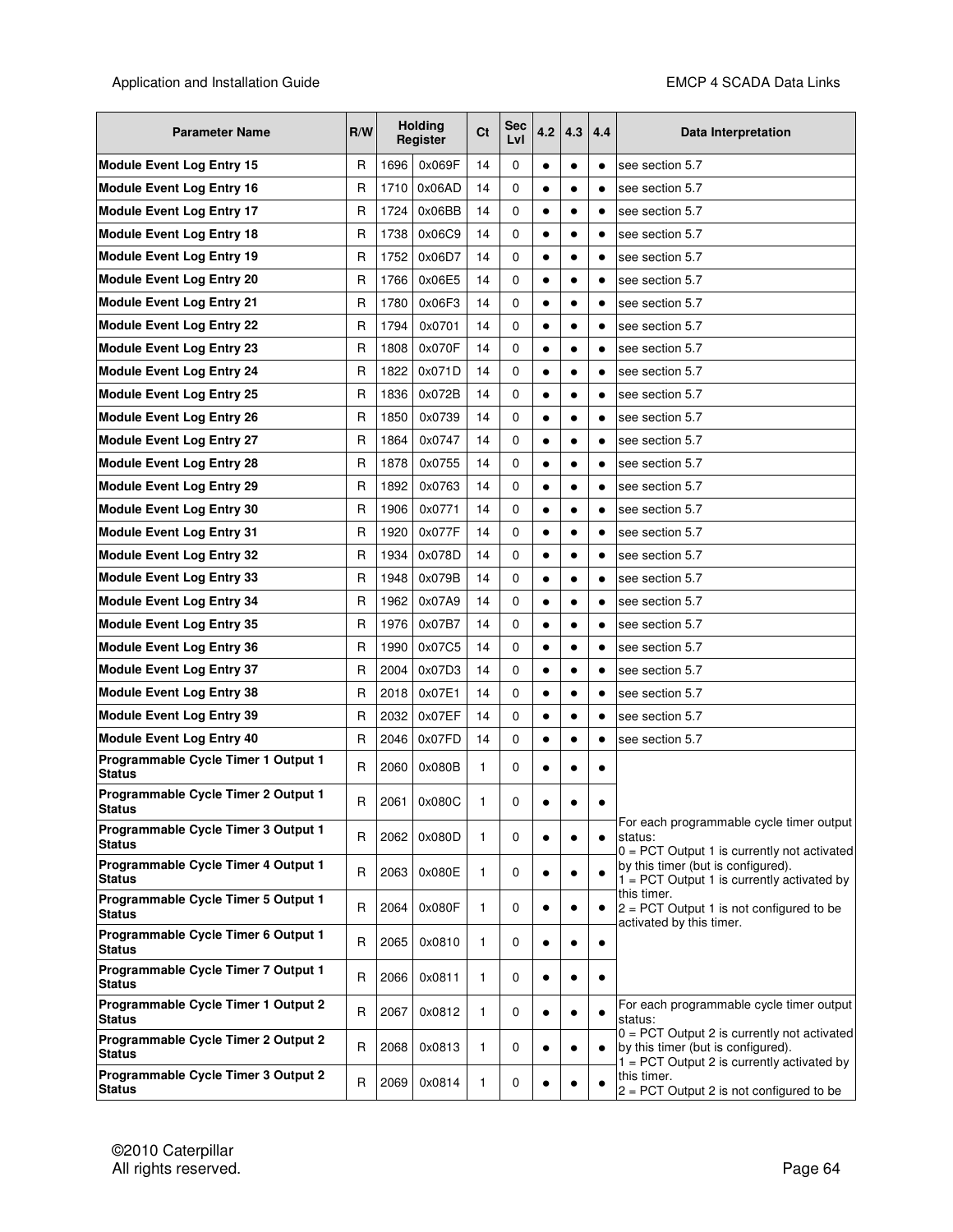| <b>Parameter Name</b>                                        | <b>Holding</b><br><b>Sec</b><br>Ct<br>R/W<br>4.2<br>4.3<br>4.4<br>Register<br>Lvl |      | Data Interpretation |              |          |           |           |           |                                                                                                                  |  |
|--------------------------------------------------------------|-----------------------------------------------------------------------------------|------|---------------------|--------------|----------|-----------|-----------|-----------|------------------------------------------------------------------------------------------------------------------|--|
| Programmable Cycle Timer 4 Output 2<br><b>Status</b>         | R                                                                                 | 2070 | 0x0815              | 1            | 0        | $\bullet$ |           | $\bullet$ | activated by this timer.                                                                                         |  |
| Programmable Cycle Timer 5 Output 2<br><b>Status</b>         | R                                                                                 | 2071 | 0x0816              | 1            | 0        | ٠         | $\bullet$ | $\bullet$ |                                                                                                                  |  |
| Programmable Cycle Timer 6 Output 2<br>Status                | $\mathsf{R}$                                                                      | 2072 | 0x0817              | 1            | 0        | $\bullet$ |           | $\bullet$ |                                                                                                                  |  |
| Programmable Cycle Timer 7 Output 2<br><b>Status</b>         | R                                                                                 | 2073 | 0x0818              | 1            | 0        | $\bullet$ | $\bullet$ | $\bullet$ |                                                                                                                  |  |
| Turbocharger 1 Compressor Inlet<br>Temperature               | R                                                                                 | 2074 | 0x0819              | 1            | 0        | $\bullet$ |           | $\bullet$ | Scaling: 0.03125 C/bit, Offset: -273 C,<br>Data range: - 273 to 1735 C                                           |  |
| <b>Turbocharger 2 Compressor Inlet</b><br><b>Temperature</b> | R                                                                                 | 2075 | 0x081A              | 1            | 0        | $\bullet$ |           |           | Scaling: 0.03125 C/bit, Offset: -273 C,<br>Data range: - 273 to 1735 C                                           |  |
| Turbocharger 3 Compressor Inlet<br>Temperature               | R                                                                                 | 2076 | 0x081B              | 1            | 0        | $\bullet$ | $\bullet$ | $\bullet$ | Scaling: 0.03125 C/bit, Offset: -273 C,<br>Data range: -273 to 1735 C                                            |  |
| <b>Turbocharger 4 Compressor Inlet</b><br>Temperature        | R                                                                                 | 2077 | 0x081C              | 1            | 0        | $\bullet$ | $\bullet$ | $\bullet$ | Scaling: 0.03125 C/bit, Offset: -273 C,<br>Data range: - 273 to 1735 C                                           |  |
| <b>Turbocharger 1 Turbine Inlet</b><br>Temperature           | R                                                                                 | 2078 | 0x081D              | 1            | 0        | $\bullet$ | $\bullet$ | $\bullet$ | Scaling: 0.03125 C/bit, Offset: -273 C,<br>Data range: -273 to 1735 C                                            |  |
| <b>Turbocharger 1 Turbine Outlet</b><br>Temperature          | R                                                                                 | 2079 | 0x081E              | 1            | $\Omega$ | $\bullet$ | $\bullet$ | $\bullet$ | Scaling: 0.03125 C/bit, Offset: -273 C,<br>Data range: -273 to 1735 C                                            |  |
| <b>Turbocharger 2 Turbine Inlet</b><br>Temperature           | R                                                                                 | 2080 | 0x081F              | 1            | 0        | $\bullet$ | $\bullet$ | $\bullet$ | Scaling: 0.03125 C/bit, Offset: -273 C,<br>Data range: -273 to 1735 C                                            |  |
| <b>Turbocharger 2 Turbine Outlet</b><br>Temperature          | R                                                                                 | 2081 | 0x0820              | 1            | $\Omega$ | $\bullet$ |           | $\bullet$ | Scaling: 0.03125 C/bit, Offset: -273 C,<br>Data range: - 273 to 1735 C                                           |  |
| <b>Turbocharger 3 Turbine Inlet</b><br>Temperature           | R                                                                                 | 2082 | 0x0821              | 1            | 0        | $\bullet$ |           | $\bullet$ | Scaling: 0.03125 C/bit, Offset: -273 C,<br>Data range: - 273 to 1735 C                                           |  |
| <b>Turbocharger 3 Turbine Outlet</b><br>Temperature          | R                                                                                 | 2083 | 0x0822              | 1            | $\Omega$ | $\bullet$ |           |           | Scaling: 0.03125 C/bit, Offset: -273 C,<br>Data range: - 273 to 1735 C                                           |  |
| <b>Turbocharger 4 Turbine Inlet</b><br>Temperature           | R                                                                                 | 2084 | 0x0823              | 1            | 0        | $\bullet$ | $\bullet$ | $\bullet$ | Scaling: 0.03125 C/bit, Offset: -273 C,<br>Data range: - 273 to 1735 C                                           |  |
| <b>Turbocharger 4 Turbine Outlet</b><br>Temperature          | $\mathsf{R}$                                                                      | 2085 | 0x0824              | 1            | 0        | $\bullet$ | $\bullet$ | $\bullet$ | Scaling: 0.03125 C/bit, Offset: -273 C,<br>Data range: - 273 to 1735 C                                           |  |
| <b>Exhaust Temperature from Data Link</b>                    | R                                                                                 | 2086 | 0x0825              | 1            | 0        | $\bullet$ |           | $\bullet$ | Scaling: 0.03125 C/bit, Offset: -273 C,<br>Data range: -273 to 1735 C                                            |  |
| <b>Fuel Pump Primer Status</b>                               | R                                                                                 | 2087 | 0x0826              | 1            | 0        | $\bullet$ |           | $\bullet$ | 0 = Deactivate Fuel Priming<br>$1 = Priming Active$<br>$2$ = Priming Inappropriate                               |  |
| <b>Manual Fuel Priming Duration Remaining</b>                | R                                                                                 | 2091 | 0x082A              | 1            | 0        | $\bullet$ |           | $\bullet$ | Scaling: 1 second/bit, Offset: 0 seconds,<br>Data range: 0 to 64255 seconds                                      |  |
| <b>Software Build Version</b>                                | R                                                                                 | 2188 | 0x088B              | 10           | 0        | $\bullet$ |           | $\bullet$ | Each byte is comprised of one character<br>via its ASCII code. First NULL (0x00)<br>character terminates string. |  |
| Digital Output #1 Command                                    | W                                                                                 | 2232 | 0x08B7              | 1            | 0        | $\bullet$ | $\bullet$ | ٠         |                                                                                                                  |  |
| <b>Digital Output #2 Command</b>                             | W                                                                                 | 2233 | 0x08B8              | $\mathbf{1}$ | 0        | $\bullet$ | $\bullet$ | $\bullet$ |                                                                                                                  |  |
| Digital Output #3 Command                                    |                                                                                   | 2234 | 0x08B9              | 1            | 0        |           | ٠         |           | For each digital and relay output                                                                                |  |
| Digital Output #4 Command                                    | W                                                                                 | 2235 | 0x08BA              | 1            | 0        |           | $\bullet$ | ٠         | command:<br>$0 = DEACTIVATE$                                                                                     |  |
| Digital Output #5 Command                                    | W                                                                                 | 2236 | 0x08BB              | 1            | 0        |           | $\bullet$ |           | $1 = ACTIVATE$                                                                                                   |  |
| <b>Digital Output #6 Command</b>                             | W                                                                                 | 2237 | 0x08BC              | 1            | 0        |           | $\bullet$ |           |                                                                                                                  |  |
| Digital Output #7 Command                                    | W                                                                                 |      | 2238 0x08BD         | 1            | 0        |           |           |           |                                                                                                                  |  |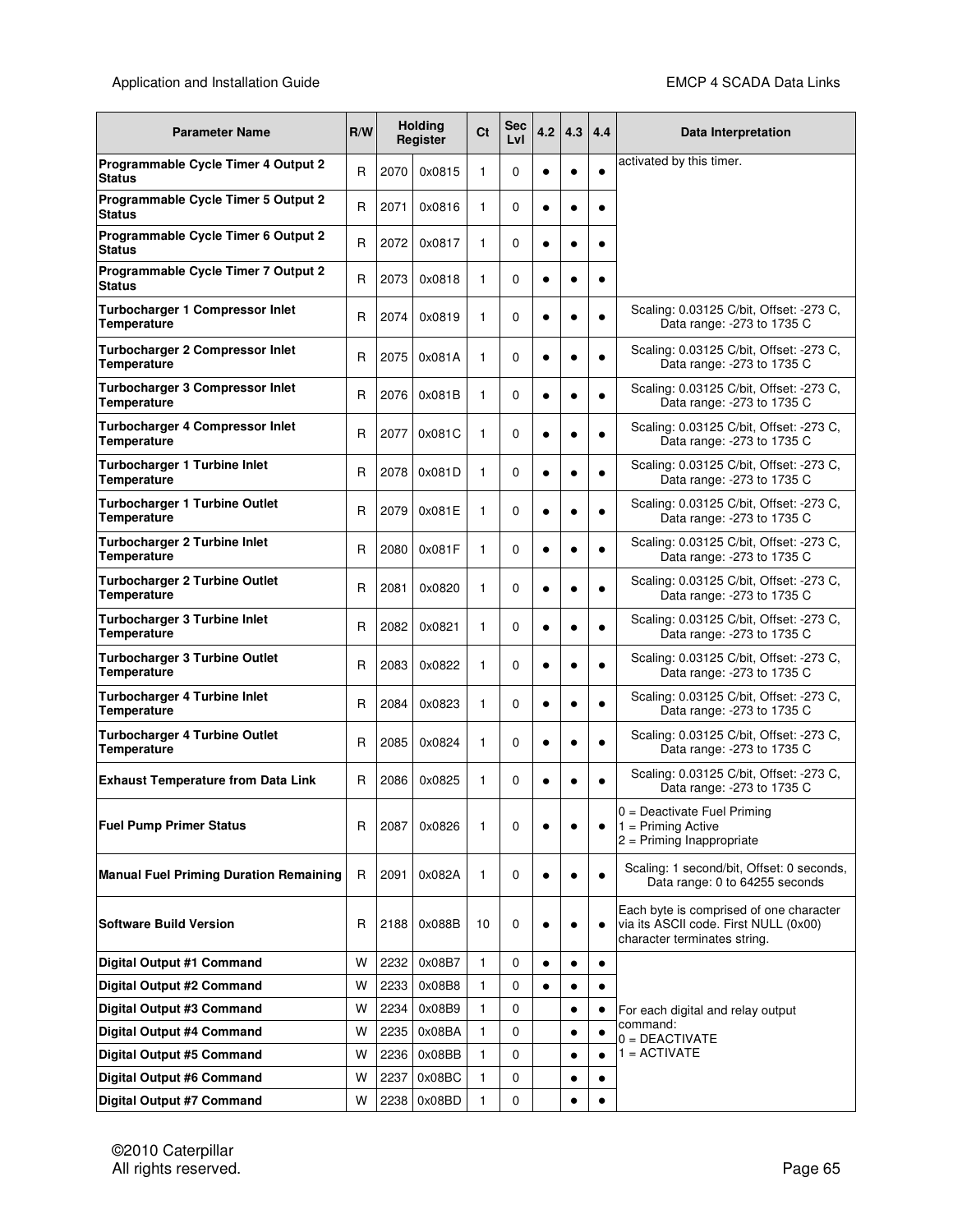| <b>Parameter Name</b>            | R/W |      | <b>Holding</b><br>Register | Ct           | <b>Sec</b><br>Lvl | 4.2       | 4.3       | 4.4 | Data Interpretation |
|----------------------------------|-----|------|----------------------------|--------------|-------------------|-----------|-----------|-----|---------------------|
| Digital Output #8 Command        | W   | 2239 | 0x08BE                     | 1            | 0                 |           |           |     |                     |
| <b>Digital Output #9 Command</b> | W   | 2240 | 0x08BF                     | 1            | 0                 |           |           |     |                     |
| Digital Output #10 Command       | W   | 2241 | 0x08C0                     | $\mathbf{1}$ | 0                 |           | $\bullet$ |     |                     |
| Digital Output #11 Command       | W   | 2242 | 0x08C1                     | 1            | 0                 |           |           |     |                     |
| Digital Output #12 Command       | W   | 2243 | 0x08C2                     | 1            | 0                 |           |           |     |                     |
| Digital Output #13 Command       | W   | 2244 | 0x08C3                     | 1            | 0                 |           |           |     |                     |
| Digital Output #14 Command       | W   | 2245 | 0x08C4                     | 1            | 0                 |           |           |     |                     |
| Digital Output #15 Command       | W   | 2246 | 0x08C5                     | 1            | 0                 |           | $\bullet$ |     |                     |
| Digital Output #16 Command       | W   | 2247 | 0x08C6                     | 1            | 0                 |           | $\bullet$ |     |                     |
| Digital Output #17 Command       | W   | 2248 | 0x08C7                     | 1            | 0                 |           |           |     |                     |
| <b>Relay Output #1 Command</b>   | W   | 2252 | 0x08CB                     | 1            | 0                 | $\bullet$ |           |     |                     |
| <b>Relay Output #2 Command</b>   | W   | 2253 | 0x08CC                     | 1            | 0                 | ٠         |           |     |                     |
| <b>Relay Output #3 Command</b>   | W   | 2254 | 0x08CD                     | 1            | 0                 | $\bullet$ |           |     |                     |
| <b>Relay Output #4 Command</b>   | W   | 2255 | 0x08CE                     | 1            | $\Omega$          | $\bullet$ |           |     |                     |
| <b>Relay Output #5 Command</b>   | W   | 2256 | 0x08CF                     | 1            | 0                 | ٠         |           |     |                     |
| <b>Relay Output #6 Command</b>   | W   | 2257 | 0x08D0                     | 1            | 0                 | $\bullet$ |           |     |                     |
| <b>Relay Output #7 Command</b>   | W   | 2258 | 0x08D1                     | 1            | 0                 | $\bullet$ |           |     |                     |
| <b>Relay Output #8 Command</b>   | W   | 2259 | 0x08D2                     | 1            | 0                 | $\bullet$ |           |     |                     |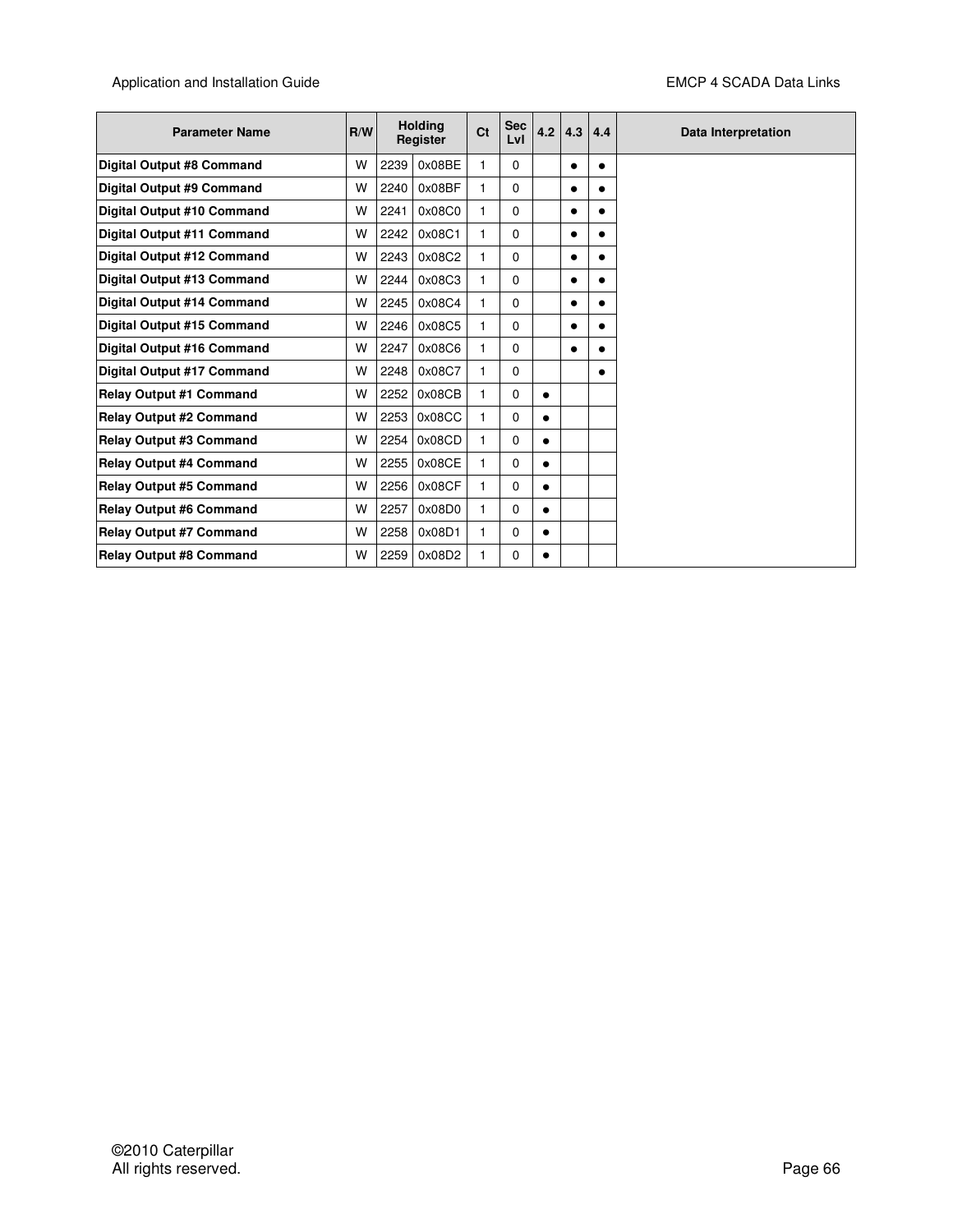# **APPENDIX B INDEX OF MODBUS REGISTERS – ALPHABETICAL**

| section | <b>Parameter Name</b>                                                            | #    |
|---------|----------------------------------------------------------------------------------|------|
| 5.11    | <b>Accessory Data Link Status</b>                                                | 1141 |
| 5.7     | <b>Acknowledge All Events Command</b>                                            | 304  |
| 5.6     | <b>Aftertreatment #1 SCR Catalyst</b><br><b>Reagent Tank #1 Temperature</b>      | 378  |
| 5.6     | <b>Aftertreatment 1 SCR Catalyst</b><br><b>Exhaust Gas Differential Pressure</b> | 382  |
| 5.6     | Air Filter 1 Differential Pressure from<br>Data Link                             | 253  |
| 5.6     | Air Filter 1 Differential Pressure from<br>I/O Pin                               | 810  |
| 5.12    | Analog Input #1 Data Value                                                       | 652  |
| 5.12    | Analog Input #1 Sensor Value                                                     | 648  |
| 5.12    | Analog Input #2 Data Value                                                       | 654  |
| 5.12    | Analog Input #2 Sensor Value                                                     | 649  |
| 5.12    | Analog Input #3 Data Value                                                       | 656  |
| 5.12    | Analog Input #3 Sensor Value                                                     | 650  |
| 5.12    | Analog Input #4 Data Value                                                       | 658  |
| 5.12    | Analog Input #4 Sensor Value                                                     | 651  |
| 5.12    | Analog Output #1 Data Command                                                    | 681  |
| 5.12    | Analog Output #1 Data Value                                                      | 660  |
| 5.12    | Analog Output #2 Data Command                                                    | 683  |
| 5.12    | Analog Output #2 Data Value                                                      | 662  |
| 5.12    | Analog Output #3 Data Command                                                    | 685  |
| 5.12    | Analog Output #3 Data Value                                                      | 664  |
| 5.5     | <b>Arbitration Relay Active Status (DDO-</b><br>01)                              | 645  |
| 5.6     | <b>Atmospheric Pressure from Data Link</b>                                       | 257  |
| 5.5     | <b>Auto Start/Stop Fuel Control Enabled</b>                                      | 307  |
| 5.5     | <b>Automatic Start/Stop State</b>                                                | 206  |
| 5.3     | <b>Battery Voltage</b>                                                           | 202  |
| 5.5     | Bell Alarm Active Status (DIDI-02)                                               | 642  |
| 5.6     | <b>Boost Pressure from Data Link</b>                                             | 249  |
| 5.4     | <b>Bus Average AC RMS Frequency</b>                                              | 165  |
| 5.4     | <b>Bus Average Line-Line AC RMS</b><br>Voltage                                   | 164  |
| 5.4     | <b>Bus Average Line-Line AC RMS</b><br><b>Voltage Percent</b>                    | 173  |
| 5.4     | <b>Bus Average Line-Neutral AC RMS</b><br>Voltage                                | 172  |
| 5.5     | <b>Bus Live Status</b>                                                           | 1070 |
| 5.4     | <b>Bus Phase A Line-Line AC RMS</b><br>Voltage                                   | 166  |
| 5.4     | <b>Bus Phase A Line-Neutral AC RMS</b><br>Voltage                                | 169  |

| section | <b>Parameter Name</b>                                                 | #    |
|---------|-----------------------------------------------------------------------|------|
| 5.4     | <b>Bus Phase B Line-Line AC RMS</b><br>Voltage                        | 167  |
| 5.4     | <b>Bus Phase B Line-Neutral AC RMS</b><br>Voltage                     | 170  |
| 5.4     | <b>Bus Phase C Line-Line AC RMS</b><br>Voltage                        | 168  |
| 5.4     | <b>Bus Phase C Line-Neutral AC RMS</b><br>Voltage                     | 171  |
| 5.5     | <b>Bus Voltage within Limits</b>                                      | 1069 |
| 5.5     | <b>Bypass Cooldown</b>                                                | 300  |
| 5.6     | <b>Catalyst Intake Temperature</b>                                    | 381  |
| 5.11    | <b>Control Serial Number</b>                                          | 1276 |
| 5.5     | <b>Cooldown Duration Remaining</b>                                    | 1054 |
| 5.6     | <b>Crankcase Pressure from Data Link</b>                              | 248  |
| 4.4     | <b>Current Security Level</b>                                         | 732  |
| 5.6     | <b>Cylinder #1 Exhaust Port Temperature</b><br>from Data Link         | 221  |
| 5.6     | <b>Cylinder #10 Exhaust Port</b><br><b>Temperature from Data Link</b> | 230  |
| 5.6     | <b>Cylinder #11 Exhaust Port</b><br><b>Temperature from Data Link</b> | 231  |
| 5.6     | <b>Cylinder #12 Exhaust Port</b><br><b>Temperature from Data Link</b> | 232  |
| 5.6     | <b>Cylinder #13 Exhaust Port</b><br><b>Temperature from Data Link</b> | 233  |
| 5.6     | <b>Cylinder #14 Exhaust Port</b><br><b>Temperature from Data Link</b> | 234  |
| 5.6     | <b>Cylinder #15 Exhaust Port</b><br><b>Temperature from Data Link</b> | 235  |
| 5.6     | <b>Cylinder #16 Exhaust Port</b><br><b>Temperature from Data Link</b> | 236  |
| 5.6     | <b>Cylinder #17 Exhaust Port</b><br><b>Temperature from Data Link</b> | 237  |
| 5.6     | <b>Cylinder #18 Exhaust Port</b><br><b>Temperature from Data Link</b> | 238  |
| 5.6     | <b>Cylinder #19 Exhaust Port</b><br><b>Temperature from Data Link</b> | 239  |
| 5.6     | <b>Cylinder #2 Exhaust Port Temperature</b><br>from Data Link         | 222  |
| 5.6     | <b>Cylinder #20 Exhaust Port</b><br><b>Temperature from Data Link</b> | 240  |
| 5.6     | <b>Cylinder #3 Exhaust Port Temperature</b><br>from Data Link         | 223  |
| 5.6     | <b>Cylinder #4 Exhaust Port Temperature</b><br>from Data Link         | 224  |
| 5.6     | <b>Cylinder #5 Exhaust Port Temperature</b><br>from Data Link         | 225  |
| 5.6     | <b>Cylinder #6 Exhaust Port Temperature</b><br>from Data Link         | 226  |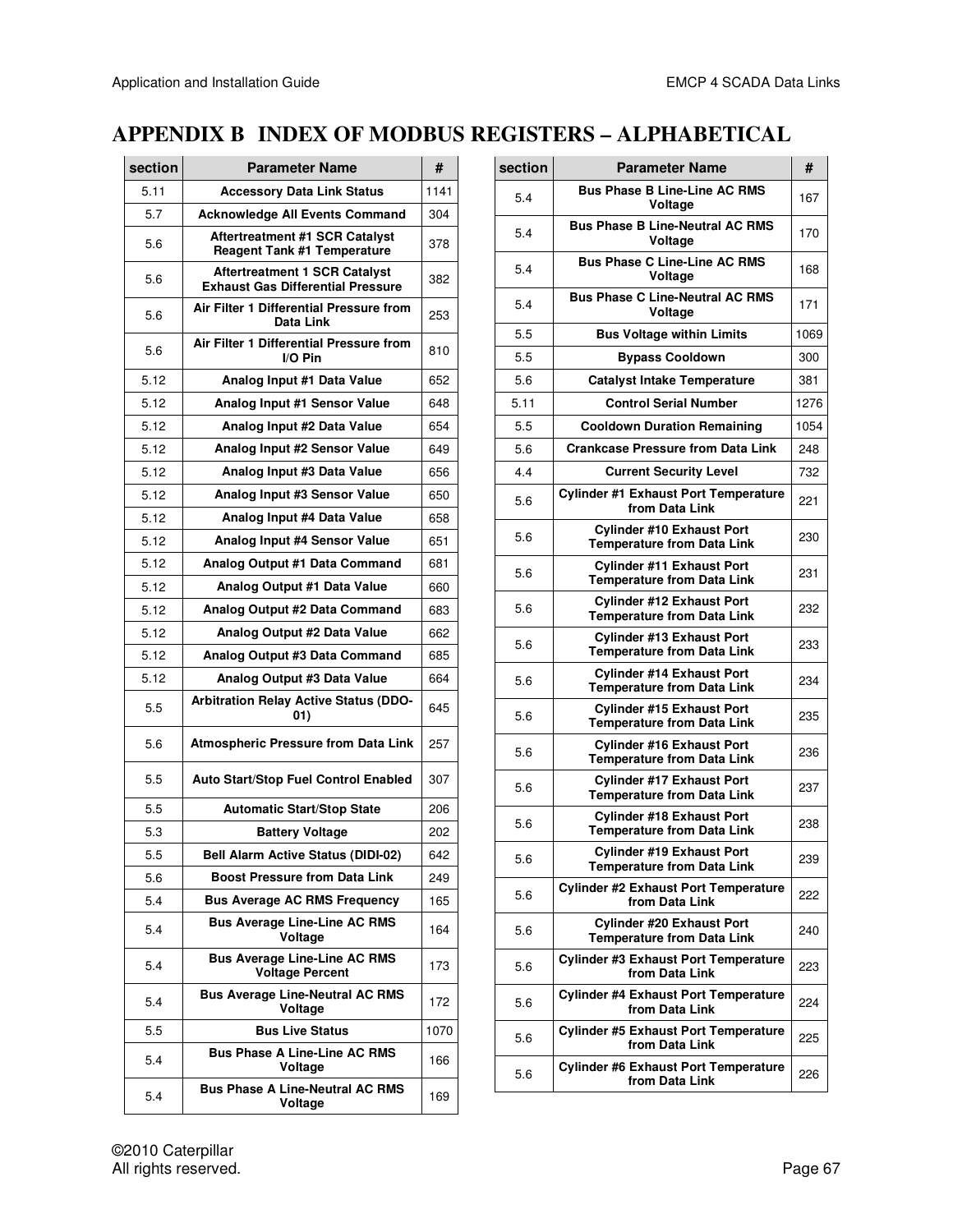| section | <b>Parameter Name</b>                                                 | #    |
|---------|-----------------------------------------------------------------------|------|
| 5.6     | <b>Cylinder #7 Exhaust Port Temperature</b><br>from Data Link         | 227  |
| 5.6     | <b>Cylinder #8 Exhaust Port Temperature</b><br>from Data Link         | 228  |
| 5.6     | <b>Cylinder #9 Exhaust Port Temperature</b><br>from Data Link         | 229  |
| 5.5     | <b>Dead Bus Arbitration State</b>                                     | 1111 |
| 5.5     | Dedicated Digital Input #1 (E-Stop)<br><b>Active Status</b>           | 612  |
| 5.5     | Dedicated Digital Input #2 (Initiate<br><b>Command) Active Status</b> | 613  |
| 5.5     | Dedicated Digital Input #3 (Gen CB<br><b>Aux A) Active Status</b>     | 614  |
| 5.5     | Dedicated Digital Input #4 (Gen CB<br><b>Aux B) Active Status</b>     | 615  |
| 5.5     | <b>Desired Base Load</b>                                              | 179  |
| 5.5     | <b>Desired Genset Output Voltage</b>                                  | 1057 |
| 5.11    | <b>Digital AVR Online</b>                                             | 1097 |
| 5.12    | Digital Input #1 Active Status                                        | 600  |
| 5.12    | Digital Input #2 Active Status                                        | 601  |
| 5.12    | Digital Input #3 Active Status                                        | 602  |
| 5.12    | <b>Digital Input #4 Active Status</b>                                 | 603  |
| 5.12    | Digital Input #5 Active Status                                        | 604  |
| 5.12    | Digital Input #6 Active Status                                        | 605  |
| 5.12    | <b>Digital Input #7 Active Status</b>                                 | 606  |
| 5.12    | Digital Input #8 Active Status                                        | 607  |
| 5.12    | Digital Output #1 Active Status                                       | 624  |
| 5.12    | Digital Output #1 Command                                             | 2232 |
| 5.12    | Digital Output #10 Active Status                                      | 633  |
| 5.12    | Digital Output #10 Command                                            | 2241 |
| 5.12    | Digital Output #11 Active Status                                      | 634  |
| 5.12    | Digital Output #11 Command                                            | 2242 |
| 5.12    | Digital Output #12 Active Status                                      | 635  |
| 5.12    | Digital Output #12 Command                                            | 2243 |
| 5.12    | Digital Output #13 Active Status                                      | 636  |
| 5.12    | Digital Output #13 Command                                            | 2244 |
| 5.12    | <b>Digital Output #14 Active Status</b>                               | 637  |
| 5.12    | Digital Output #14 Command                                            | 2245 |
| 5.12    | Digital Output #15 Active Status                                      | 638  |
| 5.12    | Digital Output #15 Command                                            | 2246 |
| 5.12    | Digital Output #16 Active Status                                      | 639  |
| 5.12    | Digital Output #16 Command                                            | 2247 |
| 5.12    | Digital Output #17 Active Status                                      | 640  |
| 5.12    | Digital Output #17 Command                                            | 2248 |
| 5.12    | Digital Output #2 Active Status                                       | 625  |

| section | <b>Parameter Name</b>                                                   | #    |
|---------|-------------------------------------------------------------------------|------|
| 5.12    | Digital Output #2 Command                                               | 2233 |
| 5.12    | Digital Output #3 Active Status                                         | 626  |
| 5.12    | Digital Output #3 Command                                               | 2234 |
| 5.12    | Digital Output #4 Active Status                                         | 627  |
| 5.12    | Digital Output #4 Command                                               | 2235 |
| 5.12    | Digital Output #5 Active Status                                         | 628  |
| 5.12    | Digital Output #5 Command                                               | 2236 |
| 5.12    | Digital Output #6 Active Status                                         | 629  |
| 5.12    | Digital Output #6 Command                                               | 2237 |
| 5.12    | Digital Output #7 Active Status                                         | 630  |
| 5.12    | Digital Output #7 Command                                               | 2238 |
| 5.12    | Digital Output #8 Active Status                                         | 631  |
| 5.12    | Digital Output #8 Command                                               | 2239 |
| 5.12    | Digital Output #9 Active Status                                         | 632  |
| 5.12    | Digital Output #9 Command                                               | 2240 |
| 5.5     | <b>Emergency Stop Command</b>                                           | 1056 |
| 5.5     | <b>Engine Control Online</b>                                            | 1091 |
| 5.5     | <b>Engine Control Switch Command</b>                                    | 302  |
| 5.5     | <b>Engine Control Switch Position</b>                                   | 301  |
| 5.6     | Engine Coolant Level from I/O Pin                                       | 807  |
| 5.6     | <b>Engine Coolant Temperature</b>                                       | 201  |
| 5.6     | <b>Engine Coolant Temperature from</b><br>Data Link                     | 219  |
| 5.6     | <b>Engine Fuel Temperature from Data</b><br>Link                        | 246  |
| 5.6     | Engine Oil Level from I/O Pin                                           | 806  |
| 5.6     | <b>Engine Oil Pressure</b>                                              | 200  |
| 5.6     | <b>Engine Oil Pressure from Data Link</b>                               | 217  |
| 5.6     | <b>Engine Oil Temperature</b>                                           | 199  |
| 5.6     | <b>Engine Oil Temperature from Data</b><br>Lınk                         | 245  |
| 5.6     | Engine Oil Temperature from I/O Pin                                     | 800  |
| 5.8     | <b>Engine Operating Hours</b>                                           | 204  |
| 5.7     | <b>Engine Protection has Shut Down</b><br><b>Engine</b>                 | 1275 |
| 5.6     | <b>Engine rpm</b>                                                       | 203  |
| 5.7     | <b>Event Log Module Selection</b>                                       | 1498 |
| 5.7     | <b>Event Log Module Selection</b>                                       | 1499 |
| 5.6     | <b>Exhaust Manifold #1 (Left)</b><br><b>Temperature from Data Link</b>  | 241  |
| 5.6     | <b>Exhaust Manifold #2 (Right)</b><br><b>Temperature from Data Link</b> | 242  |
| 5.6     | <b>Exhaust Temperature</b>                                              | 801  |
| 5.6     | <b>Exhaust Temperature from Data Link</b>                               | 2086 |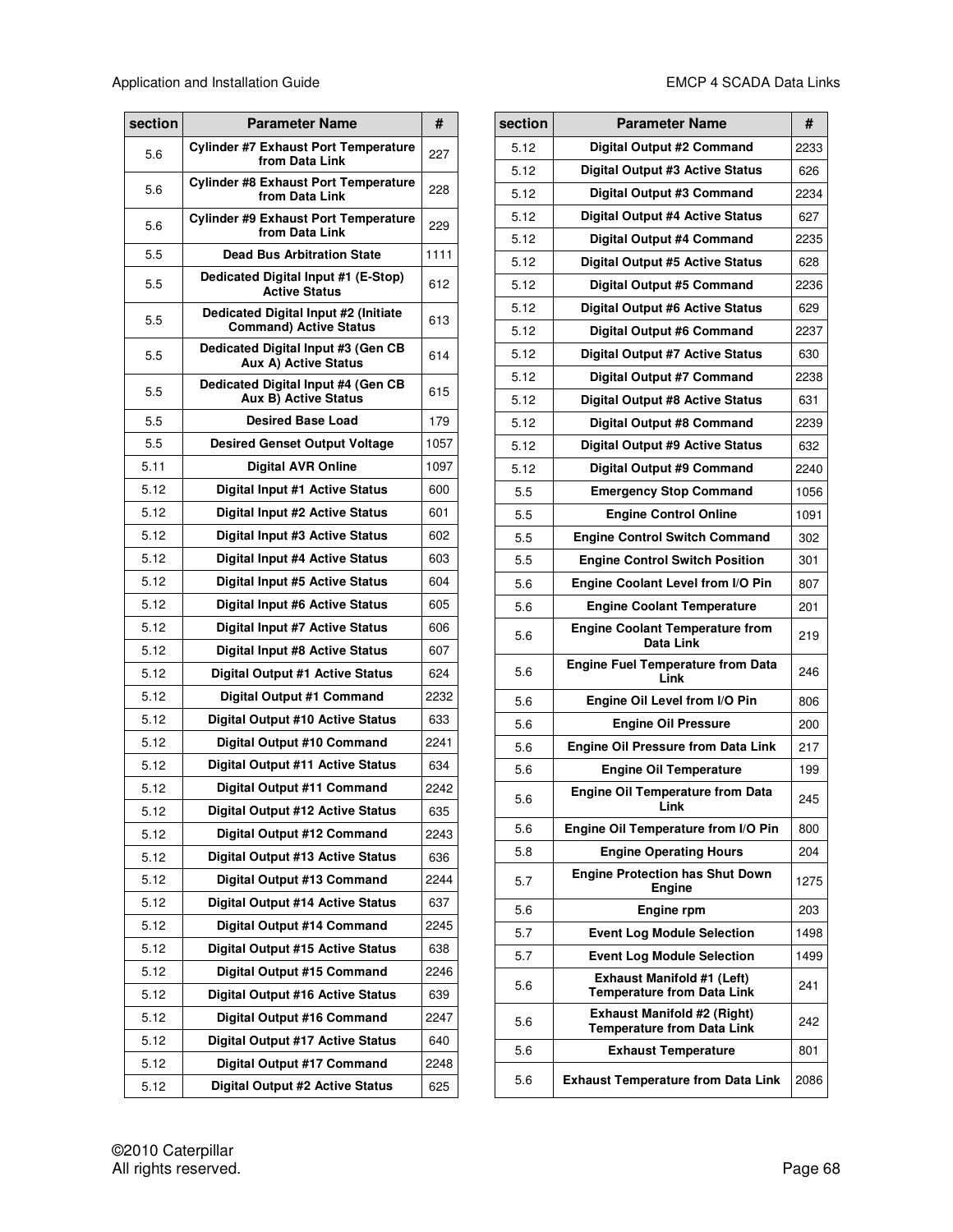Application and Installation Guide **EMCP** 4 SCADA Data Links

| section | <b>Parameter Name</b>                                               |      |  |  |
|---------|---------------------------------------------------------------------|------|--|--|
| 5.11    | External I/O #1 Online                                              | 1093 |  |  |
| 5.11    | External I/O #2 Online                                              | 1094 |  |  |
| 5.11    | External I/O #3 Online                                              | 1095 |  |  |
| 5.11    | External I/O #4 Online                                              | 1096 |  |  |
| 5.6     | <b>External Tank Fuel Level from I/O Pin</b>                        | 805  |  |  |
| 5.5     | <b>Forced Idle Command Active</b>                                   | 337  |  |  |
| 5.6     | <b>Fuel Filter Differential Pressure from</b><br>Data Link          | 252  |  |  |
| 5.6     | <b>Fuel Filter Differential Pressure from</b><br>I/O Pin            | 811  |  |  |
| 5.6     | <b>Fuel Level</b>                                                   | 198  |  |  |
| 5.6     | <b>Fuel Level</b>                                                   | 258  |  |  |
| 5.6     | Fuel Level from I/O Pin                                             | 804  |  |  |
| 5.5     | <b>Fuel Load Pump Active</b>                                        | 322  |  |  |
| 5.6     | <b>Fuel Pressure from Data Link</b>                                 | 247  |  |  |
| 5.5     | <b>Fuel Pump Primer Status</b>                                      | 2087 |  |  |
| 5.5     | <b>Fuel Unload Pump Active</b>                                      | 321  |  |  |
| 5.5     | Gen CB Close Active Status (DDO-02)                                 | 646  |  |  |
| 5.5     | <b>Gen CB Close Command Active</b><br>Status (DIDI-04)              | 644  |  |  |
| 5.5     | Gen CB Trip Active Status (DDO-03)                                  | 647  |  |  |
| 5.5     | <b>Gen CB Trip Command Active Status</b><br>(DIDI-03)               | 643  |  |  |
| 5.1     | <b>Generator Average AC RMS Current</b>                             | 101  |  |  |
| 5.1     | <b>Generator Average AC RMS</b><br>Frequency                        | 102  |  |  |
| 5.1     | <b>Generator Average AC RMS</b><br><b>Frequency Percent</b>         | 183  |  |  |
| 5.1     | <b>Generator Average Line-Line AC RMS</b><br>Voltage                | 100  |  |  |
| 5.1     | <b>Generator Average Line-Line AC RMS</b><br><b>Voltage Percent</b> | 163  |  |  |
| 5.1     | Generator Average Line-Neutral AC<br><b>RMS Voltage</b>             | 148  |  |  |
| 5.5     | <b>Generator Circuit Breaker Status</b>                             | 1065 |  |  |
| 5.5     | <b>Generator Desired Power Factor</b>                               | 178  |  |  |
| 5.3     | <b>Generator Excitation Field Current</b><br>from Data Link         | 340  |  |  |
| 5.3     | <b>Generator Excitation Field Voltage</b><br>from Data Link         | 338  |  |  |
| 5.5     | <b>Generator Frequency within Limits</b>                            | 1067 |  |  |
| 5.3     | <b>Generator Front Bearing Temperature</b><br>from Data Link        | 149  |  |  |
| 5.8     | <b>Generator Overall Power Factor</b>                               | 103  |  |  |
| 5.8     | <b>Generator Overall Power Factor</b><br>Lagging                    | 104  |  |  |
| 5.1     | <b>Generator Phase A AC RMS Current</b>                             | 111  |  |  |

| section | <b>Parameter Name</b>                                                 |     |  |  |  |
|---------|-----------------------------------------------------------------------|-----|--|--|--|
| 5.8     | <b>Generator Phase A Apparent Power</b>                               |     |  |  |  |
| 5.1     | <b>Generator Phase A Line-Line AC RMS</b><br>Voltage                  | 108 |  |  |  |
| 5.1     | <b>Generator Phase A Line-Neutral AC</b><br><b>RMS Voltage</b>        | 114 |  |  |  |
| 5.8     | <b>Generator Phase A Power Factor</b>                                 | 135 |  |  |  |
| 5.8     | <b>Generator Phase A Power Factor</b><br>Lagging                      | 159 |  |  |  |
| 5.8     | <b>Generator Phase A Reactive Power</b>                               | 129 |  |  |  |
| 5.8     | <b>Generator Phase A Real Power</b>                                   | 117 |  |  |  |
| 5.3     | <b>Generator Phase A Winding</b><br><b>Temperature from Data Link</b> | 151 |  |  |  |
| 5.1     | <b>Generator Phase B AC RMS Current</b>                               | 112 |  |  |  |
| 5.8     | <b>Generator Phase B Apparent Power</b>                               | 125 |  |  |  |
| 5.1     | <b>Generator Phase B Line-Line AC RMS</b><br>Voltage                  | 109 |  |  |  |
| 5.1     | <b>Generator Phase B Line-Neutral AC</b><br><b>RMS Voltage</b>        | 115 |  |  |  |
| 5.8     | <b>Generator Phase B Power Factor</b>                                 | 136 |  |  |  |
| 5.8     | <b>Generator Phase B Power Factor</b><br>Lagging                      | 160 |  |  |  |
| 5.8     | <b>Generator Phase B Reactive Power</b>                               | 131 |  |  |  |
| 5.8     | <b>Generator Phase B Real Power</b>                                   | 119 |  |  |  |
| 5.3     | <b>Generator Phase B Winding</b><br><b>Temperature from Data Link</b> | 152 |  |  |  |
| 5.1     | <b>Generator Phase C AC RMS Current</b>                               | 113 |  |  |  |
| 5.8     | <b>Generator Phase C Apparent Power</b>                               | 127 |  |  |  |
| 5.1     | <b>Generator Phase C Line-Line AC RMS</b><br>Voltage                  | 110 |  |  |  |
| 5.1     | <b>Generator Phase C Line-Neutral AC</b><br><b>RMS Voltage</b>        | 116 |  |  |  |
| 5.8     | <b>Generator Phase C Power Factor</b>                                 | 137 |  |  |  |
| 5.8     | <b>Generator Phase C Power Factor</b><br>Lagging                      | 161 |  |  |  |
| 5.8     | <b>Generator Phase C Reactive Power</b>                               | 133 |  |  |  |
| 5.8     | <b>Generator Phase C Real Power</b>                                   | 121 |  |  |  |
| 5.3     | <b>Generator Phase C Winding</b><br><b>Temperature from Data Link</b> | 153 |  |  |  |
| 5.3     | <b>Generator Rear Bearing Temperature</b><br>from Data Link           | 150 |  |  |  |
| 5.3     | <b>Generator Rear Bearing Temperature</b><br>from I/O Pin             | 162 |  |  |  |
| 5.8     | <b>Generator Total Apparent Power</b>                                 | 138 |  |  |  |
| 5.8     | <b>Generator Total Percent Apparent</b><br><b>Power</b>               | 140 |  |  |  |
| 5.1     | <b>Generator Total Percent Current</b>                                | 174 |  |  |  |
| 5.8     | <b>Generator Total Percent kW</b>                                     | 105 |  |  |  |
| 5.8     | <b>Generator Total Percent Reactive</b><br><b>Power</b>               | 143 |  |  |  |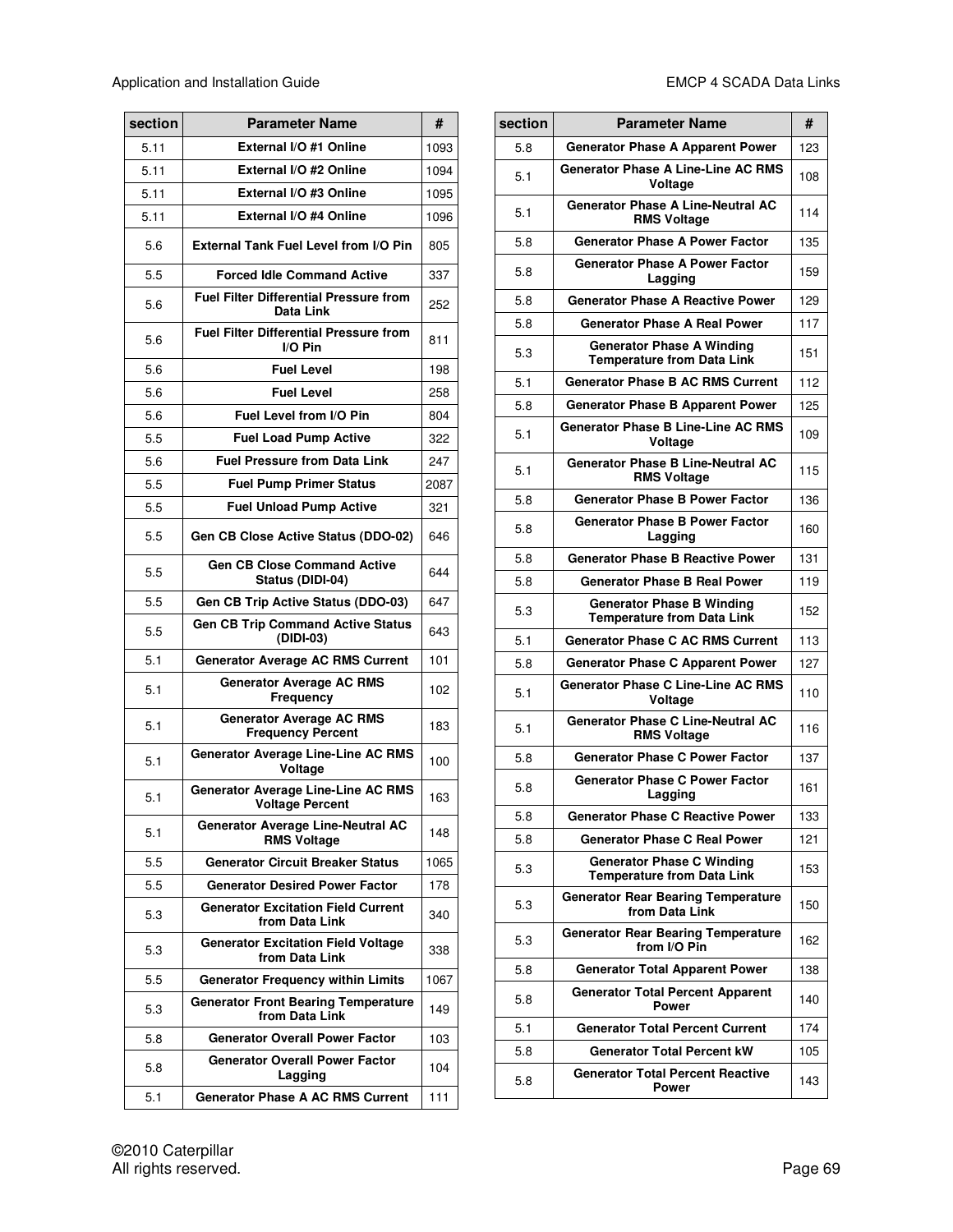| section | <b>Parameter Name</b>                                     |      |  |  |
|---------|-----------------------------------------------------------|------|--|--|
| 5.8     | <b>Generator Total Reactive Energy</b><br><b>Exported</b> | 146  |  |  |
| 5.8     | <b>Generator Total Reactive Power</b>                     | 141  |  |  |
| 5.8     | <b>Generator Total Real Energy Exported</b>               | 144  |  |  |
| 5.8     | <b>Generator Total Real Power</b>                         | 106  |  |  |
| 5.5     | <b>Generator Voltage within Limits</b>                    | 1068 |  |  |
| 5.5     | Generator/Bus Phase Difference                            | 1064 |  |  |
| 5.11    | <b>Genset Control Online</b>                              | 1090 |  |  |
| 5.5     | <b>Group Start Active Status (DIDI-01)</b>                | 641  |  |  |
| 5.6     | <b>Instantaneous Fuel Consumption from</b><br>Data Link   | 256  |  |  |
| 5.6     | Intake Manifold #1 Temperature from<br>Data Link          | 243  |  |  |
| 5.6     | Intake Manifold #2 Temperature from<br>Data Link          | 244  |  |  |
| 5.12    | <b>Isolated Digital Input #1 Active Status</b>            | 608  |  |  |
| 5.12    | <b>Isolated Digital Input #2 Active Status</b>            | 609  |  |  |
| 5.12    | <b>Isolated Digital Input #3 Active Status</b>            | 610  |  |  |
| 5.12    | <b>Isolated Digital Input #4 Active Status</b>            | 611  |  |  |
| 4.4     | <b>Key Press</b>                                          | 310  |  |  |
| 5.11    | <b>Lamp Test Command</b>                                  | 303  |  |  |
| 5.6     | Left Manifold Exhaust Temperature                         | 802  |  |  |
| 4.4     | <b>Level 1 Password</b>                                   | 708  |  |  |
| 4.4     | <b>Level 2 Password</b>                                   | 716  |  |  |
| 4.4     | Level 3 Password Phone In Prompt                          | 734  |  |  |
| 5.5     | <b>Load Sense Load Demand State</b>                       | 1120 |  |  |
| 5.5     | Load Share Line Total Percent kVAr                        | 182  |  |  |
| 5.5     | Load Share Line Total Percent kW                          | 181  |  |  |
| 5.13    | <b>Load Shed Command Active Status</b>                    | 1129 |  |  |
| 5.13    | <b>Load Shed Command Reset</b>                            | 1130 |  |  |
| 5.7     | Log Entry                                                 | 1034 |  |  |
| 5.7     | Log Entry Index                                           | 1033 |  |  |
| 5.5     | Low Idle State from ADEM                                  | 1263 |  |  |
| 5.6     | Main Tank Urea Level from I/O Pin                         | 812  |  |  |
| 5.5     | <b>Manual Fuel Priming Duration</b><br>Remaining          | 2091 |  |  |
| 5.7     | <b>Module Event Log Entry 1</b>                           | 1500 |  |  |
| 5.7     | <b>Module Event Log Entry 10</b>                          | 1626 |  |  |
| 5.7     | <b>Module Event Log Entry 11</b>                          | 1640 |  |  |
| 5.7     | <b>Module Event Log Entry 12</b>                          | 1654 |  |  |
| 5.7     | <b>Module Event Log Entry 13</b>                          | 1668 |  |  |
| 5.7     | <b>Module Event Log Entry 14</b>                          | 1682 |  |  |

| section | <b>Parameter Name</b>                                | #    |
|---------|------------------------------------------------------|------|
| 5.7     | <b>Module Event Log Entry 15</b>                     | 1696 |
| 5.7     | <b>Module Event Log Entry 16</b>                     | 1710 |
| 5.7     | <b>Module Event Log Entry 17</b>                     | 1724 |
| 5.7     | <b>Module Event Log Entry 18</b>                     | 1738 |
| 5.7     | <b>Module Event Log Entry 19</b>                     | 1752 |
| 5.7     | <b>Module Event Log Entry 2</b>                      | 1514 |
| 5.7     | <b>Module Event Log Entry 20</b>                     | 1766 |
| 5.7     | <b>Module Event Log Entry 21</b>                     | 1780 |
| 5.7     | <b>Module Event Log Entry 22</b>                     | 1794 |
| 5.7     | <b>Module Event Log Entry 23</b>                     | 1808 |
| 5.7     | <b>Module Event Log Entry 24</b>                     | 1822 |
| 5.7     | <b>Module Event Log Entry 25</b>                     | 1836 |
| 5.7     | <b>Module Event Log Entry 26</b>                     | 1850 |
| 5.7     | <b>Module Event Log Entry 27</b>                     | 1864 |
| 5.7     | <b>Module Event Log Entry 28</b>                     | 1878 |
| 5.7     | <b>Module Event Log Entry 29</b>                     | 1892 |
| 5.7     | <b>Module Event Log Entry 3</b>                      | 1528 |
| 5.7     | <b>Module Event Log Entry 30</b>                     | 1906 |
| 5.7     | <b>Module Event Log Entry 31</b>                     | 1920 |
| 5.7     | <b>Module Event Log Entry 32</b>                     | 1934 |
| 5.7     | <b>Module Event Log Entry 33</b>                     | 1948 |
| 5.7     | <b>Module Event Log Entry 34</b>                     | 1962 |
| 5.7     | <b>Module Event Log Entry 35</b>                     | 1976 |
| 5.7     | <b>Module Event Log Entry 36</b>                     | 1990 |
| 5.7     | <b>Module Event Log Entry 37</b>                     | 2004 |
| 5.7     | <b>Module Event Log Entry 38</b>                     | 2018 |
| 5.7     | <b>Module Event Log Entry 39</b>                     | 2032 |
| 5.7     | <b>Module Event Log Entry 4</b>                      | 1542 |
| 5.7     | <b>Module Event Log Entry 40</b>                     | 2046 |
| 5.7     | <b>Module Event Log Entry 5</b>                      | 1556 |
| 5.7     | <b>Module Event Log Entry 6</b>                      | 1570 |
| 5.7     | <b>Module Event Log Entry 7</b>                      | 1584 |
| 5.7     | <b>Module Event Log Entry 8</b>                      | 1598 |
| 5.7     | <b>Module Event Log Entry 9</b>                      | 1612 |
| 5.8     | <b>Number of Crank Attempts</b>                      | 213  |
| 5.8     | <b>Number of Successful Starts</b>                   | 215  |
| 5.6     | Oil Filter Differential Pressure from<br>Data Link   | 251  |
| 5.6     | Oil Filter Differential Pressure from I/O<br>Pin     | 809  |
| 5.11    | <b>Primary Data Link Status</b>                      | 1140 |
| 5.10    | Programmable Cycle Timer 1 Output 1<br><b>Status</b> | 2060 |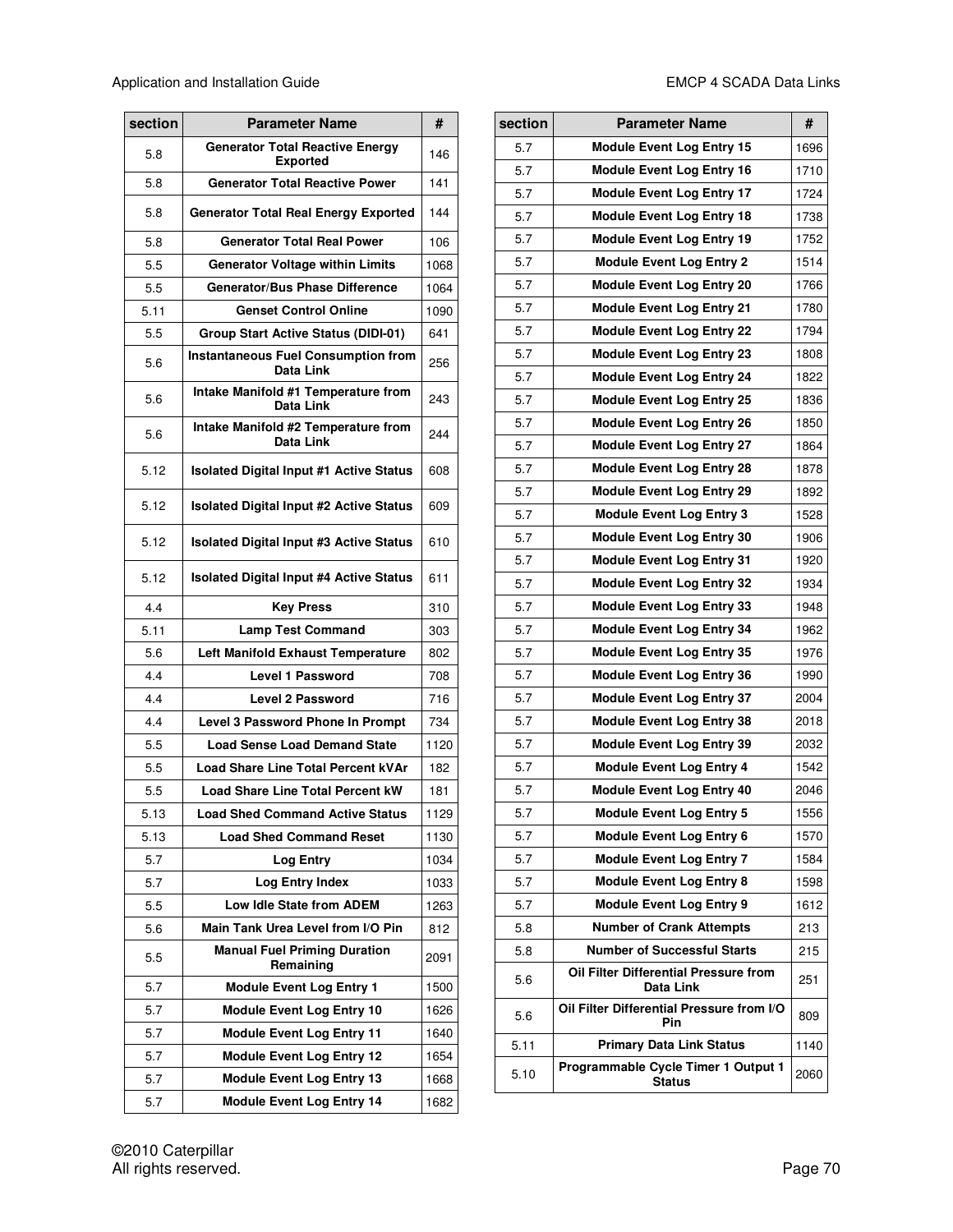| section | <b>Parameter Name</b>                                |      |  |  |
|---------|------------------------------------------------------|------|--|--|
| 5.10    | Programmable Cycle Timer 1 Output 2<br><b>Status</b> | 2067 |  |  |
| 5.10    | Programmable Cycle Timer 1 Output 3<br><b>Status</b> | 1487 |  |  |
| 5.10    | Programmable Cycle Timer 2 Output 1<br><b>Status</b> | 2061 |  |  |
| 5.10    | Programmable Cycle Timer 2 Output 2<br><b>Status</b> | 2068 |  |  |
| 5.10    | Programmable Cycle Timer 2 Output 3<br><b>Status</b> | 1488 |  |  |
| 5.10    | Programmable Cycle Timer 3 Output 1<br><b>Status</b> | 2062 |  |  |
| 5.10    | Programmable Cycle Timer 3 Output 2<br><b>Status</b> | 2069 |  |  |
| 5.10    | Programmable Cycle Timer 3 Output 3<br><b>Status</b> | 1489 |  |  |
| 5.10    | Programmable Cycle Timer 4 Output 1<br><b>Status</b> | 2063 |  |  |
| 5.10    | Programmable Cycle Timer 4 Output 2<br><b>Status</b> | 2070 |  |  |
| 5.10    | Programmable Cycle Timer 4 Output 3<br><b>Status</b> | 1490 |  |  |
| 5.10    | Programmable Cycle Timer 5 Output 1<br><b>Status</b> | 2064 |  |  |
| 5.10    | Programmable Cycle Timer 5 Output 2<br><b>Status</b> | 2071 |  |  |
| 5.10    | Programmable Cycle Timer 5 Output 3<br><b>Status</b> | 1491 |  |  |
| 5.10    | Programmable Cycle Timer 6 Output 1<br><b>Status</b> | 2065 |  |  |
| 5.10    | Programmable Cycle Timer 6 Output 2<br><b>Status</b> | 2072 |  |  |
| 5.10    | Programmable Cycle Timer 6 Output 3<br><b>Status</b> | 1492 |  |  |
| 5.10    | Programmable Cycle Timer 7 Output 1<br><b>Status</b> | 2066 |  |  |
| 5.10    | Programmable Cycle Timer 7 Output 2<br>Status        | 2073 |  |  |
| 5.10    | Programmable Cycle Timer 7 Output 3<br>Status        | 1493 |  |  |
| 5.12    | <b>PWM Output #1 Data Command</b>                    | 687  |  |  |
| 5.12    | PWM Output #1 Data Value                             | 672  |  |  |
| 5.12    | <b>PWM Output #2 Data Command</b>                    | 689  |  |  |
| 5.12    | PWM Output #2 Data Value                             | 674  |  |  |
| 5.12    | <b>Real Time Clock</b>                               | 900  |  |  |
| 5.12    | <b>Relay Output #1 Active Status</b>                 | 616  |  |  |
| 5.12    | <b>Relay Output #1 Command</b>                       | 2252 |  |  |
| 5.12    | <b>Relay Output #2 Active Status</b>                 | 617  |  |  |
| 5.12    | <b>Relay Output #2 Command</b>                       | 2253 |  |  |
| 5.12    | <b>Relay Output #3 Active Status</b>                 | 618  |  |  |
| 5.12    | <b>Relay Output #3 Command</b>                       | 2254 |  |  |

| section | <b>Parameter Name</b>                                     |      |  |  |
|---------|-----------------------------------------------------------|------|--|--|
| 5.12    | <b>Relay Output #4 Active Status</b>                      | 619  |  |  |
| 5.12    | <b>Relay Output #4 Command</b>                            | 2255 |  |  |
| 5.12    | <b>Relay Output #5 Active Status</b>                      | 620  |  |  |
| 5.12    | <b>Relay Output #5 Command</b>                            | 2256 |  |  |
| 5.12    | <b>Relay Output #6 Active Status</b>                      | 621  |  |  |
| 5.12    | <b>Relay Output #6 Command</b>                            | 2257 |  |  |
| 5.12    | <b>Relay Output #7 Active Status</b>                      | 622  |  |  |
| 5.12    | <b>Relay Output #7 Command</b>                            | 2258 |  |  |
| 5.12    | <b>Relay Output #8 Active Status</b>                      | 623  |  |  |
| 5.12    | <b>Relay Output #8 Command</b>                            | 2259 |  |  |
| 5.5     | <b>Remote Initiate Command</b>                            | 1055 |  |  |
| 5.5     | <b>Requested Engine Speed</b>                             | 1060 |  |  |
| 5.7     | <b>Reset Event</b>                                        | 1048 |  |  |
| 5.6     | <b>Right Manifold Exhaust Temperature</b><br>from I/O Pin | 803  |  |  |
| 5.7     | RS-485 Ann Alarm Group 1 Column 1                         | 342  |  |  |
| 5.7     | RS-485 Ann Alarm Group 1 Column 2                         | 343  |  |  |
| 5.7     | RS-485 Ann Alarm Group 1 Horn                             | 344  |  |  |
| 5.7     | RS-485 Ann Alarm Group 2 Column 1                         | 346  |  |  |
| 5.7     | RS-485 Ann Alarm Group 2 Column 2                         | 347  |  |  |
| 5.7     | RS-485 Ann Alarm Group 2 Horn                             | 348  |  |  |
| 5.7     | RS-485 Ann Alarm Group 3 Column 1                         | 350  |  |  |
| 5.7     | RS-485 Ann Alarm Group 3 Column 2                         | 351  |  |  |
| 5.7     | RS-485 Ann Alarm Group 3 Horn                             | 352  |  |  |
| 5.7     | RS-485 Ann Alarm Group 4 Column 1                         | 354  |  |  |
| 5.7     | RS-485 Ann Alarm Group 4 Column 2                         | 355  |  |  |
| 5.7     | RS-485 Ann Alarm Group 4 Horn                             | 356  |  |  |
| 5.11    | RS-485 Annunciator Data Link Status                       | 1144 |  |  |
| 5.11    | RS-485 SCADA Data Link Status                             | 1142 |  |  |
| 5.11    | <b>RTD Module Online</b>                                  | 1098 |  |  |
| 4.4     | <b>SCADA Password</b>                                     | 724  |  |  |
| 5.11    | <b>SCR Module Online</b>                                  | 1103 |  |  |
| 5.5     | <b>SCR System Check Required Status</b>                   | 319  |  |  |
| 5.11    | <b>Secondary Engine Control Online</b>                    | 1092 |  |  |
| 5.8     | <b>Service Maintenance Interval Days</b><br>Remaining     | 212  |  |  |
| 5.8     | <b>Service Maintenance Interval Hours</b><br>Remaining    | 210  |  |  |
| 5.8     | Service Maintenance Interval Weeks<br>Remaining           | 299  |  |  |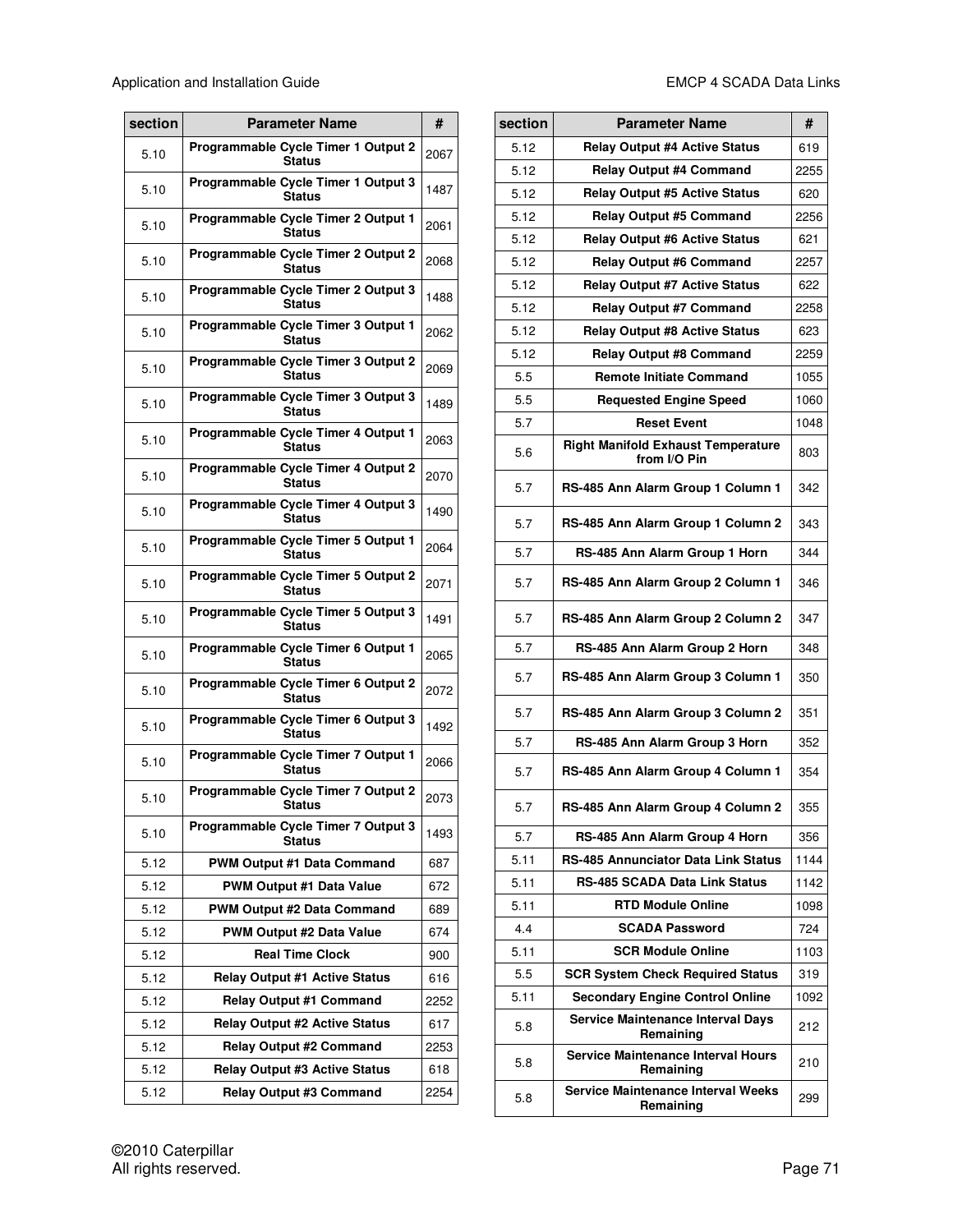Application and Installation Guide **EMCP** 4 SCADA Data Links

| section | <b>Parameter Name</b>                                        | #    |
|---------|--------------------------------------------------------------|------|
| 44      | <b>Set Security Level</b>                                    | 733  |
| 5.11    | <b>Software Build Version</b>                                | 2188 |
| 5.12    | <b>Spare Analog Input Percent</b>                            | 207  |
| 5.12    | <b>Spare Analog Input Pressure</b>                           | 209  |
| 5.12    | <b>Spare Analog Input Temperature</b>                        | 208  |
| 5.5     | <b>Speed Bias Percent Increment</b><br>Command               | 1062 |
| 5.5     | <b>Sync Mode Switch State</b>                                | 1108 |
| 5.7     | <b>System Event Count</b>                                    | 334  |
| 5.7     | <b>System Event Lamp Status</b>                              | 335  |
| 5.11    | <b>TCP/IP SCADA Data Link Status</b>                         | 1143 |
| 5.11    | Thermocouple #1 Online                                       | 1099 |
| 5.11    | Thermocouple #2 Online                                       | 1100 |
| 5.5     | <b>Total Speed Bias Percent</b>                              | 1061 |
| 5.5     | <b>Total Voltage Bias Percent</b>                            | 1058 |
| 5.6     | <b>Turbocharger 1 Compressor Inlet</b><br>Temperature        | 2074 |
| 5.6     | <b>Turbocharger 1 Turbine Inlet</b><br><b>Temperature</b>    | 2078 |
| 5.6     | <b>Turbocharger 1 Turbine Outlet</b><br><b>Temperature</b>   | 2079 |
| 5.6     | <b>Turbocharger 2 Compressor Inlet</b><br><b>Temperature</b> | 2075 |

| section | <b>Parameter Name</b>                                        | #    |
|---------|--------------------------------------------------------------|------|
| 5.6     | <b>Turbocharger 2 Turbine Inlet</b><br><b>Temperature</b>    | 2080 |
| 5.6     | <b>Turbocharger 2 Turbine Outlet</b><br><b>Temperature</b>   | 2081 |
| 5.6     | <b>Turbocharger 3 Compressor Inlet</b><br><b>Temperature</b> | 2076 |
| 5.6     | <b>Turbocharger 3 Turbine Inlet</b><br>Temperature           | 2082 |
| 5.6     | <b>Turbocharger 3 Turbine Outlet</b><br><b>Temperature</b>   | 2083 |
| 5.6     | <b>Turbocharger 4 Compressor Inlet</b><br><b>Temperature</b> | 2077 |
| 5.6     | <b>Turbocharger 4 Turbine Inlet</b><br>Temperature           | 2084 |
| 5.6     | <b>Turbocharger 4 Turbine Outlet</b><br><b>Temperature</b>   | 2085 |
| 5.8     | <b>Update Real Time Clock Command</b>                        | 903  |
| 5.6     | <b>Urea Injection Air Pressure</b>                           | 379  |
| 5.6     | <b>Urea Tank Level</b>                                       | 377  |
| 5.9     | <b>Utility Overall Power Factor</b>                          | 177  |
| 5.9     | <b>Utility Total Reactive Power</b>                          | 176  |
| 5.9     | <b>Utility Total Real Power</b>                              | 175  |
| 5.5     | <b>Voltage Bias Percent Increment</b><br>Command             | 1059 |
| 4.4     | <b>Write Access Password</b>                                 | 700  |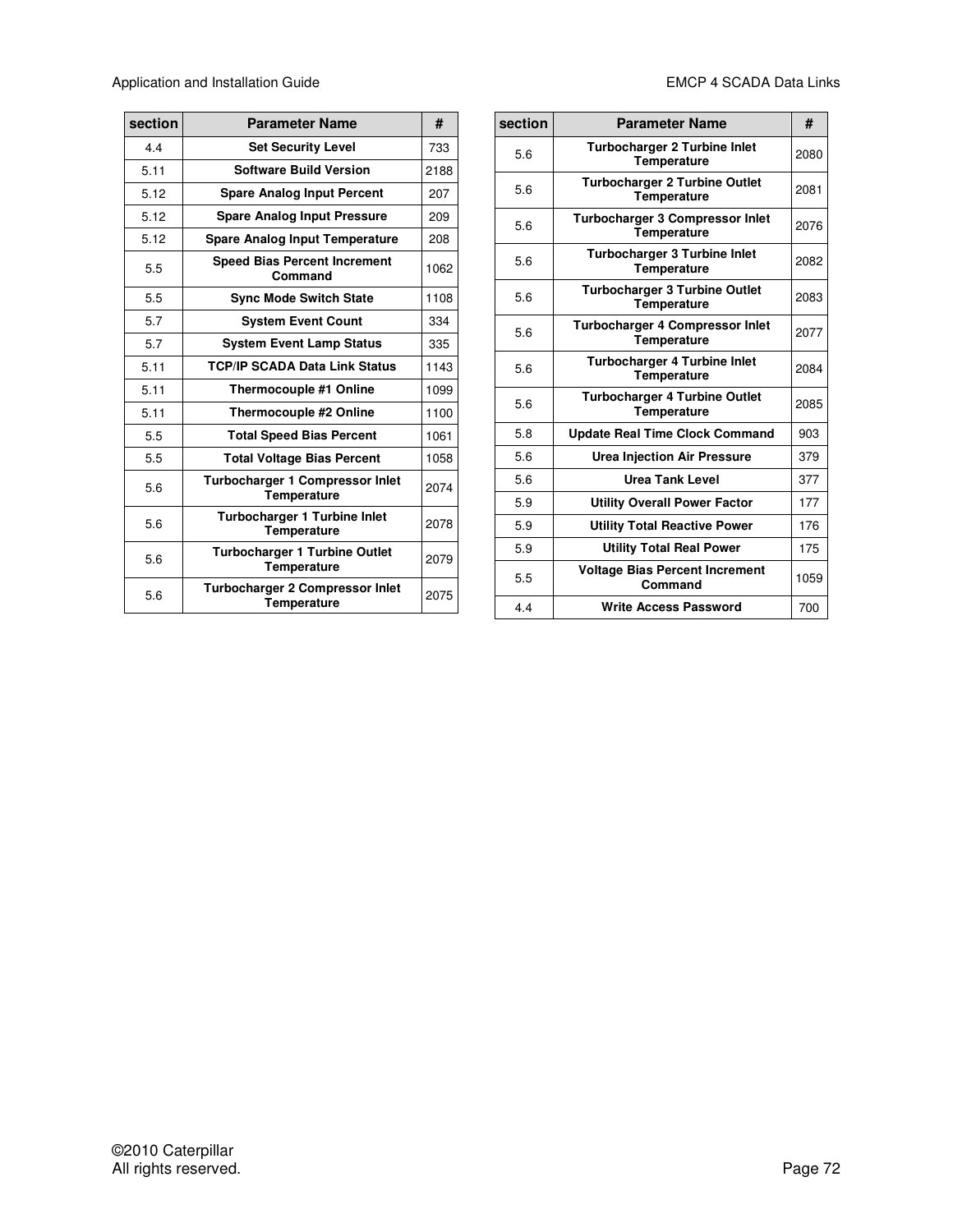## **APPENDIX C INDEX OF MODBUS REGISTERS – NUMERICAL**

| section | #   | <b>Parameter Name</b>                                   |
|---------|-----|---------------------------------------------------------|
| 5.1     | 100 | Generator Average Line-Line AC RMS<br>Voltage           |
| 5.1     | 101 | Generator Average AC RMS Current                        |
| 5.1     | 102 | Generator Average AC RMS Frequency                      |
| 5.8     | 103 | <b>Generator Overall Power Factor</b>                   |
| 5.8     | 104 | Generator Overall Power Factor Lagging                  |
| 5.8     | 105 | Generator Total Percent kW                              |
| 5.8     | 106 | Generator Total Real Power                              |
| 5.1     | 108 | Generator Phase A Line-Line AC RMS<br>Voltage           |
| 5.1     | 109 | Generator Phase B Line-Line AC RMS<br>Voltage           |
| 5.1     | 110 | Generator Phase C Line-Line AC RMS<br>Voltage           |
| 5.1     | 111 | Generator Phase A AC RMS Current                        |
| 5.1     | 112 | Generator Phase B AC RMS Current                        |
| 5.1     | 113 | Generator Phase C AC RMS Current                        |
| 5.1     | 114 | Generator Phase A Line-Neutral AC<br><b>RMS Voltage</b> |
| 5.1     | 115 | Generator Phase B Line-Neutral AC<br><b>RMS Voltage</b> |
| 5.1     | 116 | Generator Phase C Line-Neutral AC<br><b>RMS Voltage</b> |
| 5.8     | 117 | Generator Phase A Real Power                            |
| 5.8     | 119 | Generator Phase B Real Power                            |
| 5.8     | 121 | Generator Phase C Real Power                            |
| 5.8     | 123 | Generator Phase A Apparent Power                        |
| 5.8     | 125 | Generator Phase B Apparent Power                        |
| 5.8     | 127 | Generator Phase C Apparent Power                        |
| 5.8     | 129 | Generator Phase A Reactive Power                        |
| 5.8     | 131 | Generator Phase B Reactive Power                        |
| 5.8     | 133 | Generator Phase C Reactive Power                        |
| 5.8     | 135 | Generator Phase A Power Factor                          |
| 5.8     | 136 | Generator Phase B Power Factor                          |
| 5.8     | 137 | Generator Phase C Power Factor                          |
| 5.8     | 138 | Generator Total Apparent Power                          |
| 5.8     | 140 | Generator Total Percent Apparent<br>Power               |
| 5.8     | 141 | <b>Generator Total Reactive Power</b>                   |
| 5.8     | 143 | Generator Total Percent Reactive Power                  |
| 5.8     | 144 | Generator Total Real Energy Exported                    |

| section | #   | <b>Parameter Name</b>                                   |
|---------|-----|---------------------------------------------------------|
| 5.8     | 146 | Generator Total Reactive Energy<br>Exported             |
| 5.1     | 148 | Generator Average Line-Neutral AC<br>RMS Voltage        |
| 5.3     | 149 | Generator Front Bearing Temperature<br>from Data Link   |
| 5.3     | 150 | Generator Rear Bearing Temperature<br>from Data Link    |
| 5.3     | 151 | Generator Phase A Winding<br>Temperature from Data Link |
| 5.3     | 152 | Generator Phase B Winding<br>Temperature from Data Link |
| 5.3     | 153 | Generator Phase C Winding<br>Temperature from Data Link |
| 5.8     | 159 | Generator Phase A Power Factor<br>Lagging               |
| 5.8     | 160 | Generator Phase B Power Factor<br>Lagging               |
| 5.8     | 161 | Generator Phase C Power Factor<br>Lagging               |
| 5.3     | 162 | Generator Rear Bearing Temperature<br>from I/O Pin      |
| 5.1     | 163 | Generator Average Line-Line AC RMS<br>Voltage Percent   |
| 5.4     | 164 | Bus Average Line-Line AC RMS Voltage                    |
| 5.4     | 165 | Bus Average AC RMS Frequency                            |
| 5.4     | 166 | Bus Phase A Line-Line AC RMS Voltage                    |
| 5.4     | 167 | Bus Phase B Line-Line AC RMS Voltage                    |
| 5.4     | 168 | Bus Phase C Line-Line AC RMS Voltage                    |
| 5.4     | 169 | Bus Phase A Line-Neutral AC RMS<br>Voltage              |
| 5.4     | 170 | Bus Phase B Line-Neutral AC RMS<br>Voltage              |
| 5.4     | 171 | Bus Phase C Line-Neutral AC RMS<br>Voltage              |
| 5.4     | 172 | Bus Average Line-Neutral AC RMS<br>Voltage              |
| 5.4     | 173 | Bus Average Line-Line AC RMS Voltage<br>Percent         |
| 5.1     | 174 | <b>Generator Total Percent Current</b>                  |
| 5.9     | 175 | <b>Utility Total Real Power</b>                         |
| 5.9     | 176 | <b>Utility Total Reactive Power</b>                     |
| 5.9     | 177 | Utility Overall Power Factor                            |
| 5.5     | 178 | <b>Generator Desired Power Factor</b>                   |
| 5.5     | 179 | Desired Base Load                                       |
| 5.5     | 181 | Load Share Line Total Percent kW                        |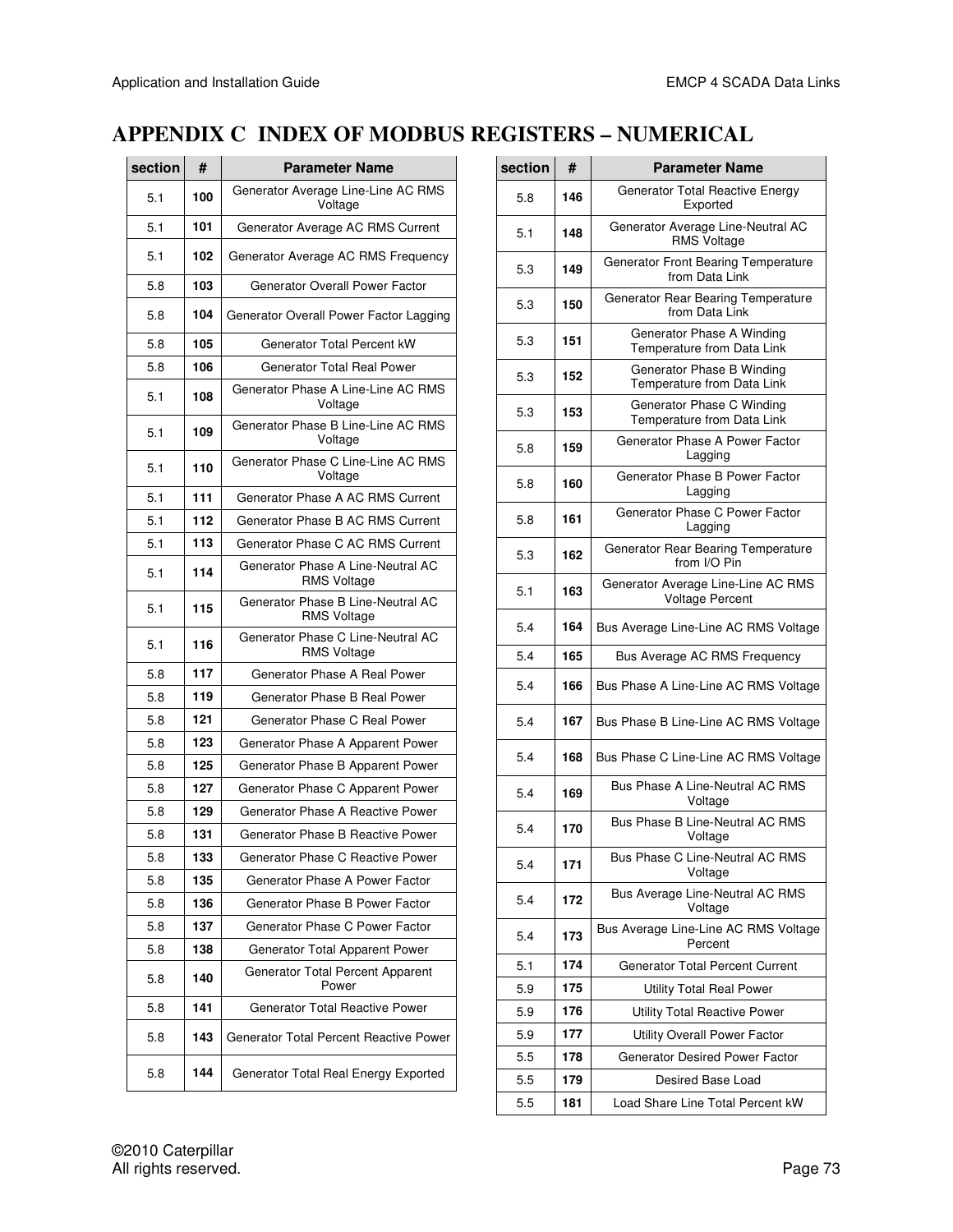| section | #   | <b>Parameter Name</b>                                         |  |
|---------|-----|---------------------------------------------------------------|--|
| 5.5     | 182 | Load Share Line Total Percent kVAr                            |  |
| 5.1     | 183 | Generator Average AC RMS Frequency<br>Percent                 |  |
| 5.6     | 198 | <b>Fuel Level</b>                                             |  |
| 5.6     | 199 | Engine Oil Temperature                                        |  |
| 5.6     | 200 | Engine Oil Pressure                                           |  |
| 5.6     | 201 | <b>Engine Coolant Temperature</b>                             |  |
| 5.3     | 202 | <b>Battery Voltage</b>                                        |  |
| 5.6     | 203 | Engine rpm                                                    |  |
| 5.8     | 204 | <b>Engine Operating Hours</b>                                 |  |
| 5.5     | 206 | Automatic Start/Stop State                                    |  |
| 5.12    | 207 | Spare Analog Input Percent                                    |  |
| 5.12    | 208 | Spare Analog Input Temperature                                |  |
| 5.12    | 209 | Spare Analog Input Pressure                                   |  |
| 5.8     | 210 | Service Maintenance Interval Hours<br>Remaining               |  |
| 5.8     | 212 | Service Maintenance Interval Days<br>Remaining                |  |
| 5.8     | 213 | Number of Crank Attempts                                      |  |
| 5.8     | 215 | Number of Successful Starts                                   |  |
| 5.6     | 217 | Engine Oil Pressure from Data Link                            |  |
| 5.6     | 219 | Engine Coolant Temperature from Data<br>Link                  |  |
| 5.6     | 221 | Cylinder #1 Exhaust Port Temperature<br>from Data Link        |  |
| 5.6     | 222 | Cylinder #2 Exhaust Port Temperature<br>from Data Link        |  |
| 5.6     | 223 | Cylinder #3 Exhaust Port Temperature<br>from Data Link        |  |
| 5.6     | 224 | Cylinder #4 Exhaust Port Temperature<br>from Data Link        |  |
| 5.6     | 225 | Cylinder #5 Exhaust Port Temperature<br>from Data Link        |  |
| 5.6     | 226 | Cylinder #6 Exhaust Port Temperature<br>from Data Link        |  |
| 5.6     | 227 | Cylinder #7 Exhaust Port Temperature<br>from Data Link        |  |
| 5.6     | 228 | <b>Cylinder #8 Exhaust Port Temperature</b><br>from Data Link |  |
| 5.6     | 229 | Cylinder #9 Exhaust Port Temperature<br>from Data Link        |  |
| 5.6     | 230 | Cylinder #10 Exhaust Port Temperature<br>from Data Link       |  |
| 5.6     | 231 | Cylinder #11 Exhaust Port Temperature<br>from Data Link       |  |
| 5.6     | 232 | Cylinder #12 Exhaust Port Temperature<br>from Data Link       |  |
| 5.6     | 233 | Cylinder #13 Exhaust Port Temperature<br>from Data Link       |  |

| section | #   | <b>Parameter Name</b>                                     |
|---------|-----|-----------------------------------------------------------|
| 5.6     | 234 | Cylinder #14 Exhaust Port Temperature<br>from Data Link   |
| 5.6     | 235 | Cylinder #15 Exhaust Port Temperature<br>from Data Link   |
| 5.6     | 236 | Cylinder #16 Exhaust Port Temperature<br>from Data Link   |
| 5.6     | 237 | Cylinder #17 Exhaust Port Temperature<br>from Data Link   |
| 5.6     | 238 | Cylinder #18 Exhaust Port Temperature<br>from Data Link   |
| 5.6     | 239 | Cylinder #19 Exhaust Port Temperature<br>from Data Link   |
| 5.6     | 240 | Cylinder #20 Exhaust Port Temperature<br>from Data Link   |
| 5.6     | 241 | Exhaust Manifold #1 (Left) Temperature<br>from Data Link  |
| 5.6     | 242 | Exhaust Manifold #2 (Right)<br>Temperature from Data Link |
| 5.6     | 243 | Intake Manifold #1 Temperature from<br>Data Link          |
| 5.6     | 244 | Intake Manifold #2 Temperature from<br>Data Link          |
| 5.6     | 245 | Engine Oil Temperature from Data Link                     |
| 5.6     | 246 | Engine Fuel Temperature from Data<br>Link                 |
| 5.6     | 247 | Fuel Pressure from Data Link                              |
| 5.6     | 248 | Crankcase Pressure from Data Link                         |
| 5.6     | 249 | Boost Pressure from Data Link                             |
| 5.6     | 251 | Oil Filter Differential Pressure from Data<br>Link        |
| 5.6     | 252 | Fuel Filter Differential Pressure from<br>Data Link       |
| 5.6     | 253 | Air Filter 1 Differential Pressure from<br>Data Link      |
| 5.6     | 256 | Instantaneous Fuel Consumption from<br>Data Link          |
| 5.6     | 257 | Atmospheric Pressure from Data Link                       |
| 5.6     | 258 | <b>Fuel Level</b>                                         |
| 5.8     | 299 | Service Maintenance Interval Weeks<br>Remaining           |
| 5.5     | 300 | <b>Bypass Cooldown</b>                                    |
| 5.5     | 301 | Engine Control Switch Position                            |
| 5.5     | 302 | Engine Control Switch Command                             |
| 5.11    | 303 | Lamp Test Command                                         |
| 5.7     | 304 | Acknowledge All Events Command                            |
| 5.5     | 307 | Auto Start/Stop Fuel Control Enabled                      |
| 4.4     | 310 | <b>Key Press</b>                                          |
| 5.5     | 319 | <b>SCR System Check Required Status</b>                   |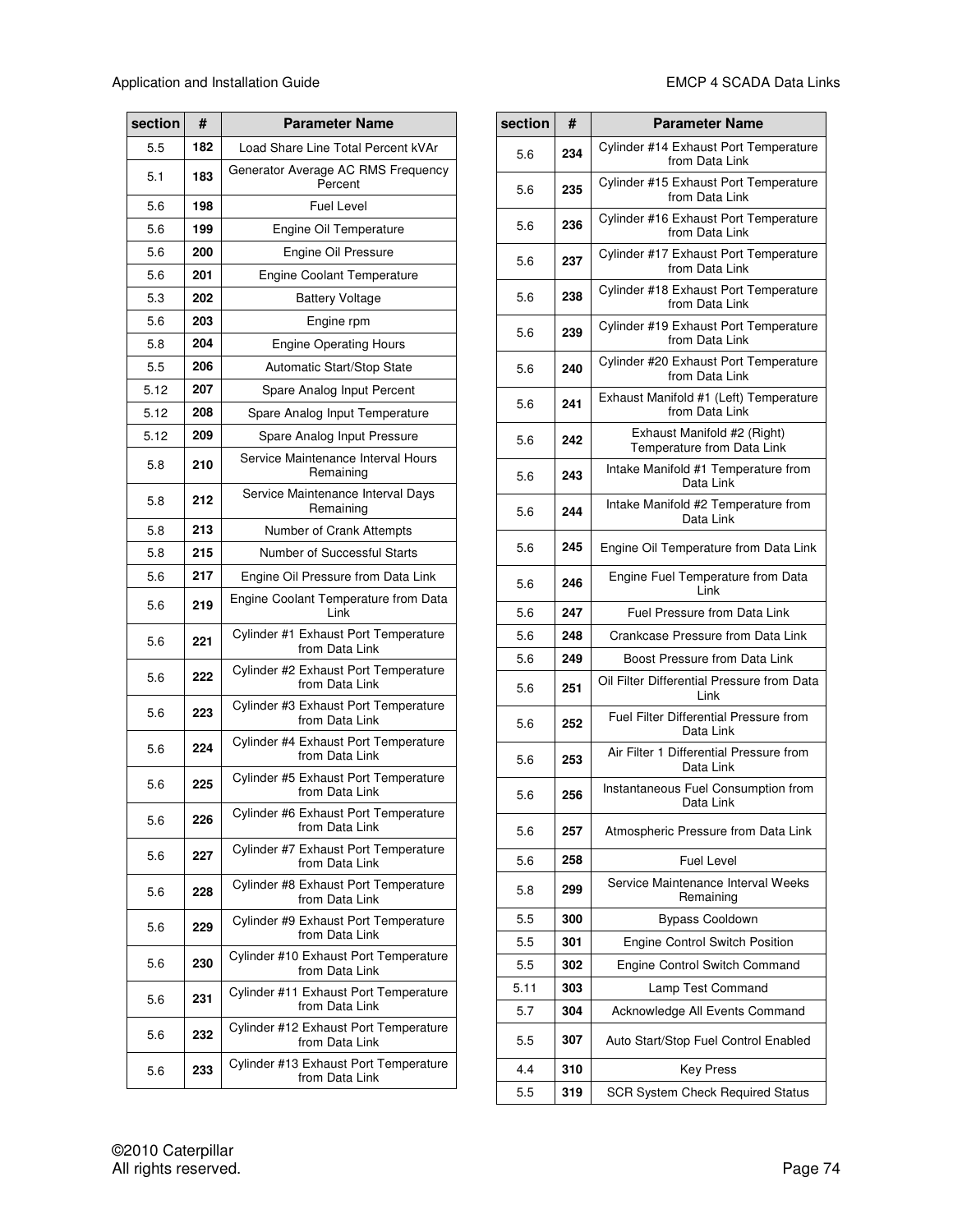| section | #   | <b>Parameter Name</b>                                                     |
|---------|-----|---------------------------------------------------------------------------|
| 5.5     | 321 | Fuel Unload Pump Active                                                   |
| 5.5     | 322 | Fuel Load Pump Active                                                     |
| 5.7     | 334 | <b>System Event Count</b>                                                 |
| 5.7     | 335 | <b>System Event Lamp Status</b>                                           |
| 5.5     | 337 | <b>Forced Idle Command Active</b>                                         |
| 5.3     | 338 | Generator Excitation Field Voltage from<br>Data Link                      |
| 5.3     | 340 | Generator Excitation Field Current from<br>Data Link                      |
| 5.7     | 342 | RS-485 Ann Alarm Group 1 Column 1                                         |
| 5.7     | 343 | RS-485 Ann Alarm Group 1 Column 2                                         |
| 5.7     | 344 | RS-485 Ann Alarm Group 1 Horn                                             |
| 5.7     | 346 | RS-485 Ann Alarm Group 2 Column 1                                         |
| 5.7     | 347 | RS-485 Ann Alarm Group 2 Column 2                                         |
| 5.7     | 348 | RS-485 Ann Alarm Group 2 Horn                                             |
| 5.7     | 350 | RS-485 Ann Alarm Group 3 Column 1                                         |
| 5.7     | 351 | RS-485 Ann Alarm Group 3 Column 2                                         |
| 5.7     | 352 | RS-485 Ann Alarm Group 3 Horn                                             |
| 5.7     | 354 | RS-485 Ann Alarm Group 4 Column 1                                         |
| 5.7     | 355 | RS-485 Ann Alarm Group 4 Column 2                                         |
| 5.7     | 356 | RS-485 Ann Alarm Group 4 Horn                                             |
| 5.6     | 377 | Urea Tank Level                                                           |
| 5.6     | 378 | Aftertreatment #1 SCR Catalyst Reagent<br>Tank #1 Temperature             |
| 5.6     | 379 | Urea Injection Air Pressure                                               |
| 5.6     | 381 | Catalyst Intake Temperature                                               |
| 5.6     | 382 | Aftertreatment 1 SCR Catalyst Exhaust<br><b>Gas Differential Pressure</b> |
| 5.12    | 600 | Digital Input #1 Active Status                                            |
| 5.12    | 601 | Digital Input #2 Active Status                                            |
| 5.12    | 602 | Digital Input #3 Active Status                                            |
| 5.12    | 603 | Digital Input #4 Active Status                                            |
| 5.12    | 604 | Digital Input #5 Active Status                                            |
| 5.12    | 605 | Digital Input #6 Active Status                                            |
| 5.12    | 606 | Digital Input #7 Active Status                                            |
| 5.12    | 607 | Digital Input #8 Active Status                                            |
| 5.12    | 608 | Isolated Digital Input #1 Active Status                                   |
| 5.12    | 609 | Isolated Digital Input #2 Active Status                                   |

| section | #   | <b>Parameter Name</b>                                                 |
|---------|-----|-----------------------------------------------------------------------|
| 5.12    | 610 | Isolated Digital Input #3 Active Status                               |
| 5.12    | 611 | Isolated Digital Input #4 Active Status                               |
| 5.5     | 612 | Dedicated Digital Input #1 (E-Stop)<br><b>Active Status</b>           |
| 5.5     | 613 | Dedicated Digital Input #2 (Initiate<br><b>Command) Active Status</b> |
| 5.5     | 614 | Dedicated Digital Input #3 (Gen CB Aux<br>A) Active Status            |
| 5.5     | 615 | Dedicated Digital Input #4 (Gen CB Aux<br><b>B) Active Status</b>     |
| 5.12    | 616 | Relay Output #1 Active Status                                         |
| 5.12    | 617 | Relay Output #2 Active Status                                         |
| 5.12    | 618 | Relay Output #3 Active Status                                         |
| 5.12    | 619 | Relay Output #4 Active Status                                         |
| 5.12    | 620 | Relay Output #5 Active Status                                         |
| 5.12    | 621 | <b>Relay Output #6 Active Status</b>                                  |
| 5.12    | 622 | Relay Output #7 Active Status                                         |
| 5.12    | 623 | Relay Output #8 Active Status                                         |
| 5.12    | 624 | Digital Output #1 Active Status                                       |
| 5.12    | 625 | Digital Output #2 Active Status                                       |
| 5.12    | 626 | Digital Output #3 Active Status                                       |
| 5.12    | 627 | Digital Output #4 Active Status                                       |
| 5.12    | 628 | Digital Output #5 Active Status                                       |
| 5.12    | 629 | Digital Output #6 Active Status                                       |
| 5.12    | 630 | Digital Output #7 Active Status                                       |
| 5.12    | 631 | Digital Output #8 Active Status                                       |
| 5.12    | 632 | Digital Output #9 Active Status                                       |
| 5.12    | 633 | Digital Output #10 Active Status                                      |
| 5.12    | 634 | Digital Output #11 Active Status                                      |
| 5.12    | 635 | Digital Output #12 Active Status                                      |
| 5.12    | 636 | Digital Output #13 Active Status                                      |
| 5.12    | 637 | Digital Output #14 Active Status                                      |
| 5.12    | 638 | Digital Output #15 Active Status                                      |
| 5.12    | 639 | Digital Output #16 Active Status                                      |
| 5.12    | 640 | Digital Output #17 Active Status                                      |
| 5.5     | 641 | Group Start Active Status (DIDI-01)                                   |
| 5.5     | 642 | Bell Alarm Active Status (DIDI-02)                                    |
| 5.5     | 643 | Gen CB Trip Command Active Status<br>(DIDI-03)                        |
| 5.5     | 644 | Gen CB Close Command Active Status<br>(DIDI-04)                       |
| 5.5     | 645 | Arbitration Relay Active Status (DDO-01)                              |
| 5.5     | 646 | Gen CB Close Active Status (DDO-02)                                   |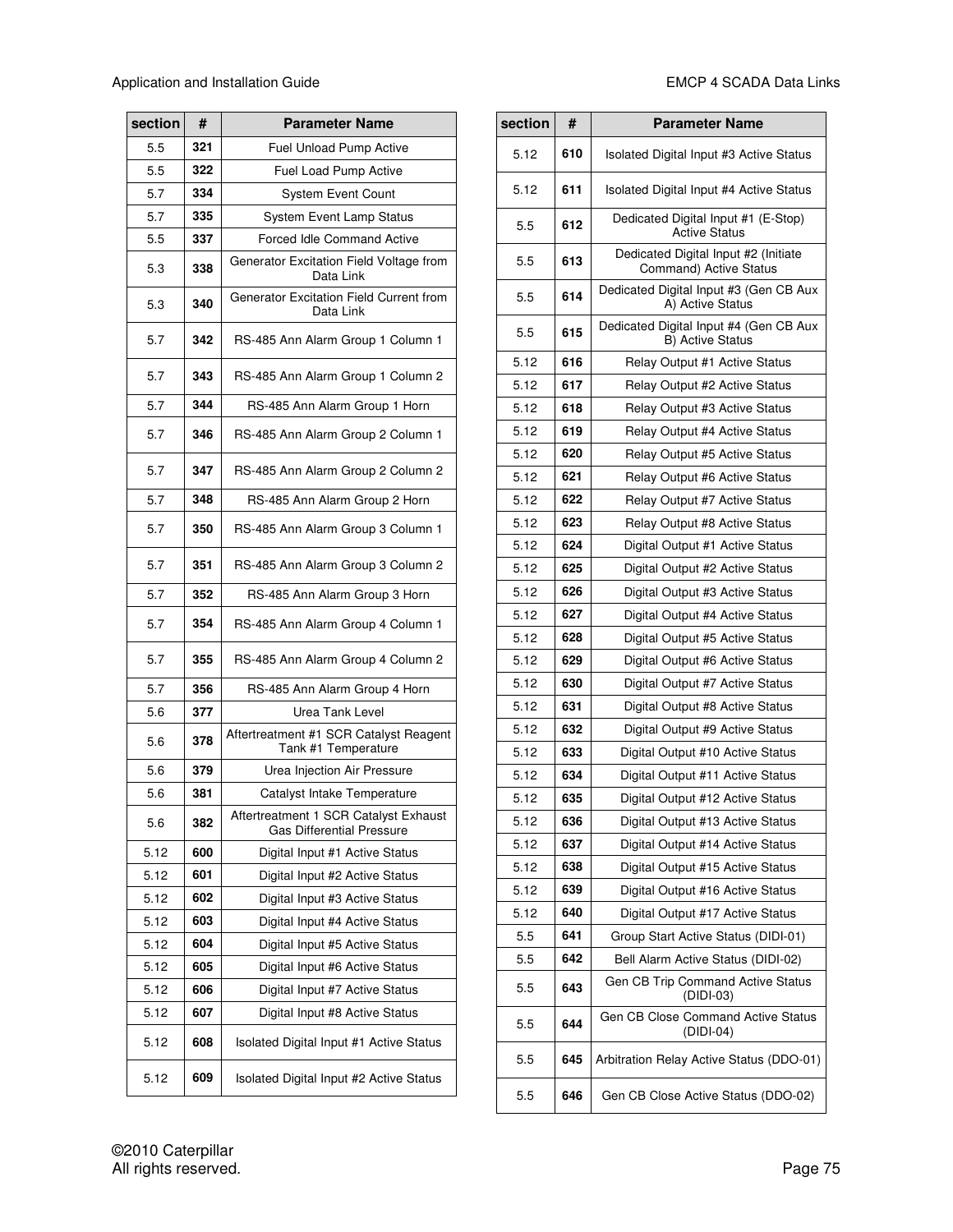| section | #   | <b>Parameter Name</b>                              |
|---------|-----|----------------------------------------------------|
| 5.5     | 647 | Gen CB Trip Active Status (DDO-03)                 |
| 5.12    | 648 | Analog Input #1 Sensor Value                       |
| 5.12    | 649 | Analog Input #2 Sensor Value                       |
| 5.12    | 650 | Analog Input #3 Sensor Value                       |
| 5.12    | 651 | Analog Input #4 Sensor Value                       |
| 5.12    | 652 | Analog Input #1 Data Value                         |
| 5.12    | 654 | Analog Input #2 Data Value                         |
| 5.12    | 656 | Analog Input #3 Data Value                         |
| 5.12    | 658 | Analog Input #4 Data Value                         |
| 5.12    | 660 | Analog Output #1 Data Value                        |
| 5.12    | 662 | Analog Output #2 Data Value                        |
| 5.12    | 664 | Analog Output #3 Data Value                        |
| 5.12    | 672 | PWM Output #1 Data Value                           |
| 5.12    | 674 | PWM Output #2 Data Value                           |
| 5.12    | 681 | Analog Output #1 Data Command                      |
| 5.12    | 683 | Analog Output #2 Data Command                      |
| 5.12    | 685 | Analog Output #3 Data Command                      |
| 5.12    | 687 | PWM Output #1 Data Command                         |
| 5.12    | 689 | PWM Output #2 Data Command                         |
| 4.4     | 700 | Write Access Password                              |
| 4.4     | 708 | Level 1 Password                                   |
| 4.4     | 716 | Level 2 Password                                   |
| 4.4     | 724 | <b>SCADA Password</b>                              |
| 4.4     | 732 | <b>Current Security Level</b>                      |
| 4.4     | 733 | <b>Set Security Level</b>                          |
| 4.4     | 734 | Level 3 Password Phone In Prompt                   |
| 5.6     | 800 | Engine Oil Temperature from I/O Pin                |
| 5.6     | 801 | <b>Exhaust Temperature</b>                         |
| 5.6     | 802 | Left Manifold Exhaust Temperature                  |
| 5.6     | 803 | Right Manifold Exhaust Temperature<br>from I/O Pin |
| 5.6     | 804 | Fuel Level from I/O Pin                            |
| 5.6     | 805 | External Tank Fuel Level from I/O Pin              |
| 5.6     | 806 | Engine Oil Level from I/O Pin                      |
| 5.6     | 807 | Engine Coolant Level from I/O Pin                  |
| 5.6     | 809 | Oil Filter Differential Pressure from I/O<br>Pin   |
| 5.6     | 810 | Air Filter 1 Differential Pressure from I/O<br>Pin |
| 5.6     | 811 | Fuel Filter Differential Pressure from I/O<br>Pin  |
| 5.6     | 812 | Main Tank Urea Level from I/O Pin                  |
| 5.8     | 900 | <b>Real Time Clock</b>                             |
| 5.8     | 903 | Update Real Time Clock Command                     |

| section | #    | <b>Parameter Name</b>                     |
|---------|------|-------------------------------------------|
| 5.7     | 1033 | Log Entry Index                           |
| 5.7     | 1034 | Log Entry                                 |
| 5.7     | 1048 | <b>Reset Event</b>                        |
| 5.5     | 1054 | Cooldown Duration Remaining               |
| 5.5     | 1055 | Remote Initiate Command                   |
| 5.5     | 1056 | <b>Emergency Stop Command</b>             |
| 5.5     | 1057 | Desired Genset Output Voltage             |
| 5.5     | 1058 | <b>Total Voltage Bias Percent</b>         |
| 5.5     | 1059 | Voltage Bias Percent Increment<br>Command |
| 5.5     | 1060 | <b>Requested Engine Speed</b>             |
| 5.5     | 1061 | <b>Total Speed Bias Percent</b>           |
| 5.5     | 1062 | Speed Bias Percent Increment<br>Command   |
| 5.5     | 1064 | Generator/Bus Phase Difference            |
| 5.5     | 1065 | <b>Generator Circuit Breaker Status</b>   |
| 5.5     | 1067 | Generator Frequency within Limits         |
| 5.5     | 1068 | Generator Voltage within Limits           |
| 5.5     | 1069 | <b>Bus Voltage within Limits</b>          |
| 5.5     | 1070 | <b>Bus Live Status</b>                    |
| 5.11    | 1090 | <b>Genset Control Online</b>              |
| 5.11    | 1091 | <b>Engine Control Online</b>              |
| 5.11    | 1092 | Secondary Engine Control Online           |
| 5.11    | 1093 | External I/O #1 Online                    |
| 5.11    | 1094 | External I/O #2 Online                    |
| 5.11    | 1095 | External I/O #3 Online                    |
| 5.11    | 1096 | External I/O #4 Online                    |
| 5.11    | 1097 | Digital AVR Online                        |
| 5.11    | 1098 | <b>RTD Module Online</b>                  |
| 5.11    | 1099 | Thermocouple #1 Online                    |
| 5.11    | 1100 | Thermocouple #2 Online                    |
| 5.11    | 1103 | <b>SCR Module Online</b>                  |
| 5.5     | 1108 | Sync Mode Switch State                    |
| 5.5     | 1111 | Dead Bus Arbitration State                |
| 5.5     | 1120 | Load Sense Load Demand State              |
| 5.13    | 1129 | <b>Load Shed Command Active Status</b>    |
| 5.13    | 1130 | <b>Load Shed Command Reset</b>            |
| 5.11    | 1140 | Primary Data Link Status                  |
| 5.11    | 1141 | Accessory Data Link Status                |
| 5.11    | 1142 | RS-485 SCADA Data Link Status             |
| 5.11    | 1143 | <b>TCP/IP SCADA Data Link Status</b>      |
| 5.11    | 1144 | RS-485 Annunciator Data Link Status       |
| 5.5     | 1263 | Low Idle State from ADEM                  |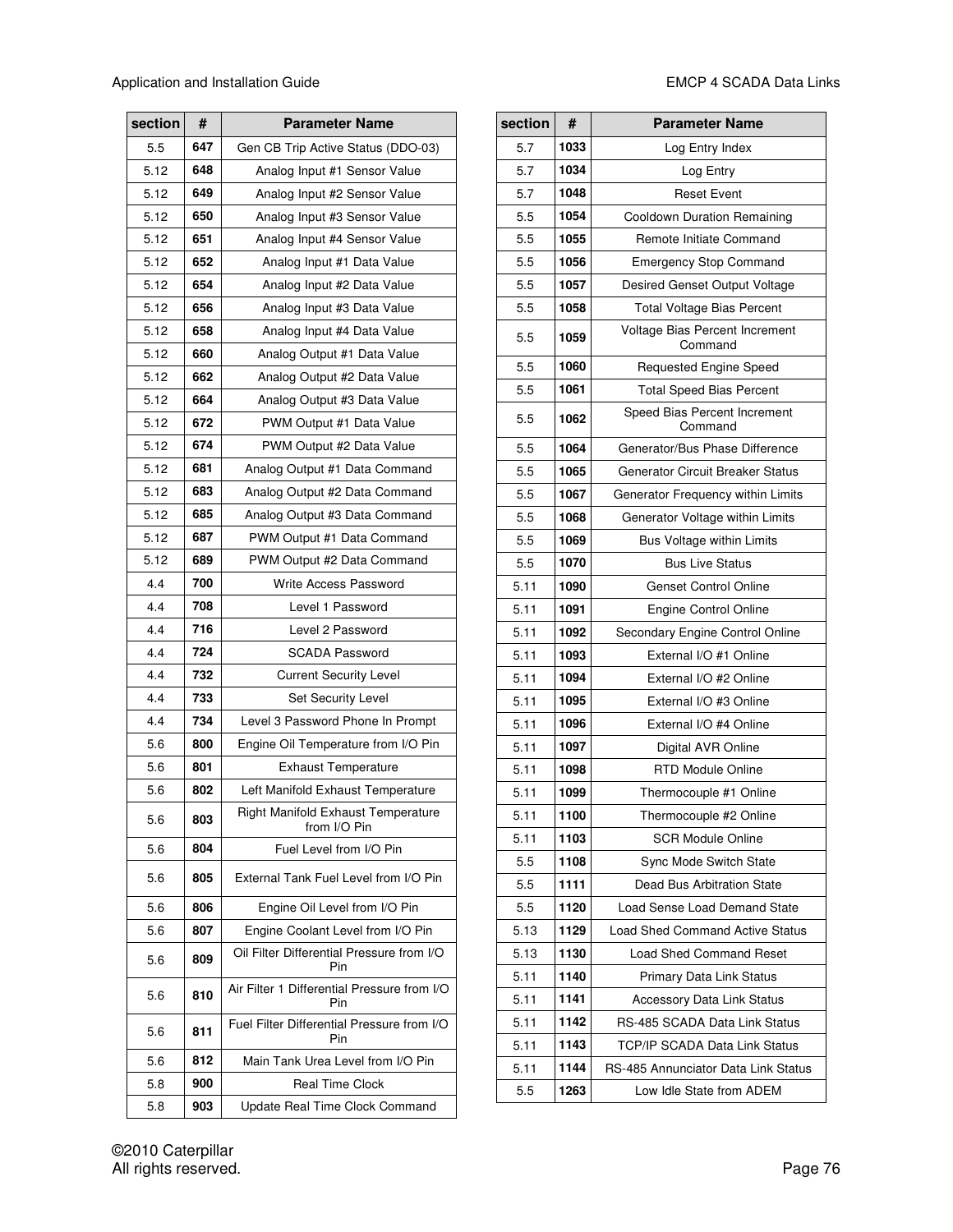| section | #    | <b>Parameter Name</b>                                |
|---------|------|------------------------------------------------------|
| 5.7     | 1275 | Engine Protection has Shut Down<br>Engine            |
| 5.11    | 1276 | <b>Control Serial Number</b>                         |
| 5.10    | 1487 | Programmable Cycle Timer 1 Output 3<br><b>Status</b> |
| 5.10    | 1488 | Programmable Cycle Timer 2 Output 3<br><b>Status</b> |
| 5.10    | 1489 | Programmable Cycle Timer 3 Output 3<br><b>Status</b> |
| 5.10    | 1490 | Programmable Cycle Timer 4 Output 3<br><b>Status</b> |
| 5.10    | 1491 | Programmable Cycle Timer 5 Output 3<br>Status        |
| 5.10    | 1492 | Programmable Cycle Timer 6 Output 3<br>Status        |
| 5.10    | 1493 | Programmable Cycle Timer 7 Output 3<br><b>Status</b> |
| 5.7     | 1498 | Event Log Module Selection                           |
| 5.7     | 1499 | Event Log Module Selection                           |
| 5.7     | 1500 | Module Event Log Entry 1                             |
| 5.7     | 1514 | Module Event Log Entry 2                             |
| 5.7     | 1528 | Module Event Log Entry 3                             |
| 5.7     | 1542 | Module Event Log Entry 4                             |
| 5.7     | 1556 | Module Event Log Entry 5                             |
| 5.7     | 1570 | Module Event Log Entry 6                             |
| 5.7     | 1584 | Module Event Log Entry 7                             |
| 5.7     | 1598 | Module Event Log Entry 8                             |
| 5.7     | 1612 | Module Event Log Entry 9                             |
| 5.7     | 1626 | Module Event Log Entry 10                            |
| 5.7     | 1640 | Module Event Log Entry 11                            |
| 5.7     | 1654 | Module Event Log Entry 12                            |
| 5.7     | 1668 | Module Event Log Entry 13                            |
| 5.7     | 1682 | Module Event Log Entry 14                            |
| 5.7     | 1696 | Module Event Log Entry 15                            |
| 5.7     | 1710 | Module Event Log Entry 16                            |
| 5.7     | 1724 | Module Event Log Entry 17                            |
| 5.7     | 1738 | Module Event Log Entry 18                            |
| 5.7     | 1752 | Module Event Log Entry 19                            |
| 5.7     | 1766 | Module Event Log Entry 20                            |
| 5.7     | 1780 | Module Event Log Entry 21                            |
| 5.7     | 1794 | Module Event Log Entry 22                            |
| 5.7     | 1808 | Module Event Log Entry 23                            |
| 5.7     | 1822 | Module Event Log Entry 24                            |
| 5.7     | 1836 | Module Event Log Entry 25                            |
| 5.7     | 1850 | Module Event Log Entry 26                            |
| 5.7     | 1864 | Module Event Log Entry 27                            |

| section | #    | <b>Parameter Name</b>                                |
|---------|------|------------------------------------------------------|
| 5.7     | 1878 | Module Event Log Entry 28                            |
| 5.7     | 1892 | Module Event Log Entry 29                            |
| 5.7     | 1906 | Module Event Log Entry 30                            |
| 5.7     | 1920 | Module Event Log Entry 31                            |
| 5.7     | 1934 | Module Event Log Entry 32                            |
| 5.7     | 1948 | Module Event Log Entry 33                            |
| 5.7     | 1962 | Module Event Log Entry 34                            |
| 5.7     | 1976 | Module Event Log Entry 35                            |
| 5.7     | 1990 | Module Event Log Entry 36                            |
| 5.7     | 2004 | Module Event Log Entry 37                            |
| 5.7     | 2018 | Module Event Log Entry 38                            |
| 5.7     | 2032 | Module Event Log Entry 39                            |
| 5.7     | 2046 | Module Event Log Entry 40                            |
| 5.10    | 2060 | Programmable Cycle Timer 1 Output 1<br>Status        |
| 5.10    | 2061 | Programmable Cycle Timer 2 Output 1<br><b>Status</b> |
| 5.10    | 2062 | Programmable Cycle Timer 3 Output 1<br>Status        |
| 5.10    | 2063 | Programmable Cycle Timer 4 Output 1<br>Status        |
| 5.10    | 2064 | Programmable Cycle Timer 5 Output 1<br><b>Status</b> |
| 5.10    | 2065 | Programmable Cycle Timer 6 Output 1<br>Status        |
| 5.10    | 2066 | Programmable Cycle Timer 7 Output 1<br>Status        |
| 5.10    | 2067 | Programmable Cycle Timer 1 Output 2<br>Status        |
| 5.10    | 2068 | Programmable Cycle Timer 2 Output 2<br><b>Status</b> |
| 5.10    | 2069 | Programmable Cycle Timer 3 Output 2<br>Status        |
| 5.10    | 2070 | Programmable Cycle Timer 4 Output 2<br><b>Status</b> |
| 5.10    | 2071 | Programmable Cycle Timer 5 Output 2<br><b>Status</b> |
| 5.10    | 2072 | Programmable Cycle Timer 6 Output 2<br><b>Status</b> |
| 5.10    | 2073 | Programmable Cycle Timer 7 Output 2<br><b>Status</b> |
| 5.6     | 2074 | Turbocharger 1 Compressor Inlet<br>Temperature       |
| 5.6     | 2075 | Turbocharger 2 Compressor Inlet<br>Temperature       |
| 5.6     | 2076 | Turbocharger 3 Compressor Inlet<br>Temperature       |
| 5.6     | 2077 | Turbocharger 4 Compressor Inlet<br>Temperature       |
| 5.6     | 2078 | Turbocharger 1 Turbine Inlet<br>Temperature          |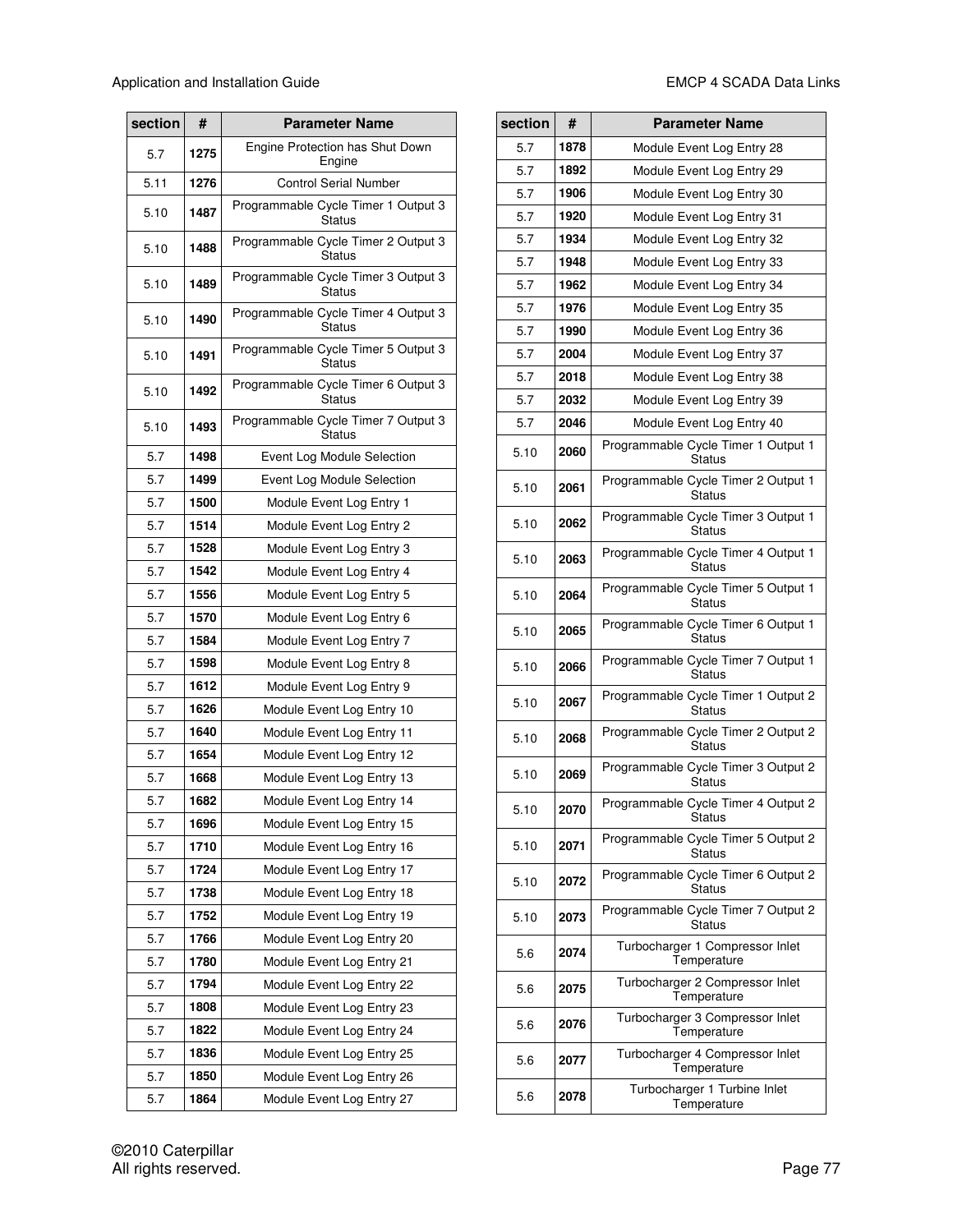| section | #    | <b>Parameter Name</b>                            |
|---------|------|--------------------------------------------------|
| 5.6     | 2079 | Turbocharger 1 Turbine Outlet<br>Temperature     |
| 5.6     | 2080 | Turbocharger 2 Turbine Inlet<br>Temperature      |
| 5.6     | 2081 | Turbocharger 2 Turbine Outlet<br>Temperature     |
| 5.6     | 2082 | Turbocharger 3 Turbine Inlet<br>Temperature      |
| 5.6     | 2083 | Turbocharger 3 Turbine Outlet<br>Temperature     |
| 5.6     | 2084 | Turbocharger 4 Turbine Inlet<br>Temperature      |
| 5.6     | 2085 | Turbocharger 4 Turbine Outlet<br>Temperature     |
| 5.6     | 2086 | Exhaust Temperature from Data Link               |
| 5.5     | 2087 | <b>Fuel Pump Primer Status</b>                   |
| 5.5     | 2091 | <b>Manual Fuel Priming Duration</b><br>Remaining |
| 5.11    | 2188 | Software Build Version                           |
| 5.12    | 2232 | Digital Output #1 Command                        |
| 5.12    | 2233 | Digital Output #2 Command                        |
| 5.12    | 2234 | Digital Output #3 Command                        |
| 5.12    | 2235 | Digital Output #4 Command                        |
| 5.12    | 2236 | Digital Output #5 Command                        |

| section | #    | <b>Parameter Name</b>      |
|---------|------|----------------------------|
| 5.12    | 2237 | Digital Output #6 Command  |
| 5.12    | 2238 | Digital Output #7 Command  |
| 5.12    | 2239 | Digital Output #8 Command  |
| 5.12    | 2240 | Digital Output #9 Command  |
| 5.12    | 2241 | Digital Output #10 Command |
| 5.12    | 2242 | Digital Output #11 Command |
| 5.12    | 2243 | Digital Output #12 Command |
| 5.12    | 2244 | Digital Output #13 Command |
| 5.12    | 2245 | Digital Output #14 Command |
| 5.12    | 2246 | Digital Output #15 Command |
| 5.12    | 2247 | Digital Output #16 Command |
| 5.12    | 2248 | Digital Output #17 Command |
| 5.12    | 2252 | Relay Output #1 Command    |
| 5.12    | 2253 | Relay Output #2 Command    |
| 5.12    | 2254 | Relay Output #3 Command    |
| 5.12    | 2255 | Relay Output #4 Command    |
| 5.12    | 2256 | Relay Output #5 Command    |
| 5.12    | 2257 | Relay Output #6 Command    |
| 5.12    | 2258 | Relay Output #7 Command    |
| 5.12    | 2259 | Relay Output #8 Command    |
|         |      |                            |